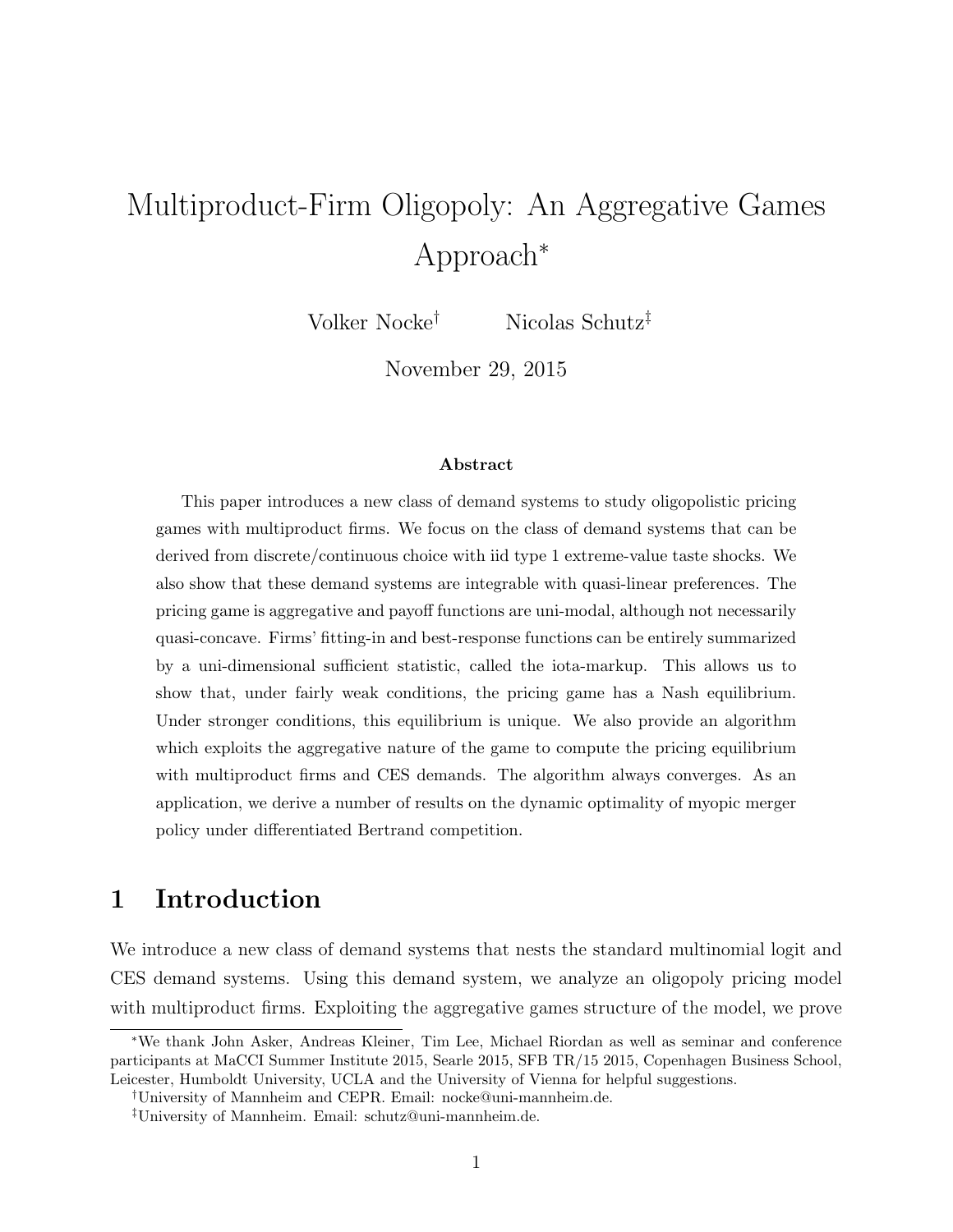existence of equilibrium under fairly general conditions and provide sufficient conditions for uniqueness of equilibrium. We apply the model to static and dynamic merger analysis.

Analyzing the behavior of multiproduct firms in oligopolistic markets appears to be of a first-order importance. Multiproduct firms are endemic and play an important role in the economy. Even when defining products quite broadly at the NAICS 5-digit level, multiproduct firms account for 91% of total output and 41% of the total number of firms (Bernard, Redding, and Schott (2010)). Similarly, many markets are characterized by oligopolistic competition: Even at the 5-digit industry level, concentration ratios are fairly high: for instance, in U.S. manufacturing, the average NAICS 5-digit industry has a four-firm concentration ratio of 35% (Source: Census of U.S. Manufacturing, 2002).

While there has been a lot of interest in multiproduct firms in the industrial organization and international trade literatures, researchers have generally shied away from dealing with the theoretical difficulties arising in oligopolistic models with multiproduct firms. The first source of difficulties is the high dimensionality of firms' strategy sets. The second source is that even with "well behaved" demand systems such as the multinomial logit demand system, firms' payoff functions are typically not quasi-concave when firms offer multiple products (Spady (1984), Hanson and Martin (1996)). The third is that action sets are not bounded, and that it is often difficult to find natural upper bounds on prices.<sup>1</sup> The fourth is that payoff functions typically fail to be supermodular or log-supermodular.

In light of these technical difficulties, it is perhaps not surprising that the burgeoning literature on multiproduct firms in international trade has focused almost exclusively on models of monopolistic competition (Bernard, Redding, and Schott (2011), Dhingra (2013), Mayer, Melitz, and Ottaviano (2014), Nocke and Yeaple (2014)).<sup>2</sup> In industrial organization, multiproducts firms are at the heart of the literature on bundling but the existing models are highly stylized.<sup>3</sup> Multiproduct firms feature very prominently in the empirical industrial organization literature on demand estimation where marginal costs are backed out under the assumption that the pricing equilibrium exists and that first-order conditions are sufficient (Berry (1994), Berry, Levinsohn, and Pakes (1995), Nevo (2001)).<sup>4</sup>

In the first part of this paper, we introduce a new class of quasi-linear demand systems

<sup>1</sup>For example, in the case of multinomial logit demand without an outside option, even a single-product firm's best-response price goes to infinity when the prices of rivals' offerings become large.

<sup>&</sup>lt;sup>2</sup>An exception is Eckel and Neary (2010) who study (identical) multiproduct firms in a Cournot model with linear demand.

<sup>&</sup>lt;sup>3</sup>Much of the bundling literature focuses on monopoly and/or two goods only (Schmalensee (1984), McAfee, McMillan, and Whinston (1989), Armstrong and Vickers (2010), Chen and Riordan (2013)).

<sup>4</sup>A theoretical foundation of these assumptions is missing so far, and the assumptions are likely to be violated in applications.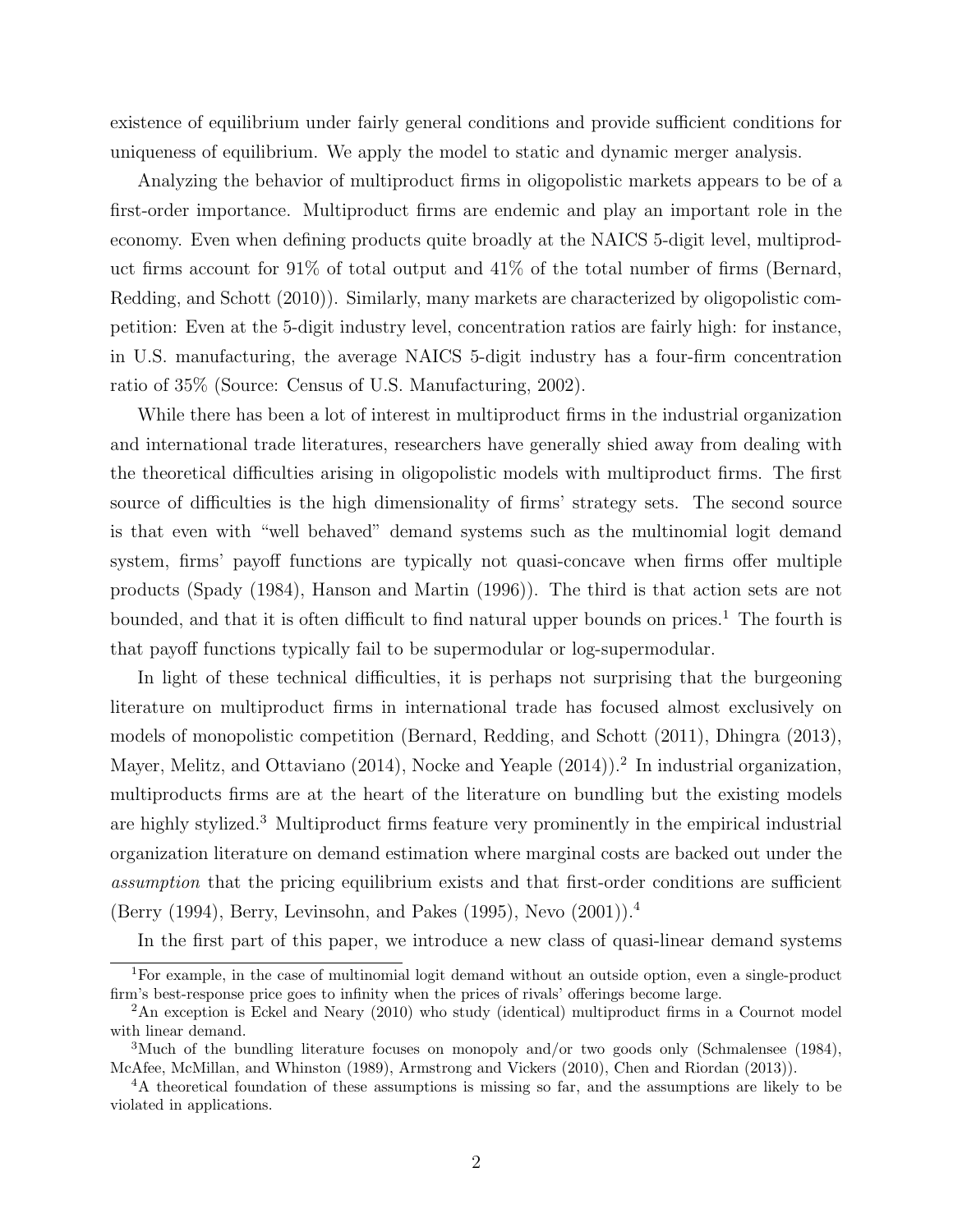which nests standard CES and multinomial logit demand systems with heterogeneous quality and price-sensitivity parameters. We provide necessary and sufficient conditions for the demand system to be integrable, i.e., to be derivable from a representative consumer choice problem. We show that, under the same conditions, the demand system is also derivable from a discrete-continuous choice problem with random utility.<sup>5</sup> As the demand system satisfies the Independence of Irrelevant Alternatives (IIA) axiom, the representative consumer's indirect (sub-)utility function can be written as as a function of a single-dimensional aggregator, which is given by the sum (over all products) of transforms of product prices. This property implies that the pricing game between multiproduct firms is aggregative; that is, each firm's profit can be written as a function of its own prices and the single-dimensional aggregator.

In the second part of the paper, we study a pricing game between multiproduct firms with arbitrary product portfolios and product-level heterogeneity in marginal costs and qualities (price-sensitivity parameters). The dimensionality of the problem is reduced, first, because the pricing game is aggregative, and, second, by showing that a firm's multidimensional pricing strategy can be fully summarized by a unidimensional sufficient statistic. This allows us to establish equilibrium existence under mild conditions, and equilibrium uniqueness under more stringent conditions. In case equilibrium is not unique, equilibria can be Pareto-ranked for the players (firms), with firms' ranking being the inverse of consumers' ranking of equilibria. The reduction in the dimensionality of relevant strategy sets not only helps proving existence and uniqueness but also computing equilibria efficiently, as we show. In the special cases of CES and multinomial logit demands, an additional aggregation property obtains: A firm's product portfolio with associated qualities and marginal costs can be fully summarized by a unidimensional sufficient statistic.

In the third part of the paper, we apply the pricing game to static and dynamic merger analysis. For the special cases of CES and multinomial logit demands, we extend Nocke and Whinston (2010)'s result on the dynamic optimality of myopic merger approval policy to mergers between arbitrary multiproduct firms.

## 2 Discrete/Continuous Consumer Choice

We consider a demand model in which consumers make discrete/continuous choices: a consumer first decides which variety to patronize, and then, how much of this variety to consume. We formalize discrete/continuous choice as follows:

<sup>5</sup>See Novshek and Sonnenschein (1979), Hanemann (1984), Dubin and McFadden (1984), Smith (2004) and Chan (2006) for references on discrete-continuous choice.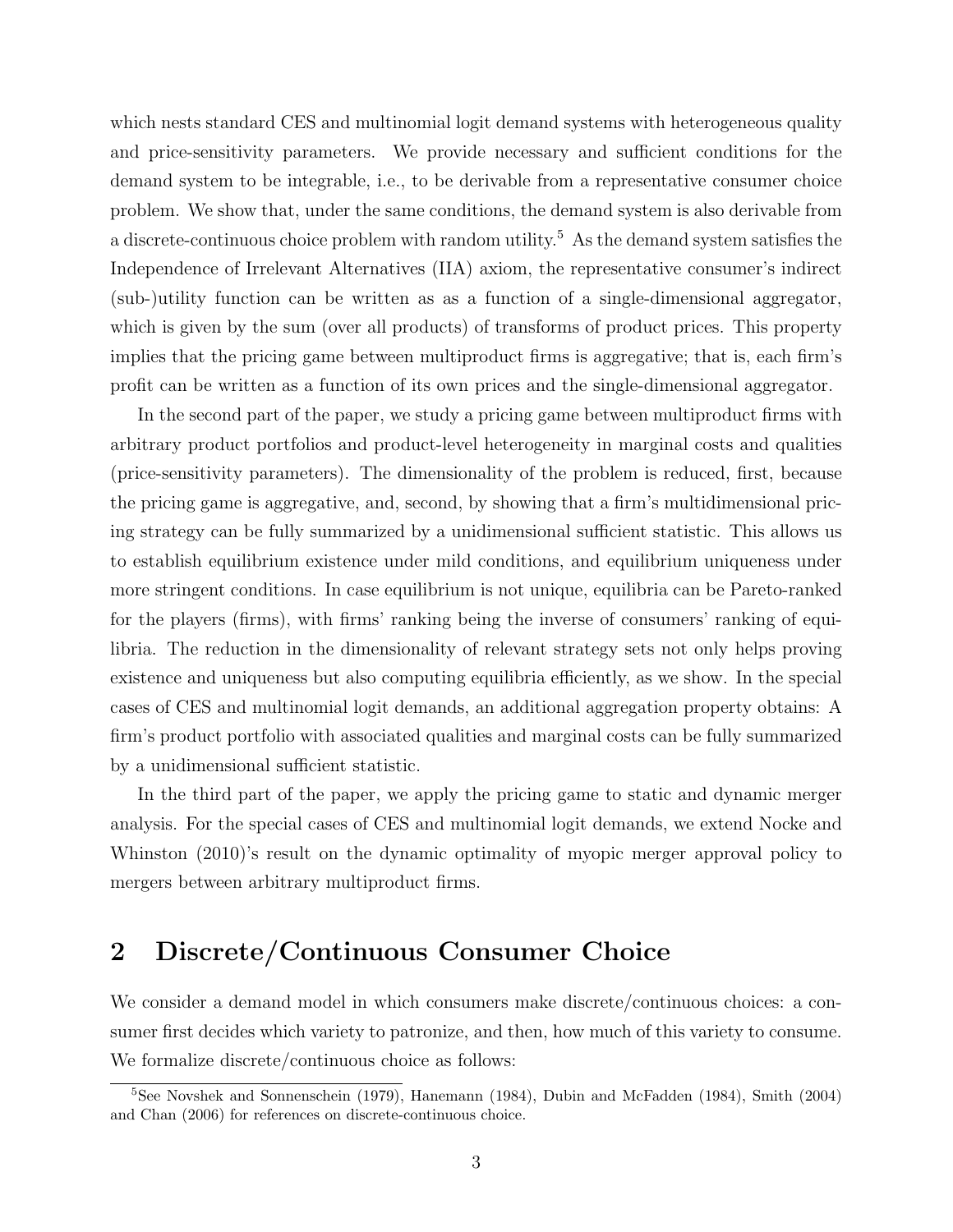**Definition 1.** A discrete/continuous choice model of consumer demand is a collection  $(h_j)_{j \in \mathcal{N}}$ , where N is a finite and non-empty set, and, for every  $j \in \mathcal{N}$ ,  $h_j$  is a  $\mathcal{C}^3$  function from  $\mathbb{R}_{++}$ to  $\mathbb{R}_{++}$  such that  $h'_j < 0$  and  $\log(h_j)'' \geq 0$ .

For every j,  $v_j \equiv \log(h_j)$  is an indirect subutility function in a hypothetical quasi-linear economy in which only variety j and an outside good are available. Conditions  $v'_j \leq 0$  and  $v''_j \geq 0$  are necessary and sufficient for  $v_j$  to be an indirect subutility function (see Nocke and Schutz, 2015). By Roy's identity, the demand for product  $j$  in this hypothetical economy is given by  $q_j \equiv -v'_j$ . Therefore, assumption  $h'_j < 0$  means that the demand for variety j never vanishes. Let H be the set of  $\mathcal{C}^3$ , strictly decreasing, and log-convex functions from  $\mathbb{R}_{++}$  to  $\mathbb{R}_{++}$ .

Let y be the consumer's income. We normalize the price of the outside good to 1. The consumer makes discrete-continuous choices as follows. He first observes all varieties' prices  $(p_j)_{j\in\mathcal{N}}$ , and a vector of taste shocks  $(\varepsilon_j)_{j\in\mathcal{N}}$ . If he chooses variety  $k\in\mathcal{N}$ , then he consumes  $q_k(p_k)$  units of product k, uses the rest of his income to consume the outside good, and receives utility  $y + v_k(p_k) + \varepsilon_k$ . Therefore, the consumer chooses variety k only if

$$
\forall j \in \mathcal{N}, \quad y + v_k(p_k) + \varepsilon_k \ge y + v_j(p_j) + \varepsilon_j.
$$

We assume that the components of vector  $(\varepsilon_j)_{j\in\mathcal{N}}$  are identically and independently drawn from a type-1 extreme value distribution. Therefore, by Holman and Marley's theorem, variety  $k$  is chosen with probability

$$
\mathbb{P}_k(p) = \Pr\left(v_k(p_k) + \varepsilon_k = \max_{j \in \mathcal{N}} \left(v_j(p_j) + \varepsilon_j\right)\right) = \frac{e^{v_k(p_k)}}{\sum_{j \in \mathcal{N}} e^{v_j(p_j)}} = \frac{h_k(p_k)}{\sum_{j \in \mathcal{N}} h_j(p_j)}.
$$

It follows that the expected demand for product  $k$  is given by

$$
\mathbb{P}_k(p)q_k(p_k) = \frac{e^{v_k(p_k)}}{\sum_{j \in \mathcal{N}} e^{v_j(p_j)}} \left( -v'_k(p_k) \right) = \frac{-h'_k(p_k)}{\sum_{j \in \mathcal{N}} h_j(p_j)}.
$$

This motivates the following definition:

**Definition 2.** The demand system generated by discrete/continuous choice model  $(h_j)_{j \in \mathcal{N}}$ is:

$$
D_k\left((p_j)_{j\in\mathcal{N}}\right) = \frac{-h'_k(p_k)}{\sum_{j\in\mathcal{N}} h_j(p_j)}, \quad \forall k \in \mathcal{N}, \quad \forall (p_j)_{j\in\mathcal{N}} \in \mathbb{R}_{++}^{\mathcal{N}}.
$$
 (1)

Our class of demand systems nests standard multinomial logit (if  $h_j(p_j) = e^{\frac{a_j-p_j}{\lambda}}$  for all  $j \in \mathcal{N}$ , where  $a_j \in \mathbb{R}$  and  $\lambda > 0$  are parameters) and CES demands (if  $h_j(p_j) = a_j p_j^{1-\sigma}$  $j^{1-\sigma}$ , where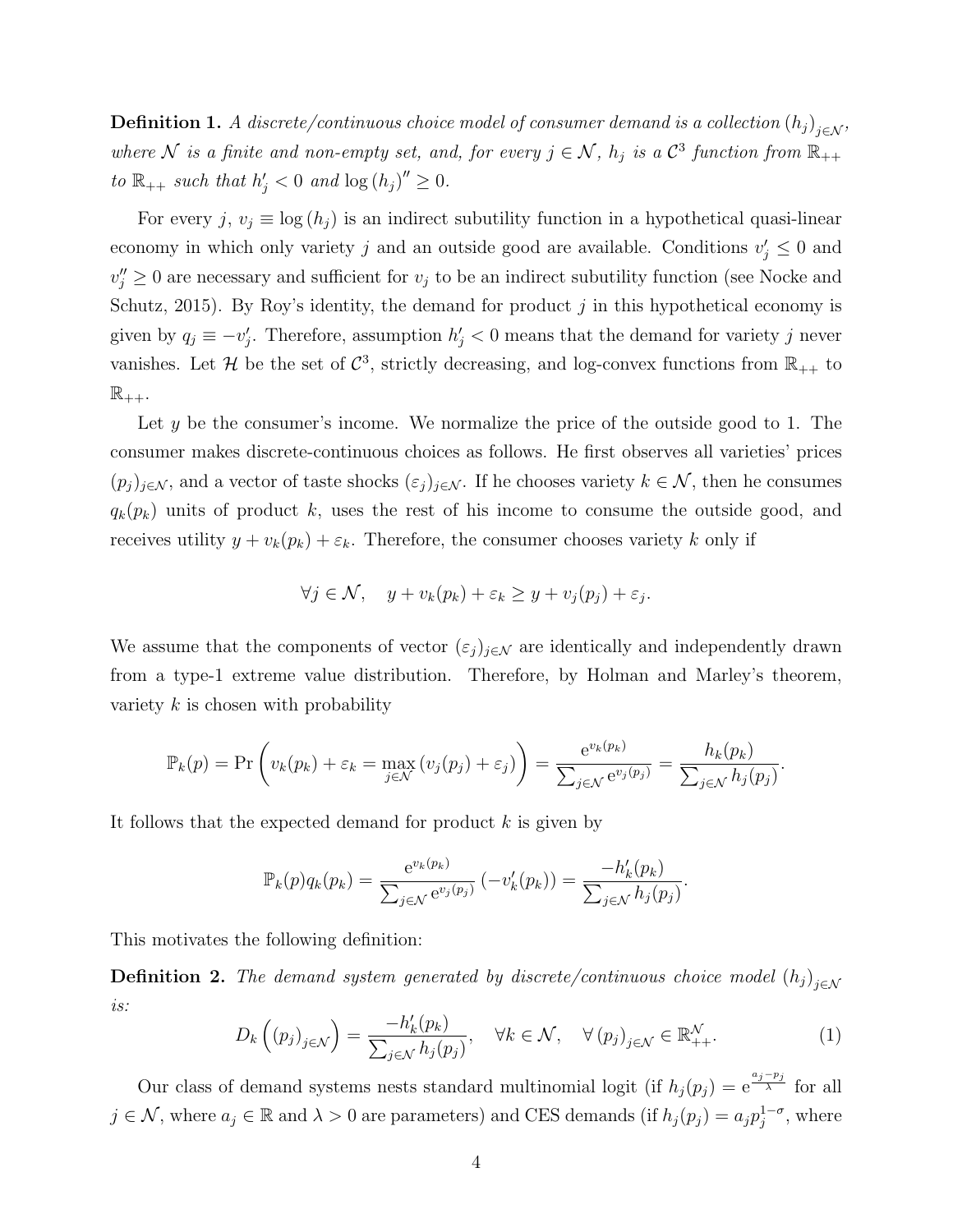$a_j > 0$  and  $\sigma > 1$  are parameters) as special cases. The fact that CES demands can be derived from discrete/continuous choice was already pointed out by Anderson, De Palma, and Thisse (1987) in a slightly different framework without an outside good. As seen in equation (1), the class of demand systems that can be derived from discrete/continuous choice is much wider than CES and multinomial logit demands. Notice also that, by virtue of the iid type-1 extreme value distribution assumption, all these demand systems have the Independence of Irrelevant Alternatives (IIA) property. The IIA property will allow us to greatly simplify the multiproduct-firm pricing problem in Section 4.

The consumer's expected utility can be computed using standard formulas (see, e.g., Anderson, de Palma, and Thisse (1992), Section 2.10.4):

$$
\mathbb{E}\left(y + \max_{j \in \mathcal{N}} v_j(p_j)\right) = y + \log\left(\sum_{j \in \mathcal{N}} e^{v_j(p_j)}\right) = y + \log\left(\sum_{j \in \mathcal{N}} h_j(p_j)\right). \tag{2}
$$

Therefore, consumer surplus is aggregative, in that it only depends on the value of aggregator  $H \equiv \sum_{j \in \mathcal{N}} h_j(p_j).$ 

**Integrability.** While much of the empirical industrial organization scholars have adopted discrete choice models as a way of deriving consumer demands, other strands of literature, such as the international trade literature, mainly use a representative consumer approach. In the following, we investigate whether demand system (1) can be obtained from the maximization of the utility function of a representative consumer with quasi-linear preferences. We recall the following definition from Nocke and Schutz (2015):

**Definition 3.** Let  $n \geq 1$  and  $D: \mathbb{R}_{++}^n \longrightarrow \mathbb{R}_+^n$ . We say that D is quasi-linearly integrable if there exists a function  $u : \mathbb{R}^n_+ \to \mathbb{R} \cup \{-\infty\}$  such that for every  $(p, y) \in \mathbb{R}^n_{++} \times \mathbb{R}_+$  such that  $p \cdot D(p) \leq y$ , vector  $(y - p \cdot D(p), D(p))$  is the unique solution of

$$
\max_{(q_0,q)} \{q_0 + u(q)\} \text{ s.t. } q_0 + p \cdot q \leq y, \ q_0 \geq 0 \text{ and } q \geq 0.
$$

When this is the case, we say that u (resp.  $v : p \in \mathbb{R}_{++}^n \mapsto u(D(p)))$  is a direct (resp. indirect) subutility function for demand system D.

We prove the following proposition:<sup>6</sup>

<sup>&</sup>lt;sup>6</sup>In Appendix A.1, we prove a more general result. We derive necessary and sufficient conditions for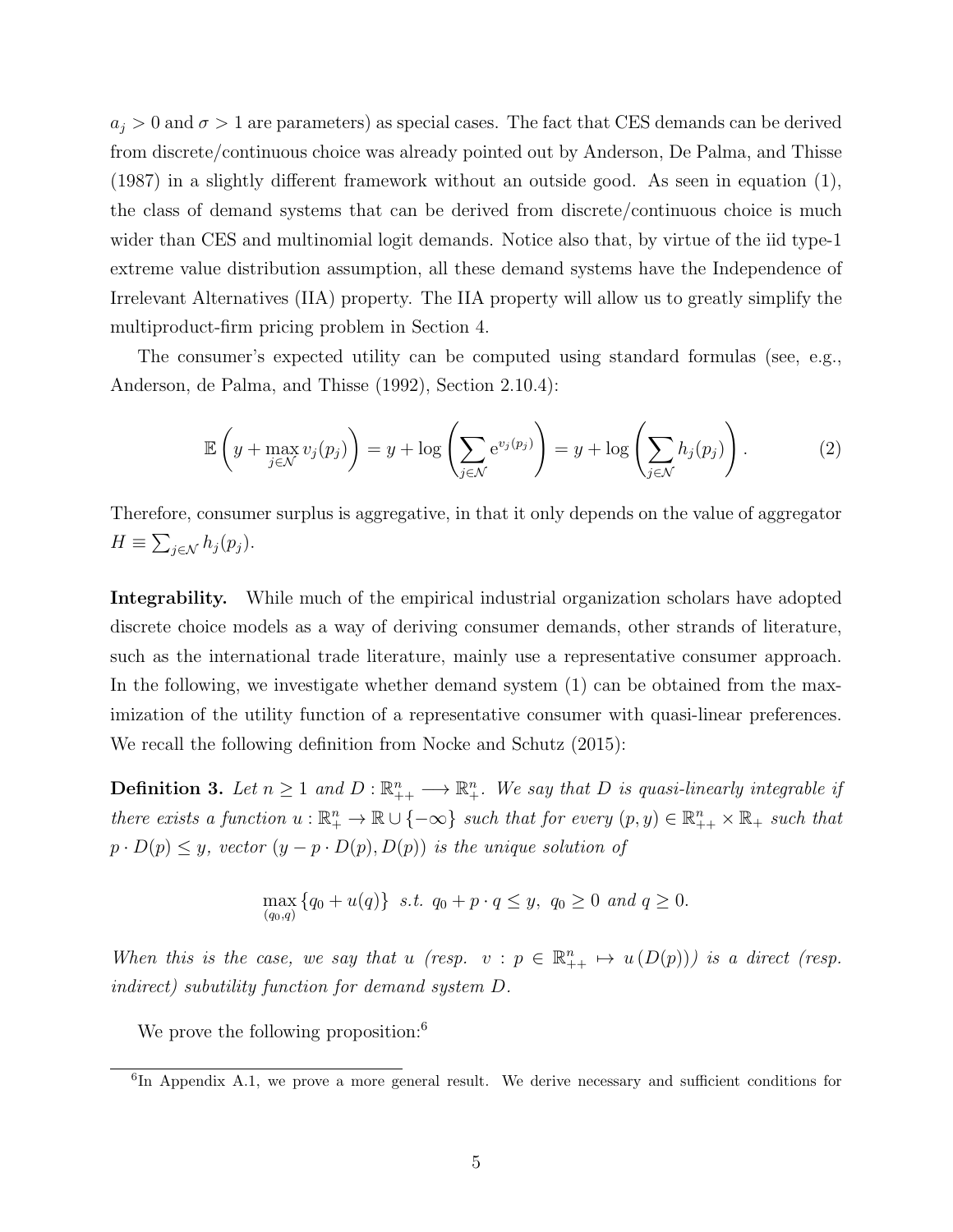**Proposition 1.** Let D be the demand system generated by discrete/continuous choice model  $(h_j)_{j \in \mathcal{N}}$ . D is quasi-linearly integrable. Moreover, v is an indirect subutility function for D if and only if there exists a constant  $\alpha \in \mathbb{R}$  such that

$$
v\left((p_j)_{j\in\mathcal{N}}\right) = \alpha + \log\left(\sum_{j\in\mathcal{N}} h_j(p_j)\right).
$$

Proof. See Appendix A.1.

Therefore, any demand system that can be derived from discrete/continuous choice can also be derived from quasi-linear utility maximization. The second part of the proposition says that the expected utility of a consumer making discrete/continuous choice and the indirect utility of the associated representative consumer coincide (up to an additive constant, which we can safely ignore). Therefore, the results we will derive on consumer welfare do not depend on the way the demand system has been generated. Whether we use discrete/continuous or a representative consumer approach, all that matters is the value of aggregator H.

**Remark: Consumer heterogeneity.** One limitation of our approach is that the  $\varepsilon$  taste shocks are the only source of consumer heterogeneity. This concern could be addressed as follows: Let  $t \in \mathbb{R}^N$ , the consumer's type, be a random vector drawn from some probability distribution P. Assume that  $h_j$  depends not only on  $p_j$ , but also on the j-th component of the consumer's type:  $h_j(p_j, t_j)$ . If the consumer observes his type before choosing which variety to patronize, then the expected demand for variety  $k$  is given by:

$$
D_k\left((p_j)_{j\in\mathcal{N}}\right) = \int_{\mathbb{R}^{\mathcal{N}}} \frac{-\frac{\partial h_k}{\partial p_k}(p_k, t_k)}{\sum_{j\in\mathcal{N}} h_j(p_j, t_j)} dP(t),
$$

i.e., the associated demand system is a mixture of the demand systems introduced in Definition 2. Notice that random coefficients logit demands are a special case. Unfortunately, our aggregative games approach does not allow us to handle such demand systems.

The case where the consumer observes his type after having chosen which product to buy is easier to accommodate. The consumer's expected utility from choosing variety  $j$  is given

demand system

$$
D_k\left((p_j)_{j\in\mathcal{N}}\right) = \frac{g_k(p_k)}{\sum_{j\in\mathcal{N}} h_j(p_j)}, \quad \forall k \in \mathcal{N}, \quad \forall (p_j)_{j\in\mathcal{N}} \in \mathbb{R}_{++}^{\mathcal{N}}
$$

to be quasi-linearly integrable.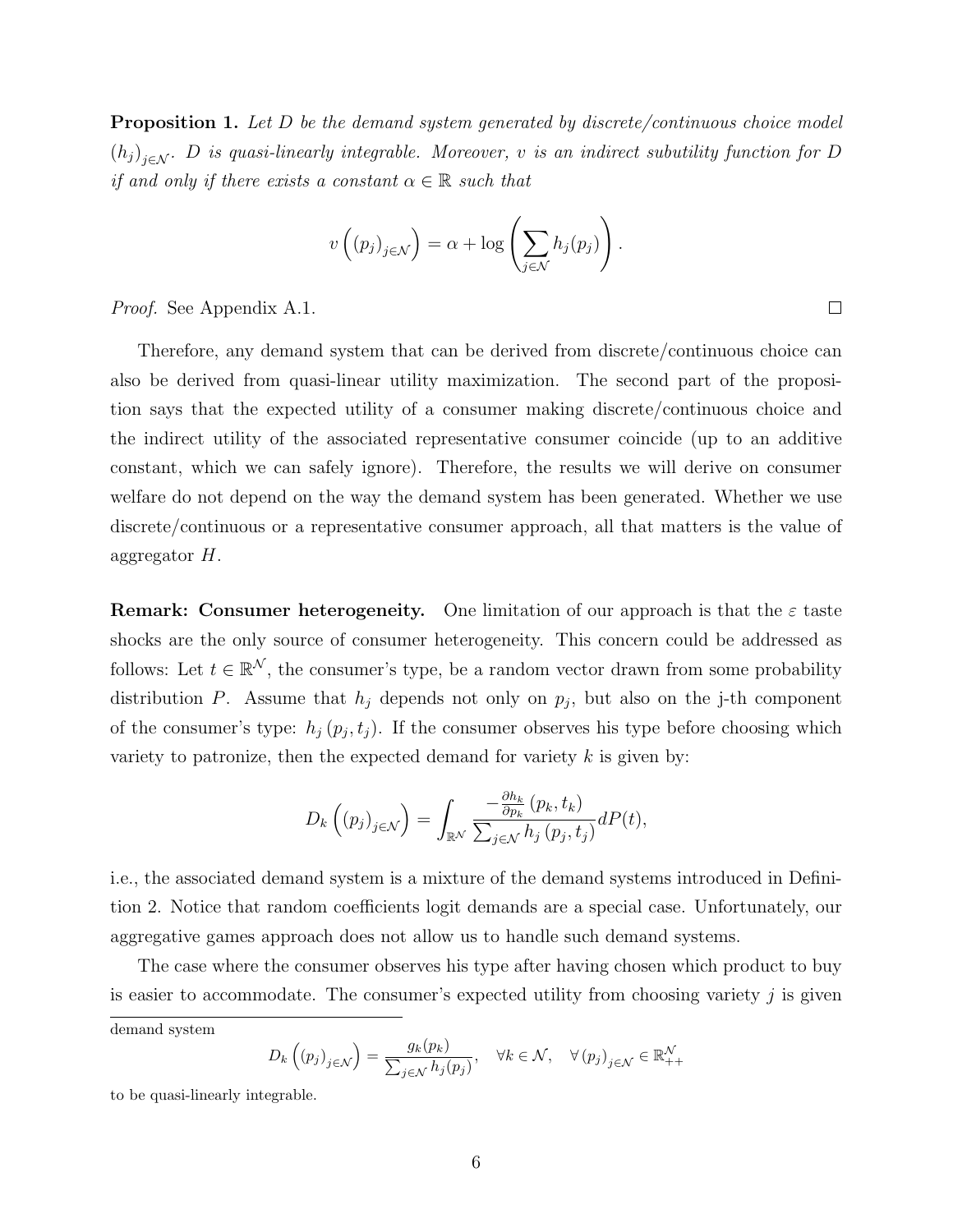by:

$$
\int_{\mathbb{R}^N} \log (h_j(p_j, t_j)) dP(t) \equiv \log (h_j(p_j)).
$$

Under some technical conditions (which allow us to differentiate under the integral sign), the consumer's expected demand for product  $j$  conditional on having picked product  $j$  is:

$$
\int_{\mathbb{R}^N} -\frac{\partial}{\partial p_j} \left( \log \left( h_j(p_j, t_j) \right) \right) dP(t) = -\frac{\partial}{\partial p_j} \int_{\mathbb{R}^N} \log \left( h_j(p_j, t_j) \right) dP(t) = -\frac{d}{dp_j} \left( \log \left( h_j(p_j) \right) \right).
$$

Differentiating once more under the integral sign, we also see that  $h_j(\cdot)$  is log-convex if  $h_j(\cdot, t_j)$ is log-convex for every  $t_j$ . Therefore,  $h_j(\cdot)$  is the logarithm of an indirect subutility function. Moreover, the expected demand for product  $k$  is given by:

$$
D_k\left((p_j)_{j\in\mathcal{N}}\right) = \frac{-h'_k(p_k)}{\sum_{j\in\mathcal{N}}h_j(p_j)}, \quad \forall k \in \mathcal{N}, \quad \forall (p_j)_{j\in\mathcal{N}} \in \mathbb{R}^{\mathcal{N}}_{++},
$$

which is the same expression as in Equation  $(1)$ . Another way of phrasing this discussion is that our aggregative games tools allow us to handle consumer heterogeneity in ex post demand, but not in choice probabilities.

## 3 Multiproduct Monopoly Pricing with an Outside Option

Fix a discrete/continuous choice model  $(h_j)_{j \in \mathcal{N}}$ . In this section, we partition set of products N into two non-empty subsets:  $\mathcal{N}^m$  and  $\mathcal{N}^0$ . A monopolist is the sole owner of all the products in set  $\mathcal{N}^m$ . The constant unit cost of product  $k \in \mathcal{N}^m$  is denoted  $c_k > 0$ . Products in set  $\mathcal{N}^0$  are exogenously priced at  $(p_j^0)_{j \in \mathcal{N}^0}$ . The monopolist therefore chooses its products' prices  $(p_j)_{j \in \mathcal{N}^m}$  so as to maximize

$$
\sum_{k \in \mathcal{N}^m} (p_k - c_k) \frac{-h'_k(p_k)}{\sum_{j \in \mathcal{N}^m} h_j(p_j) + \sum_{j \in \mathcal{N}^0} h_j(p_j^0)} = \sum_{k \in \mathcal{N}^m} (p_k - c_k) \frac{-h'_k(p_k)}{\sum_{j \in \mathcal{N}^m} h_j(p_j) + H^0},
$$

where  $H^0 = \sum_{j \in \mathcal{N}^0} h_j(p_j^0)$ .  $H^0$  is called the (value of) the outside option.

The goal of this section is to derive conditions under which the above profit function and maximization problem are well-behaved. We first study whether first-order conditions are sufficient for local and/or global optimality. This is an important question, because the aggregative games approach we will use in the next section relies on first-order conditions.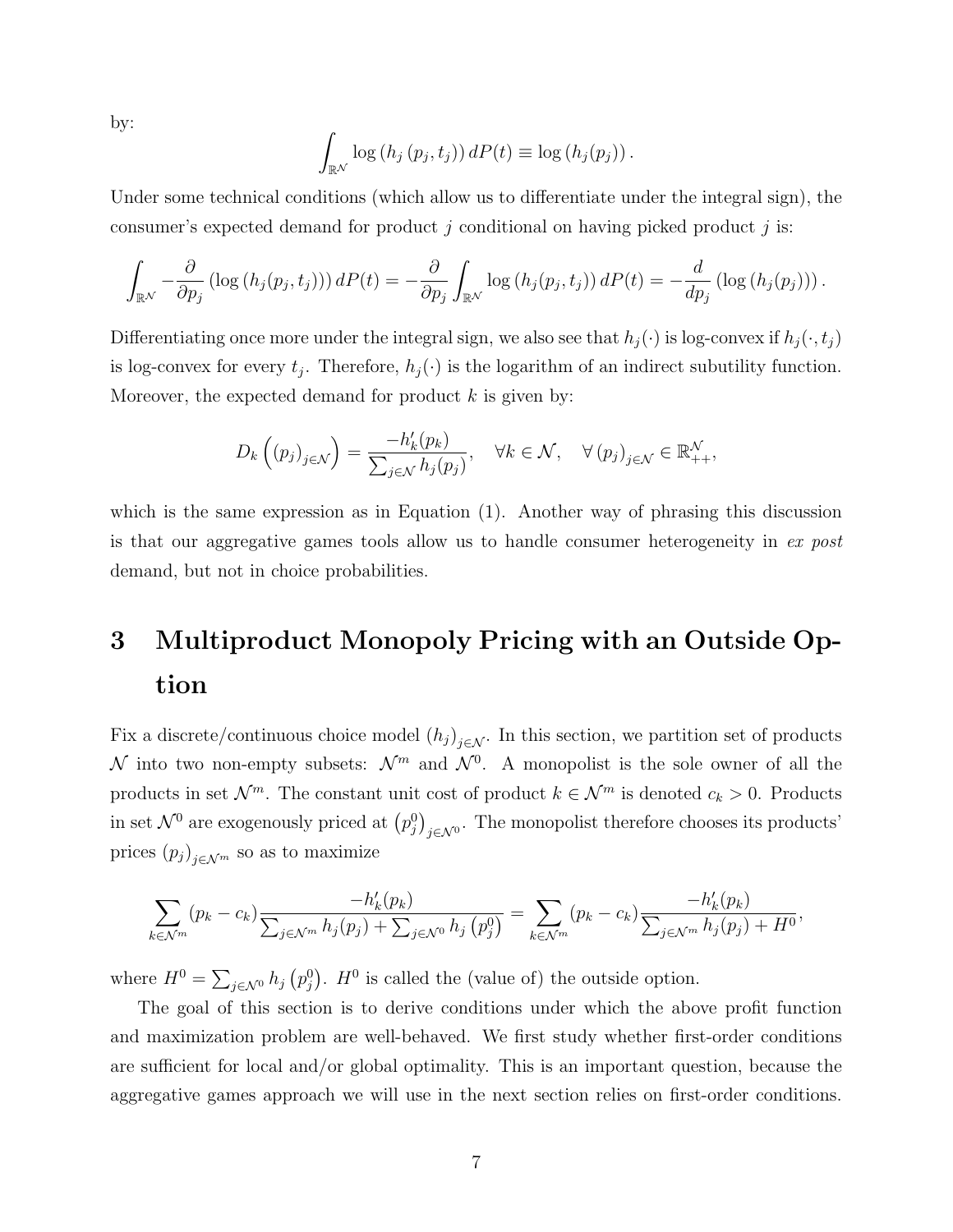Next, we investigate whether the profit maximization problem has a solution, and whether the solution is unique.

#### 3.1 Sufficiency of First-Order Conditions

#### 3.1.1 Definitions and Statement of the Theorem

We first define a multiproduct firm as a collection of products, along with a constant unit cost for each product:

**Definition 4.** A multiproduct firm is a pair  $((h_j)_{j \in \mathcal{N}}, (c_j)_{j \in \mathcal{N}})$ , where  $\mathcal{N} = \{1, \ldots, n\}$  is a finite and non-empty set, and for every  $j \in \mathcal{N}$ ,  $h_j \in \mathcal{H}$ , and  $c_j > 0$ . The profit function associated with multi-product firm M is:

$$
\Pi\left(M\right)\left(p,H^{0}\right) = \sum_{k \in \mathcal{N}} (p_k - c_k) \frac{-h'_k(p_k)}{\sum_{j \in \mathcal{N}} h_j(p_j) + H^0}, \quad \forall p \in \mathbb{R}_{++}^{\mathcal{N}}, \ \forall H^{0} > 0.
$$

In the following, it will be useful to study multiproduct firms that can be constructed from a set of products (i.e., a set of indirect subutility functions) smaller than  $\mathcal{H}$ :

**Definition 5.** The set of multiproduct firms that can be constructed from set  $\mathcal{H}' \subseteq \mathcal{H}$  is:

$$
\mathcal{M}\left(\mathcal{H}^{\prime}\right)=\bigcup_{n\in\mathbb{N}_{++}}\left(\mathcal{H}^{\prime n}\times\mathbb{R}^{n}_{++}\right).
$$

We can now define well-behaved multiproduct firms and well-behaved sets of products:

**Definition 6.** We say that multiproduct firm  $M \in \mathcal{M}(\mathcal{H})$  is well-behaved if for every  $(p, H^0) \in \mathbb{R}^{n+1}_{++}$ ,  $\nabla_p \Pi(M) (p, H^0) = 0$  implies that p is a local maximizer of  $\Pi(M) (., H^0)$ . We say that product set  $\mathcal{H}' \subseteq \mathcal{H}$  is well-behaved if every  $M \in \mathcal{M}(\mathcal{H}')$  is well-behaved.

Put differently, a set of products is well-behaved if for every multiproduct firm that can be constructed from this set, for every value the outside option  $H^0$  can take, first-order conditions are sufficient for local optimality. In the following, we look for the "largest" well-behaved set of products, where the meaning of "large" will be made more precise shortly.

We define the following differential operators: for every  $h \in \mathcal{H}$ ,  $\gamma(h) \equiv \frac{(h')^2}{h''}$ ,  $\rho(h) = \frac{h}{\gamma(h)}$ ,  $u(h)(x) \equiv x \frac{h''(x)}{-h'(x)}$  $\frac{h''(x)}{-h'(x)}$ , for all  $x > 0$ , and  $\nu(h)(p, c) \equiv \frac{p-c}{p}$  $\frac{-c}{p}\iota(h)(p)$  for every  $p > 0$  and  $c > 0$ . The condition that h is strictly decreasing and log-convex is equivalent to  $h' < 0$ ,  $h'' > 0$  and  $\rho(h) \geq 1$ .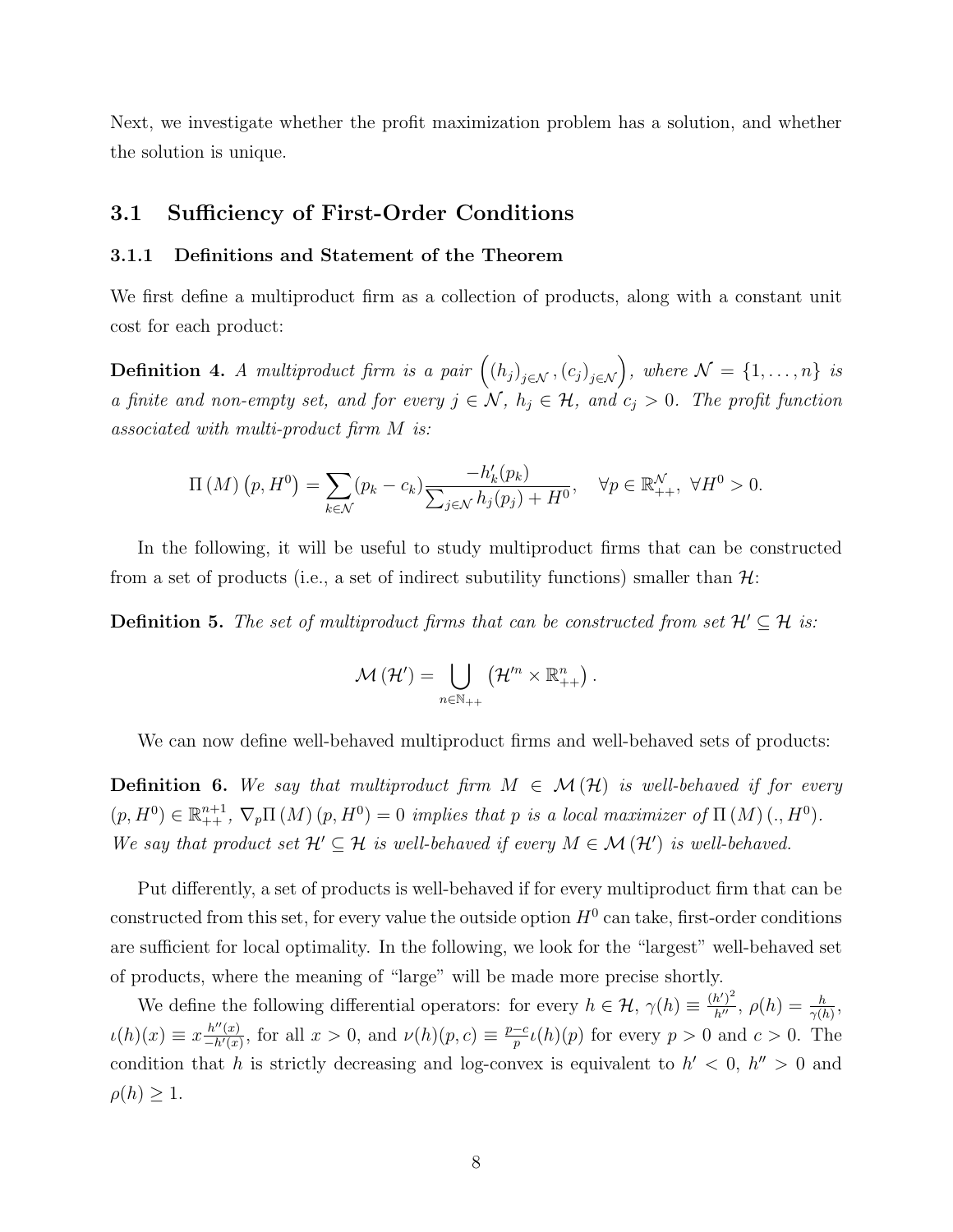$\iota(h)$  has a straightforward economic interpretation: Consider a hypothetical single-product firm selling product  $h$ . Suppose that this firm behaves in a monopolistically competitive way, in the sense that it does not internalize the impact of its price on aggregator  $H$ . This firm therefore faces demand  $-h'(p)/H$  and, since it takes H as given, it believes that the price elasticity of demand for its product is equal to the elasticity of  $-h'(p)$ , which is exactly  $\iota(h)(p)$ . It will be useful to define the following set of products:

$$
\mathcal{H}^{\iota} = \left\{ h \in \mathcal{H} : \quad \forall p > 0, \quad \iota(h)(p) > 1 \Longrightarrow (\iota(h))'(p) \ge 0 \right\}.
$$

Condition  $\iota(h)(p) > 1 \implies (\iota(h))'(p) \geq 0$  essentially says that the price elasticity of the monopolistic competition demand for product  $h$  is non-decreasing when the price is high enough. This condition is sometimes called Marshall's second law of demand.

We also define the set of CES and logit products as follows:

$$
\mathcal{H}^{CES} = \left\{ h \in \mathcal{H} : \quad \exists (a, \sigma) \in \mathbb{R}_{++} \times (1, \infty) \text{ s.t. } \forall p > 0, \ h(p) = ap^{1-\sigma} \right\},
$$
  

$$
\mathcal{H}^{logit} = \left\{ h \in \mathcal{H} : \quad \exists (a, \lambda) \in \mathbb{R} \times \mathbb{R}_{++} \text{ s.t. } \forall p > 0, \ h(p) = e^{\frac{a-p}{\lambda}} \right\}.
$$

Clearly, if  $h \in \mathcal{H}^{CES}$ , then  $\iota(h) = \sigma$  for some constant  $\sigma > 1$ , and if  $h \in \mathcal{H}^{logit}$ , then  $u(h)(p) = p/\lambda$  for every  $p > 0$ , and for some constant  $\lambda > 0$ . Therefore,  $\mathcal{H}^{CES} \subseteq \mathcal{H}^i$  and  $\mathcal{H}^{logit} \subseteq \mathcal{H}^{\iota}.$ 

We are now in a position to state our theorem:

**Theorem 1.**  $\mathcal{H}^i$  is the largest (in the sense of set inclusion) set  $\mathcal{H}' \subseteq \mathcal{H}$  such that  $\mathcal{H}^{CES} \subseteq \mathcal{H}'$ and  $\mathcal{H}'$  is well-behaved.

In words,  $\mathcal{H}^{\iota}$  is the largest set of products that contains CES products and that is wellbehaved.

#### 3.1.2 Proof of Theorem 1

We first introduce new notation. For every  $k \in \mathcal{N}$ , define  $\gamma_k \equiv \gamma(h_k)$ ,  $\rho_k \equiv \rho(h_k)$  and  $u_k \equiv \iota(h_k)$ . Define also  $\nu_k(p_k, c_k) \equiv \frac{p_k - c_k}{p_k}$  $\frac{e^{-c_k}}{p_k} \iota_k(p_k)$ . Note that

$$
\frac{\partial \nu_k}{\partial p_k} = \frac{c_k}{p_k^2} \iota_k(p_k) + \frac{p_k - c_k}{p_k} \iota'_k(p_k). \tag{3}
$$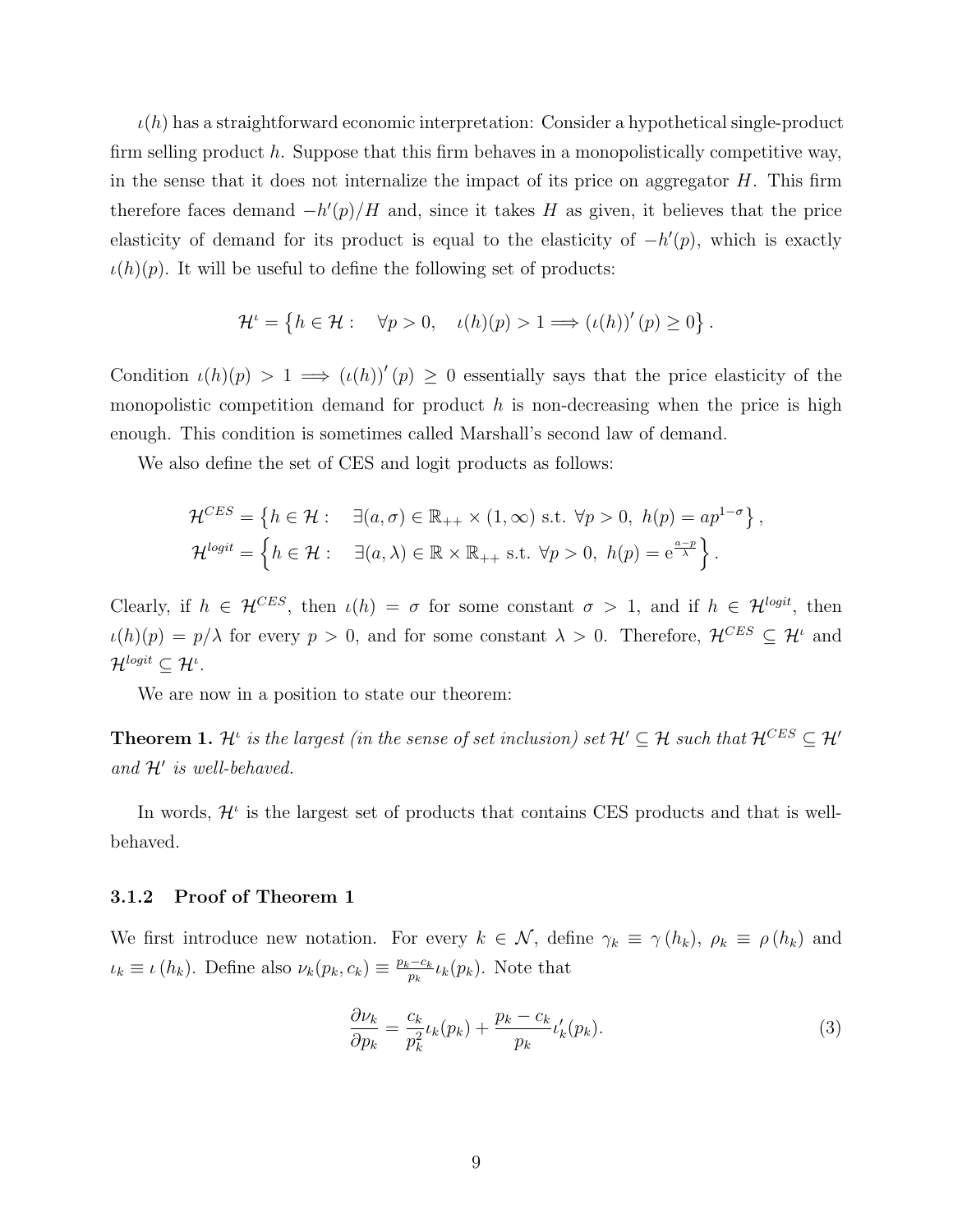In addition, since  $\iota_k(p_k) = p_k \frac{-h'_k(p_k)}{\gamma_k(p_k)}$  $\frac{-n_k(p_k)}{\gamma_k(p_k)}$ , we also have that

$$
\frac{\partial \nu_k}{\partial p_k} = \frac{(\nu_k(p_k, c_k) - 1) h'_k(p_k) - \nu_k(p_k, c_k) \gamma'_k(p_k)}{\gamma_k(p_k)}.
$$
\n(4)

Differentiating the monopolist's profit with respect to  $p_k$ , we obtain:

$$
\frac{\partial \Pi\left(M\right)}{\partial p_k} = \frac{-h'_k(p_k)}{H} \left(1 - \frac{p_k - c_k}{p_k} p_k \frac{-h''_k(p_k)}{-h'_k(p_k)} + \sum_{j \in \mathcal{N}} (p_j - c_j) \frac{-h'_j(p_j)}{H}\right),
$$
\n
$$
= \frac{-h'_k(p_k)}{H} \left(1 - \nu_k(p_k, c_k) + \sum_{j \in \mathcal{N}} \nu_j(p_j, c_j) \frac{\gamma_j(p_j)}{H}\right),\tag{5}
$$

where  $H = \sum_{j \in \mathcal{N}} h_j(p_j) + H^0$ . Therefore, if the first-order conditions hold at price vector p, then, for every k in  $\mathcal{N}$ ,

$$
\nu_k(p_k, c_k) = 1 + \sum_{j \in \mathcal{N}} \nu_j(p_j, c_j) \frac{\gamma_j(p_j)}{H}.
$$
\n
$$
(6)
$$

Since the right-hand side of the above equation does not depend on the identity of product k, it follows that

$$
\nu(p_i, c_i) = \nu(p_j, c_j), \quad \forall i, j \in \mathcal{N}.
$$

We say that price vector p satisfies the *common i-markup property*. This is an important property, which we will extend and discuss in greater detail in Section 3.2. For now, we note that the constant  $\iota$ -markup property allows us to rewrite the first-order condition for product  $k$  as follows:

$$
\nu_k(p_k, c_k) \left(1 - \sum_{j \in \mathcal{N}} \frac{\gamma_j(p_j)}{H}\right) = 1. \tag{7}
$$

Since we are interested in the sufficiency of first-order conditions for local optimality, we need to calculate the Hessian of the monopolist's profit function. This is done in the following lemma:

**Lemma 1.** Let  $M \in \mathcal{M}(\mathcal{H})$ ,  $p >> 0$  and  $H^0 > 0$ . If  $\nabla_p \Pi(M)(p, H^0) = 0$ , then the Hessian of  $\Pi(M)$  (.,  $H^0$ ), evaluated at price vector p, is diagonal, with typical diagonal element

$$
\frac{h'_k(p_k)}{H^0 + \sum_{j \in \mathcal{N}} h_j(p_j)} \frac{\partial \nu_k}{\partial p_k}(p_k, c_k).
$$

Proof. See Appendix B.1.

The following lemma is an immediate consequence of Lemma 1 and equation (3):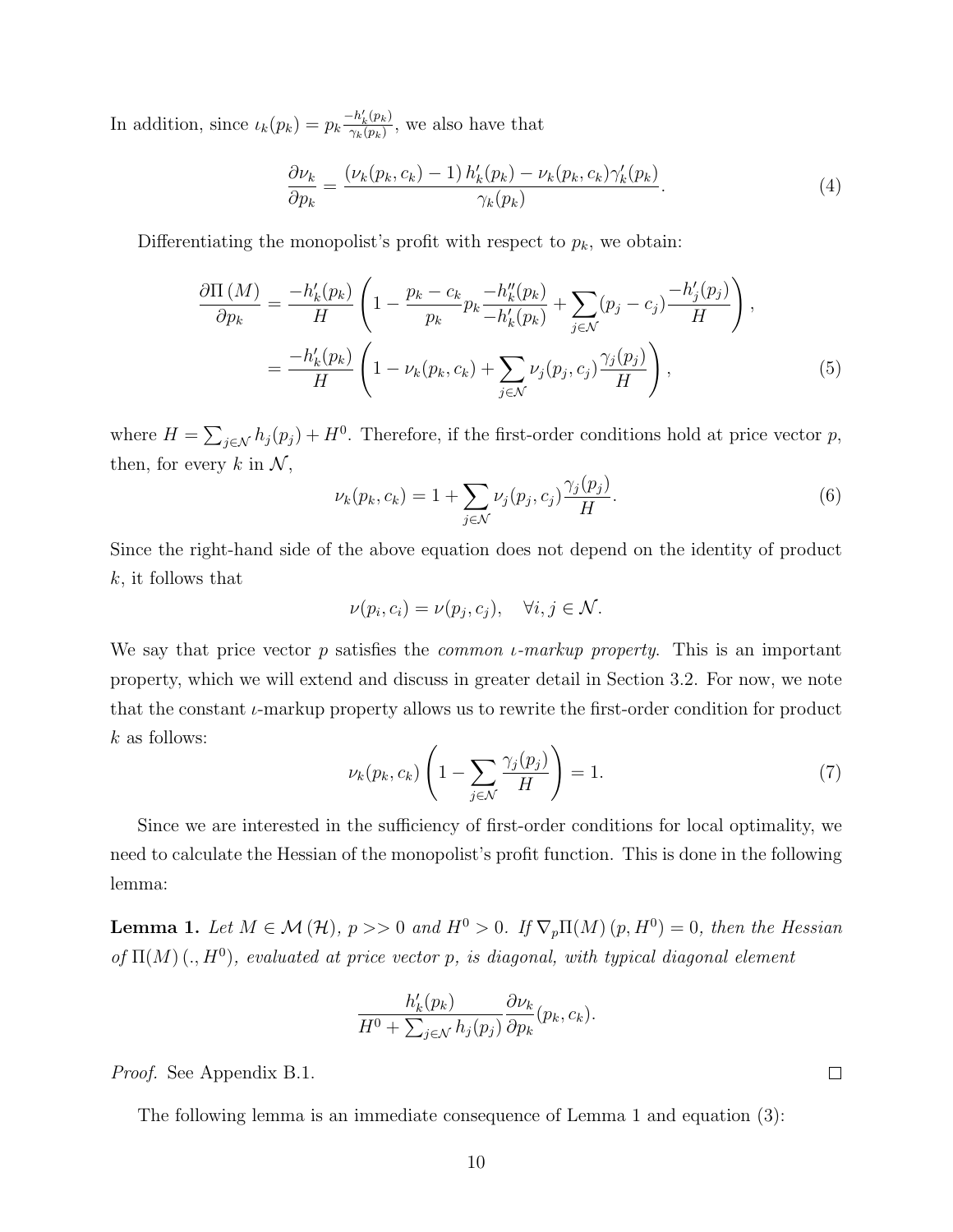*Proof.* See Appendix B.2.

The next step is to rule out products that are not in  $\mathcal{H}^{\iota}$ . This is done in the following lemma:

**Lemma 3.** Let  $h \in \mathcal{H} \backslash \mathcal{H}^{\iota}$ . Then,  $\mathcal{H}^{CES} \cup \{h\}$  is not well-behaved.

Proof. See Appendix B.3.

The idea behind the proof is as follows. Since  $h_1 \equiv h \notin \mathcal{H}^i$ , there exists a price  $\hat{p} > 0$ such that  $\iota(\hat{p}) > 1$  and  $\iota'(\hat{p}) < 0$ . By equation (3),  $\partial \nu_1(\hat{p}, c_1) < 0$  for  $c_1 > 0$  low enough. We pair product  $h_1$  with a well-chosen CES product  $h_2 \in \mathcal{H}^{CES}$ , and find a  $p_2 > 0$ , a  $c_2$ and an  $H^0 > 0$  that ensure that the first-order condition for product 1 (given price  $\hat{p}$  and marginal cost  $c_1$ ) holds, while the first-order condition for the other product holds as well. Since  $\partial \nu_1(\hat{p}, c_1)$  < 0, we can then use Lemma 1 to show that the multiproduct firm we have constructed is not well-behaved.

Combining Lemma 2 and 3 proves Theorem 1. In the following, we focus on multiproduct firms that are constructed from set  $\mathcal{H}^i$ , since any bigger set would necessarily imply that, for some multiproduct firms, first-order conditions would not be sufficient for optimality, thereby invalidating our aggregative games approach.

We close this section by noting that multiproduct-firms are special, in the sense that, compared to single-product firms, they require strictly stronger restrictions on the set of admissible products to be well-behaved. This statement is formalized in the following proposition:

**Proposition 2.** Let  $h \in \mathcal{H}$ ,  $c > 0$  and  $M = (h, c)$ . The following assertions are equivalent:

- (i) Firm M is well-behaved.
- (ii) For every  $p > 0$  such that  $\iota(h)(p) > 1$ ,  $(\iota(h))'(p) \geq 0$  or  $(\rho(h))'(p) \geq 0$ .

Proof. See Appendix B.4.

## 3.2 Existence and Uniqueness of a Solution, and Sufficiency of First-Order Conditions for Global Optimality

We start by proving the following technical lemma:

 $\Box$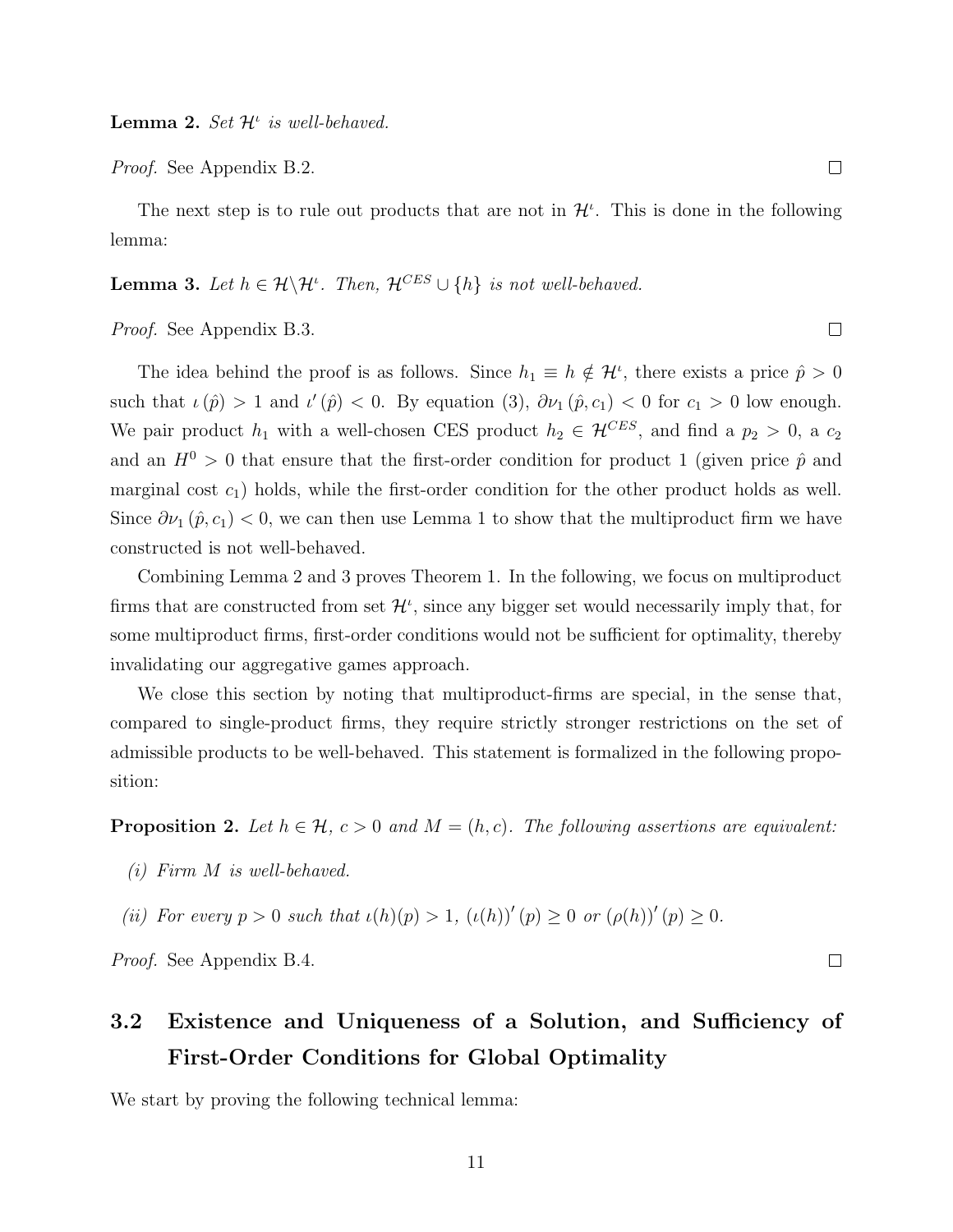Lemma 4. Let  $h \in \mathcal{H}^i$ . Then:

- (i) There exists a unique scalar  $p(h) \geq 0$  such that for every  $p > 0$ ,  $\iota(h)(p) > 1$  if and only if  $p > p(h)$ . Moreover,  $(\iota(h))'(p) \geq 0$  for all  $p > p(h)$ .
- (ii)  $\bar{\mu}(h) \equiv \lim_{p \to \infty} \iota(h)(p) > 1.$
- (iii) For every  $p > p(h)$ ,  $(\gamma(h))'(p) < 0$ .
- (iv)  $\lim_{p\to\infty} \gamma(h)(p) = 0.$
- (v)  $\lim_{p\to\infty} ph'(p) = 0.$
- (vi) If  $\lim_{\infty} h = 0$  and  $\bar{\mu}(h) < \infty$ , then  $\lim_{p \to \infty} \rho(h)(p) = \frac{\bar{\mu}(h)}{\bar{\mu}(h)-1}$ .

Proof. See Appendix B.5.

Fix a multiproduct firm  $M = ((h_j)_{j \in \mathcal{N}}, (c_j)_{j \in \mathcal{N}}) \in (\mathcal{H}^{\iota})^{\mathcal{N}} \times \mathbb{R}^{\mathcal{N}}_{++}$ . It is useful to allow firms to set infinite prices, to ensure that the profit maximization problem has a solution:

**Definition 7.** The profit function associated with multi-product firm  $M = ((h_j)_{j \in \mathcal{N}}, (c_j)_{j \in \mathcal{N}})$  $is.^7$ 

$$
\Pi\left(M\right)\left(p,H^{0}\right) = \sum_{\substack{k \in \mathcal{N} \\ p_{k} < \infty}} \left(p_{k} - c_{k}\right) \frac{-h_{k}'(p_{k})}{\sum_{\substack{j \in \mathcal{N} \\ p_{j} < \infty}} h_{j}(p_{j}) + \sum_{\substack{j \in \mathcal{N} \\ p_{j} = \infty}} \lim_{h_{j} + H^{0}} h_{j} + H^{0}}, \ \forall p \in (0,\infty]^{\mathcal{N}}, \ \forall H^{0} > 0. \tag{8}
$$

The assumption is that, if  $p_k = \infty$ , then the firm simply does not supply product k, and therefore does not earn any profit on this product. In the discrete/continuous choice model, the consumer still receives a type-1 extreme value draw  $\varepsilon_k$  for product k, so he might still end up "choosing" product  $k$ , but he will not consume a positive amount of it.<sup>8</sup> This explains the

$$
-\log\left(\frac{h(x)}{h(x_0)}\right) > \frac{l}{2}(x - x_0), \quad \forall x > x_0.
$$

Taking exponentials on both side, and letting x go to infinity, we obtain that  $\lim_{\infty} h = 0$ . Therefore, if the consumer's conditional demand for the product given that he chooses this product is strictly positive when the price is infinite, then his probability of choosing this product is zero. Conversely, if the probability that the consumer chooses this product when the price is infinite is strictly positive ( $\lim_{\infty} h > 0$ ), then the consumer's conditional demand at infinite price must be equal to zero. These two cases (as well as the case in which the conditional demand and the choice probability are identically zero) are consistent with the interpretation that the product is simply not available.

 $7$ Throughout the paper, we adopt the convention that the sum of an empty collection of real numbers is equal to zero.

<sup>&</sup>lt;sup>8</sup>Suppose that  $\lim_{\infty} -h'/h = l > 0$  (the limit exists, since h is log-convex). There exists  $x_0 > 0$  such that  $-h'(x)/h(x) > l/2$  for all  $x \ge x_0$ . Integrating this inequality, we see that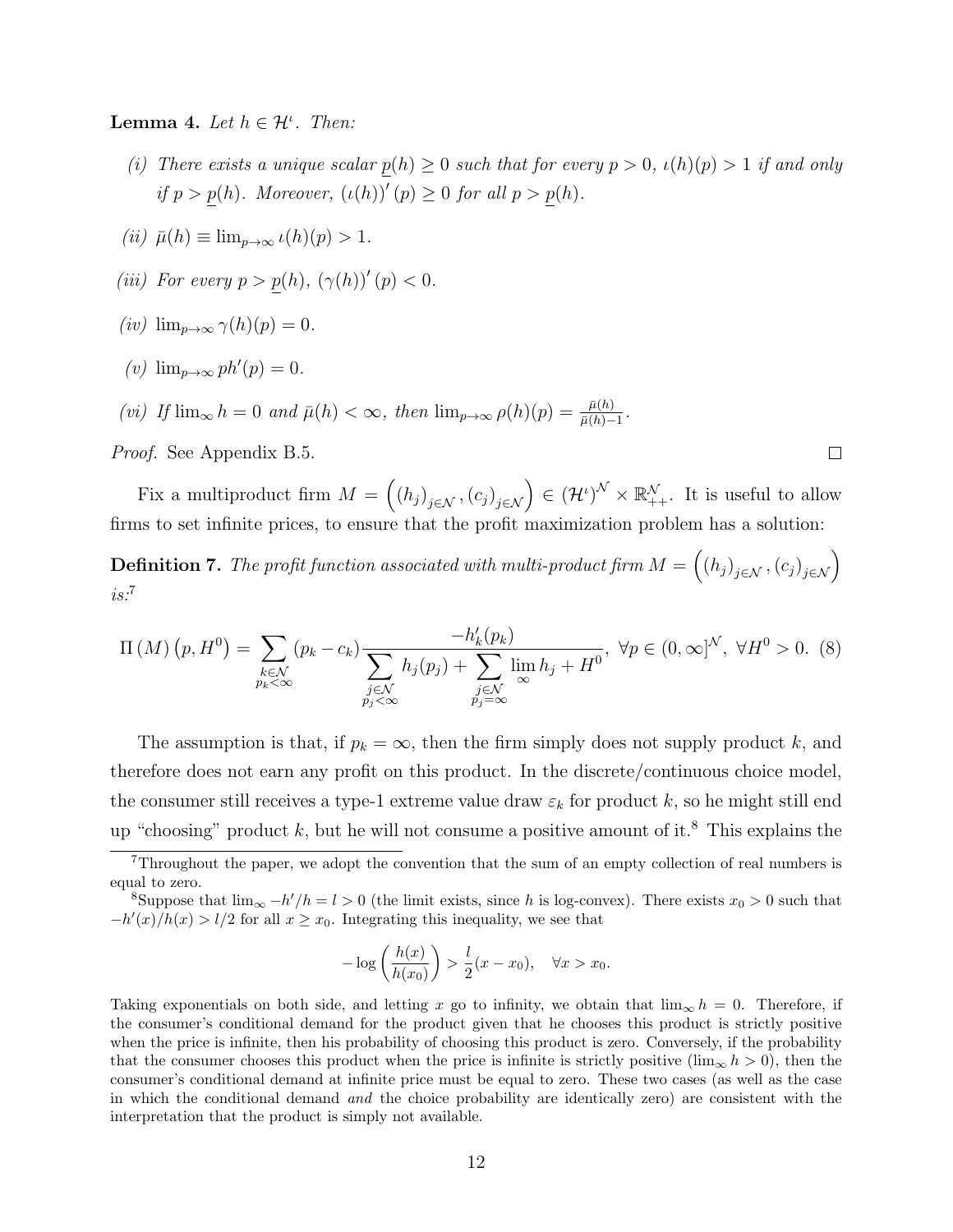presence of  $\sum_{\substack{j\in\mathcal{N} \ p_j=\infty}} \lim_{\infty} h_j$  in the denominator of  $\Pi(M)$ . In the following, we write  $h_j(\infty)$ instead of  $\lim_{\infty} h_j$ .

Our goal is to study the following maximization problem for every  $H^0 > 0$ :

$$
\max_{p \in (0,\infty]^{\mathcal{N}}} \Pi(M) \left( p, H^0 \right), \tag{9}
$$

**Lemma 5.** If  $h_j \in \mathcal{H}^i$  for every  $j \in \mathcal{N}$ , then maximization problem (9) has a solution for every  $H^0 > 0$ . Moreover, if p solves maximization problem (9), then  $p_j \ge c_j$  for all  $j \in \mathcal{N}$ .

Proof. See Appendix B.6.

The lemma is proven by exploiting the fact that  $\prod_{j\in\mathcal{N}}[c_j,\infty]$  can essentially be treated like a compact set (since there is a continuous bijection between this set and  $[0, 1]^{\mathcal{N}}$ ), and that, if  $(h_j)_{j\in\mathcal{N}}\in(\mathcal{H}^i)^{\mathcal{N}}$ , then  $\Pi(M)(., H^0)$  is "continuous" on  $\prod_{j\in\mathcal{N}}[c_j,\infty]$  (in the sense that, for every price vector p with finite and/or infinite components,  $\lim_{\tilde{p}\to p} \Pi(M)(\tilde{p}, H^0) =$  $\Pi(M)(p, H^0)$ . Prices below marginal cost are easy to rule out.

The next step is to solve the firm's maximization problem using first-order conditions. The problem is that the profit function is not necessarily differentiable at infinite prices, so we will need to modify the definition of first-order conditions to account for that. Note first that, if all products in  $\mathcal{N}' \subsetneq \mathcal{N}$  are priced at infinity, then profit function  $\Pi(.)$ ,  $H^0$ ) is still  $\mathcal{C}^2$  in  $(p_j)_{j \in N \setminus \mathcal{N}'} \in \mathbb{R}_{++}^{\mathcal{N} \setminus \mathcal{N}'}$ , as can be seen by inspecting profit function (8). Next, we slightly abuse notation, by denoting  $(p_k,(p_j)_{j\in\mathcal{N}\setminus\{k\}})$  the price vector with k-th component  $p_k$ , and with other components given by  $(p_j)_{j \in \mathcal{N} \setminus \{k\}}$ . We generalize first-order conditions as follows:

Definition 8. We say that the generalized first-order conditions of maximization problem (9) hold a price vector  $\tilde{p} \in (0, \infty]^{\mathcal{N}}$  if for every  $k \in \mathcal{N}$ ,

(a)  $\frac{\partial \Pi(M)}{\partial p_k}(\tilde{p}, H^0) = 0$  whenever  $\tilde{p}_k < \infty$ , and

(b) 
$$
\Pi(M) (\tilde{p}, H^0) \ge \Pi(M) \left( \left( p_k, (\tilde{p}_j)_{j \in \mathcal{N} \setminus \{k\}} \right), H^0 \right)
$$
 for every  $p_k \in \mathbb{R}_{++}$  whenever  $\tilde{p}_k = \infty$ .

It is obvious that generalized first-order conditions are necessary for optimality:

**Lemma 6.** If  $p \in (0,\infty)^N$  solves maximization problem (9), then the generalized first-order conditions are satisfied at price profile p.

Next, we want to show that, if the generalized first-order conditions hold at a price vector, then this price vector satisfies a generalized version of the common  $\iota$ -markup property introduced in Section 3.1.2. To define this generalized common  $\iota$ -markup property, we first need to establish a few facts about functions  $\nu_j(.,.)$ :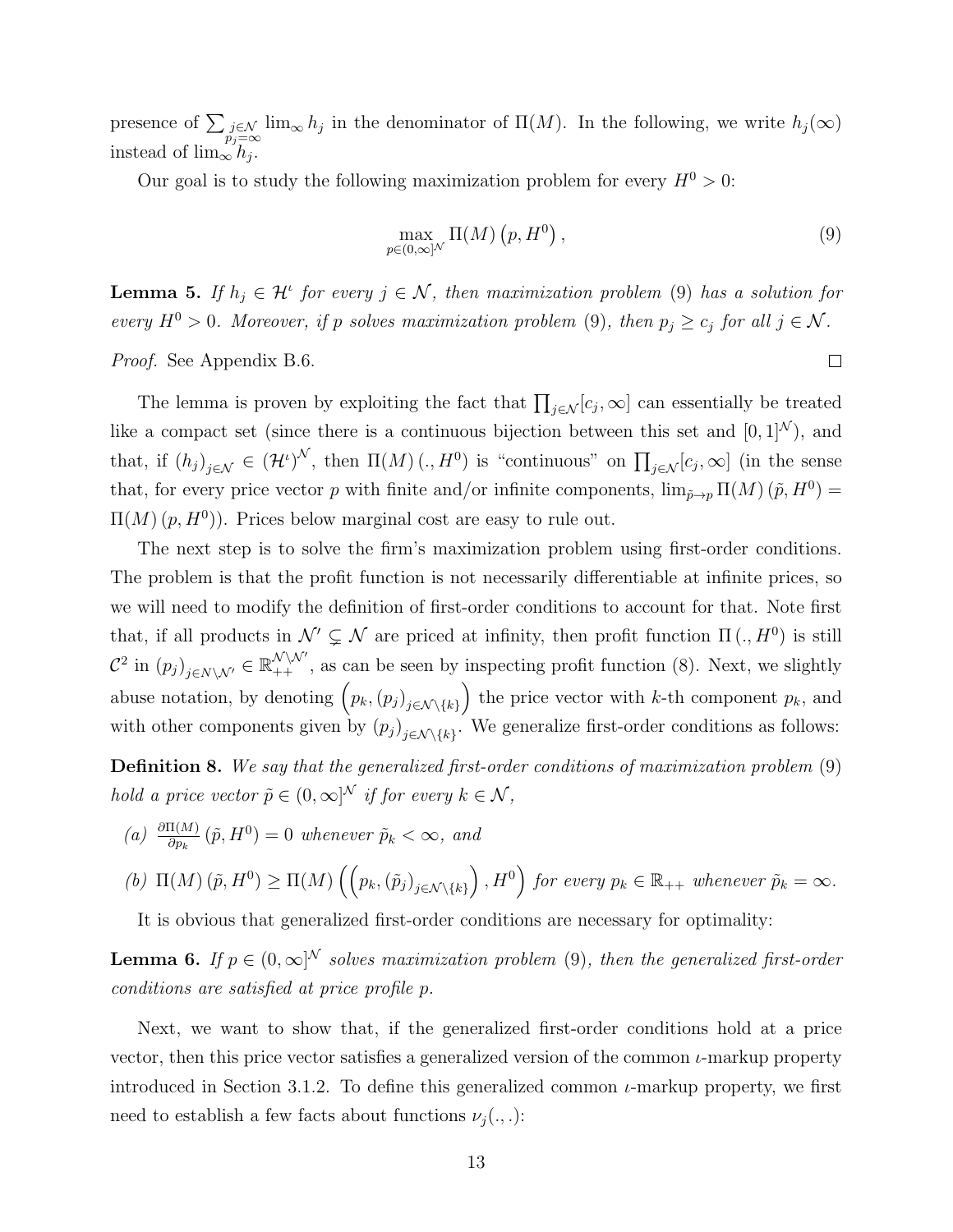**Lemma 7.** For every  $h \in \mathcal{H}^{\iota}$  and  $c > 0$ , function  $\nu(h)(., c)$  is a strictly increasing  $\mathcal{C}^1$ diffeomorphism from  $(c, \infty)$  to  $(0, \bar{\mu}(h))$ . Denote its inverse function by  $r(h)(., c)$ . Then, for all  $\mu \in (0, \bar{\mu}(h)),$ 

$$
\frac{\partial r(h)}{\partial \mu} = \frac{\gamma(h) (r(h)(\mu, c))}{\mu \left( -(\gamma(h))'(r(h)(\mu, c)) \right) - (\mu - 1) (-h'(r(h)(\mu, c)))} > 0.
$$
\n(10)

 $\Box$ 

 $\Box$ 

In addition,  $r(h)$  is strictly increasing in  $\mu$  and c, and  $r(h)(\mu, c) > p(h)$  whenever  $\mu \geq 1$ . Proof. See Appendix B.7.

In the following, it will be convenient to extend functions  $\nu(h)$  and  $r(h)$  by continuity as follows:

$$
\nu(h)(\infty, c) = \bar{\mu}(h), \ \forall c > 0,
$$
  

$$
r(h)(\mu, c) = \infty, \ \forall \mu \ge \bar{\mu}(h), \ \forall c > 0.
$$

We can now generalize the common  $\iota$ -markup property to price vectors with infinite components (for every k, put  $r_k \equiv r(h_k)$ ):

**Definition 9.** We say that price vector  $p \in (0, \infty)^N$  satisfies the common *i*-markup property if there exists a number  $\mu \geq 0$ , called the *ι*-markup, such that

$$
\forall k \in \mathcal{N}, \quad p_k = r_k(\mu, c_k).
$$

For every  $k \in \mathcal{N}$ , extend  $\gamma_k$  by continuity at infinity:  $\gamma_k(\infty) = 0$ . The following lemma essentially rewrites condition (6) (replace  $\nu_j$  by  $\mu$  and  $p_j$  by  $r_j$  for every  $j \in \mathcal{N}$ ) when infinite prices are allowed. It allows us to simplify first-order conditions considerably:

Lemma 8. Suppose that the generalized first-order conditions for maximization problem (9) hold at price vector  $p \in (0,\infty]^N$ . Then, p satisfies the common *i*-markup property. The corresponding *ι*-markup,  $\mu$ , solves the following equation on interval  $(1,\infty)$ :

$$
\mu = 1 + \mu \frac{\sum_{j \in \mathcal{N}} \gamma_j (r_j(\mu, c_j))}{\sum_{j \in \mathcal{N}} h_j (r_j(\mu, c_j)) + H^0}.
$$
\n(11)

In addition,  $\Pi(M)(p,H^0) = \mu - 1$ .

Proof. See Appendix B.8.

All we need to do now is study equation (11):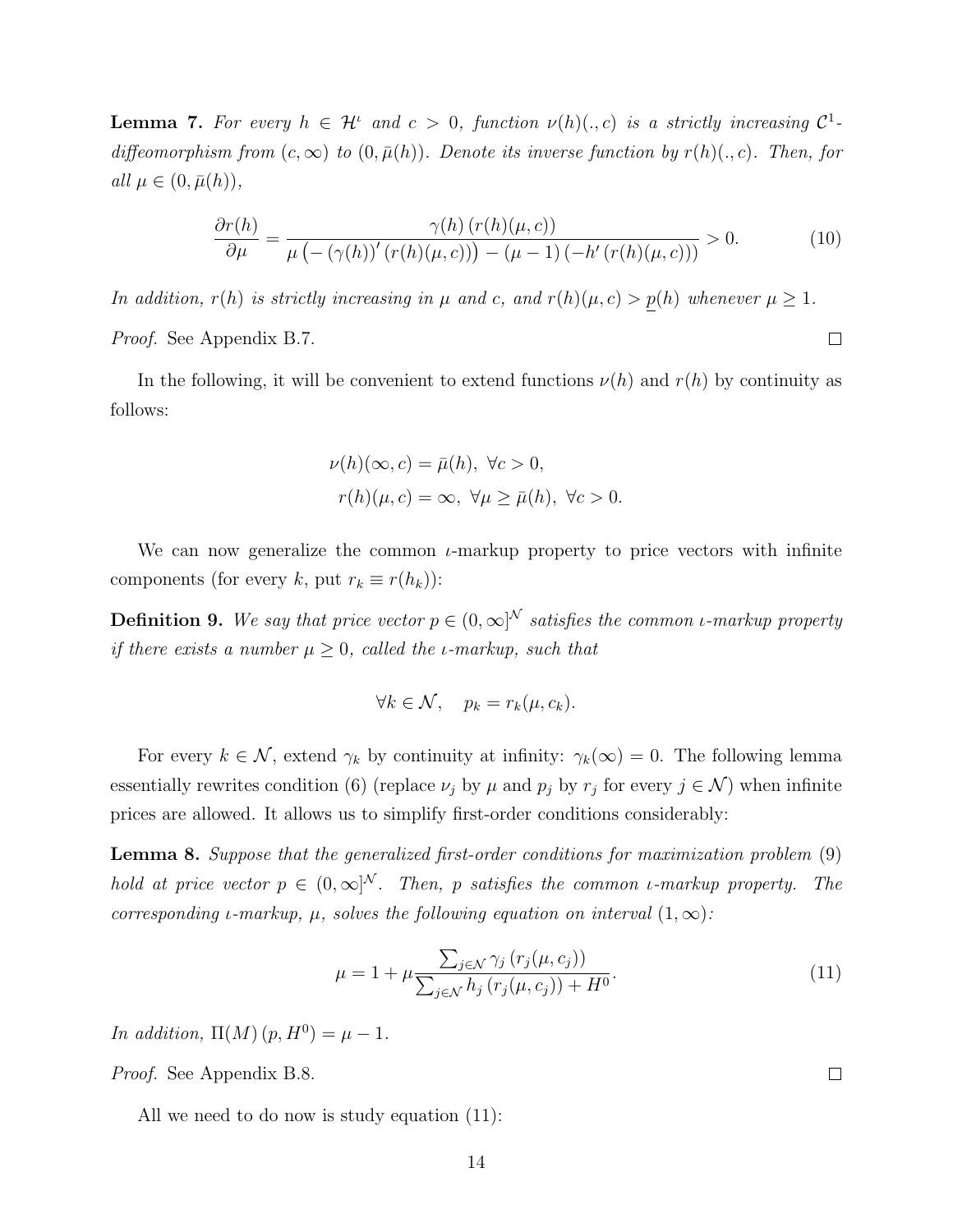**Lemma 9.** Equation (7) has a unique solution on interval  $(1, \infty)$ .

Proof. See Appendix B.9.

Combining Lemmas 5–9 allows us to conclude our study of maximization problem (9). The profit maximization problem has a solution, and generalized first-order conditions are necessary for optimality. Moreover, there exists at most one price vector that satisfies the first-order condition. Therefore, the profit maximization problem has a solution, and firstorder conditions are sufficient for global optimality.

**Theorem 2.** Maximization problem (9) has a unique solution. The generalized first-order conditions associated with this maximization problem are necessary and sufficient for global optimality. The optimal price vector satisfies the common  $\iota$ -markup property, and the corresponding  $\mu$  is the unique solution of equation (11). The maximized value of the objective function is  $\mu - 1$ .

Proof. See Appendix B.10.

#### 3.3 Comments and Comparative Statics

Although the firm's profit function is not necessarily strictly quasi-concave, we find that the profit maximization problem has a unique solution, and that generalized first-order conditions are necessary and sufficient for optimality. The optimal price vector satisfies the common *ι*-markup property: there exists a firm-level scalar  $\mu > 1$  such that for every product  $k ∈ N$ that is sold at the monopolist's optimum,  $\nu_k(p_k, c_k) = \mu$ . To gain some intuition, it is useful to rewrite this condition as follows:

$$
\forall k \in \mathcal{N} \text{ s.t. } p_k < \infty, \quad \frac{p_k - c_k}{p_k} = \frac{\mu}{\iota_k(p_k)}.
$$

This formula resembles the inverse elasticity rule, in that the Lerner index on product k is equal to the inverse of the monopolistic competition price elasticity of demand for product k, multiplied by a number,  $\mu$ , which summarizes the impact of an increase in  $p_k$  on the aggregator  $H = H^0 + \sum_{j \in \mathcal{N}} h_j(p_j)$ , as well as cannibalization effects. What is remarkable is that this  $\mu$  is independent of the identity the product under consideration.

The profit maximization problem then boils down to finding the optimal value of  $\mu$ . From a computational point of view, this result is very useful, as it allows the modeler to find the firm's optimal prices by solving a single equation in one unknown (equation (11)), instead of resorting to complex, and potentially time-consuming, multivariate optimization methods.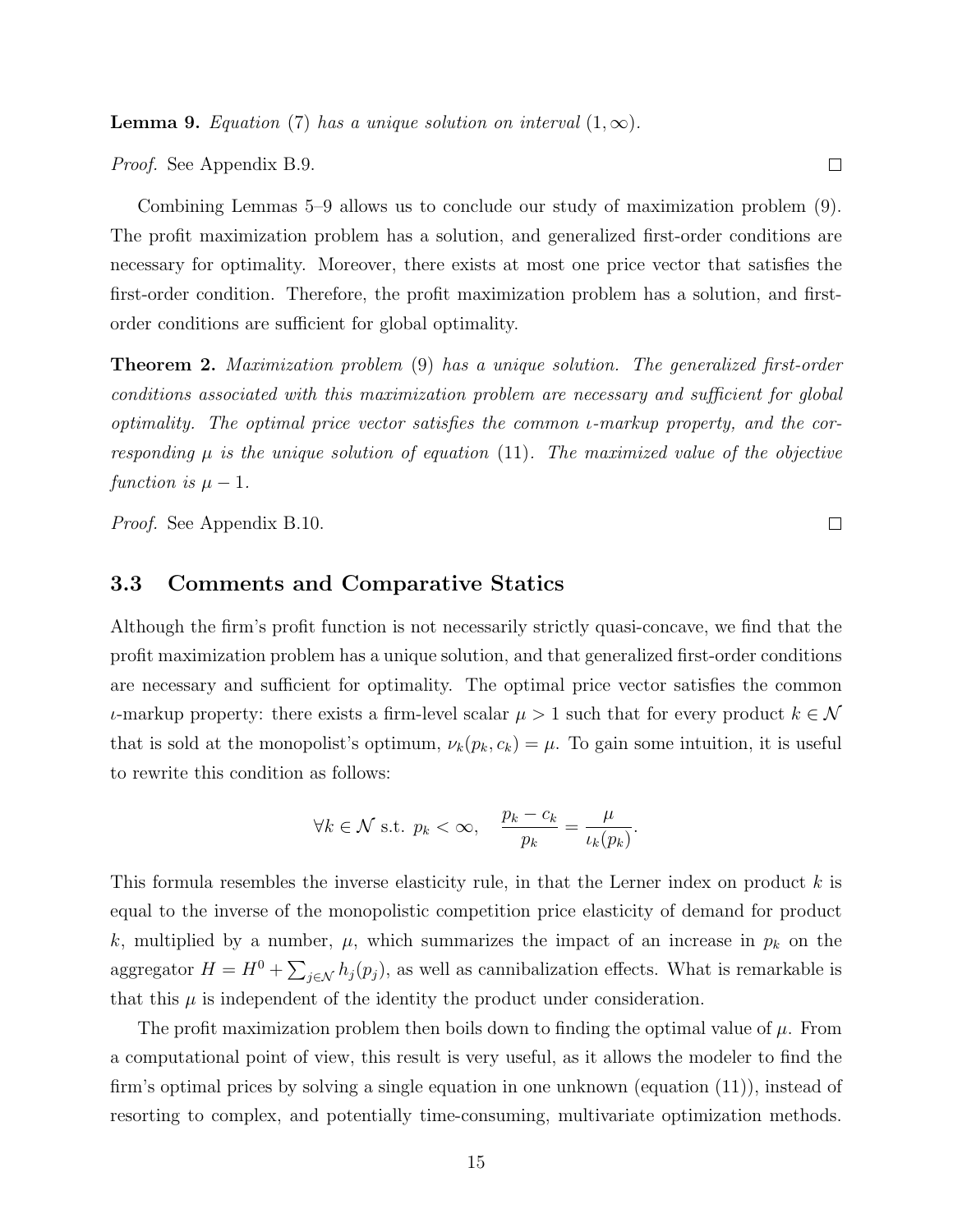We will also use this result to simplify multiproduct oligopoly pricing games in the next section.

Let  $H^*\left(\left(c_j\right)_{j\in\mathcal{N}},H^0\right)$ ,  $\mu^*\left(\left(c_j\right)_{j\in\mathcal{N}},H^0\right)$ ,  $p_k^*\left(\left(c_j\right)_{j\in\mathcal{N}},H^0\right)$   $(k\in\mathcal{N})$  be the equilibrium values of  $H$ ,  $\mu$  and  $p_k$ , respectively. Define also

$$
\mathcal{N}^*\left((c_j)_{j\in\mathcal{N}}, H^0\right) = \left\{k \in \mathcal{N} : p_k^*\left((c_j)_{j\in\mathcal{N}}, H^0\right) < \infty\right\}
$$

as the set of products that are sold in equilibrium.

We obtain the following comparative statics:

**Proposition 3.** As  $H^0$  increases,  $\mu^*$  and  $p_k^*$  ( $k \in \mathcal{N}$ ) decrease,  $H^*$  increase, and  $\mathcal{N}^*$  expands. As  $c_j$  increases,  $\mu^*$  and  $p_k^*$  ( $k \neq j$ ) decrease,  $p_j^*$  increases, and  $\mathcal{N}^*$  expands. The impact on H<sup>∗</sup> is ambiguous.

 $\Box$ 

Proof. See Appendix B.11.

The first part of the proposition says that, as the outside option becomes more attractive, the monopolist's market power weakens, prices fall down and consumer surplus improves. In addition, the model predicts that a firm that operates in a more competitive environment (higher  $H^0$ ) tends to sell more products (larger  $\mathcal{N}^*$ ). To understand the intuition, consider a simple environment in which the monopolist only has two CES products,  $h_1(p_1) = p_1^{1-\sigma_1}$ and  $h_2(p_2) = p_2^{1-\sigma_2}$ , with  $1 < \sigma_1 < \sigma_2$ . Applying Roy's identity, we obtain the conditional demand for product  $i \in \{1,2\}$  given that the consumer purchases this product:  $q_i(p_i) = \frac{\sigma_i - 1}{p_i}$ . Therefore, the monopolist makes a conditional profit of  $(\sigma_i - 1) \frac{p_i - c_i}{p_i}$  on product *i*.

We first focus on the extreme case in which the outside option is worthless:  $H^0 = 0$ . In this case, consumers will necessarily buy one of the monopolist's product. Note that the conditional profit on product 1 is bounded above by  $\sigma_1 - 1$ , whereas the conditional profit on product 2 can be made arbitrarily close to  $\sigma_2 - 1 > \sigma_1 - 1$ . The monopolist therefore wants to retire product 1 to prevent consumers from choosing this product, and ensure that they will go for product 2, which yields a higher conditional profit.<sup>9</sup>

On the other hand, if the outside option is sufficiently attractive  $(H^0 \gg 0)$ , then the monopolist starts worrying about consumers switching to it. The monopolist therefore has

$$
(p_1, p_2) \mapsto \sum_{i=1}^2 (\sigma_i - 1) \frac{p_i - c_i}{p_i} \frac{p_i^{1-\sigma_i}}{p_1^{1-\sigma_1} + p_2^{1-\sigma_2}},
$$

<sup>&</sup>lt;sup>9</sup>This idea is a bit hard to formalize, since, when  $H^0 = 0$ , the monopolist's profit function,

does not have a limit at  $(\infty, \infty)$ . However, the supremum of this function,  $\sigma_2 - 1$ , can be approached by letting  $p_1$  go to infinity at a faster rate than  $p_2$ .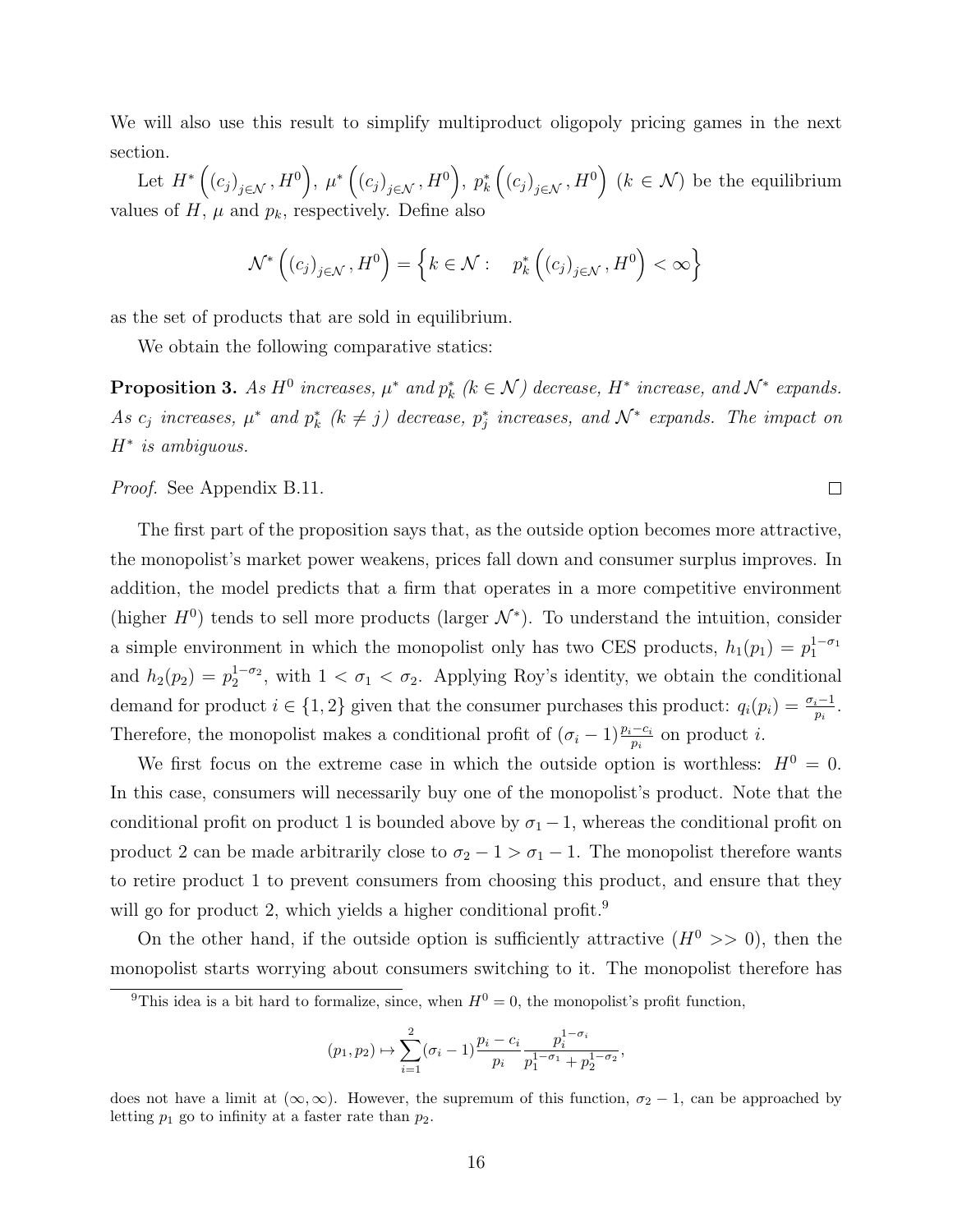incentives to lower its prices and to make product 1 available.

The second part of Proposition 3 says that, as the marginal cost of product  $j$  increases, the monopolist passes this cost increase on to consumers  $(p_j^*$  rises), and lowers the prices of its other products. The latter effect is due to the fact that the monopolist has less incentives to divert sales towards products  $j$ , since this product is now less profitable. The proposition also says that, everything else equal, a less productive firm tends to sell more products. This comes from the fact that an inefficient monopolist makes relatively low profit on each of the product it sells, and therefore has less incentives to withdraw a product to divert sales towards other products. Finally, since the marginal cost increase has asymmetric effects on prices, the impact on consumer surplus is ambiguous.

### 4 The Pricing Game

In this section, we study a price competition game between multiproduct firms with arbitrary product heterogeneity. The pricing game is defined as follows:

**Definition 10.** A pricing game is a triple  $((h_j)_{j \in \mathcal{N}}, \mathcal{F}, (c_j)_{j \in \mathcal{N}})$ , where:

- $(h_j)_{j \in \mathcal{N}} \in (\mathcal{H}^i)^{\mathcal{N}}$  is a discrete/continuous choice model of consumer demand,
- F, the set of firms, is a partition of N such that  $|\mathcal{F}| \geq 2$ ,
- $(c_j)_{j \in \mathcal{N}} \in \mathbb{R}^{\mathcal{N}}_{++}$  is a profile of marginal costs.

Since  $\bigcup_{f \in \mathcal{F}} f = \mathcal{N}$ , this definition does not seem to allow for an exogenously priced outside option. However, such an outside option is easy to incorporate. Let  $(h_j)_{j \in \mathcal{N}}$  be a discrete/continuous choice model of consumer demand. Partition  $N$  into two sets:  $N$ , the set of products sold by oligopoly players, and  $\mathcal{N}^0$ , the set of products sold at exogenous prices  $(p_j)_{j\in\mathcal{N}^0}$ . Let  $H^0=\sum_{j\in\mathcal{N}^0}h_j(p_j)\geq 0$  be the value of the outside option. We can now define another discrete/continuous choice model,  $\left(\widetilde{h_{j}}\right)$ j∈ $\widetilde{N}$  as follows: for every  $j \in \widetilde{N}$ ,  $\widetilde{h}_j = h_j + \frac{H^0}{|\widetilde{N}|}$  $\frac{H^0}{\left|\widetilde{\mathcal{N}}\right|}$ . Note that this transformation affects neither consumer surplus nor expected demands. Therefore, it is equivalent to study price competition game with discrete/continuous choice model  $(h_j)_{j \in \mathcal{N}}$  and exogenous prices  $(p_j)_{j \in \mathcal{N}^0}$ , and price competition game with discrete/continuous choice model  $\left(\widetilde{h_{j}}\right)$  $j\in\mathcal{N}$ and no outside option.

We now define our equilibrium concept (note that we continue to allow infinite prices):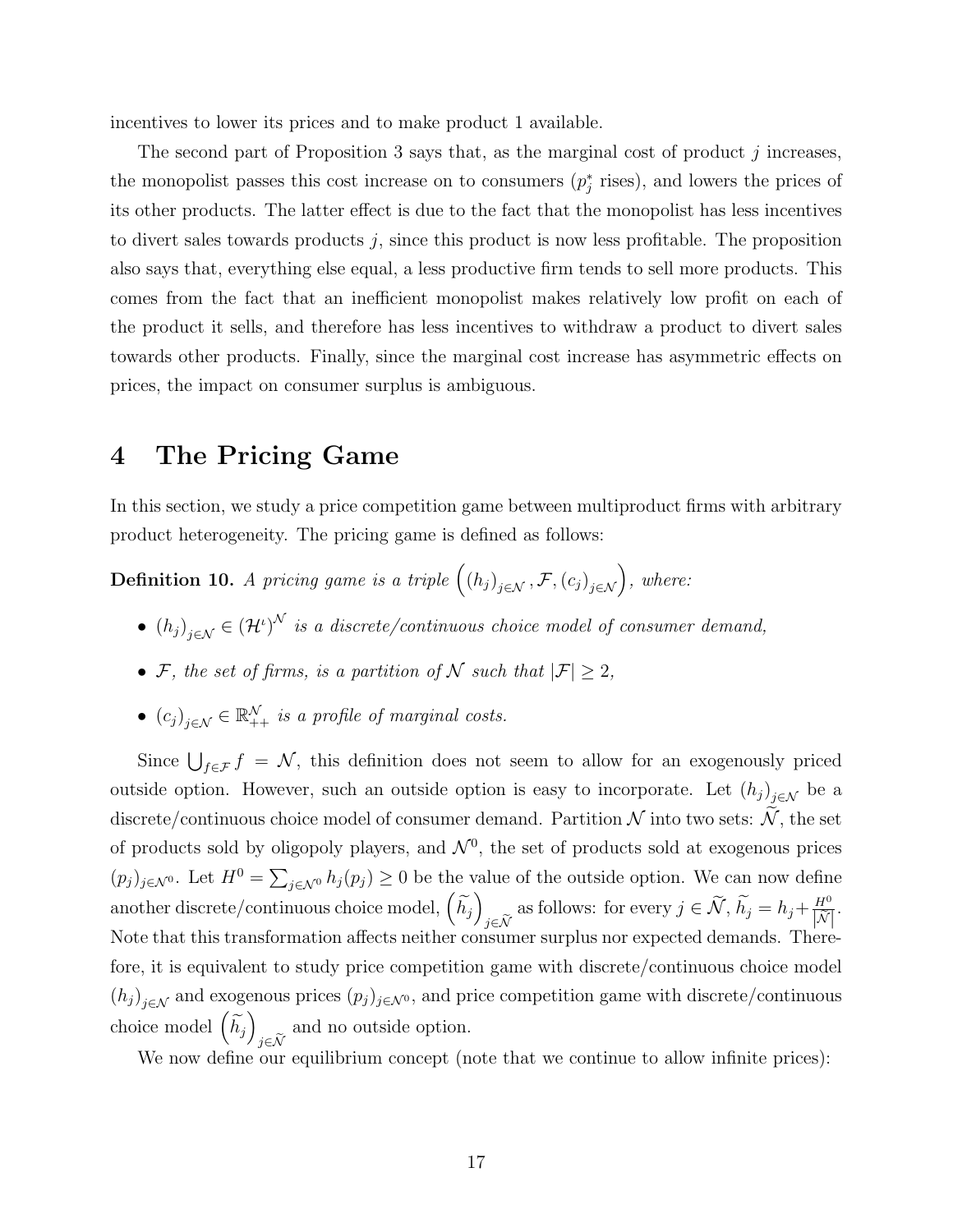**Definition 11.** The normal-form game associated with pricing game  $((h_j)_{j \in \mathcal{N}}, \mathcal{F}, (c_j)_{j \in \mathcal{N}})$ is triple  $\left(\mathcal{F}, \left((0,\infty]^f\right)\right)$  $\big(\Pi^f\big)_{f \in \mathcal{F}}$ , where for every  $f \in \mathcal{F}$ ,  $p^f \in (0, \infty]^f$  and  $p^{-f} \in$  $(0,\infty]^{\mathcal{N}\setminus f},$  $\Pi^f(p^f, p^{-f}) = \sum$  $k \in f \n p_k < \infty$  $(p_k^f - c_k)$  $-h'_k(p_k^f)$  $_{k}^{J})$  $\sum_{j\in f}h_j(p_j^f$  $j^{(f)}_j + \sum_{j \in \mathcal{N} \setminus f} h_j(p_j^{-f})$  $j^{-1}$ .

A pricing equilibrium of pricing game  $((h_j)_{j\in\mathcal{N}}, \mathcal{F}, (c_j)_{j\in\mathcal{N}})$  is a Nash equilibrium of the associated normal-form game.

#### 4.1 An Aggregative Games Approach to Equilibrium Existence

There are three main difficulties associated with the equilibrium existence problem. First, nothing guarantees that payoff functions are quasi-concave. In fact, it is well known that, with standard multinomial logit demands, profit functions can fail to be quasi-concave (Spady (1984), Hanson and Martin (1996)). Second, firms' action sets are unbounded, and therefore not compact. In addition, in many cases, best-response functions are not bounded above, and it is therefore not possible to impose an upper bound on the set of feasible prices. For instance, using the same notation as in Section 3, the optimal price of a monopolist owning a unique CES product tends to infinity as  $H^0$  goes to infinity. Third, payoff functions are not necessarily supermodular. With single-product firms, it is possible to get around this issue by showing that profit functions are log-supermodular (see Milgrom and Roberts (1990), Vives  $(2000)$ .<sup>10</sup> We are not aware of a similar trick for multi-product firms.

The first two difficulties imply that standard existence theorems for compact games (such as Nash or Glicksberg's theorems) based on Kakutani's fixed-point theorem cannot be applied. The last two difficulties imply that existence theorems based on supermodularity theory and Tarski's fixed-point theorem (see Milgrom and Roberts (1990), Topkis (1998)) have no bite.

The idea behind our existence proof is to reduce the dimensionality of the problem in two ways. First, we know from Theorem 2 that a firm's optimal price can be fully summarized by a uni-dimensional sufficient statistics, the firm's  $\iota$ -markup, which is pinned down by a single equation in one unknown. Second, the pricing game is aggregative (see Selten (1970)),

<sup>10</sup>If  $f = \{k\}$  is a single-product firm, then, for every  $j \in \mathcal{N}$  such that  $j \neq k$ ,

$$
\frac{\partial^2 \log \left( \pi^f \right)}{\partial p_k \partial p_j} = \frac{h'_j(p_j) h'_k(p_k)}{\sum_{i \in \mathcal{N}} h_i(p_i)} > 0.
$$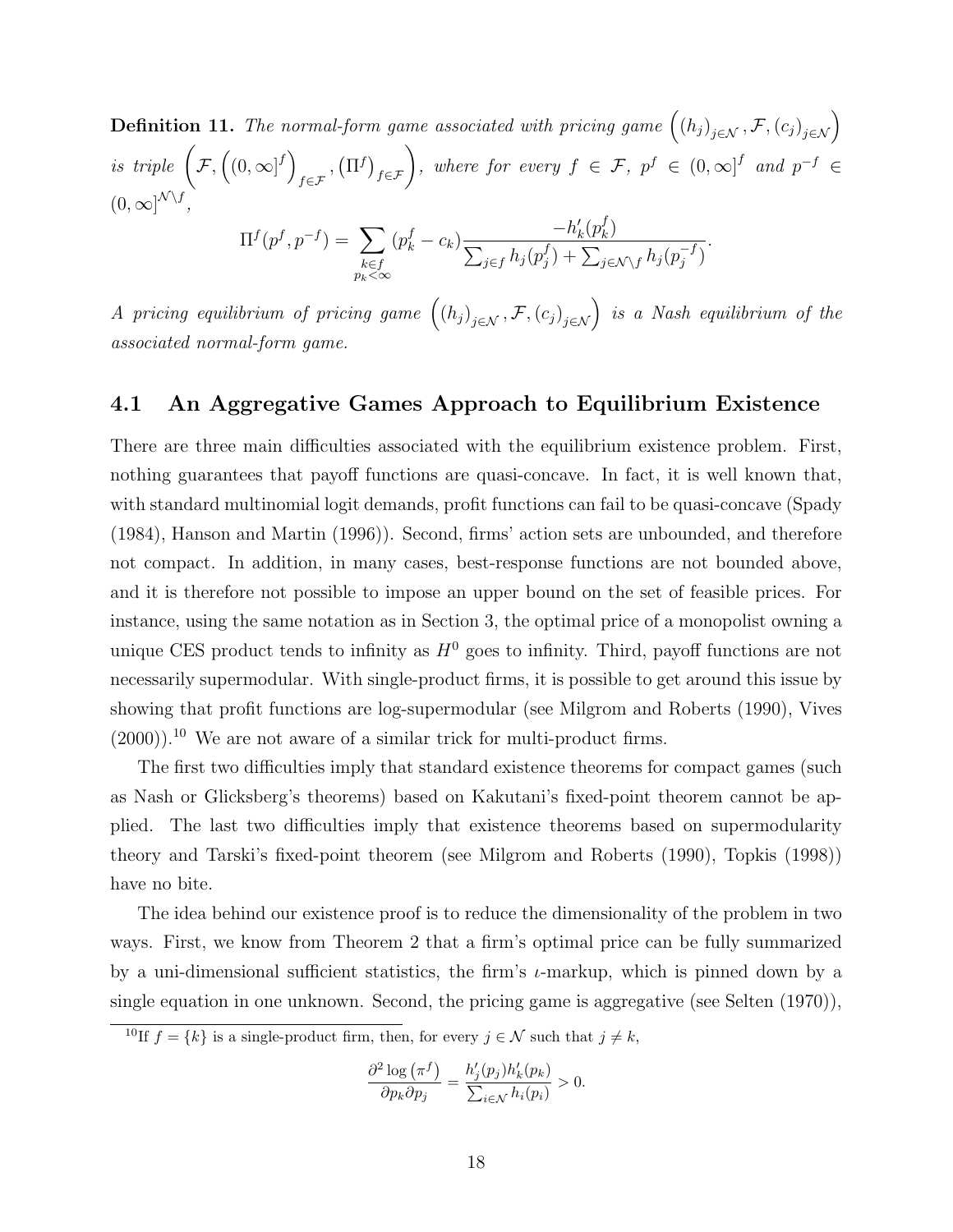in that the profit of a firm only depends on its own profile of prices and on uni-dimensional sufficient statistic  $H = \sum_{j \in \mathcal{N}} h_j(p_j)$ .

Price vector  $p \in (0,\infty]^{\mathcal{N}}$  is a Nash equilibrium if and only if, for every  $f \in \mathcal{F}$ ,  $(p_j)_{j \in f}$ maximizes  $\Pi^f\left(\cdot,(p_j)_{j\in\mathcal{N}\setminus f}\right)$ . Note that, in any Nash equilibrium, each firm sets at least one finite price, since a firm setting only infinite prices makes zero profit. Let  $f \in \mathcal{F}$ , and fix a price vector  $(p_j)_{j \in \mathcal{N} \setminus f}$  with at least one finite component. Define  $H^{-f} = \sum_{j \in \mathcal{N} \setminus f} h_j(p_j)$ . Then, firm f chooses  $(p_i)_{i \in f}$  so as to maximize

$$
\sum_{\substack{k \in f \\ p_k < \infty}} \left( p_k^f - c_k \right) \frac{-h'_k(p_k^f)}{\sum_{j \in f} h_j(p_j^f) + H^{-f}} = \Pi \left( \left( \left( h_j \right)_{j \in \mathcal{N}}, \left( c_j \right)_{j \in \mathcal{N}} \right) \right) \left( \left( p_j \right)_{j \in \mathcal{N}}, H^{-f} \right).
$$

We know from Theorem 2 that this maximization problem boils down to finding the unique solution of the following equation on interval  $(1, \infty)$ :

$$
\mu^{f} = 1 + \mu^{f} \frac{\sum_{j \in f} \gamma_{j} (r_{j}(\mu^{f}, c_{j}))}{\sum_{j \in f} h_{j} (r_{j}(\mu^{f}, c_{j})) + H^{-f}}.
$$

The equilibrium existence problem therefore reduces to finding a profile of  $\iota$ -markups  $(\mu^f)_{f \in \mathcal{F}} \in$  $(1,\infty)^{\mathcal{F}}$  such that

$$
\mu^{f} = 1 + \mu^{f} \frac{\sum_{j \in f} \gamma_{j} (r_{j}(\mu^{f}, c_{j}))}{\sum_{g \in \mathcal{F}} \sum_{j \in g} h_{j} (r_{j}(\mu^{g}, c_{j}))}, \quad \forall f \in \mathcal{F}.
$$

This is, in turn, equivalent to finding an aggregator level  $H > 0$  and a profile of *ι*-markups  $(\mu^f)_{f \in \mathcal{F}} \in (1, \infty)^{\mathcal{F}}$  such that  $H = \sum_{g \in \mathcal{F}} \sum_{j \in g} h_j(r_j(\mu^g, c_j))$  and for all  $f \in \mathcal{F}$ ,

$$
\mu^f = 1 + \mu^f \frac{\sum_{j \in f} \gamma_j \left( r_j(\mu^f, c_j) \right)}{H}.
$$
\n(12)

Our approach to equilibrium existence consists in showing that this nested fixed point problem has a solution. We start by studying the inner fixed point problem:

**Lemma 10.** For every  $f \in \mathcal{F}$ , for every  $H > 0$ , equation (12) has a unique solution in  $\mu^f$ on interval  $(1,\infty)$ . Denote this solution by  $m^{f}(H)$ .

Function  $m^f(.)$  is continuous, strictly decreasing, and satisfies  $\lim_{\infty} m^f = 1$  and  $\lim_{0^+} m^f =$  $\bar{\mu}^f$ , where  $\bar{\mu}^f = \max_{j \in f} \bar{\mu}_j$ .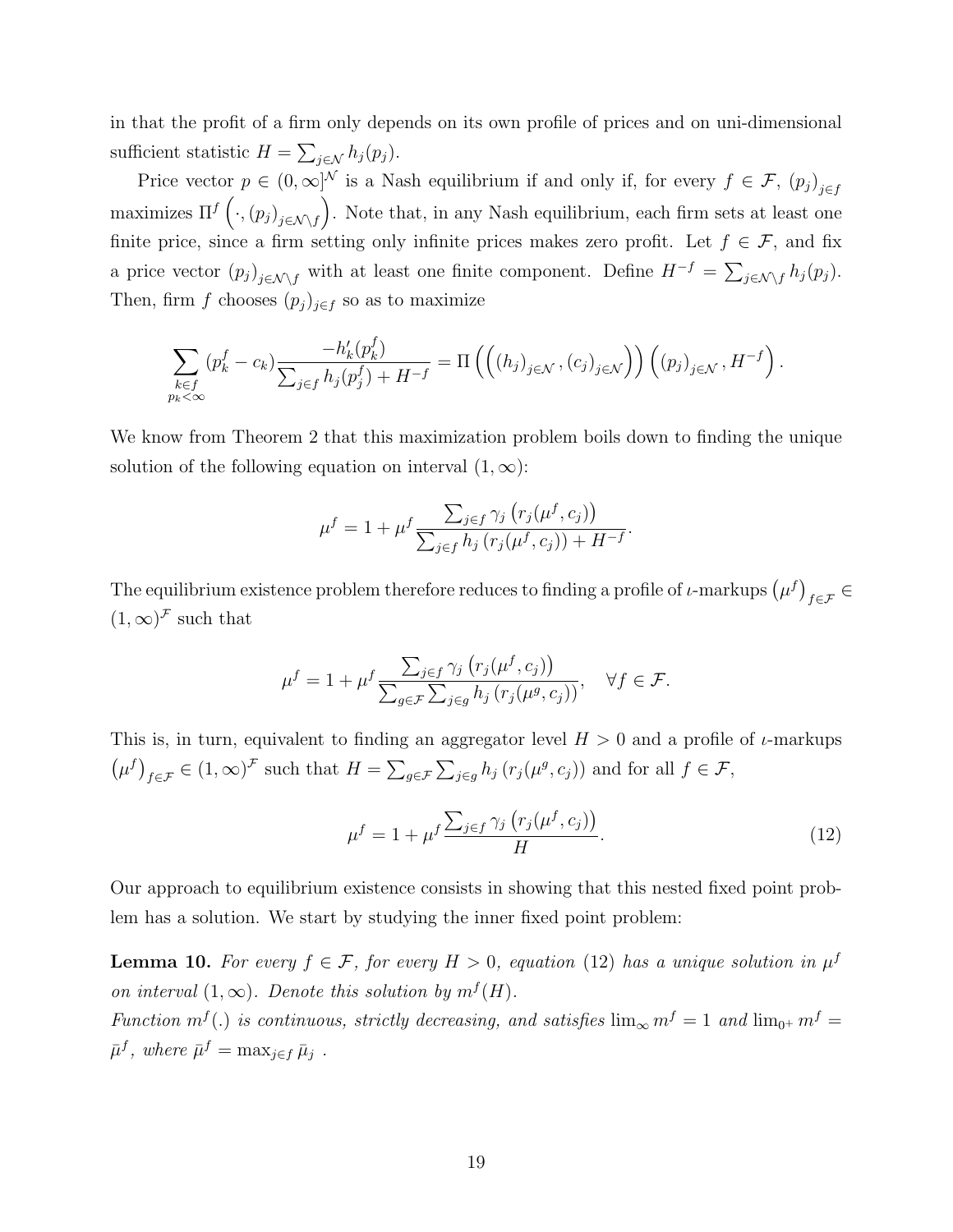In addition, if H is such that  $m^{f}(H) \notin {\{\bar{\mu}_j\}}_{j \in f}$ , then  $m^f$  is  $\mathcal{C}^1$  in a neighborhood of H and

$$
m^{f'}(H) = -\frac{1}{H} \frac{m^f(H)(m^f(H) - 1)}{1 + m^f(H)(m^f(H) - 1) \frac{\sum_{k \in f, m^f(H) < \bar{\mu}_k} r'_k(m^f(H))(-\gamma'_k(r_k(m^f(H))))}{\sum_{k \in f, m^f(H) < \bar{\mu}_k} \gamma_k(r_k(m^f(H)))}} < 0. \tag{13}
$$

Proof. See Appendix C.1.

We can now take care of the outer fixed point problem, which, by Lemma 10 consists in finding an  $H > 0$  such that  $\Omega(H) = 1$ , where

$$
\Omega(H) \equiv \frac{\sum_{f \in \mathcal{F}} \sum_{k \in f} h_k \left( r_k \left( m^f(H) \right) \right)}{H}.
$$

The following lemma guarantees that the outer fixed-point problem has a solution:

**Lemma 11.** There exists  $H^* > 0$  such that  $\Omega(H^*) = 1$ .

Proof. See Appendix C.2.

We can conclude:

**Theorem 3.** Pricing game  $((h_j)_{j \in \mathcal{N}}, \mathcal{F}, (c_j)_{j \in \mathcal{N}})$  has an equilibrium. In any equilibrium, the common ι-markup property holds for every firm. Moreover, a firm's equilibrium profit is equal to its ι-markup minus 1.

#### 4.2 Comments and Comparative Statics

**Comparing equilibria.** If we know that  $H^*$  is an equilibrium aggregator level, then we can compute consumer surplus ( $log(H^*)$ ), the profit of firm  $f \in \mathcal{F}(m^f(H^*)-1)$  and the price of product  $k \in f(r_k(m^f(H^*), c_k))$ . In addition, the following proposition states that, if there are multiple equilibria, then these equilibria can be Pareto-ranked among players (firms), with this ranking being the inverse of consumers' ranking of equilibria:

**Proposition 4.** Suppose that there are two pricing equilibria with aggregators  $H_1^*$  and  $H_2^*$  $H_1^*$ , respectively. Then, each firm  $f \in \mathcal{F}$  makes a strictly larger profit in the first equilibrium  $(with a gyregator H<sub>1</sub><sup>*</sup>), whereas consumers' indirect utility is higher in the second equilibrium$ (with aggregator  $H_2^*$ ).

In addition, there is an equilibrium with the largest value of H and an equilibrium with the lowest value of H.

Proof. See Appendix C.3.

 $\Box$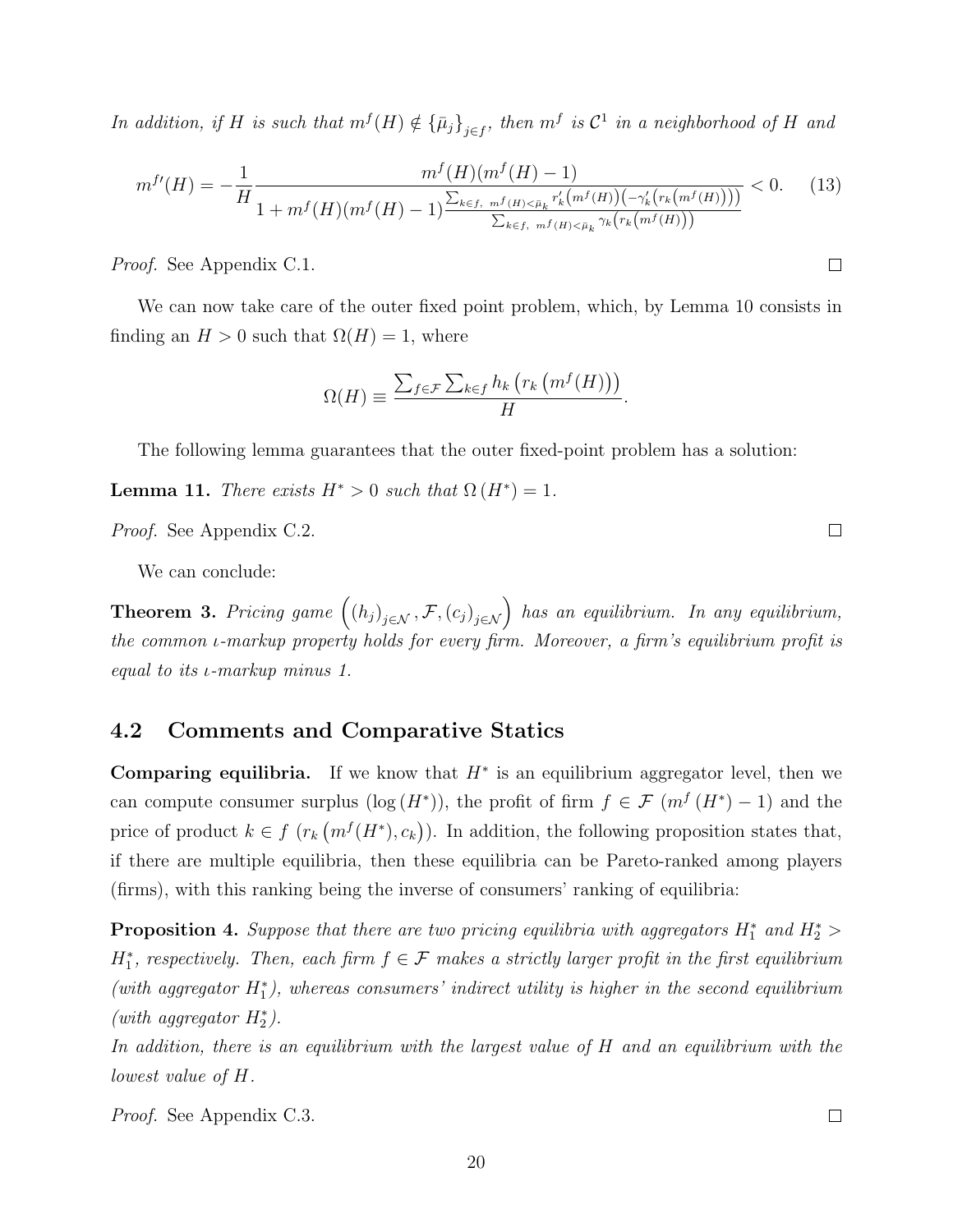Markups. Our class of demand systems can generate rich patterns of equilibrium markups within a firm's product portfolio. To see this, let us first consider the extreme case of CES products with common  $\sigma$ 's  $(h_j(p_j) = a_j p_j^{1-\sigma}$  $j_j^{-1-\sigma}$  for all  $j \in \mathcal{N}$ ). In this case,  $\iota_j = \sigma$  for all j, and the common *ι*-markup property states that, in equilibrium,  $\frac{p_j - c_j}{p_j} = \frac{\mu^f}{\sigma^2}$  $\frac{d^j}{\sigma}$  for all  $j \in f$ . Therefore, firm f charges the same Lerner index for all the products in its product portfolio, and firm  $f$  charges higher absolute markups on products that it produces less efficiently (since  $p_j - c_j = \frac{\mu^f}{\sigma - \mu^f} c_j$  increases with  $c_j$ ).

These markup patterns are not robust to small changes in the demand system. Suppose for instance that all products are still CES products, but with potentially heterogeneous  $\sigma$ 's  $(h_j(p_j) = a_j p_j^{1-\sigma_j})$  $j_j^{1-\sigma_j}$  for all  $j \in \mathcal{N}$ ). Then, in equilibrium,  $\frac{p_j-c_j}{p_j} = \frac{\mu^f}{\sigma_j}$  $\frac{\mu^j}{\sigma_j}$ , and firm f no longer has incentives to charge the same Lerner index over all its products (unless all these products share the same  $\sigma$ ). Similarly, it does not necessarily charge higher absolute markups on high marginal cost products.

The same point could be made about the other extreme case in which all products are logit with common  $\lambda$ 's  $(h_j(p_j) = \exp\left(\frac{a_j-p_j}{\lambda}\right)$  for all  $j \in \mathcal{N}$ ). In this case, in equilibrium, a multiproduct firm charges the same absolute markup over all its products (since  $\iota_j(p_j) = p_j/\lambda$ for all j), and sets a lower Lerner index on high marginal cost products. Again, this can be overturned by allowing the  $\lambda$ 's to differ across products.

In general, the pattern of markups within a firm's product portfolio depends on supplyside considerations  $((c_j)_{j\in f})$  and on demand-side conditions, as captured by functions  $(\iota_j)_{j\in f}$ .

**Comparative statics.** We now reintroduce an outside option  $H^0$ , and ask how an increase in  $H^0$  affects the set of equilibria. We prove the following proposition:

**Proposition 5.** Suppose that  $H^0$  increases. Then, in both the equilibrium with the smallest and largest value of the aggregator  $H$ , this induces  $(i)$  a decrease in the profit of all firms, (ii) a decrease in the prices of all goods, (iii) an increase in consumer surplus, and (iv) an expansion of the set of products sold at a finite price.

Proof. See Appendix C.4.

Therefore, an increase in the value of the outside option has the same impact as in the monopoly case: prices,  $\iota$ -markups and firms' profits fall down, the set of products sold expands, and consumers are better off. The result is proven by showing that an increase in  $H^0$  implies an upward shift in function  $\Omega(\cdot)$ .

Similar techniques can be used to analyze the impact of entry. Suppose that firm  $f^0 \in \mathcal{F}$  is initially inactive, i.e.,  $p_j = \infty$  for every  $j \in f^0$ . Solving pricing game  $((h_j)_{j \in \mathcal{N} \setminus f^0}, \mathcal{F} \setminus \{f^0\}, (c_j)_{j \in \mathcal{N} \setminus f^0})$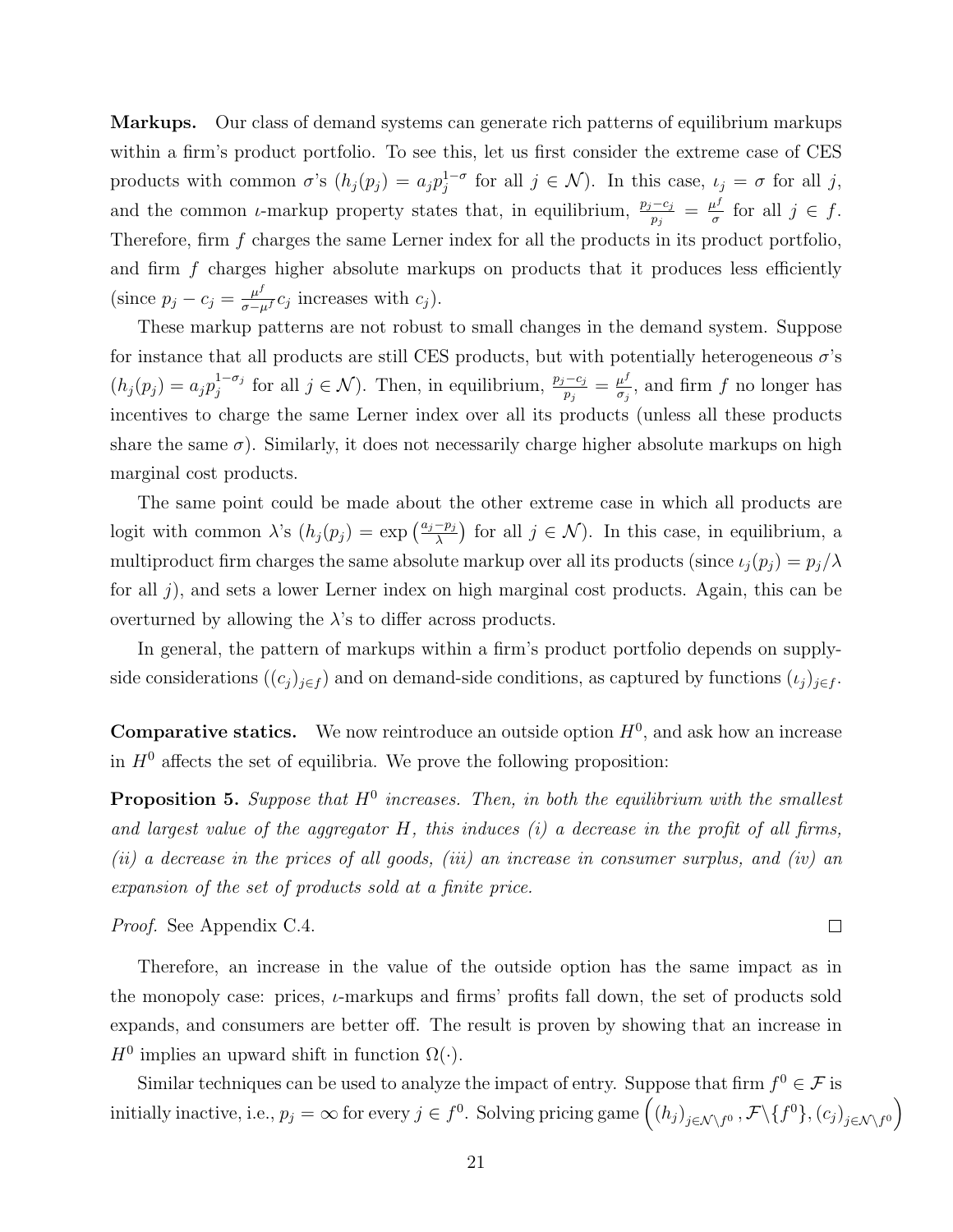with outside option  $H^0 = \sum_{j \in f^0} h_j(\infty)$  gives us the set of pre-entry equilibrium aggregator levels. The set of post-entry equilibrium aggregator levels can be obtained by solving pricing game  $((h_j)_{j\in\mathcal{N}}, \mathcal{F}, (c_j)_{j\in\mathcal{N}})$  with outside option 0. We prove the following proposition:

**Proposition 6.** Suppose that a new firm enters. Then, in both the equilibrium with the smallest and largest value of the aggregator  $H$ , this induces  $(i)$  a decrease in the profit of all incumbent firms, (ii) a decrease in the prices of all goods, (iii) an increase in consumer surplus, and (iv) an expansion of the set of products sold at a finite price.

*Proof.* The result is proven in the same way as Proposition 5. After entry, function  $\Omega(\cdot)$  $\Box$ shifts upward.

An increase in a product (product  $k$ )'s marginal cost has ambiguous effects, for reasons that were already discussed in the monopoly case. The firm owning this product, call it firm f, has less incentives so shift sales towards this product, and therefore lowers its  $\iota$ -markup  $\mu^f$ . What is unclear is whether this decrease in  $\mu^f$  raises or lowers firm f's contribution to the aggregator  $\sum_{j\in f} h_j(r_j(m^f(H), c_j))$ . On the one hand,  $h_k$  decreases due to the direct effect of the increase in  $c_k$ . On the other hand,  $h_j$  increases for every j in f such that  $j \neq k$ , due to the fact that  $\mu^f$  decreases. Therefore, function  $\Omega$  may shift up or down, and the impact on the equilibrium aggregator level is unclear. In the end, consumers and rival firms  $(g \neq f)$ may end up benefiting or suffering from an increase in  $c_k$ .<sup>11</sup>

**Examples.** Consider the following family of functions: for every  $\lambda > 0$ ,  $\phi \in [0,1]$  and  $x > 0$ ,

$$
h^{\phi,\lambda}(x) = \begin{cases} \exp\left(-\lambda \frac{x^{\phi}-1+\phi^2}{\phi}\right) & \text{if } \phi > 0, \\ x^{-\lambda} & \text{if } \phi = 0. \end{cases}
$$

Note that for every  $x, \lambda > 0$ ,  $\lim_{\phi \to 0} h^{\phi,\lambda}(x) = h^{0,\lambda}(x)$ , i.e.,  $h^{\phi,\lambda}$  converges pointwise to  $h^{0,\lambda}$ when  $\phi$  goes to zero.<sup>12</sup> Note that  $h^{\phi,\lambda}$  is CES when  $\phi = 0$  (with  $\sigma = \lambda + 1$ ) and logit

<sup>12</sup>To see this, note that

$$
\lim_{\phi \to 0} \frac{x^{\phi} - 1 + \phi^2}{\phi} = \lim_{\phi \to 0} \frac{\exp(\phi \log(x)) - 1 + \phi^2}{\phi},
$$
  
= 
$$
\lim_{\phi \to 0} \frac{\log(x) \exp(\phi \log(x)) + 2\phi}{1}
$$
  
= 
$$
\log(x),
$$

,

where the second line follows by L'Hospital's rule (note that  $\exp(\phi \log(x)) - 1 \underset{\phi \to 0}{\longrightarrow} 0$ ).

<sup>11</sup>We do obtain clear-cut comparative statics with logit and CES demands. See Propositions 11 and 13 in Section 5.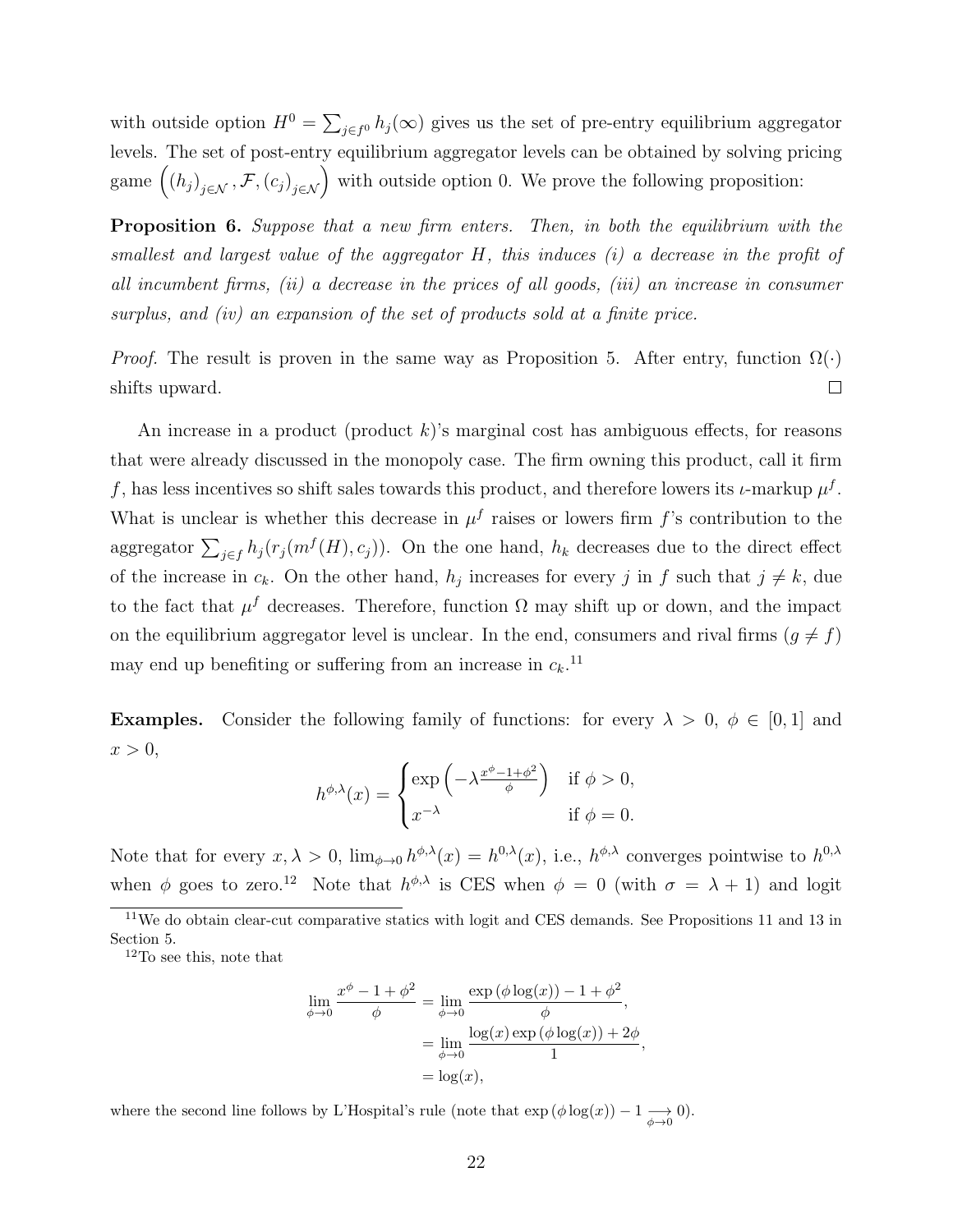when  $\phi = 1$ . Therefore, our family of functions  $h^{\phi,\lambda}$  bridges the gap between CES and logit demands.

We still need to check that  $h^{\phi,\lambda} \in \mathcal{H}^{\iota}$  for every  $\phi \in [0,1]$  and  $\lambda > 0$ . Clearly,  $h^{\phi,\lambda} > 0$ . Taking minus the logarithmic derivative of  $h^{\phi,\lambda}$  gives us the conditional demand for the product:

$$
-\frac{h^{\phi,\lambda\prime}(x)}{h^{\phi,\lambda}(x)} = \lambda x^{\phi-1}, \quad \forall x > 0.
$$

This function is indeed positive and decreasing. When  $\phi = 0$ , conditional demand is  $\lambda/x$ , which is indeed the conditional demand for a CES product. When  $\phi = 1$ , conditional demand is constant, as in the logit case. Cases where  $\phi \in (0,1)$  allow us to capture situations where conditional demand decreases faster than in the logit case, but slower than in the CES case.

Finally, we compute  $\iota^{\phi,\lambda}$ :

$$
\iota^{\phi,\lambda}(x) = -\frac{d \log(-h'(x))}{d \log x} = 1 - \phi + \lambda x^{\phi}, \quad \forall x > 0,
$$

which is indeed non-decreasing for all  $\phi \in [0,1]$  and  $\lambda > 0$ . Therefore,  $h^{\phi,\lambda} \in \mathcal{H}^{\iota}$ , and all the comparative statics and existence results proven so far apply.

An almost complete characterization of set  $\mathcal{H}^i$ . One way of finding elements of  $\mathcal{H}^i$ is to start with a function  $h$  that is positive, decreasing and log-convex, and to check that the associated  $\iota$  function is non-decreasing whenever it is strictly greater than 1. This is tedious, because nothing guarantees that  $\iota$  will have the right monotonicity property. Another possibility is to start with a function  $\iota$  that is non-decreasing, to integrate a second-order differential equation to obtain a function  $h$ , and to adjust constants of integration to ensure that h is positive, decreasing and log-convex. The following proposition states that there exist constants of integration such that h does belong to  $\mathcal{H}^i$ :

**Proposition 7.** Let  $\tilde{\iota}: \mathbb{R}_{++} \longrightarrow \mathbb{R}_{++}$  be a  $\mathcal{C}^1$  function such that  $\tilde{\iota}$  is non-decreasing,  $\lim_{0^+} \tilde{\iota} > 0$ , and  $\tilde{\iota}(x) > 1$  for some  $x > 0$ . For every  $(\alpha, \beta) \in \mathbb{R}^2_{++}$ , let

$$
h^{\alpha,\beta}(x) = \alpha \left(\beta - \int_1^x \exp\left(-\int_1^t \frac{\widetilde{\iota}(u)}{u} du\right) dt\right).
$$

Then, there exists  $\beta > 0$  such that, for every  $h \in \mathcal{H}^{\iota}$ ,  $\iota(h) = \tilde{\iota}$  if and only if  $h = h^{\alpha,\beta}$  for some  $\alpha > 0$  and  $\beta \geq \beta$ .

Proof. See Appendix C.5.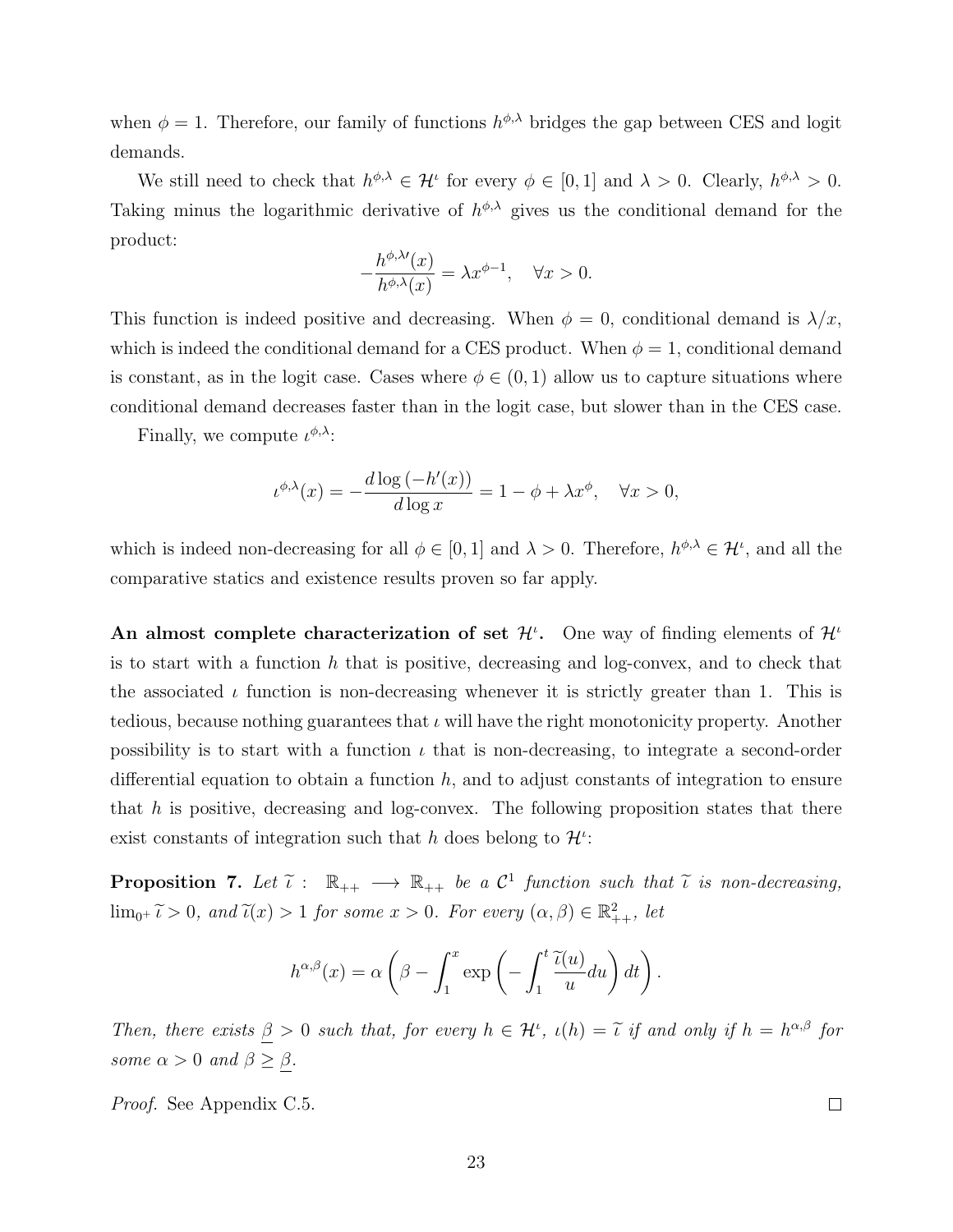Non-linear pricing. We now assume that firms can charge two-part tariffs: for every  $j \in \mathcal{N}$ ,  $p_j$  (resp.  $F_j$ ) denotes the variable (resp. fixed) part of the two-part tariff contract for product  $j$ . In equilibrium, firms find it optimal to set all variable parts equal to marginal cost, and compete on the fixed parts. Intuitively, if firm f sets  $p_j \neq c_j$  for some  $j \in f$ , then it is profitable for this firm to deviate to  $p_j = c_j$ , and to adjust the fixed part in such a way that product  $j$  is chosen with the same probability as before. Since this deviation raises the joint surplus of the consumer and the firm (the consumer consumes the efficient quantity), and since the consumer receives the same expected surplus as before (otherwise, the choice probabilities would not be the same as before), this deviation is indeed profitable.

When all firms set variable parts equal to marginal costs, the consumer's indirect utility when choosing product j (net of the taste shock) is  $\log h_j(c_j) - F_j$ , and his conditional demand for product j is  $-h'_j(c_j)/h_j(c_j)$ . Therefore, the profit of firm f is given by:

$$
\Pi^{f} = \sum_{k \in f} \left( F_k - c_k \frac{-h'_k(c_k)}{h_k(c_k)} \right) \frac{h_k(c_k) e^{-F_k}}{\sum_{j \in \mathcal{N}} h_j(c_j) e^{-F_j}}.
$$

These are the payoff functions of pricing game  $((\tilde{h}_j))$  $j \in \mathcal{N}, \left(\widetilde{c}_j\right)_{j \in \mathcal{N}}$  with linear tariffs, where, for every  $j \in \mathcal{N}$ ,  $\widetilde{h}_j(F_j) = \exp(\log h_j(c_j) - F_j)$  (i.e., firms only have logit products), and  $\widetilde{c}_j = c_j \frac{-h'_j(c_j)}{h_j(c_j)}$  $\frac{n_j(c_j)}{h_j(c_j)}$ . We know that this pricing game has an equilibrium, and in fact, we will soon show that this equilibrium is unique. The next step should be to compare the equilibria of the original pricing game with linear pricing and the unique equilibrium of  $\frac{1}{2}$  $\left(\widetilde{h}_j\right)$  $\left(\mathcal{F},\mathcal{F},\left(\widetilde{c}_j\right)_{j\in\mathcal{N}}\right)$ . One possible avenue (which we have not yet had time to explore) would be to investigate whether social welfare and consumer surplus are higher under nonlinear pricing.

It is interesting to notice that, under non-linear pricing, all products are always being sold, whereas, as discussed before, this is not necessarily the case under linear pricing. This comes from the fact that the non-linear pricing game is equivalent to a linear pricing game with logit demands, and logit products are such that  $\bar{\mu}_j = \infty$  (since  $\tilde{\iota}_j(F_j) = F_j$ ). Intuitively, a firm is better able to extract additive taste shock  $\varepsilon_j$  under non-linear pricing than under linear pricing.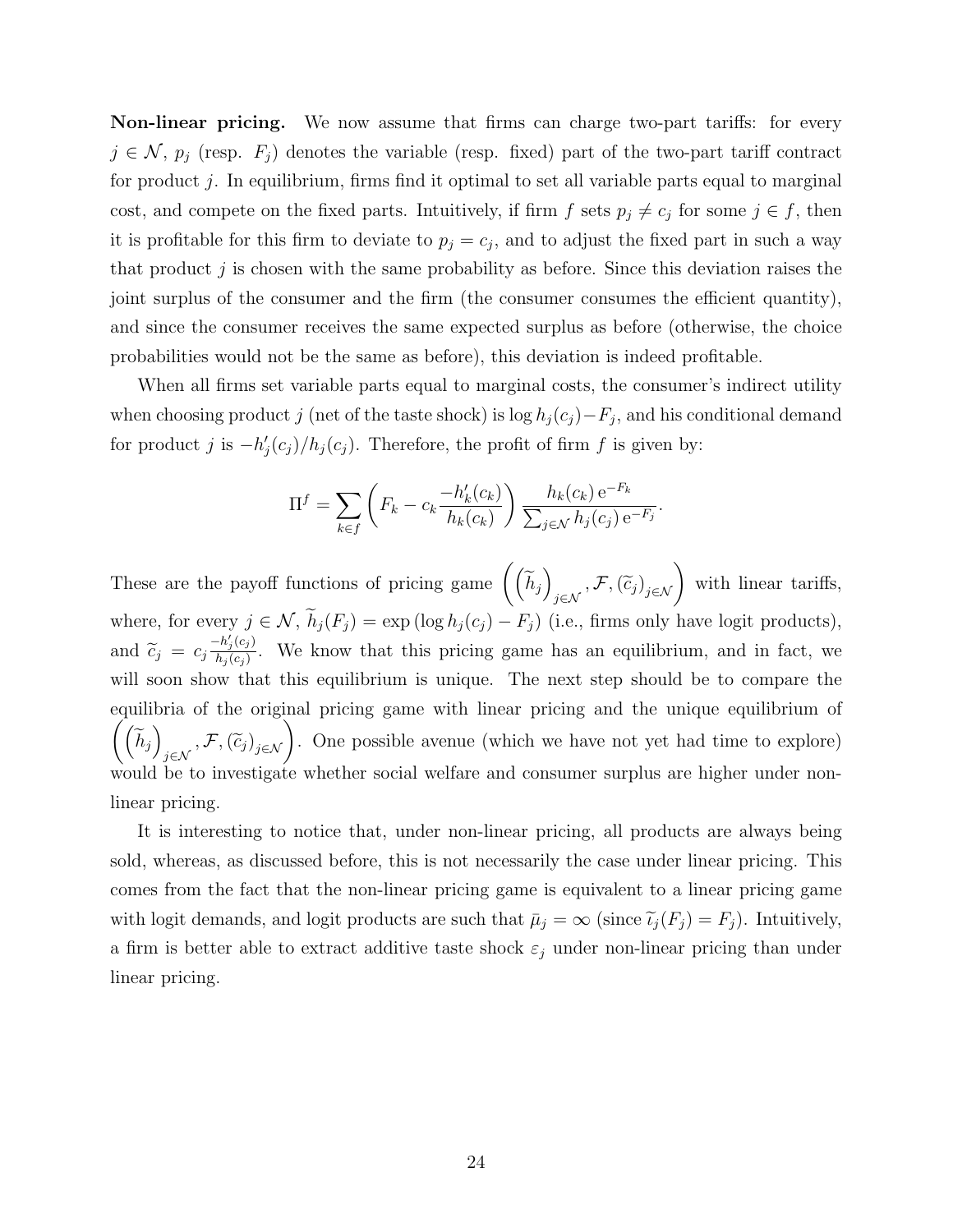#### 4.3 Equilibrium Uniqueness

We now turn our attention to the question of equilibrium uniqueness. The idea is to derive conditions under which  $\Omega(H) < 0$  whenever  $\Omega(H) = 1$ ,<sup>13</sup> which ensures that there is exactly one value of H such that  $\Omega(H) = 1$ . To avoid non-differentiability issues (recall from Lemma 10 that  $m<sup>f</sup>$  is differentiable everywhere but at points H such that  $m<sup>f</sup>(H) = \bar{\mu}<sub>k</sub>$  for some  $k \in f$ , we assume that, for every  $f \in \mathcal{F}$  and  $j \in f$ ,  $\bar{\mu}^f = \bar{\mu}_j$ . This ensures that all products are always sold at finite prices (firm  $f$  would make zero profit if it were to set  $\mu^f \ge \bar{\mu}^f$  and that  $\Omega(\cdot)$  is  $\mathcal{C}^1$  on  $\mathbb{R}_{++}$ . We also introduce the following notation: for all  $j \in \mathcal{N}$ ,  $\theta_j \equiv h'_j / \gamma'_j.$ 

We can now state our uniqueness theorem:

**Theorem 4.** Let  $((h_j)_{j \in \mathcal{N}}, \mathcal{F}, (c_j)_{j \in \mathcal{N}})$  be a pricing game. Assume that  $\bar{\mu}^f = \bar{\mu}_j$  for every  $f \in \mathcal{F}$  and  $j \in f$ . Suppose that, for every firm  $f \in \mathcal{F}$ , at least one of the following conditions holds:

- (i)  $\min_{j \in f} \inf_{p_j > p_j} \rho_j(p_j) \geq \max_{j \in f} \sup_{p_j > p_j} \theta_j(p_j)$ .
- (ii)  $\bar{\mu}^f \leq \mu^*(\approx 2.78)$ , and for every  $j \in f$ ,  $\lim_{\infty} h_j = 0^{14}$  and  $\rho_j$  is non-decreasing on  $(p_{j}, \infty).$
- (iii) There exists a function  $h^f \in \mathcal{H}^{\iota}$  and  $c^f > 0$  such that  $h_j = h^f$  and  $c_j = c^f$  for all  $j \in f$ . In addition  $\rho^f$  is non-decreasing on  $(p^f, \infty)$ .

Then, the pricing game has a unique equilibrium.

*Proof.* The result follows from Lemmas D, F, G, H and K, stated and proven in Appendices D.1–D.4.  $\Box$ 

Comments. The theorem is proven in two steps. We first show that uniqueness condition  $\Omega'(H) < 0$  can be rewritten as  $|\mathcal{F}|$  independent firm-level conditions (Lemmas D and F). In the second step, we show that each of conditions (i), (ii) and (iii) is sufficient for the firm-level condition (Lemmas G, H and K).

We first discuss the condition that  $\rho_j$  is non-decreasing on  $\left(\underline{p}_j,\infty\right)$  for every  $j \in f$ . Consider a discrete  $/$  continuous choice model of demand in which only product  $j$  and outside option  $H^0 > 0$  are available. Then, the expected demand for product j is given by:

<sup>&</sup>lt;sup>13</sup>Another possibility would be to follow an index approach and compute the sign of the determinant of the Jacobian of the first-order conditions map. In Appendix D.8, we show that this approach is equivalent to ours.

<sup>&</sup>lt;sup>14</sup>Condition  $\lim_{\infty} h_j = 0$  can be weakened. See Propositions A and B, and Corollaries A and B in Appendix D.5.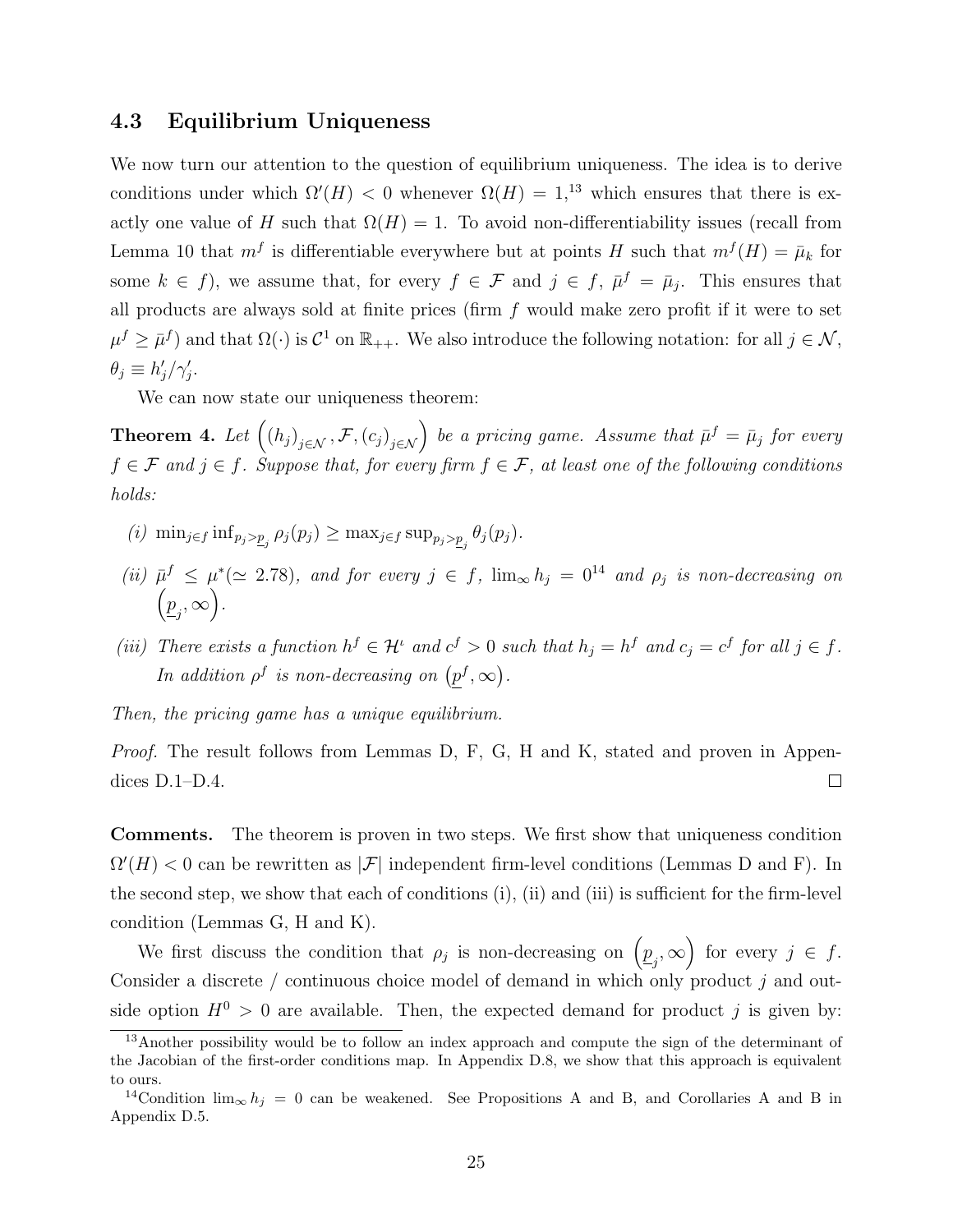$D_j(p_j, H^0) = -h'_j(p_j)/\left(h_j(p_j) + H^0\right)$ . It is easy to show that function  $p_j \in \left(p_j, \infty\right) \mapsto$  $1/D_j(p_j, H^0)$  is convex if and only if  $\rho_j$  is non-decreasing on  $\left(\underline{p}_j, \infty\right)$ .<sup>15</sup> Caplin and Nalebuff (1991) argue that this convexity condition is "just about as weak as possible" (see the paragraph after Proposition 3 page 38). They show that, under this condition, single-product firms' profit functions are quasi-concave in own prices. In their framework, equilibrium existence then follows from Kakutani's fixed-point theorem.

We find that, although this convexity condition is not needed to obtain equilibrium existence, it guarantees equilibrium uniqueness, provided that some additional restrictions, contained in conditions (i), (ii) and (iii), are satisfied. Note that condition (i) is indeed a stronger version of the assumption that  $\rho_j$  is non-decreasing. This is because  $\rho_j$  is nondecreasing on  $(p_j, \infty)$  if and only if  $\rho_j \ge \theta_j$  on the same interval. Condition (i) imposes that the highest possible value of  $\theta_j$  ( $j \in f$ ) be smaller than the lowest possible value of  $\rho_j$  $(j \in f)$ , which is indeed stronger.

Finally, note that if  $f = \{j\}$  and  $\rho_j$  is non-decreasing on  $\left(\underline{p}_j, \infty\right)$ , then condition (iii) trivially holds. It is therefore easier to ensure equilibrium uniqueness for single-product firms than for multiproduct firms.

Examples. In the following, we provide examples of demand systems that satisfy (or do not satisfy) our uniqueness conditions. A priori, condition (i) seems tedious to check if the firm under consideration has heterogeneous products. The following proposition shows that a certain type of heterogeneity can be easily handled:

**Proposition 8.** Let  $h \in \mathcal{H}^i$  such that  $\sup_{x>p(h)} \theta(h)(x) \leq \inf_{x>p(h)} \rho(h)(x)$ . Let f be a finite

<sup>15</sup>To see this, note that, for every  $p_j > \underline{p}_j$  and  $H^0 > 0$ ,

$$
\frac{\partial^2}{\partial p_j^2} \frac{1}{D_j(p_j, H^0)} = -\left(\frac{h_j + H^0}{h'_j}\right)''
$$
\n
$$
= -\left(\frac{\left(h'_j\right)^2 - h''_j \left(h_j + H^0\right)}{\left(h'_j\right)^2}\right)',
$$
\n
$$
= \left(\rho_j + \frac{H^0}{\gamma_j}\right)',
$$
\n
$$
= \rho'_j - \frac{\gamma'_j H^0}{\gamma_j^2},
$$

which, by Lemma 4-(iii), is non-negative for every  $p_j > p_j$  and  $H^0$  if and only if  $\rho'_j(p_j) \ge 0$  for all  $p_j > p_j$ .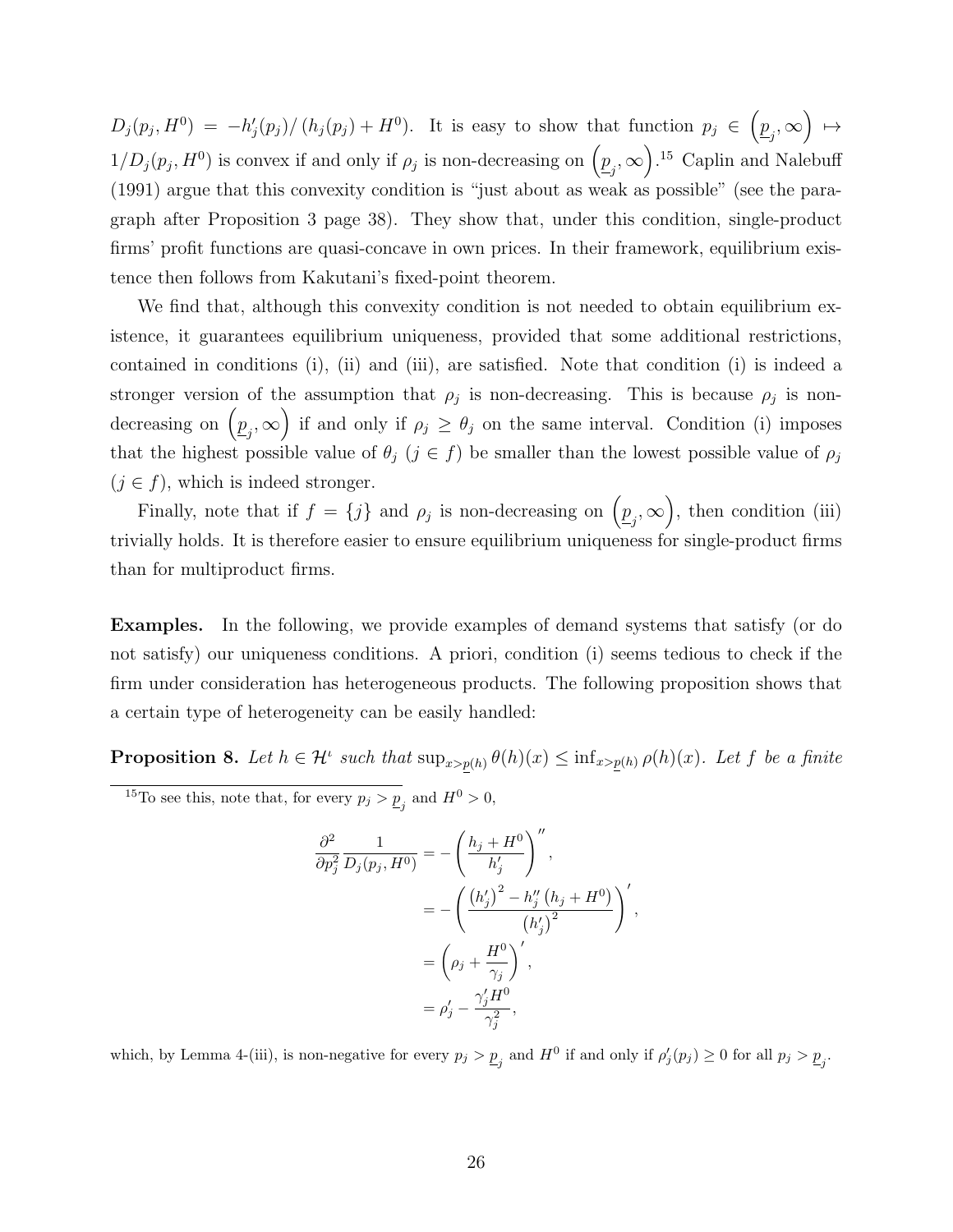and non-empty set, and, for every  $j \in f$ ,  $(\alpha_j, \beta_j, \delta_j, \epsilon_j) \in \mathbb{R}^2_{++} \times \mathbb{R}^2_+$ . For every  $j \in f$ , define

$$
h_j(p_j) = \alpha_j h(\beta_j p_j + \delta_j) + \epsilon_j, \quad \forall p_j > 0.
$$

Then,  $h_j \in \mathcal{H}^{\iota}$  and  $\bar{\mu}_j = \bar{\mu}^f$  for all  $j \in f$ , and  $\max_{j \in f} \sup_{p_j > p_j} \theta_j(p_j) \leq \min_{j \in f} \inf_{p_j > p_j} \rho_j(p_j)$ . Proof. See Appendix D.6.  $\Box$ 

Proposition 8 can be applied as follows. Let  $h(p) = e^{-p}$  for all  $p > 0$ . We already know that  $h \in \mathcal{H}^i$ . In addition,  $\rho(p) = \theta(p) = 1$  for all  $p > 0$ . By Proposition 8, if firm f is such that for all  $j \in f$ , there exist  $\lambda_j > 0$  and  $a_j \in \mathbb{R}$  such that  $h_j(p_j) = e^{\frac{a_j - p_j}{\lambda_j}}$  $\overline{\lambda_j}$  for all  $p_j > 0$  (i.e., firm  $f$  only has logit products), then condition (i) in Theorem 4 holds for firm  $f$ .

Similarly, let  $h(p) = p^{1-\sigma}$  for all  $p > 0$  ( $\sigma > 1$ ). Again, we already know that  $h \in \mathcal{H}^i$ . In addition,  $\rho(p) = \theta(p) = 1$ . Therefore, if firm f is such that for all  $j \in f$ , there exist  $a_j, b_j, d_j > 0$  such that  $h_j(p_j) = a_j (b_j p_j + d_j)^{1-\sigma}$  for all  $p_j > 0$  (i.e., if firm f only has (generalized) CES products with a common  $\sigma$ ), then condition (i) in Theorem 4 holds for firm f. Other candidates for the base h include  $h(x) = \exp(e^{-x}), h(x) = 1 + \frac{1}{1 + e^{1 + x}},$  $h(x) = 1 + \frac{1}{\cosh(2+x)}, \text{ etc.}$ 

Some functions satisfy condition (ii), but not condition (i). Consider the following function:  $h(x) = \frac{1}{\log(1+e^x)}$ . It is easy to show that  $h \in \mathcal{H}^i$ ,  $\lim_{\infty} h_j = 0$ ,  $\rho$  is non-decreasing and  $\bar{\mu} = 2(< 2.78)$ . Therefore, condition (ii) holds. However, condition sup  $\theta(x) \leq \inf \rho(x)$  is not satisfied.

It is easy to construct a multi-product firm that satisfies none of our uniqueness conditions. For instance, let  $f = \{1, 2\}$ ,  $h_1(p_1) = p_1^{1-\sigma_1}$  and  $h_2(p_2) = p_2^{1-\sigma_2}$ , where  $\sigma_1 \neq \sigma_2$ . Then,  $\bar{\mu}_1 \neq \bar{\mu}_2$ , and Theorem 4 does not apply. It is also possible to find single-product firms for which Theorem 4 has no bite. Consider for instance the family of function  $h^{\phi,\lambda} \in \mathcal{H}^{\iota}$ introduced in Section 4.2. It is easy to show that  $\rho(h^{\phi,\lambda})(\cdot)$  is strictly decreasing whenever  $\phi \in (0, 1)$ . Therefore, none of our uniqueness conditions hold.

Equilibrium uniqueness when marginal costs are high or the outside option is attractive enough. As discussed above, Theorem 4 is not powerful enough to guarantee equilibrium uniqueness for every pricing game. In the following, we show that, for a given discrete / continuous choice model of consumer demand  $(h_j)_{j \in \mathcal{N}}$  and a given partition of the set of products F, pricing game  $((h_j)_{j \in \mathcal{N}}, \mathcal{F}, (c_j)_{j \in \mathcal{N}})$  has a unique equilibrium, provided that firms are sufficiently inefficient and that consumers have access to an outside option. From now on, we no longer assume that  $\bar{\mu}_j = \bar{\mu}^f$  for every  $f \in \mathcal{F}$  and  $j \in f$ .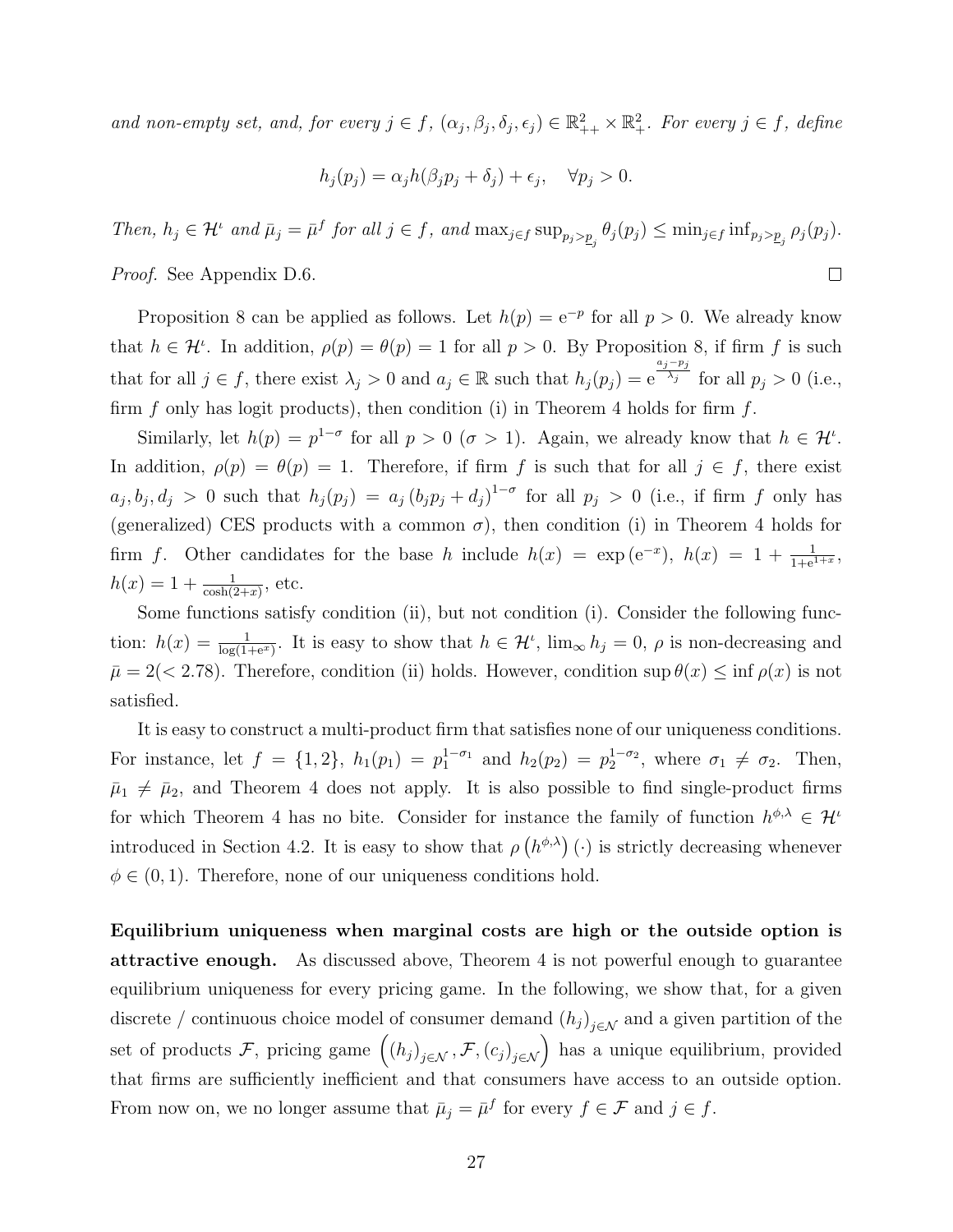**Proposition 9.** Let  $(h_j)_{j \in \mathcal{N}} \in (\mathcal{H}^{\iota})^{\mathcal{N}}$ , and let F be a partition of N containing at least two elements. Then,

- For every  $\underline{H}^0 > 0$ , there exists  $\underline{c} > 0$  such that pricing game  $((h_j)_{j \in \mathcal{N}}, \mathcal{F}, (c_j)_{j \in \mathcal{N}})$  with outside option  $H^0$  has a unique equilibrium whenever  $(c_j)_{j \in \mathcal{N}} \in [\underline{c}, \infty)^{\mathcal{N}}$  and  $H^0 \geq \underline{H}^0$ .
- For every  $\underline{c} > 0$ , there exists  $\underline{H}^0 \geq 0$  such that pricing game  $((h_j)_{j \in \mathcal{N}}, \mathcal{F}, (c_j)_{j \in \mathcal{N}})$  with outside option  $H^0$  has a unique equilibrium whenever  $(c_j)_{j \in \mathcal{N}} \in [\underline{c}, \infty)^{\mathcal{N}}$  and  $H^0 \geq \underline{H}^0$ .

 $\Box$ 

Proof. See Appendix D.7.

## 5 Type Aggregation with Multinomial Logit and CES Demands

#### 5.1 The CES case

In this section, we study a multiproduct-firm pricing game with CES demands and heterogeneous qualities and productivities. Let  $\mathcal N$  be a finite set containing at least two elements. For every  $k \in \mathcal{N}$ , for every  $x > 0$ , let  $h_k(x) = a_k x^{1-\sigma}$ , where  $a_k > 0$  is the quality of product k, and  $\sigma > 1$  is the elasticity of substitution. We have already shown in Section 4.3 that any pricing game based on  $(h_j)_{j \in \mathcal{N}}$  has a unique equilibrium.

Firm f's fitting-in function is pinned down by equation (12), which involves functions  $\gamma_k$ and  $r_k$ . With CES demands,  $\gamma_k(x) = \frac{\sigma-1}{\sigma} a_k x^{1-\sigma}$ . Recall that  $r_k$  is the inverse function of  $\nu_k : p_k \mapsto \frac{p_k-c_k}{p_k} \iota_k(p_k)$ . With CES demands,  $\iota_k = \sigma$ , so that  $\nu_k$  is just  $\sigma$  times the Lerner index. Therefore, for every  $\mu^f \in [1, \sigma)$ ,  $r_k(\mu^f) = \frac{c_k}{1 - \frac{\mu^f}{\sigma^f}}$ . From now on, we redefine  $\mu^f$  as  $\frac{\mu^f}{g}$  $\frac{\iota^{\jmath}}{\sigma}$ , so that  $\mu^f$  is firm f's Lerner index, and takes values between  $1/\sigma$  and 1. Equation (12) can then be rewritten as follows:

$$
\sigma \mu^{f} \left( 1 - \frac{\sum_{k \in f} \frac{\sigma - 1}{\sigma} a_{k} \left( \frac{c_{k}}{1 - \mu^{f}} \right)^{1 - \sigma}}{H} \right) = 1. \tag{14}
$$

Put  $T^f = \sum_{k \in f} a_k c_k^{1-\sigma}$  $\int_{k}^{1-\sigma}$ . Simplifying and rearranging terms in (14), we get:

$$
\mu^{f} = \frac{1}{\sigma - (\sigma - 1)\frac{T^{f}}{H}(1 - \mu^{f})^{\sigma - 1}}.
$$
\n(15)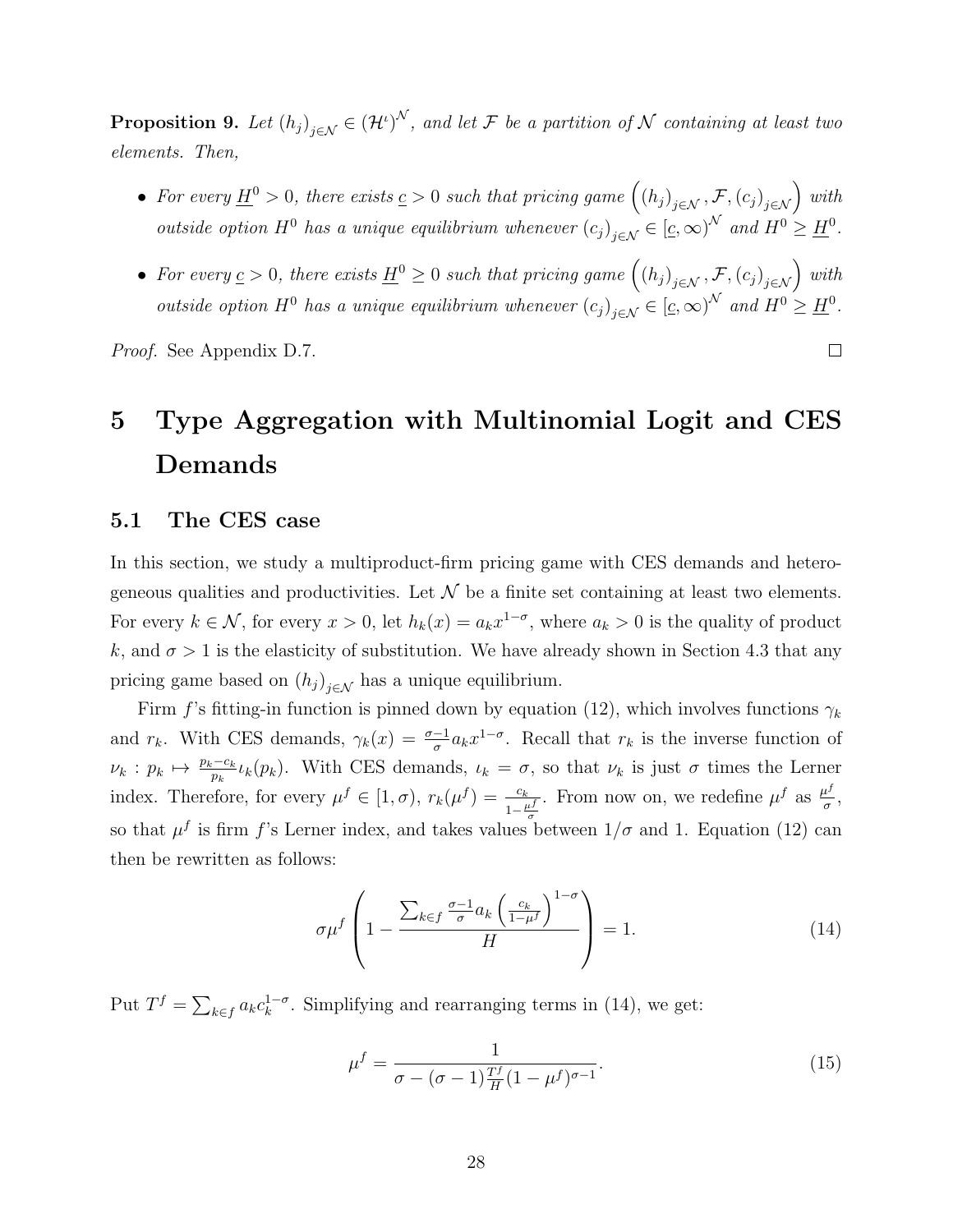It follows from Lemma 10 that equation (15) has a unique solution. This implicitly defines a function  $m\left(\frac{T^f}{H}\right)$  $\frac{T^f}{H}$ . Firm f's fitting-in function is  $H \mapsto m\left(\frac{T^f}{H}\right)$ .  $\frac{T^f}{H}$ . An immediate implication is that firms f and g have the same type  $(T^f = T^g)$  if and only if they share the same fitting-in function.

Next, we claim, that if firms f and q have the same type, then their contributions to the aggregator are the same. To see this, we introduce the following notation: for a given level of aggregator H,  $s_k = \frac{a_k p_k^{1-\sigma}}{H}$  is the market share of product  $k \in \mathcal{N}$ , and  $s^f = \sum_{k \in f} s_k$  is the market share of firm  $f \in \mathcal{F}$ . Then, for every  $f \in \mathcal{F}$  and  $k \in f$ ,

$$
s_k = \frac{a_k \left(r_k \left(\mu^f\right)\right)^{1-\sigma}}{H} = \frac{\left(1 - \mu^f\right)^{\sigma-1} a_k c_k^{1-\sigma}}{H}.
$$

Therefore,

$$
s^f = \sum_{k \in f} \frac{\left(1 - \mu^f\right)^{\sigma - 1} a_k c_k^{1 - \sigma}}{H} = \frac{T^f}{H} \left(1 - m \left(\frac{T^f}{H}\right)^{\sigma - 1}\right) \equiv S\left(\frac{T^f}{H}\right).
$$

Firm f's market share function is  $H \mapsto S\left(\frac{T^f}{H}\right)$  $\frac{T^f}{H}$ . Therefore, firms f and g share the same market share function if and only if  $T^f = T^g$ . Put differently, firm f and g's contributions to the aggregator are identical if and only if they have the same type.

Recall that H is an equilibrium aggregator level if and only if  $\Omega(H) = 1$ , where

$$
\Omega(H) = \frac{1}{H} \sum_{f \in \mathcal{F}} \sum_{k \in f} h_k \left( r_k \left( m^f(H) \right) \right),
$$
  
= 
$$
\sum_{f \in \mathcal{F}} \sum_{k \in f} s_k,
$$
  
= 
$$
\sum_{f \in \mathcal{F}} S \left( \frac{T^f}{H} \right).
$$

In words, H is an equilibrium aggregator level if and only if firms' market shares add up to 1.

Last, we claim that, if firms  $f$  and  $g$  have the same type, then they earn the same profit: for every  $f \in \mathcal{F}$ ,

$$
\pi^f = \sum_{k \in f} (p_k - c_k) \frac{a_k p_k^{-\sigma}}{H},
$$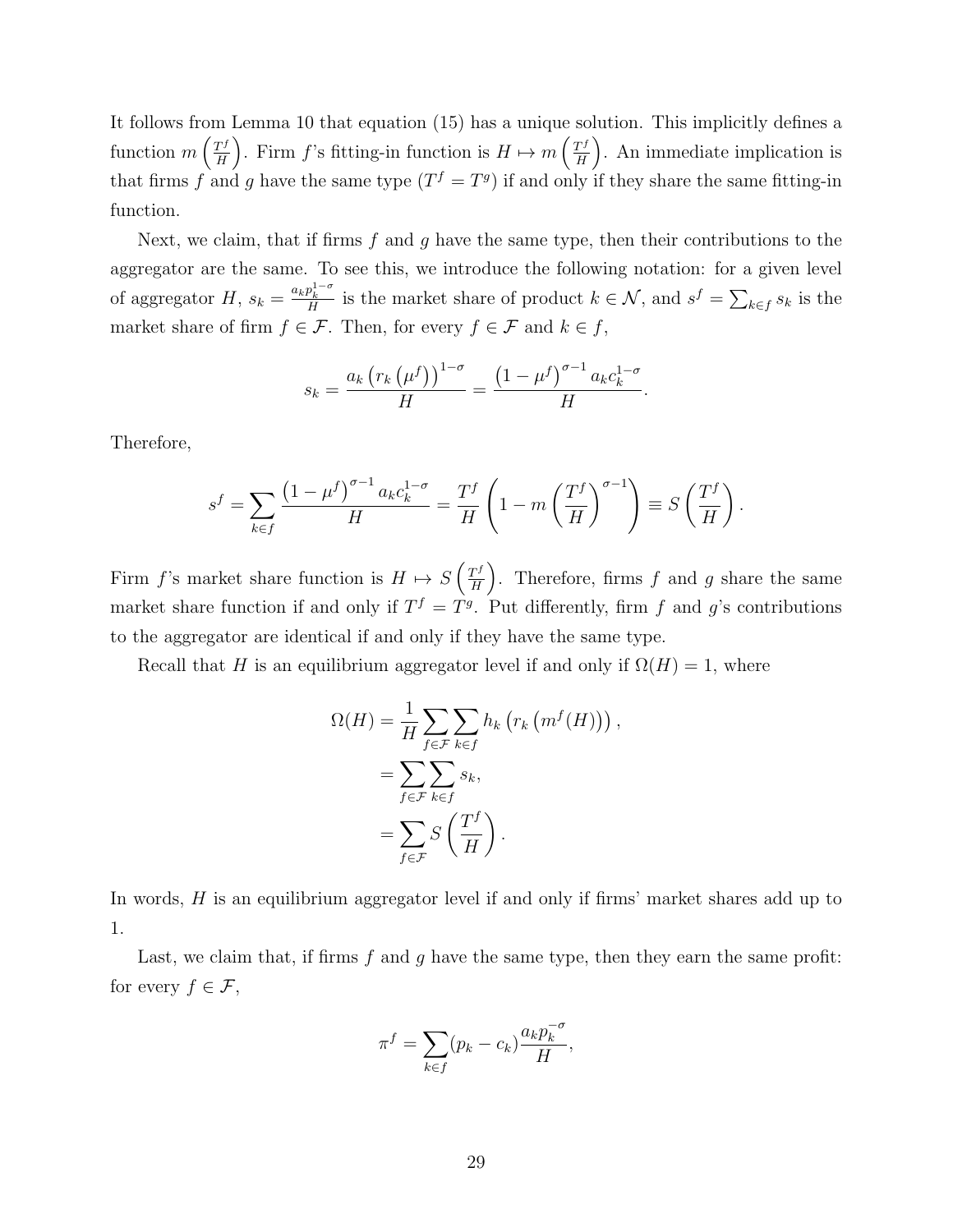$$
= \sum_{k \in f} \frac{p_k - c_k}{p_k} \frac{a_k p_k^{1-\sigma}}{H},
$$

$$
= m \left( \frac{T^f}{H} \right) S \left( \frac{T^f}{H} \right),
$$

$$
\equiv \pi \left( \frac{T^f}{H} \right).
$$

We summarize these findings in the following proposition:

**Proposition 10.** Let f and g be two CES multiproduct firms. Put  $T^f = \sum_{k \in f} a_k c_k^{1-\sigma}$  $\int_k^{1-\sigma}$  and  $T^g = \sum_{k \in g} a_k c_k^{1-\sigma}$  $\frac{1-\sigma}{k}$ . The following assertions are equivalent:

- (i)  $T^f = T^g$ .
- (ii) Firms f and g have the same markup fitting-in function.
- (iii) Firms f and g have the same market share fitting-in function.
- (iv) Firms f and g have the same profit fitting-in function.

Under CES demands, firms' types are aggregative as well. Firms  $f$  and  $g$  may differ widely in terms of product portfolios, productivity and product qualities, but if their types are the same, i.e., if  $T^f = T^g$ , then they share the same fitting-in functions. This implies that, no matter what the competitive environment is, these two firms will always behave in the exact same way. If we replace firm  $f$  by firm  $g$ , then the equilibrium aggregator level will not change, the behavior of firm  $f$ 's rivals will not be affected, and firm q will end up charging the same markup, having the same market share, and earning the same profit as firm  $f$ . Interestingly, given a multiproduct firm  $f$ , there always exists an equivalent singleproduct firm. To see this, define firm  $\hat{f}$  as a firm selling only one product with quality  $\hat{a} = \sum_{k \in f} a_k c_k^{1-\sigma}$  $k^{1-\sigma}$  and marginal cost  $\hat{c} = 1$ . Then,  $T^f = T^{\hat{f}}$ , and firms f and  $\hat{f}$  are therefore equivalent.

We also obtain the following comparative statics results:

**Proposition 11.** In a multiproduct-firm pricing game with CES demands,

- (i) m', S',  $\pi' > 0$ .
- (ii) For every  $f \in \mathcal{F}$ ,  $\frac{dH^*}{dTf}$  $\frac{dH^*}{dT^f}$ ,  $\frac{d\mu^{f*}}{dT^f}$  $\frac{d\mu^{f*}}{dT^f}, \frac{ds^{f*}}{dT^f}$  $\frac{ds^{f*}}{dT^f}$ ,  $\frac{d\pi^{f*}}{dT^f} > 0$ , where superscript  $*$  indicates equilibrium values, and  $d/dT<sup>f</sup>$  is the total derivative with respect to  $T<sup>f</sup>$  (taking into account the impact of  $T^f$  on the equilibrium aggregator level).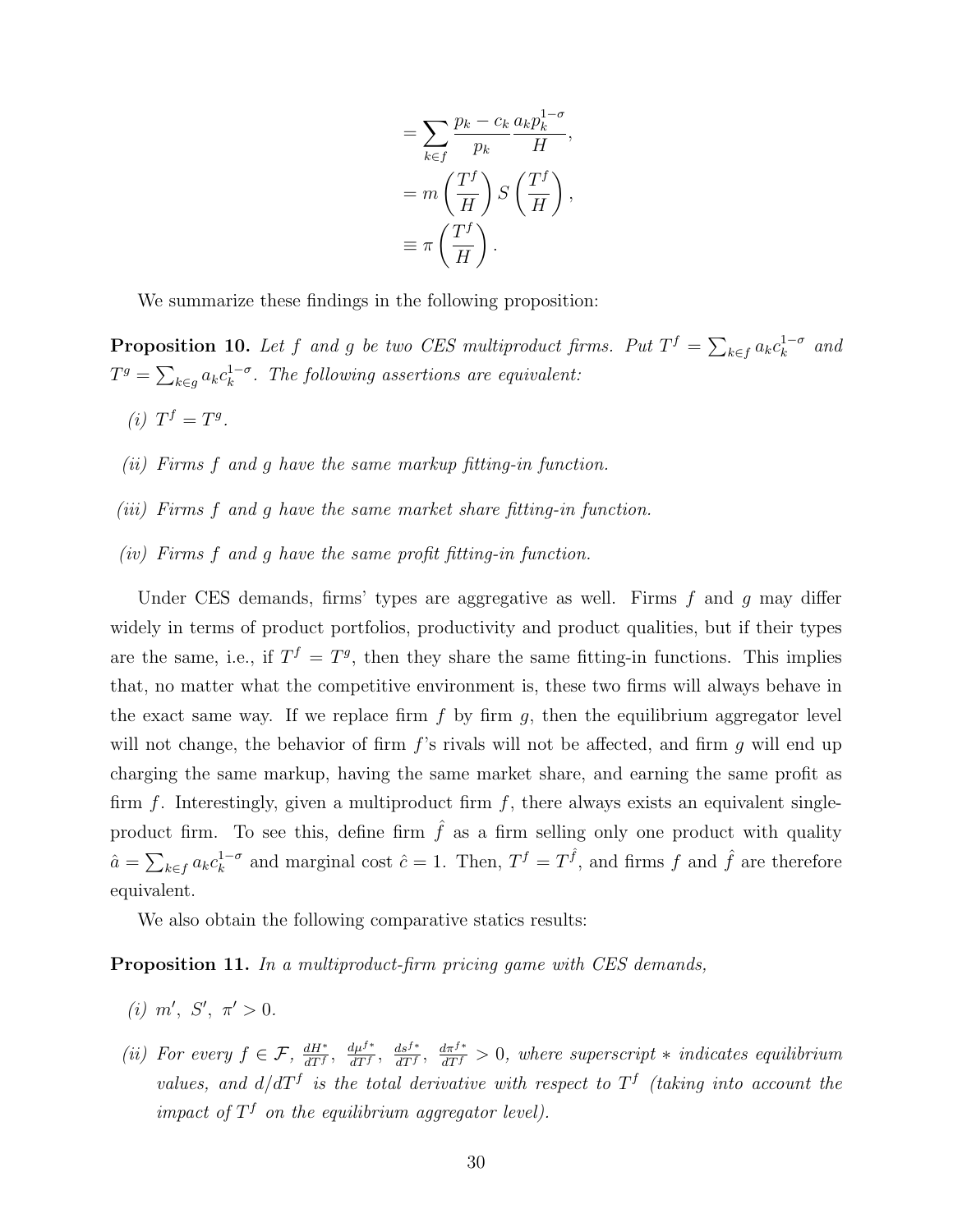(iii) For every  $f, g \in \mathcal{F}, f \neq g, \frac{d\mu^{g*}}{d\mathcal{F}f}$  $\frac{d\mu^{g*}}{dT^f}$ ,  $\frac{ds^{g*}}{dT^f}$  $\frac{ds^{g*}}{dT^f}$ ,  $\frac{d\pi^{g*}}{dT^f} < 0$ .

Proof. See Appendix E.1.

Point (i) says that a firm charges a high markup, has a high market share, and makes high profits if it has many products, if it is highly productive, if it sells high-quality products (high  $T<sup>f</sup>$ ), or if it operates in a less competitive environment (low H). Points (ii) and (iii) say that if firm  $f$ 's type increases, then consumers benefit, firm  $f$ 's markup, market share and profit increase, to the detriment of its rivals.

#### 5.2 The Logit Case

In this section, we study a multiproduct-firm pricing game with logit demands and heterogeneous qualities and productivities. Let  $\mathcal N$  be a finite set containing at least two elements. For every  $k \in \mathcal{N}$ , for every  $x > 0$ , let  $h_k(x) = e^{\frac{a_k - x}{\lambda}}$ , where  $a_k \in \mathbb{R}$  is the quality of product k, and  $\lambda > 0$  is a substitutability parameter. We have already shown that any pricing game based on  $(h_j)_{j \in \mathcal{N}}$  has a unique equilibrium.

As in the previous section, we want to reexpress firm  $f$ 's fitting-in function. With logit demands,  $\gamma_k(x) = h_k(x)$ , and  $\nu_k(p_k) = \frac{p_k - c_k}{p_k} \iota_k(p_k) = \frac{p_k - c_k}{\lambda}$ . Therefore, for every  $\mu^f \in [1, \infty)$ ,  $r_k(\mu^f) = \lambda \mu^f + c_k$ . Equation (12) can then be rewritten as follows:

$$
\mu^f \left( 1 - \frac{1}{H} \sum_{k \in f} \exp\left(\frac{a_k - c_k - \lambda \mu^f}{\lambda}\right) \right) = 1. \tag{16}
$$

Put  $T^f = \sum_{k \in f} \exp\left(\frac{a_k - c_k}{\lambda}\right)$  $\frac{-c_k}{\lambda}$ ). Simplifying and rearranging terms in (16), we get:

$$
\mu^f \left( 1 - \frac{T^f}{H} e^{-\mu^f} \right) = 1. \tag{17}
$$

This uniquely pins down a function  $m(.)$  such that  $\mu^f = m\left(\frac{T^f}{H}\right)$  $\left(\frac{T^f}{H}\right)$ . As before, define  $s_k =$  $e^{\frac{a_k-p_k}{\lambda}}/H$  and  $s^f = \sum_{k \in f} s_k$ . Then,

$$
s^{f} = \sum_{k \in f} \frac{e^{\frac{a_k - c_k - \lambda \mu^{f}}{\lambda}}}{H} = \frac{T^{f}}{H} \exp\left(-m\left(\frac{T^{f}}{H}\right)\right) \equiv S\left(\frac{T^{f}}{H}\right).
$$

We can then rewrite equilibrium condition  $\Omega(H) = 1$  as  $\sum_{f \in \mathcal{F}} S\left(\frac{T^f}{H}\right)$  $\left(\frac{\Gamma^f}{H}\right) = 1$ . In addition, it is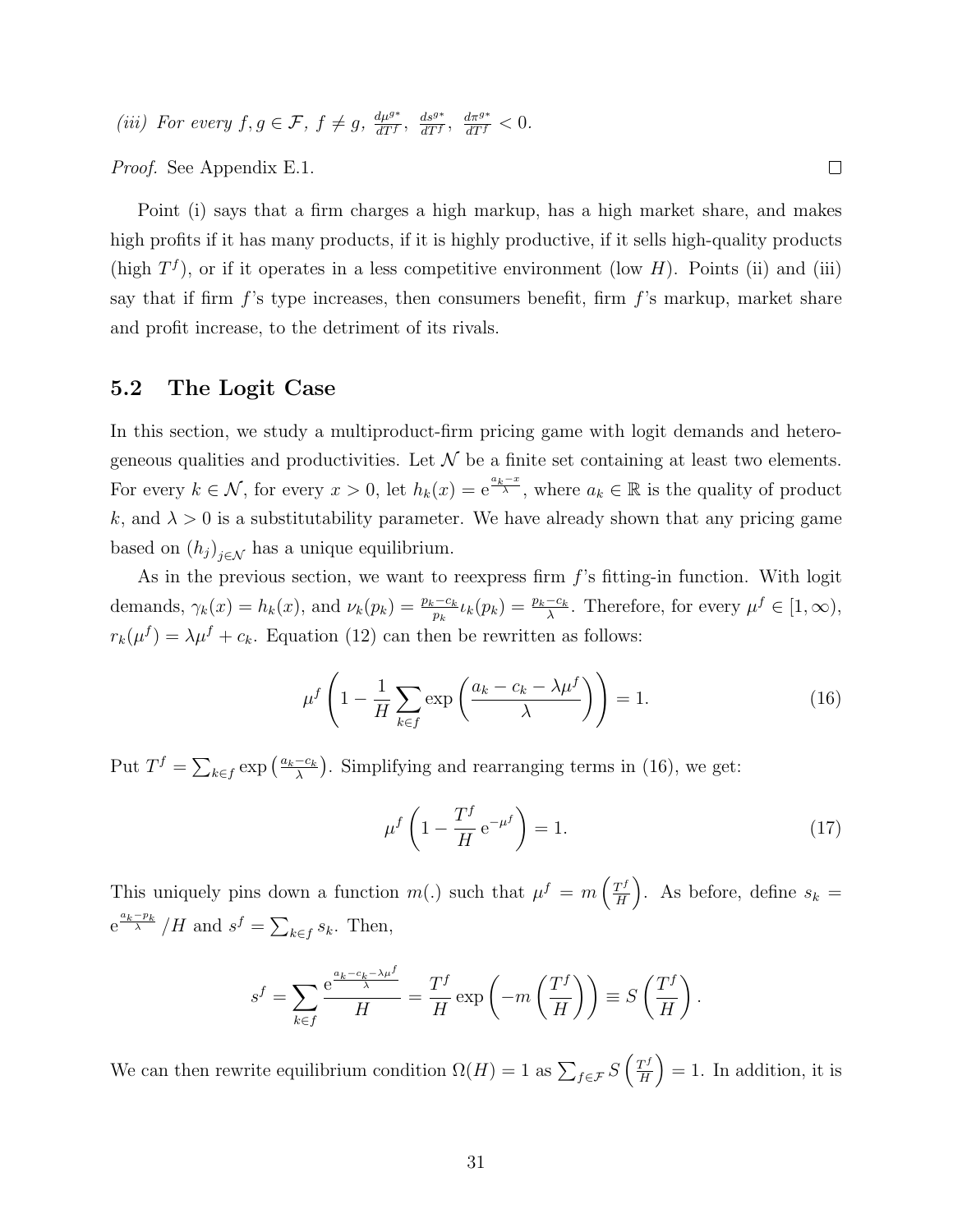straightforward to check that

$$
\pi^f = \mu^f s^f = m\left(\frac{T^f}{H}\right) S\left(\frac{T^f}{H}\right) \equiv \pi \left(\frac{T^f}{H}\right).
$$

Therefore, firms' types are still aggregative under logit demands:

**Proposition 12.** Let f and g be two logit multiproduct firms. Put  $T^f = \sum_{k \in f} \exp\left(\frac{a_k - c_k}{\lambda}\right)$  $\frac{-c_k}{\lambda}\Big)$ and  $T^g = \sum_{k \in g} \exp\left(\frac{a_k - c_k}{\lambda}\right)$  $\frac{-c_k}{\lambda}$ ). The following assertions are equivalent:

- (i)  $T^f = T^g$ .
- (ii) Firms f and g have the same markup fitting-in function.
- (iii) Firms f and g have the same market share fitting-in function.
- (iv) Firms f and g have the same profit fitting-in function.

We also derive the following comparative statics:

Proposition 13. In a multiproduct-firm pricing game with logit demands,

- (i) m', S',  $\pi' > 0$ .
- (ii) For every  $f \in \mathcal{F}$ ,  $\frac{dH^*}{dT}$  $\frac{dH^*}{dT^f}$ ,  $\frac{d\mu^{f*}}{dT^f}$  $\frac{d\mu^{f*}}{dT^f}$ ,  $\frac{ds^{f*}}{dT^f}$  $\frac{ds^{f*}}{dT^f}, \frac{d\pi^{f*}}{dT^f} > 0.$
- (iii) For every  $f, g \in \mathcal{F}, f \neq g, \frac{d\mu^{g*}}{d\mathcal{F}f}$  $\frac{d\mu^{g*}}{dT^f}$ ,  $\frac{ds^{g*}}{dT^f}$  $\frac{ds^{g*}}{dT^f}$ ,  $\frac{d\pi^{g*}}{dT^f}$  < 0.

Proof. See Appendix E.2.

To summarize, we obtain type aggregation both under CES and logit demands. With CES (resp. logit) demands, the relevant  $\iota$ -markup is the Lerner index (resp. the unnormalized markup), and the relevant  $s<sup>f</sup>$  is firm f's market share in value (resp. in volume).

### 6 An Algorithm for CES Demands

Numerically solving for the equilibrium of a multiproduct-firm pricing game in an industry with many firms and products can be a daunting task with standard methods, due to the high dimensionality of the problem. Exploiting the aggregative structure of the pricing game allows us to reduce this dimensionality tremendously: instead of solving a system of  $|\mathcal{N}|$  nonlinear equations in |N|, we only need to look for and  $H > 0$  such that  $\Omega(H) = 1$ . Of course, there usually will not be a closed-form expression for  $\Omega(.)$ , so we still need to approximate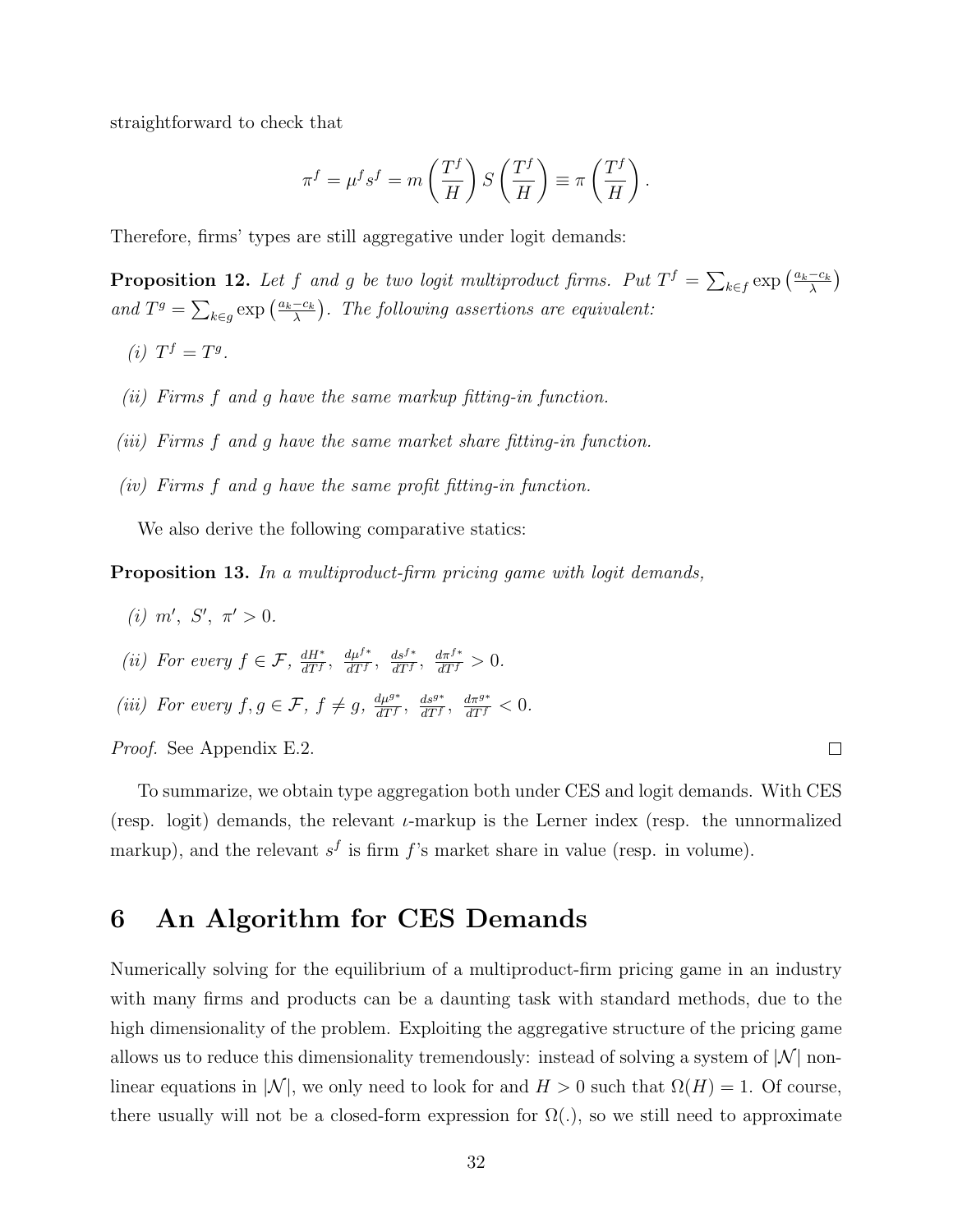this function numerically. But  $\Omega(H)$  is simple to compute as well, since all we need to do is solve for  $|\mathcal{F}|$  separate equations, each with one unknown. Below, we describe how this general approach can be implemented to solve a multiproduct-firm pricing game with CES demands.

The algorithm use two nested loops. The inner loop computes  $\Omega(H)$  for a given H. The outer loop iterates on H. We start by describing the inner loop. Fix some  $H > 0$ . As argued in Section 5.1, we need to compute

$$
s^f = \frac{T^f}{H} \left( 1 - \mu^f \right)^{\sigma - 1},
$$

where  $\mu^f$  is the unique solution of

$$
\mu^{f} = \frac{1}{\sigma - (\sigma - 1) \left(\frac{T^{f}}{H}\right) (1 - \mu^{f})^{(\sigma - 1)}},
$$

or, equivalently,

$$
\underbrace{\mu_f\left(\sigma - (\sigma - 1)\frac{T^f}{H}(1 - \mu^f)^{\sigma - 1}\right) - 1}_{\equiv \phi^f(\mu^f)} = 0. \tag{18}
$$

To do so, we solve equation (12) numerically using the Newton-Raphson method. The derivative of  $\phi^f$  can be computed analytically:

$$
\phi^{f'}(\mu^f) = \sigma - (\sigma - 1)\frac{T^f}{H}(1 - \mu^f)^{\sigma - 1} + \mu^f(\sigma - 1)^2 \frac{T^f}{H}(1 - \mu^f)^{\sigma - 2},
$$

so we do not need to take finite differences to compute the Newton step. The usual problem with the Newton-Raphson method is that it may fail to converge if starting values are not good enough. This is a potentially major issue, because the value of  $\Omega(H)$  used by the outer loop would then be inaccurate. Fortunately, the following starting value guarantees convergence:

$$
\mu_0^f = \max\left(\frac{1}{\sigma}, \ 1 - \left(\frac{H}{T^f}\right)^{\frac{1}{\sigma - 1}}\right).
$$

In fact, the Newton method converges extremely fast (usually fewer than 5 steps). Notice, in addition, that this method can be easily vectorized by stacking up the  $\mu^f$ 's in a vector.

The outer loop iterates on H to solve equation  $\Omega(\Gamma) - 1 = 0$ . This can be done by using standard derivative-based methods (we currently use Matlab's implementation of the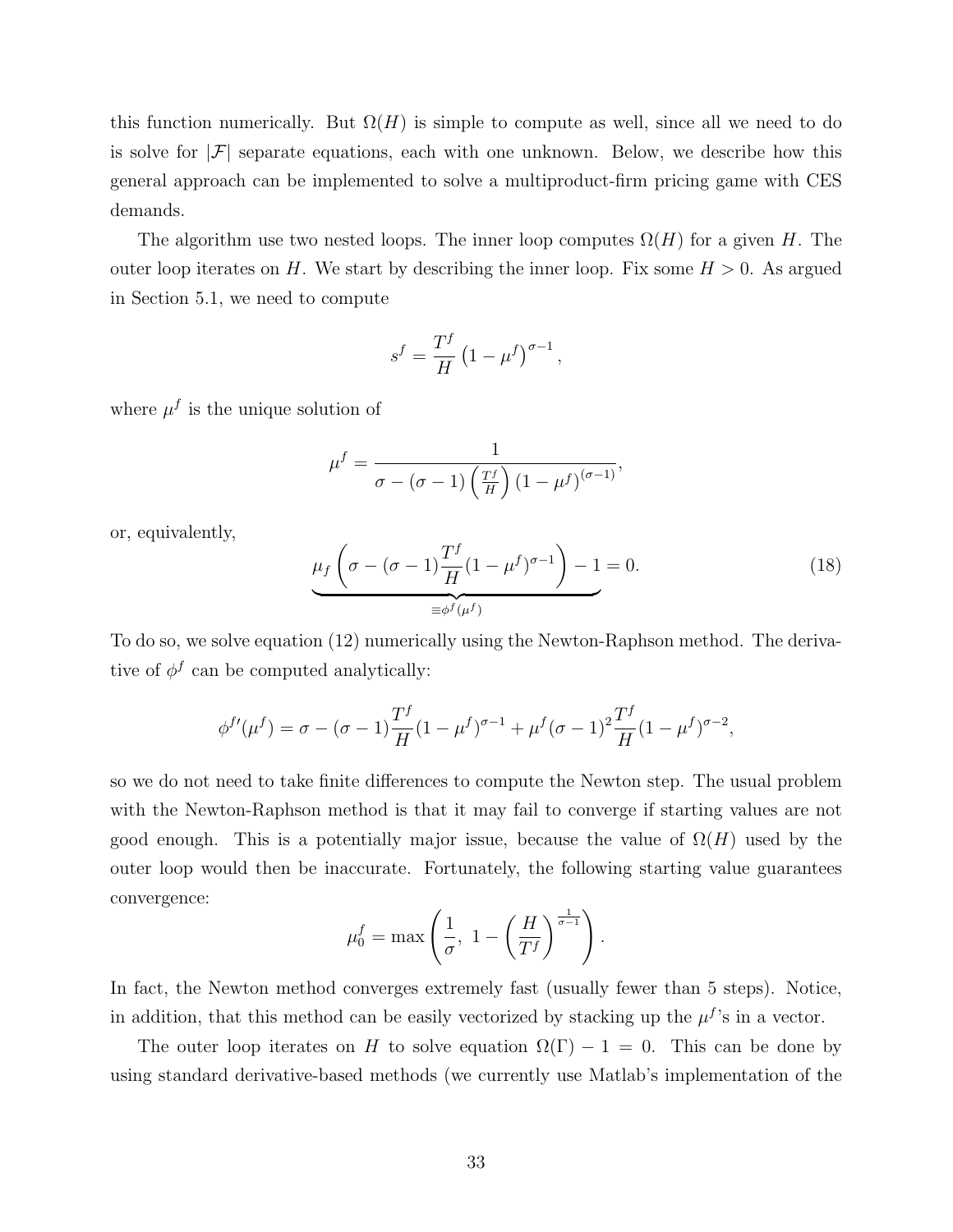trust-region dogleg algorithm). The Jacobian can be computed analytically:

$$
\Omega'(H) = -\sum_{g \in \mathcal{F}} \frac{T^g}{H^2} S' \left(\frac{T^g}{H}\right),
$$
  
= 
$$
\frac{-1}{H} \sum_{g \in \mathcal{F}} \frac{\frac{T^g}{H} (1 - \mu^g)^{\sigma - 1}}{1 + (\sigma - 1)^2 \frac{T^g}{H} (1 - \mu^g)^{\sigma - 2} (\mu^g)^2}.
$$

We use the value of H that would prevail under monopolistic competition as starting value  $(H_0 = \sum_{f \in \mathcal{F}} T^f \left(1 - \frac{1}{\sigma}\right)$  $\frac{1}{\sigma}$ , and we always get convergence (usually in about 20 steps).<sup>16</sup>

## 7 Application to Merger Policy

Throughout this section, we assume that demand is either of the CES or multinomial logit forms. As shown in Section 5, in this case an additional aggregation property obtains: a firm's product portolio (with heterogeneous qualities and marginal costs) can be fully summarized by its one-dimensional type  $T^f$ , where  $T^f = \sum_{k \in f} a_k c_k^{1-\sigma}$  $\int_{k}^{1-\sigma}$  in the case of CES demand and  $T^f = \sum_{k \in f} \exp\left(\frac{a_k - c_k}{\lambda}\right)$  $\frac{-c_k}{\lambda}$ ). For the following merger analysis, this allows us to expense with any restriction on merger-specific synergies: some of the merged firms' marginal costs may go up; other marginal costs may go down; some of the products' qualities may improve or degrade; the merged entity may end up developing new products, or instead withdrawing some of its products. All relevant information can be summarized in the merged firm's post-merger type.

#### 7.1 Static Merger Policy

We consider a merger between firms f and g. Let  $H^*$  (resp.,  $\hat{H}^*$ ) denote the equilibrium value of the aggregator before (resp., after) the merger. As consumer surplus is increasing in the value of that aggregator, we say that the merger is  $CS\text{-}increasing$  (resp.,  $CS\text{-}decreasing$ ) if  $\hat{H}^* > H^*$  (resp.,  $\hat{H}^* < H^*$ ); it is CS-neutral if  $\hat{H}^* = H^*$ . Assume that the merger partners' pre-merger types are  $T^f$  and  $T^g$ , respectively. Let  $T^M$  denote the merged firm's post-merger type.

We have:

**Proposition 14.** There exists a cutoff  $\hat{T}^M > T^f + T^g$  such that merger M is CS-neutral if  $T^M = \hat{T}^M$ , CS-increasing if  $T^M > \hat{T}^M$ , and CS-decreasing if  $T^M < \hat{T}^M$ . Moreover, if

<sup>&</sup>lt;sup>16</sup>In Breinlich, Nocke, and Schutz (2015), we use this algorithm to calibrate an international trade model with two countries, 160 manufacturing industries, CES demands and oligopolistic competition.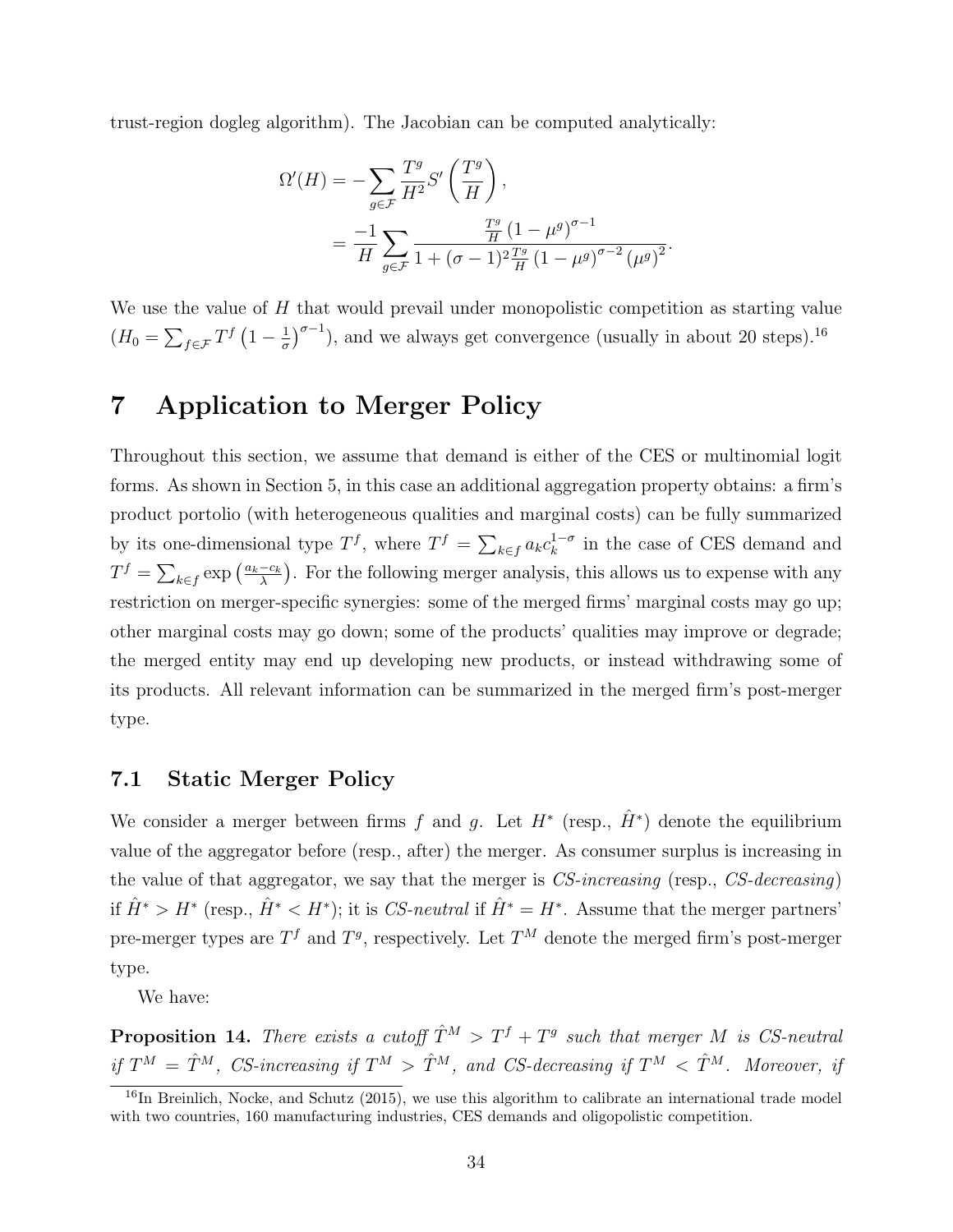merger M is CS-nondecreasing (i.e., either CS-neutral or CS-increasing), then it is (strictly) profitable.

Proof. See Appendix F.1.

Inequality  $\hat{T}^M > T^f + T^g$  means that, for a merger to be CS-increasing, the merger has to involve synergies, as in Williamson (1968) and Farrell and Shapiro (1990). This implies that a CS-neutral merger must be profitable, since it does not affect the intensity of competition, but it allows the merging parties to benefit from synergies.

#### 7.2 Dynamic Merger Review with CES/Logit Demand

We now turn to studying the interaction between mergers. Consider two mergers,  $M_1$  and  $M_2$ , and assume that these mergers are disjoint, i.e., no firm takes part in more than one merger. In the context of a homogeneous goods Cournot model, Nocke and Whinston (2010) have established that that there is a sign-preserving complementarity in the consumer surplus effect of (disjoint) mergers that share the same sign in terms of their consumer surplus effect. The following proposition shows that this result carries over to mergers between arbitrary multiproduct firms, provided demand takes the CES or multinomial logit forms.

Proposition 15. There is a sign-preserving complementarity in the consumer surplus effect of disjoint mergers that share the same sign in terms of their consumer surplus effect.. If merger  $M_i$  is CS-nondecreasing (and hence profitable) in isolation, it remains CSnondecreasing (and hence profitable) if another merger  $M_j$ ,  $j \neq j$ , that is CS-nondecreasing in isolation takes place. If merger  $M_i$  is CS-decreasing in isolation, it remains CS-decreasing if another merger  $M_j$ ,  $j \neq j$ , that is CS-decreasing in isolation takes place.

Proof. See Appendix F.2.

Nocke and Whinston (2010)'s result on the interaction of CS-increasing and CS-decreasing mergers also carries over to our setting with multiproduct firms:

**Proposition 16.** Suppose that mergers  $M_1$  and  $M_2$  are CS-nondecreasing and CS-decreasing, respectively, in isolation. Then, merger  $M_1$  is CS-increasing (and hence profitable), conditional on merger  $M_2$  taking place. Moreover, the joint profit of the firms involved in  $M_1$  is strictly larger if both mergers take place than if neither does.

*Proof.* The proof is identical to that of Proposition 2 in Nocke and Whinston (2010). It involves inverting the order of the two mergers: at the first step, merger  $M_2$  and, at the

 $\Box$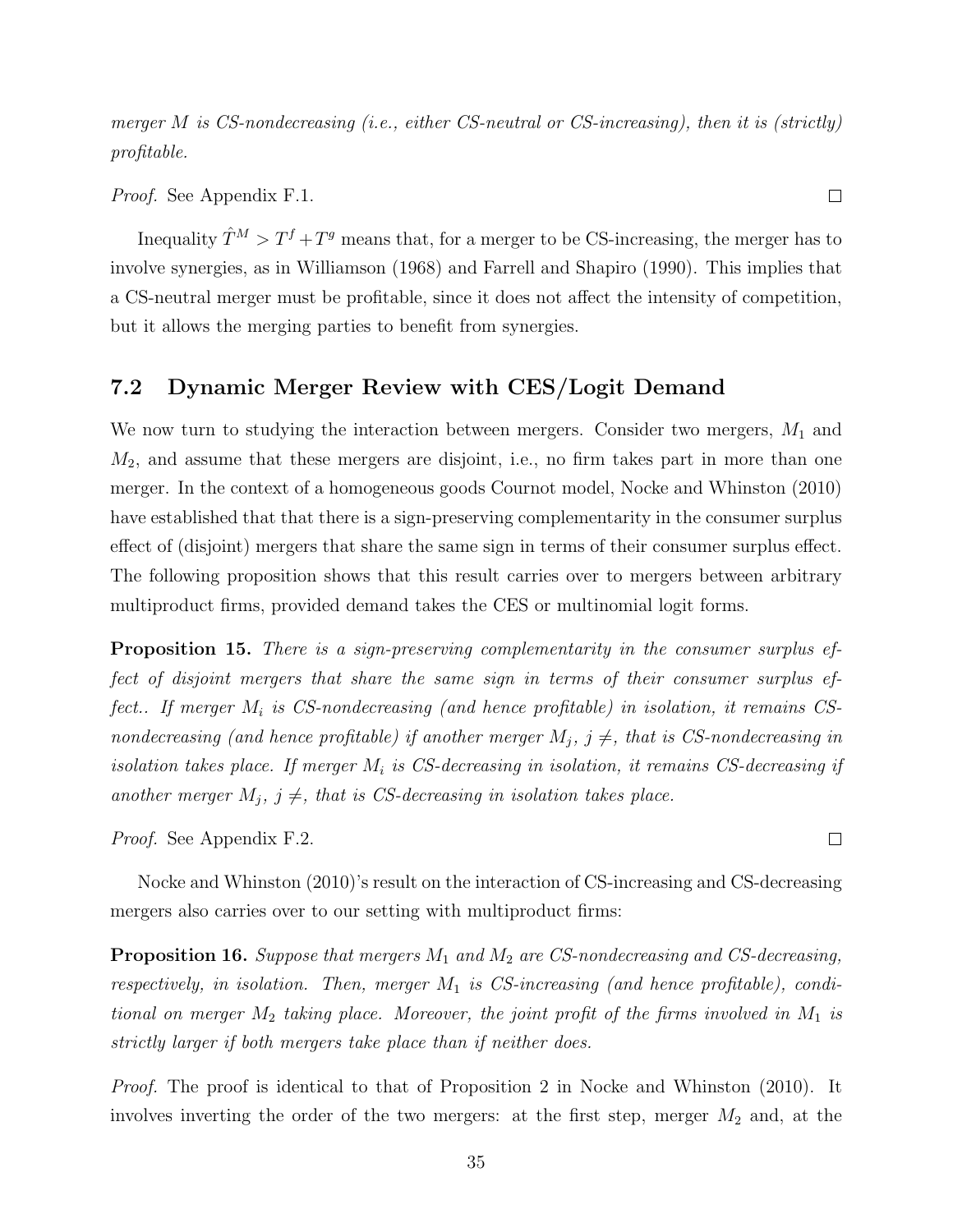second step, merger  $M_1$ . As consumer surplus must, by assumption, be (weakly) higher after both mergers have taken place than before, and because consumer surplus (strictly) falls at step 1 (again, by assumption), consumer surplus must (strictly) increase at step 2. That is,  $M_1$  is CS-increasing, conditional on  $M_2$  taking place. By Proposition 14, this implies that the joint profit of the firms in  $M_1$  must go up at step 2. Finally, we assert that the joint profit of the firms in  $M_1$  must go up at step 1 as well. This follows from an argument identical to that used in the proof of Proposition 4, as the CS-decreasing merger at step 1 induces a reduction in the equilibrium value of the aggregator  $H^*$ , which benefits all outsiders to that merger, including the firms involved in  $M_1$ .  $\Box$ 

We now embed our pricing game in a dynamic model with endogenous mergers and merger policy, as in Nocke and Whinston (2010). There are T periods, and a set  $\{M_1, M_2, ..., M_K\}$ of disjoint potential mergers. Merger  $M_k$  becomes feasible at the beginning of period t with probability  $p_{kt} \in [0, 1]$ , where  $\sum_t p_{kt} \leq 1$ . Conditional on becoming feasible, the post-merger type of the merged firm  $M_k$  is drawn from some distribution  $C_{kt}$ <sup>17</sup>. The feasibility of a particular merger (including its efficiency) is publicly observed by all firms. In each period, the firms involved in a feasible and not-yet-approved merger decide whether or not to propose their merger to the antitrust authority. We assume that bargaining is efficient so that the merger partners propose the merger if and only if it is in their joint interest to do so. Given a set of proposed mergers, the antitrust authority then decides which mergers to approve (if any). An approved merger is consummated immediately. Finally, at the end of each period, the firms play the pricing game, given current market structure. All firms as well as the antitrust authority discount payoffs with factor  $\delta \leq 1$ .

Following Nocke and Whinston (2010), we define a myopically CS-maximizing merger policy as an approval policy, where in each period, given the set of proposed mergers and current market structure, the antitrust authority approves a set of mergers that maximizes consumer surplus in the current period. The most lenient myopically CS-maximizing merger policy is a myopically CS-maximizing merger policy that approves the largest such set (i.e., including CS-neutral mergers). (As shown in Nocke and Whinston (2010) such a policy is well-defined.)

The following proposition shows that Nocke and Whinston (2010)'s result on the dynamic optimality of a myopic merger approval policy carries over to our multiproduct firm setting:

Proposition 17. Suppose the antitrust authority adopts the most lenient myopically CS-

<sup>&</sup>lt;sup>17</sup>The main result would not change if we assumed instead an arbitrary stochastic process governing (i) when mergers become feasible, and (ii) the merged firms' post-merger type.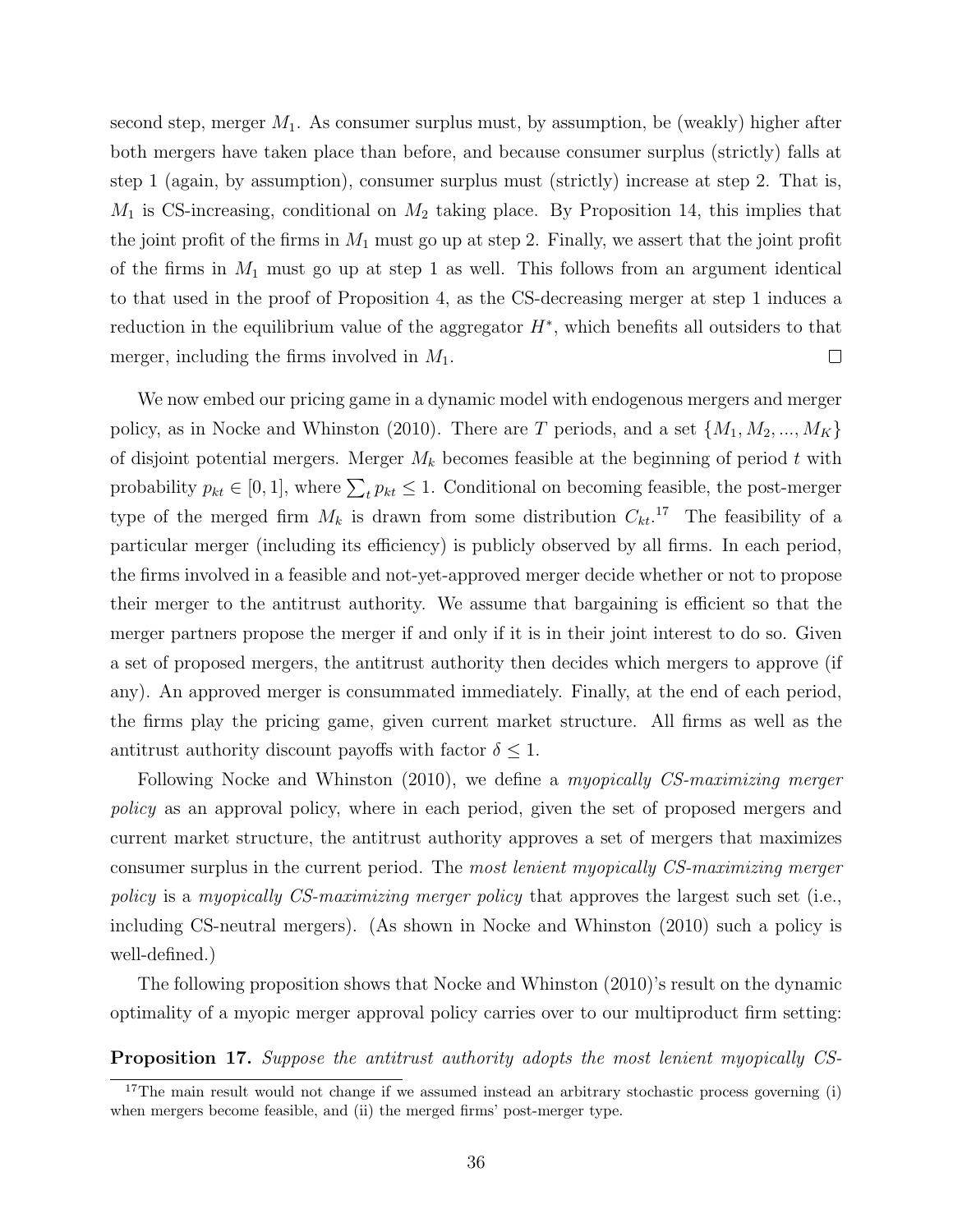maximizing merger policy. Then, all feasible mergers being proposed in each period after any history is a subgame-perfect Nash equilibrium for the firms. The equilibrium outcome maximizes discounted consumer surplus (indirect utility) for any realized sequence of feasible mergers. Moreover, for each such sequence, every subgame-perfect Nash equilibrium results in the same optimal sequence of period-by-period consumer surpluses.

Proof. The result follows from Propositions 14, 15 and 16, which are the analogues of Corollary 1 and Proposition 1 and 2 in Nocke and Whinston (2010). See Nocke and Whinston (2010) for details.  $\Box$ 

# 8 Concluding Remarks

TBW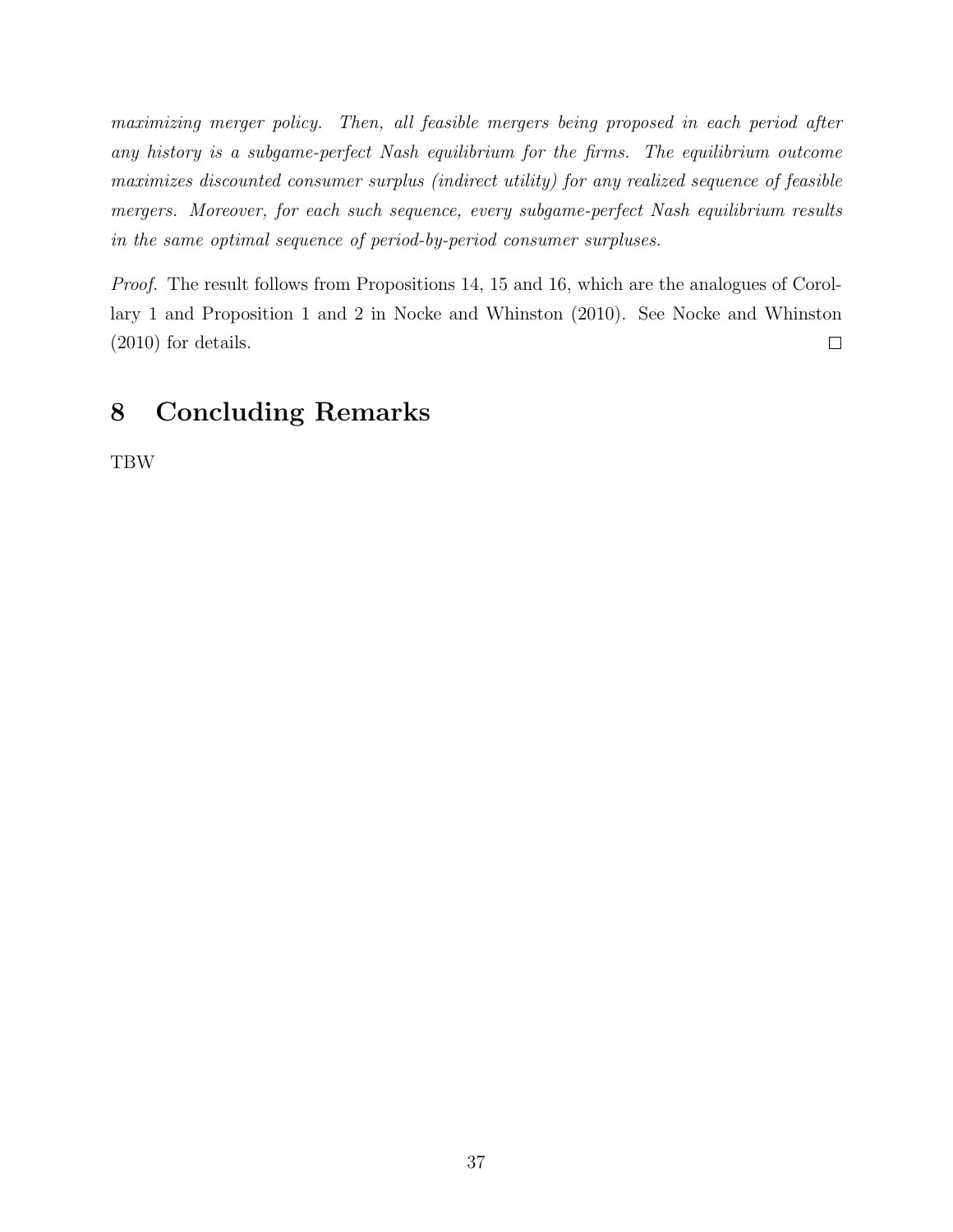## A Proofs for Section 2

## A.1 Proof of Proposition 1

The aim of this section is to prove the following result:

**Theorem A.** Let N be a finite and non-empty set. For every  $k \in \mathcal{N}$ , let  $h_k$  (resp.  $g_k$ ) be a  $\mathcal{C}^2$  (resp.  $\mathcal{C}^1$ ) function from  $\mathbb{R}_{++}$  to  $\mathbb{R}_{++}$ . Suppose that  $h'_k > 0$  for every k. Define demand system D as follows:

$$
D_k\left((p_j)_{j\in\mathcal{N}}\right) = \frac{g_k(p_k)}{\sum_{j\in\mathcal{N}} h_j(p_j)}, \quad \forall k \in \mathcal{N}, \quad \forall (p_j)_{j\in\mathcal{N}} \in \mathbb{R}_{++}^{\mathcal{N}}
$$

The following assertions are equivalent:

- (i) D is quasi-linearly integrable.
- (ii) There exists a strictly positive scalar  $\alpha$  such that, for every  $k \in \mathcal{N}$ ,  $g_k = -\alpha h'_k$ . Moreover,  $h''_k > 0$  for every  $k \in \mathcal{N}$ , and  $\sum_{k \in \mathcal{N}} \gamma_k \leq \sum_{k \in \mathcal{N}} h_k$ .

When this is the case, function  $v(.)$  is an indirect subutility function for the associated demand system if and only if there exists  $\beta \in \mathbb{R}$  such that  $v(p) = \alpha \log \left( \sum_{j \in \mathcal{N}} h_j(p_j) \right) + \beta$  for every  $p >> 0.$ 

We first state and prove two preliminary technical lemmas, which will be useful to prove Theorem A:

**Lemma A.** For every  $n \geq 1$ , for every  $(\alpha_i)_{1 \leq i \leq n} \in \mathbb{R}^n$ , define

$$
\mathcal{M}((\alpha_i)_{1 \leq i \leq n}) = \left( \begin{array}{cccc} 1 - \alpha_1 & 1 & \cdots & 1 \\ 1 & 1 - \alpha_2 & \cdots & 1 \\ \vdots & \vdots & \ddots & \vdots \\ 1 & 1 & \cdots & 1 - \alpha_n \end{array} \right)
$$

 $Then, <sup>18</sup>$ 

$$
\det\left(\mathcal{M}\left(\left(\alpha_i\right)_{1\leq i\leq n}\right)\right) = (-1)^n \left(\left(\prod_{k=1}^n \alpha_k\right) - \sum_{j=1}^n \left(\prod_{\substack{1\leq k\leq n\\k\neq j}} \alpha_k\right)\right)
$$

<sup>&</sup>lt;sup>18</sup>We adopt the convention that the product of an empty collection of real numbers is equal to 1.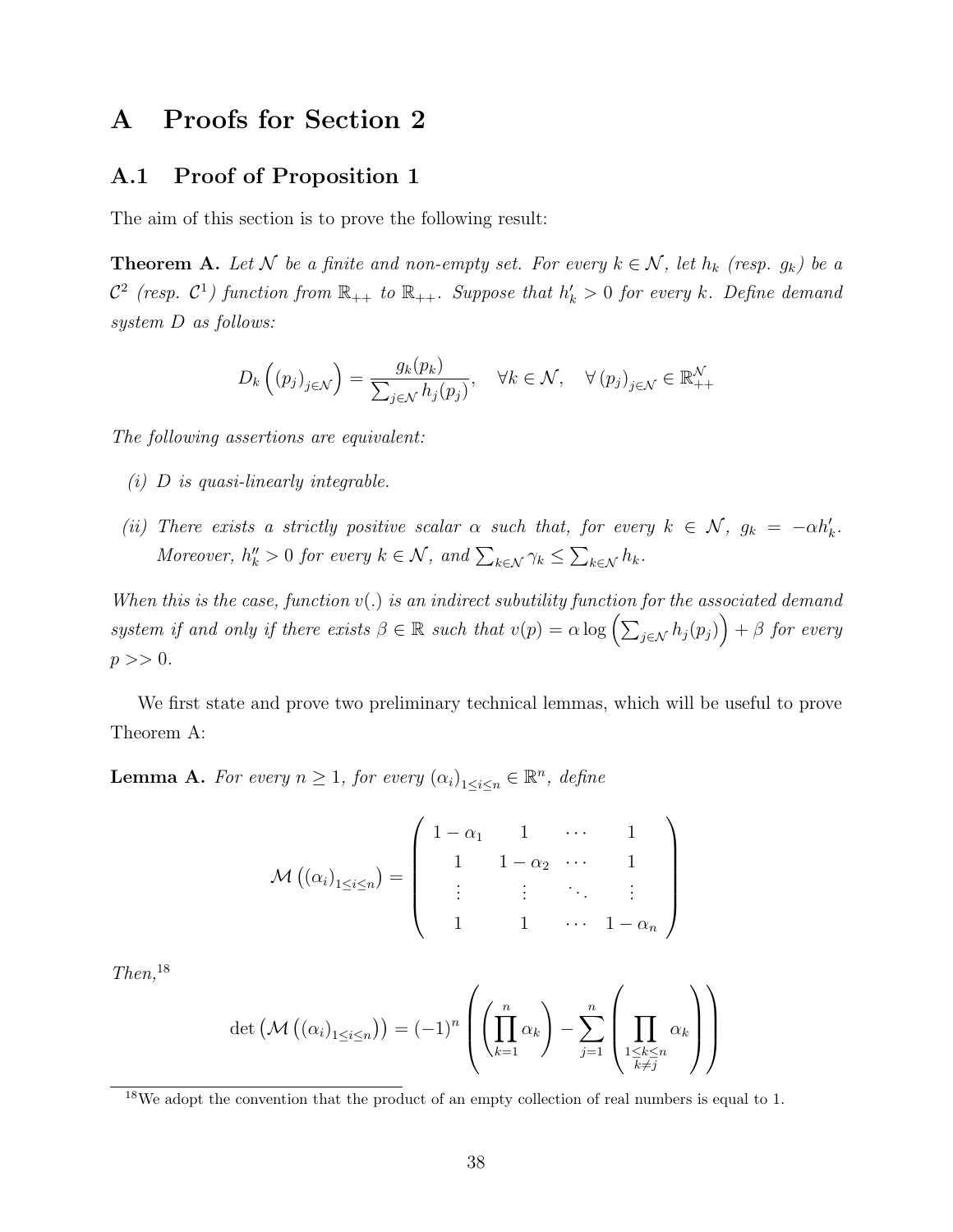Moreover, matrix  $\mathcal{M}(\{\alpha_i\}_{1\leq i\leq n})$  is negative semi-definite if and only if  $\alpha_i \geq 1$  for all  $1 \leq$  $i \leq n$  and

$$
\sum_{i=1}^{n} \frac{1}{\alpha_i} \le 1.
$$

*Proof.* We prove the first part of the lemma by induction on  $n \geq 1$ . Start with  $n = 1$ . Then,

$$
\det (\mathcal{M} ((\alpha_i)_{1 \leq i \leq n})) = 1 - \alpha_1 = (-1)^1 (\alpha_1 - 1),
$$

so the property is true for  $n = 1$ .

 $\overline{\phantom{a}}$  $\Big\}$  $\overline{\phantom{a}}$  $\overline{\phantom{a}}$  $\overline{\phantom{a}}$  $\overline{\phantom{a}}$  $\overline{\phantom{a}}$  $\overline{\phantom{a}}$  $\Big\}$  $\Big\}$  $\vert$ 

Next, let  $n \geq 2$ , and assume the property holds for all  $1 \leq m < n$ . By n-linearity of the determinant,

$$
\det (\mathcal{M}((\alpha_i)_{1 \leq i \leq n})) = (-\alpha_1) \begin{vmatrix} 1 & 1 & \cdots & 1 \\ 0 & 1 - \alpha_2 & \cdots & 1 \\ \vdots & \vdots & \ddots & \vdots \\ 0 & 1 & \cdots & 1 - \alpha_n \end{vmatrix} + \begin{vmatrix} 1 & 1 & \cdots & 1 \\ 1 & 1 - \alpha_2 & \cdots & 1 \\ \vdots & \vdots & \ddots & \vdots \\ 1 & 1 & \cdots & 1 - \alpha_n \end{vmatrix}.
$$

Applying Laplace's formula to the first column, we can see that the first determinant is, in fact, equal to det  $(\mathcal{M}((\alpha_i)_{2 \leq i \leq n}))$ . The second determinant can be simplified by using n-linearity one more time:

$$
\begin{array}{ccccccccc}\n1 & 1 & \cdots & 1 & \cdots & 1 \\
1 & 1 - \alpha_2 & \cdots & 1 & \cdots & 1 \\
\vdots & \vdots & \ddots & \vdots & \vdots & \vdots \\
1 & 1 & \cdots & 1 - \alpha_n & \cdots & 1 - \alpha_n & \cdots & 1 - \alpha_n\n\end{array}\n\begin{array}{c}\n1 & 0 & \cdots & 1 & \cdots & 1 \\
1 & 1 & \cdots & 1 & \cdots & 1 \\
\vdots & \vdots & \ddots & \vdots & \vdots & \vdots \\
1 & 0 & \cdots & 1 - \alpha_n & \cdots & 1 - \alpha_n\n\end{array}\n\begin{array}{c}\n1 & 1 & \cdots & 1 & \cdots & 1 \\
\vdots & \vdots & \ddots & \vdots & \vdots & \vdots \\
1 & 1 & \cdots & 1 - \alpha_n & \cdots & 1 - \alpha_n\n\end{array}
$$

where the second line follows again from Laplace's formula and from the fact that the first two rows of the second matrix in the first-line's right-hand side are colinear. Therefore,

$$
\det \mathcal{M} \left( (\alpha_i)_{1 \leq i \leq n} \right) = -\alpha_1 \det \left( \mathcal{M} \left( (\alpha_i)_{2 \leq i \leq n} \right) \right) - \alpha_2 \det \left( \mathcal{M} \left( 0, (\alpha_i)_{3 \leq i \leq n} \right) \right),
$$

$$
= -\alpha_1 (-1)^{n-1} \left( \left( \prod_{k=2}^n \alpha_k \right) - \sum_{j=2}^n \left( \prod_{\substack{2 \leq k \leq n \\ k \neq j}}^n \alpha_k \right) \right)
$$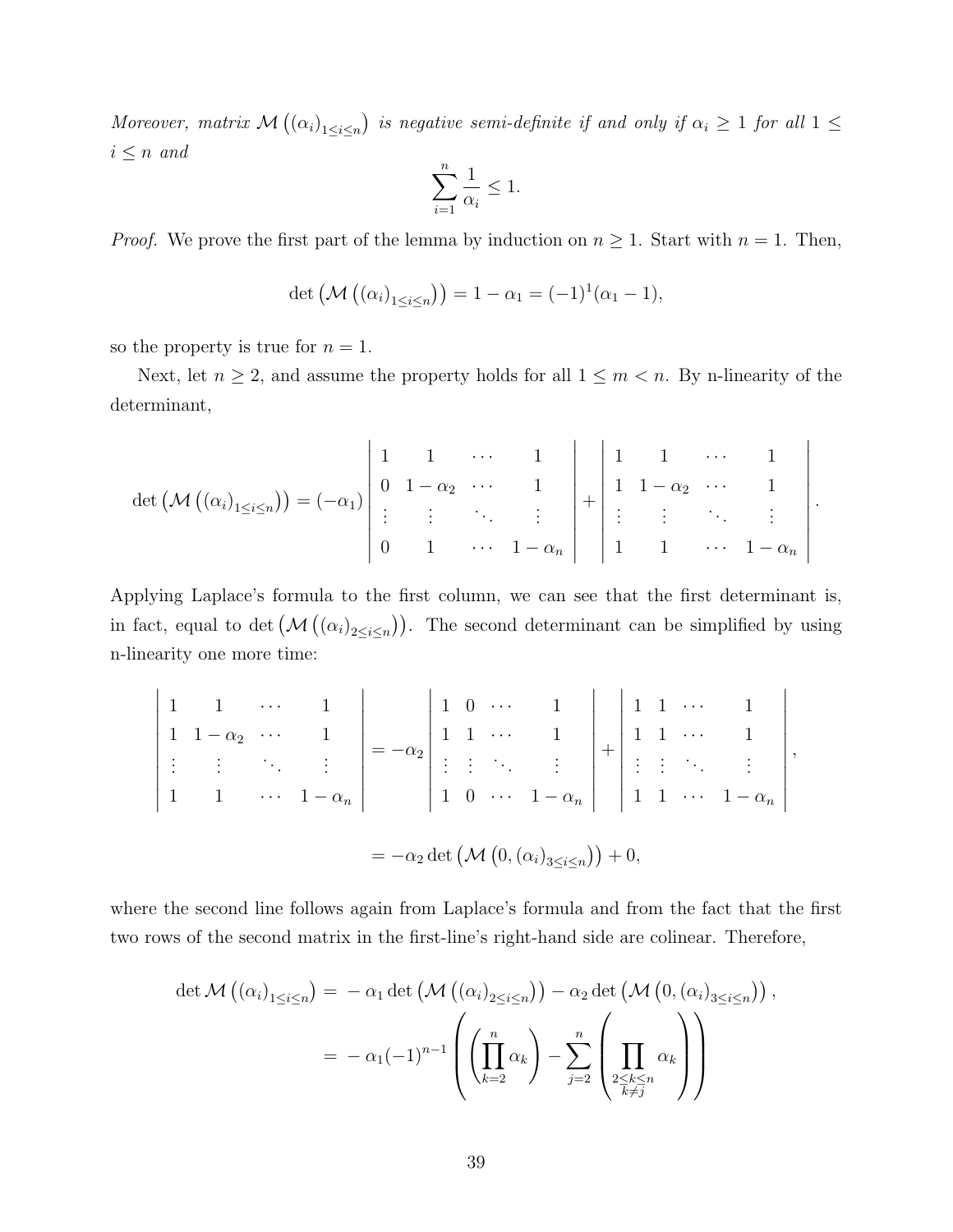$$
-\alpha_2(-1)^{n-1}\left(0-\prod_{k=3}^n\alpha_k\right),
$$
  
=  $(-1)^n\left(\left(\prod_{k=1}^n\alpha_k\right)-\sum_{j=2}^n\left(\prod_{\substack{1\le k\le n\\k\ne j}}\alpha_k\right)-\prod_{k=2}^n\alpha_k\right),$   
=  $(-1)^n\left(\left(\prod_{k=1}^n\alpha_k\right)-\sum_{j=1}^n\left(\prod_{\substack{1\le k\le n\\k\ne j}}\alpha_k\right)\right).$ 

We now turn our attention to the second part of the lemma. Assume first that matrix  $\mathcal{M}(\alpha_i)_{1 \leq i \leq n})$  is negative semi-definite. Then, all its diagonal terms have to be non-positive, i.e.,  $\alpha_i \geq 1$  for all i. Besides, the determinant of this matrix should be non-negative (resp. non-positive) if  $n$  is even (resp. odd). Put differently, the sign of the determinant should be  $(-1)^n$  or 0. Since the  $\alpha$ 's are all different from zero, this determinant can be simplified as follows:

$$
\det\left(\mathcal{M}\left(\left(\alpha_i\right)_{1\leq i\leq n}\right)\right) = (-1)^n \left(\prod_{k=1}^n \alpha_k\right) \left(1 - \sum_{k=1}^n \frac{1}{\alpha_k}\right).
$$

This expression has sign  $(-1)^n$  or 0 if and only if  $\sum_{k=1}^n$ 1  $\frac{1}{\alpha_k} \leq 1.$ 

Conversely, assume that the  $\alpha$ 's are all  $\geq 1$ , and that  $\sum_{k=1}^{n}$ 1  $\frac{1}{\alpha_k} \leq 1$ . The characteristic polynomial of matrix  $\mathcal{M}(\left(\alpha_i\right)_{1\leq i\leq n})$  is defined as

$$
P(X) = \begin{vmatrix} 1 - \alpha_1 - X & 1 & \cdots & 1 \\ 1 & 1 - \alpha_2 - X & \cdots & 1 \\ \vdots & \vdots & \ddots & \vdots \\ 1 & 1 & \cdots & 1 - \alpha_n - X \end{vmatrix}
$$

.

This determinant can be calculated using the first part of the lemma. For every  $X > 0$ ,

$$
(-1)^n P(X) = \underbrace{\left(\prod_{k=1}^n (\alpha_k + X)\right)}_{>0} \left(1 - \sum_{k=1}^n \frac{1}{\alpha_k + X}\right),
$$
  
\n
$$
>\underbrace{\left(\prod_{k=1}^n (\alpha_k + X)\right)}_{>0} \underbrace{\left(1 - \sum_{k=1}^n \frac{1}{\alpha_k}\right)}_{\geq 0},
$$
  
\n
$$
> 0.
$$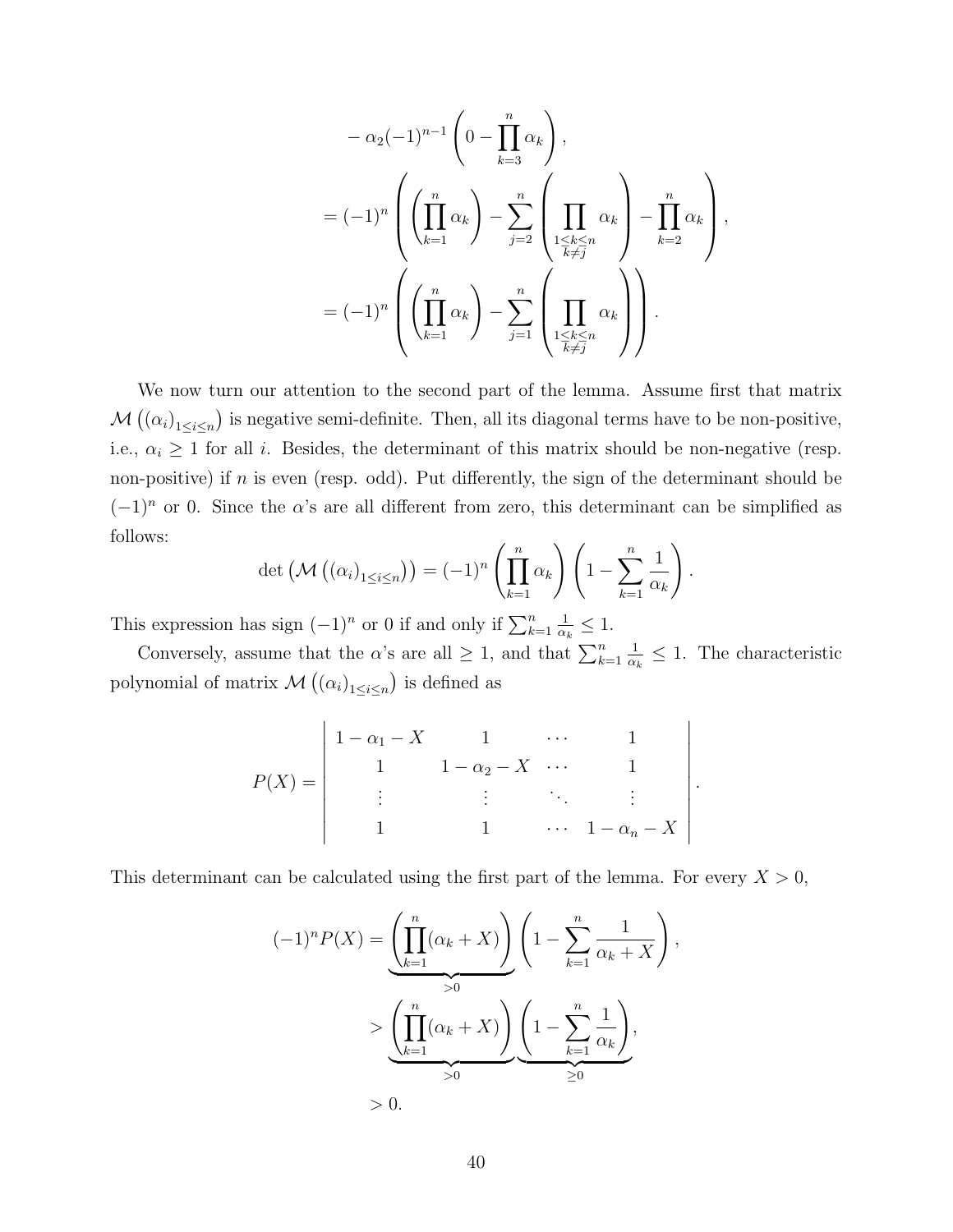Therefore,  $P(X)$  has no strictly positive root, matrix  $\mathcal{M}(\alpha_i)_{1\leq i\leq n}$  has no strictly positive eigenvalue, and this matrix is therefore negative semi-definite.  $\Box$ 

**Lemma B.** Let M be a symmetric n-by-n matrix,  $\lambda \neq 0$ , and  $1 \leq k \leq n$ . Let  $A^k$  be the matrix obtained by dividing the k-th line and the k-th column of M by  $\lambda$ . Then, M is negative semi-definite if and only if  $A^k$  is negative semi-definite.

*Proof.* Suppose M is negative semi-definite, and let  $X \in \mathbb{R}^n$ . Write  $A^k$  as  $(a_{ij})_{1 \le i,j \le n}$  and M as  $(m_{ij})_{1 \le i,j \le n}$ . Finally, define Y as the *n*-dimensional vector obtained by dividing X's k-th component by  $\lambda$ . Then,

$$
X'A^{k}X = \sum_{i=1}^{n} \sum_{j=1}^{n} a_{ij}x_{i}x_{j},
$$
  
\n
$$
= \left(\sum_{\substack{1 \leq i \leq n \\ i \neq k}} \sum_{\substack{1 \leq j \leq n \\ j \neq k}} a_{ij}x_{i}x_{j}\right) + 2x_{k} \sum_{\substack{1 \leq i \leq n \\ i \neq k}} a_{ik}x_{i} + x_{k}^{2}a_{kk},
$$
  
\n
$$
= \left(\sum_{\substack{1 \leq i \leq n \\ i \neq k}} \sum_{\substack{1 \leq j \leq n \\ j \neq k}} m_{ij}x_{i}x_{j}\right) + 2\frac{x_{k}}{\lambda} \sum_{\substack{1 \leq i \leq n \\ i \neq k}} m_{ik}x_{i} + \left(\frac{x_{k}}{\lambda}\right)^{2} m_{kk},
$$
  
\n
$$
= \left(\sum_{\substack{1 \leq i \leq n \\ i \neq k}} \sum_{\substack{1 \leq j \leq n \\ j \neq k}} m_{ij}y_{i}y_{j}\right) + 2y_{k} \sum_{\substack{1 \leq i \leq n \\ i \neq k}} m_{ik}y_{i} + y^{2}m_{kk},
$$
  
\n
$$
= Y'MY,
$$

 $\leq 0$ , since M is negative semi-definite.

Therefore,  $A^k$  is negative semi-definite.

The other direction is now immediate, since  $M$  can be obtained by dividing the k-th line and the k-th column of matrix  $A^k$  by  $1/\lambda$ .  $\Box$ 

We now have all we need to prove Theorem A:

*Proof.* To simplify notation, assume without loss of generality that  $\mathcal{N} = \{1, \ldots, n\}$ , and let  $D(.)$  be the demand system associated with the demand component under consideration. For every  $p \gg 0$ , put  $J(p) = \left(\frac{\partial D_i}{\partial p_j}\right)$  $\frac{\partial D_i}{\partial p_j}(p)\Big)$ . Theorem 1 in Nocke and Schutz (2015) states  $1 \le i,j \le n$ that D is quasi-linearly integrable if and only if  $J(p)$  is symmetric and negative semi-definite for every  $p >> 0$ .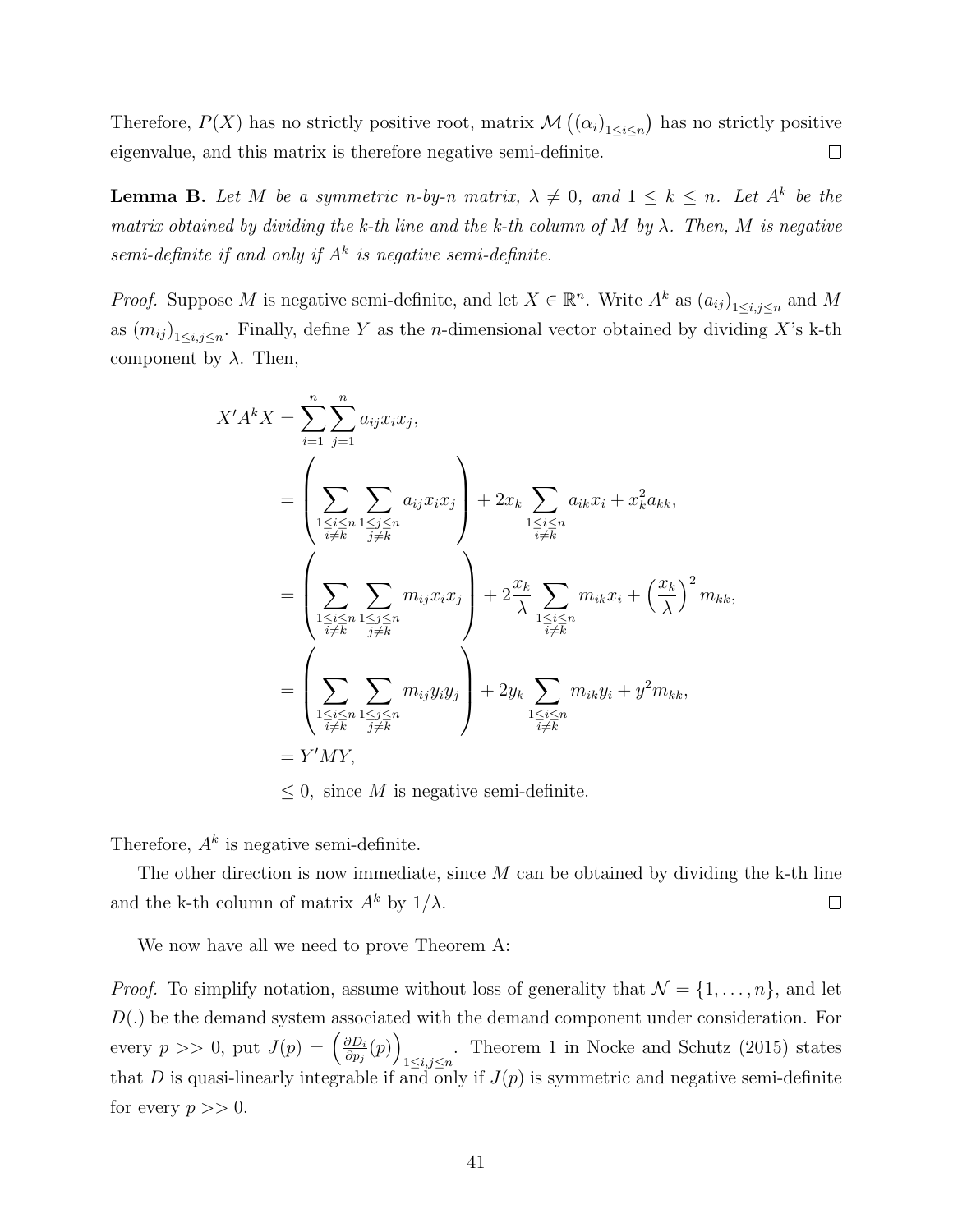We first show that matrix  $J(p)$  is symmetric for every p if and only if there exists a strictly positive scalar  $\alpha$  such that, for every  $k \in \mathcal{N}$ ,  $g_k = -\alpha h'_k$ . If  $J(p)$  is symmetric for every p, then, for every  $1 \leq i, j \leq n$  such that  $i \neq j$ , for every  $p >> 0$ ,

$$
-\frac{h'_j(p_j)g_i(p_i)}{\left(\sum_{k\in\mathcal{N}}h_k(p_k)\right)^2}=J_{i,j}(p)=J_{j,i}(p)=-\frac{h'_i(p_i)g_j(p_j)}{\left(\sum_{k\in\mathcal{N}}h_k(p_k)\right)^2}.
$$

It follows that, for every  $1 \leq i \leq n$ , for every  $x > 0$ ,

$$
\frac{h_i'(x)}{g_i(x)} = \frac{h_1'(1)}{g_1(1)} \equiv -\beta \tag{19}
$$

If  $\beta = 0$ , then  $h'_i = 0$  for every i, which violates the assumption that  $h_i$  is strictly decreasing. Therefore,  $\beta \neq 0$ , and we can define  $\alpha \equiv 1/\beta$ . It follows that  $g_i = -\alpha h'_i$ . Since  $g_i > 0$  and  $h'_i \leq 0$ , we can conclude that  $\alpha > 0$ . Conversely, if there exists a strictly positive scalar  $\alpha$ such that, for every  $k \in \mathcal{N}$ ,  $g_k = -\alpha h'_k$ , then, for every  $1 \leq i, j \leq n$ ,  $i \neq j$ , for every  $p >> 0$ ,

$$
J_{i,j}(p) = -\frac{h'_j(p_j)g_i(p_i)}{\left(\sum_{k \in \mathcal{N}} h_k(p_k)\right)^2} = \alpha \frac{h'_j(p_j)h'_i(p_i)}{\left(\sum_{k \in \mathcal{N}} h_k(p_k)\right)^2} = J_{j,i}(p),
$$

and matrix  $J(p)$  is therefore symmetric for every p.

Next, suppose that there exists  $\alpha > 0$  such that, for every  $1 \leq k \leq n$ ,  $g_k = -\alpha h'_k$ . We want to show that  $J(p)$  is negative semi-definite for every  $p \geq 0$  if and only if  $h''_k > 0$  for every  $1 \leq k \leq n$ , and  $\sum_{k=1}^{n} \gamma_k \leq \sum_{k=1}^{n} h_k$ .

Fix  $p \gg 0$ . To ease notation, we write  $h_k = h_k(p_k)$  for every k, and define  $H \equiv \sum_{k \in \mathcal{N}} h_k$ . We obtain the following expression for matrix  $J(p)$ :

$$
J(p) = \frac{\alpha}{H^2} \begin{pmatrix} (h'_1)^2 - h''_1 H & h'_1 h'_2 & \cdots & h'_1 h'_n \\ h'_2 h'_1 & (h'_2)^2 - h''_2 H & \cdots & h'_2 h'_n \\ \vdots & \vdots & \ddots & \vdots \\ h'_n h'_1 & h'_n h'_2 & \cdots & (h'_n)^2 - h''_n H \end{pmatrix}.
$$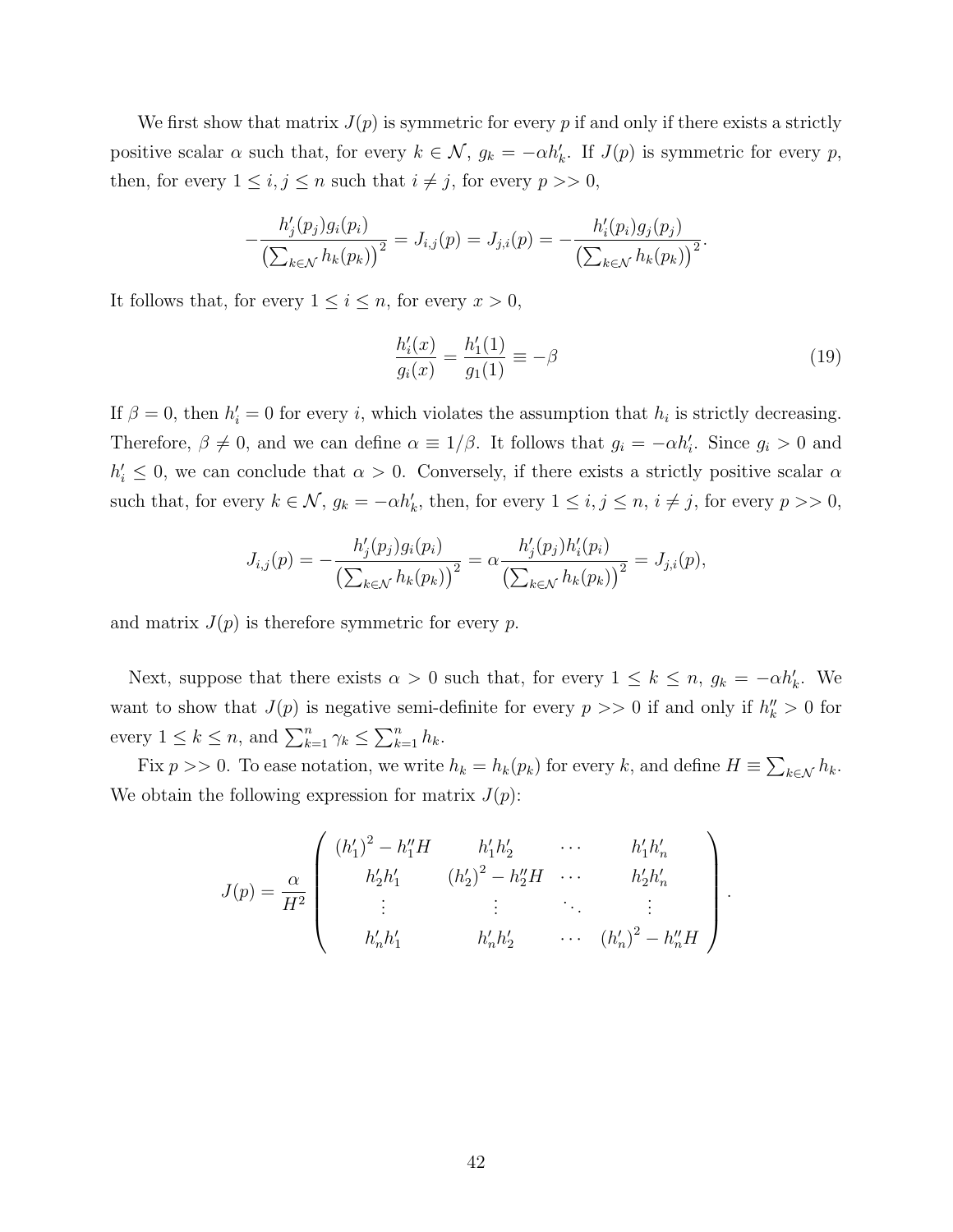$J(p)$  is negative semi-definite if and only if

$$
\begin{pmatrix}\n(h'_1)^2 - h''_1 H & h'_1 h'_2 & \cdots & h'_1 h'_n \\
h'_2 h'_1 & (h'_2)^2 - h''_2 H & \cdots & h'_2 h'_n \\
\vdots & \vdots & \ddots & \vdots \\
h'_n h'_1 & h'_n h'_2 & \cdots & (h'_n)^2 - h''_n H\n\end{pmatrix}
$$

is negative semi-definite. Applying Lemma B  $n$  times (by dividing row k and column k by  $h'_k$ ,  $1 \leq k \leq n$ , this is equivalent to matrix

$$
\begin{pmatrix}\n1 - \frac{h''_1}{(h'_1)^2} H & 1 & \cdots & 1 \\
1 & 1 - \frac{h''_2}{(h'_2)^2} H & \cdots & 1 \\
\vdots & \vdots & \ddots & \vdots \\
1 & 1 & \cdots & 1 - \frac{h''_n}{(h'_n)^2} H\n\end{pmatrix}
$$

being negative semi-definite. By Lemma A, this holds if and only if  $\frac{h''_k}{(h'_k)}$  $\frac{1}{2}H \geq 1$  for all  $1 \leq$  $k \leq n$ , and  $\frac{1}{H} \sum_{k=1}^{n}$  $(h'_k)^2$  $\frac{h_k^{(k)}}{h_k^{(k)}} \leq 1$ . This is equivalent to  $h_k^{(k)} > 0$  for all k, and  $\sum_{k=1}^n \gamma_k \leq \sum_{k=1}^n h_k$ .

Finally, Nocke and Schutz  $(2015)$  show that, v is an indirect subutility function for demand system D if and only if  $\nabla v = -D$ . Clearly, this is equivalent to

$$
v(p) = \alpha \log \left( \sum_{j \in \mathcal{N}} h_j(p_j) \right) + \beta, \quad \forall p >> 0,
$$

 $\Box$ 

where  $\beta \in \mathbb{R}$  is an integration constant.

B Proofs for Section 3

## B.1 Proof of Lemma 1

*Proof.* Let  $M = ((h_j)_{j \in \mathcal{N}}, (c_j)_{j \in \mathcal{N}}) \in \mathcal{M}(\mathcal{H})$ . Let  $p >> 0$  and  $H^0 > 0$ , and suppose that  $\nabla_p \Pi(M)(p, H^0) = 0.$  For every  $1 \leq k \leq n$ ,

$$
\frac{\partial^2 \Pi(M)}{\partial p_k^2} = \frac{-h'_k}{H} \left( -\frac{\partial \nu_k}{\partial p_k} + \frac{1}{H} \left( \frac{\partial \nu_k}{\partial p_k} \gamma_k + \nu_k \gamma'_k - \nu_k \frac{\sum_{j \in \mathcal{N}} \gamma_j}{H} h'_k \right) \right),
$$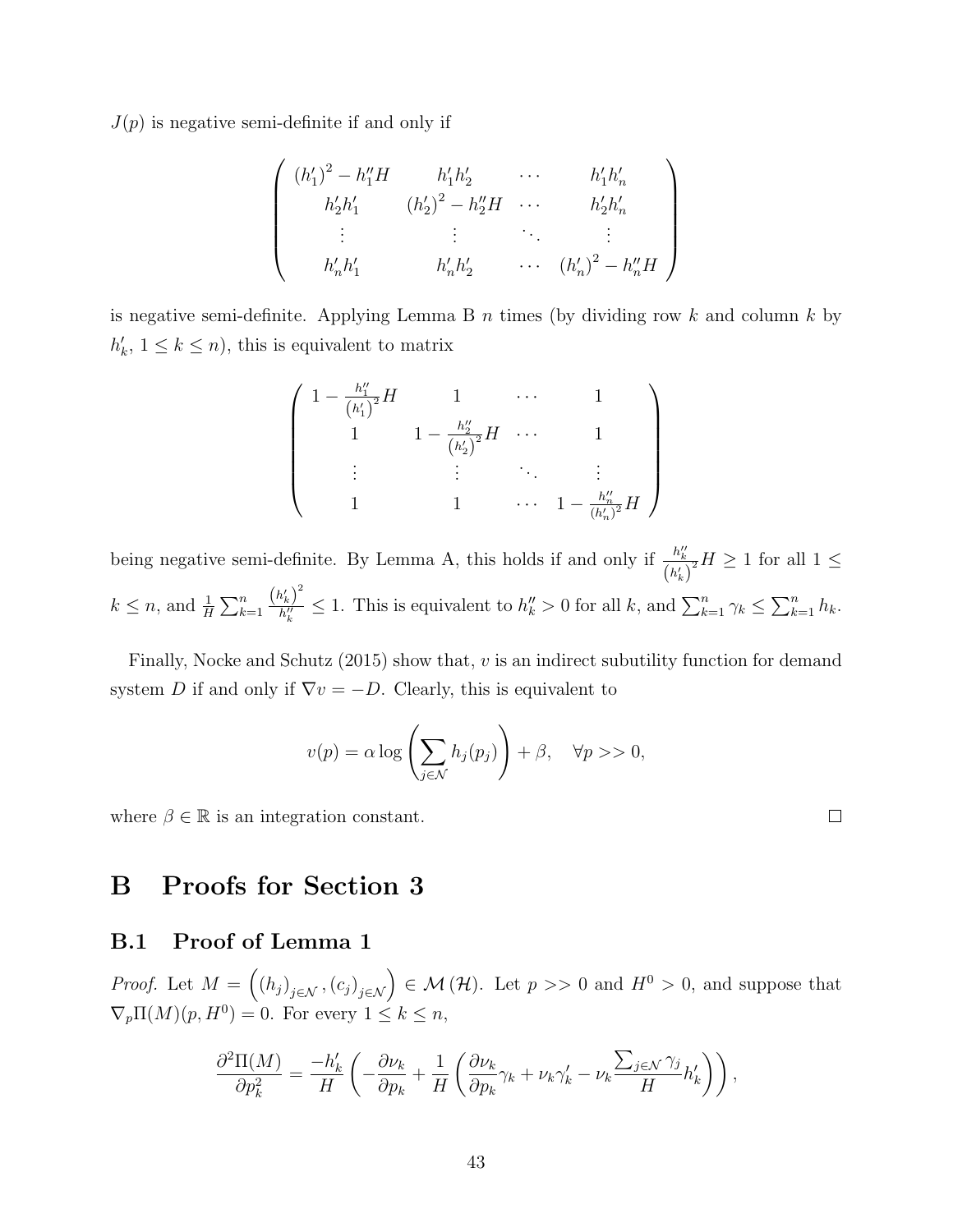$$
= \frac{-h'_k}{H} \left( -\frac{\partial \nu_k}{\partial p_k} + \frac{1}{H} \left( \frac{\partial \nu_k}{\partial p_k} \gamma_k + \nu_k \gamma'_k - (\nu_k - 1) h'_k \right) \right),
$$
  

$$
= \frac{-h'_k}{H} \left( -\frac{\partial \nu_k}{\partial p_k} + \frac{1}{H} \left( \frac{\partial \nu_k}{\partial p_k} \gamma_k - \frac{\partial \nu_k}{\partial p_k} \gamma_k \right) \right),
$$
  

$$
= \frac{h'_k}{H} \frac{\partial \nu_k}{\partial p_k}.
$$

where the first line follows from differentiating equation (5) with respect to  $p_k$  and using the fact that  $\partial \Pi(M)/\partial p_k = 0$ , the second line follows from equation (7), and the third line follows from equation (4). Using the same method, we find that all the off-diagonal elements of the Hessian matrix are equal to zero, which proves the lemma.  $\Box$ 

#### B.2 Proof of Lemma 2

*Proof.* Let  $M = ((h_j)_{j \in \mathcal{N}}, (c_j)_{j \in \mathcal{N}}) \in \mathcal{M}(\mathcal{H})$ . Let  $p >> 0$  and  $H^0 > 0$ , and suppose that  $\nabla_p \Pi(M)(p, H^0) = 0$ . Then, by equation (7),  $\nu_k(p_k, c_k) > 0$  for every  $1 \leq k \leq n$ . Since  $\iota_k(p_k) > 0$ , it follows that  $p_k > c_k$  for every k. Therefore, by equation (3) and since  $h_k \in \mathcal{H}^i$ ,  $\partial \nu_k / \partial p_k > 0$ . By Lemma 1, the Hessian of  $\Pi(M)(., H^0)$  evaluated at price vector p is therefore negative definite. Therefore, the local second-order conditions hold,  $p$  is a local maximizer of  $\Pi(M)(., H^0), M$  is well-behaved, and  $\mathcal{H}^{\iota}$  is well-behaved.  $\Box$ 

### B.3 Proof of Lemma 3

*Proof.* Since  $h \notin \mathcal{H}^{\iota}$ , there exists  $\hat{p} > 0$  such that  $\iota(\hat{p}) > 1$  and  $\iota'(\hat{p}) < 0$ . Our goal is to construct a two-product firm  $M = ((h_1, h_2), (c_1, c_2))$ , a price vector  $(p_1, p_2) \in \mathbb{R}^2_{++}$  and an  $H^0 > 0$  such that  $\nabla_p \Pi(M) ((p_1, p_2), H^0) = 0$  and  $\frac{\partial \nu_1}{\partial p_1}(p_1, c_1) < 0$ . We begin by setting  $h_1 = h$ and  $p_1 = \hat{p}$ . We will tweak  $h_2$ ,  $p_2$ ,  $c_1$ ,  $c_2$  and  $H^0$  along the way.

Since  $\iota'_1(p_1) < 0$ , equation (3) implies that there exists  $\bar{c} \in (0, p_1)$  such that  $\frac{\partial \nu_1}{\partial p_1}(p_1, c_1) < 0$ whenever  $c_1 < \bar{c}$ .

For every  $s \in (1, \iota_1(p_1))$ , there exists a unique  $C_1(s) \in (0, p_1)$  such that

$$
\frac{p_1 - C_1(s)}{p_1} \frac{\iota_1(p_1)}{s} = 1.
$$
\n(20)

 $C_1(\cdot)$  is continuous and  $\lim_{s\to t_1(p_1)} C_1(s) = 0$ . In particular, there exists  $s \in (1, t_1(p_1))$ such that  $C_1(s) \in (0, \bar{c})$  whenever  $s \in (\underline{s}, \iota_1(p_1))$ . It follows that, when  $s \in (\underline{s}, \iota_1(p_1))$ , condition (20) holds and  $\frac{\partial \nu_1}{\partial p_1}(p_1, C_1(s)) < 0.$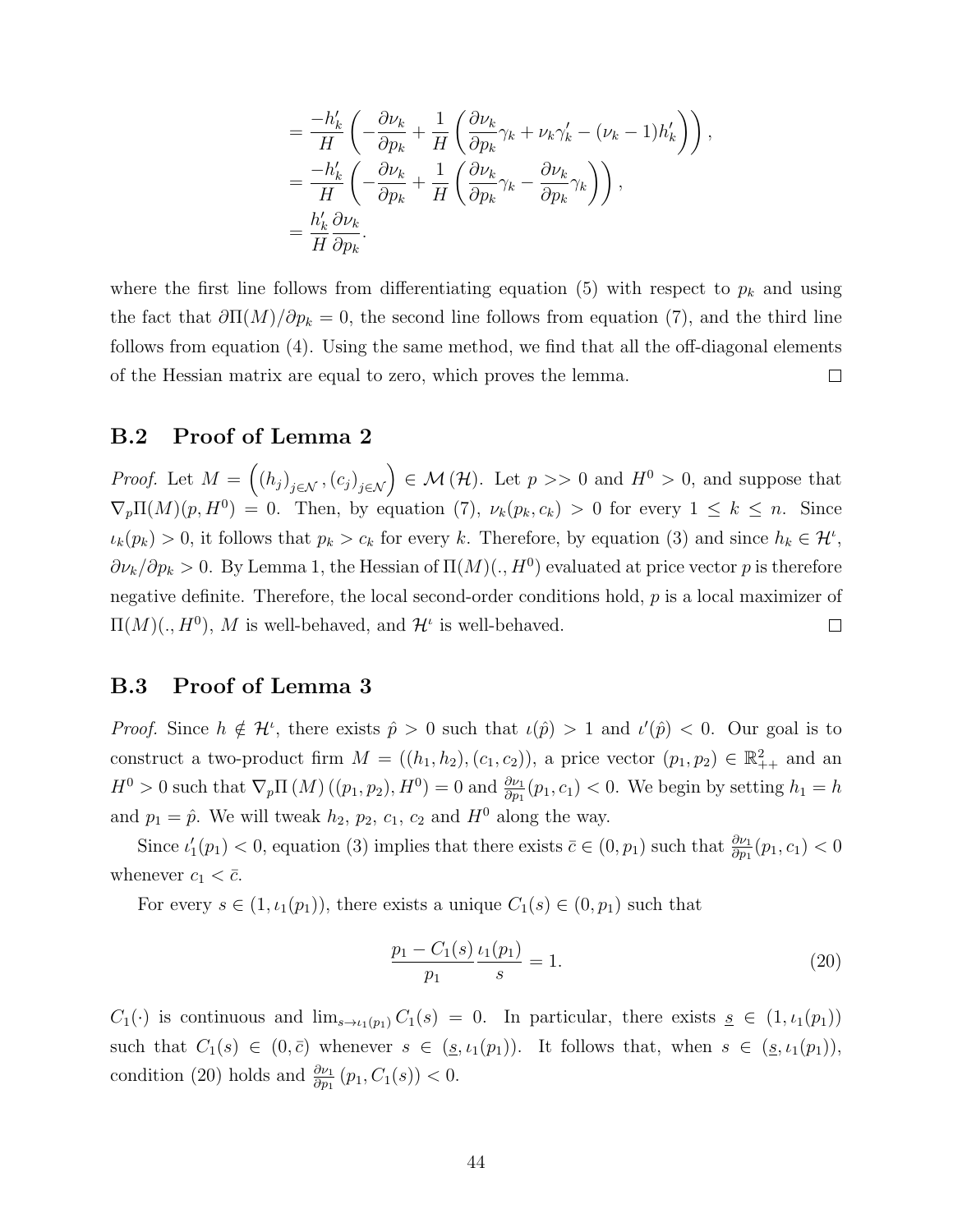Let  $\sigma \in (\underline{s}, \iota_1(p_1)),$  and  $h_2(p_2) = p_2^{1-\sigma}$  for all  $p_2 > 0$ . Recall that  $\iota_2(p_2) = \sigma$  and  $\gamma_2(p_2) = \frac{\sigma - 1}{\sigma} h_2(p_2)$  for all  $p_2 > 0$ .

For every  $H^0 > 0$ , define the following function:

$$
\phi(x) = 1 - \frac{\gamma_1(p_1) + \frac{\sigma - 1}{\sigma}x}{h_1(p_1) + x + H^0}, \ \forall x > 0.
$$

Notice that  $\lim_{\infty} \phi = \frac{1}{\sigma}$  $\frac{1}{\sigma}$ . Moreover,

$$
\phi'(x) = \frac{\gamma_1(p_1) - \frac{\sigma - 1}{\sigma} (h_1(p_1) + H^0)}{(h_1(p_1) + x + H^0)^2}.
$$

Choose some  $H^0$  such that  $\gamma_1(p_1) - \frac{\sigma-1}{\sigma}$  $\frac{-1}{\sigma}(h_1(p_1) + H^0) < 0$ . Then,  $\phi'(x) < 0$  for all  $x > 0$ . Therefore,  $\phi(x) > \frac{1}{a}$  $\frac{1}{\sigma}$  for all  $x > 0$ .

Let  $(p_2, c_2) \in \mathbb{R}^2_{++}$ . The first-order condition for product 2 can be written as follows:

$$
\frac{p_2 - c_2}{p_2} \sigma \left( 1 - \frac{\gamma_1(p_1) + \gamma_2(p_2)}{h_1(p_1) + h_2(p_2) + H^0} \right) = 1,
$$

or, equivalently,

$$
\frac{p_2 - c_2}{p_2} \times \underbrace{\sigma \phi \left( p_2^{1-\sigma} \right)}_{>1, \text{ since } \phi(x)>1/\sigma} = 1.
$$

Therefore, for every  $p_2 > 0$ , there exists a unique  $C_2(p_2) \in (0, p_2)$  such that the first-order condition for product 2 holds.

The first-order condition for product 1 can be written as follows:

$$
\frac{p_1 - c_1}{p_1} \frac{\iota_1(p_1)}{\phi (p_2^{1-\sigma})^{-1}} = 1.
$$

Since  $\phi(p_2^{1-\sigma})^{-1} \longrightarrow$  $\longrightarrow_{p_2 \to 0^+} \sigma$  and  $\sigma \in (\underline{s}, \iota_1(p_1)),$  there exists  $P_2 > 0$  such that  $\phi(P_2^{1-\sigma})^{-1} \in$  $(\underline{s}, \iota_1(p_1))$ . Put  $c_1 = C_1 \left( \phi \left( P_2^{1-\sigma} \right)^{-1} \right)$ . Then, the first-order condition for product 1 holds,  $c_1 \in (0, \bar{c}),$  and therefore,  $\frac{\partial \nu_1}{\partial p_1}(p_1, c_1) < 0.$ 

To summarize, we have constructed a multi-product firm  $M = ((h_1, h_2), (c_1, c_2))$  with  $h_1 = h, h_2(x) = x^{1-\sigma}, c_1 = C_1 \left( \phi \left( P_2^{1-\sigma} \right)^{-1} \right)$  and  $c_2 = C_2(P_2)$ , an  $H^0 > 0$  and a price vector  $(p_1, p_2) = (\hat{p}, P_2)$  such that  $\nabla_p \Pi(M) ((p_1, p_2), H^0) = 0$  and  $\frac{\partial \nu_1}{\partial p_1}(p_1, c_1) < 0$ . By Lemma 1, the Hessian matrix of  $\Pi(M)(\cdot, H^0)$  evaluated at price vector  $(p_1, p_2)$  has a strictly positive eigenvalue. Therefore,  $(p_1, p_2)$  is not a local maximizer of  $\Pi(M)(\cdot, H^0)$ , and multi-product firm M is not well-behaved. It follows that  $\mathcal{H}^{CES} \cup \{h\}$  is not well-behaved.  $\Box$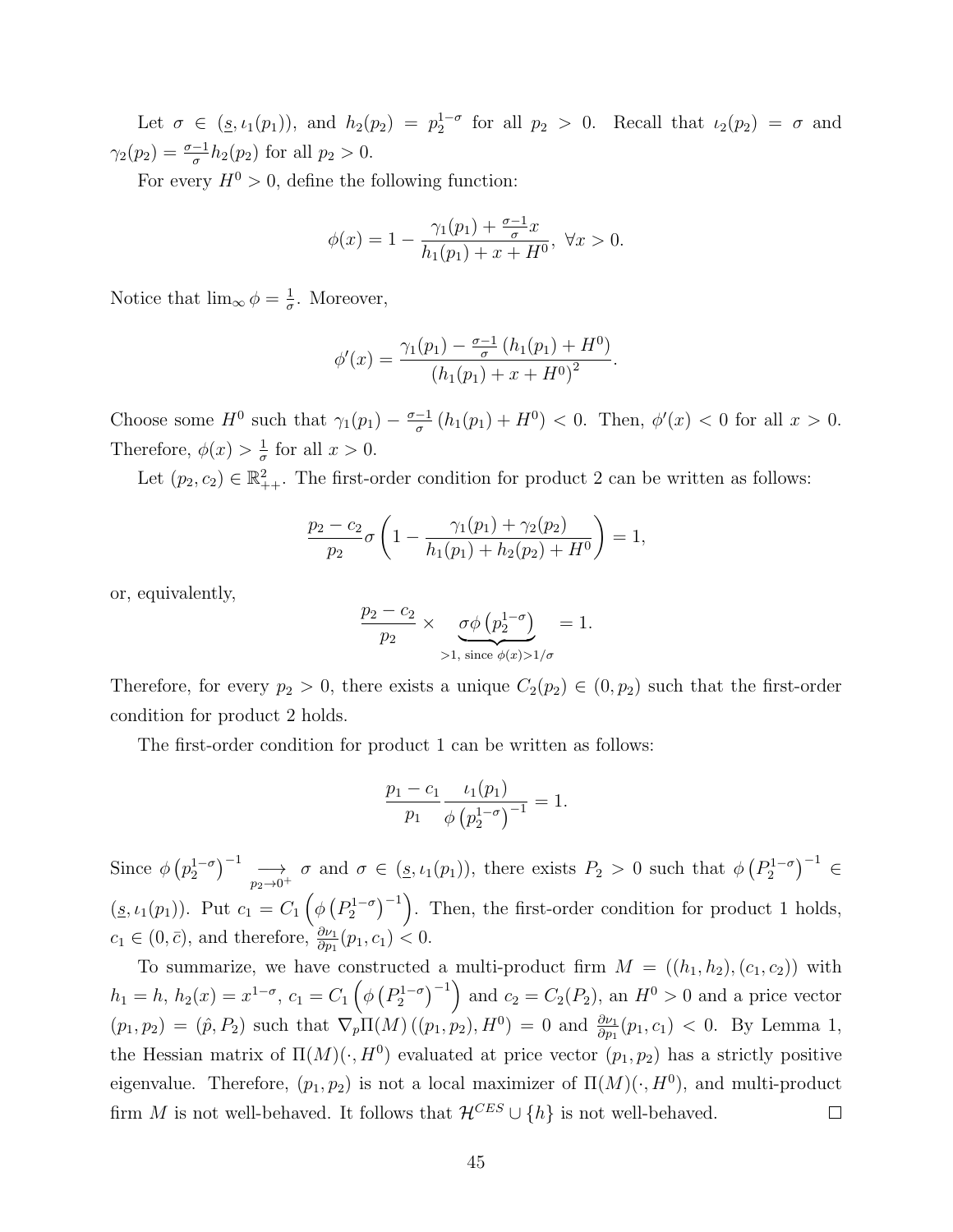#### B.4 Proof of Proposition 2

*Proof.* Let  $h \in \mathcal{H}$ ,  $c > 0$  and  $M = (h, c)$ . With single-product firms, first-order condition (7) can be simplified as follows:

$$
\nu\left(1 - \frac{\gamma}{h + H^0}\right) = 1.\tag{21}
$$

By Lemma 1,  $\partial^2\Pi(M)/\partial p^2$  has the same sign as  $\partial \nu/\partial p$  whenever condition (21) holds.

Assume that (ii) holds. We want to show that, for every  $(p, c, H^0) \in \mathbb{R}^3_{++}$ ,  $\partial \nu(p, c)/\partial p > 0$ whenever condition (21) holds. Let  $p > 0$ . If  $\iota(p) \leq 1$ , then for every  $c, H^0 > 0$ ,

$$
\nu\left(1-\frac{\gamma}{h+H^0}\right) < 1,
$$

so there is nothing to prove. Next, assume that  $\iota(p) > 1$ . For every  $c > 0$ ,  $\frac{\partial \nu}{\partial p}$  is given by equation (3). If  $\iota'(p) \geq 0$ , then  $\partial \nu(p,c)/\partial p > 0$  for every  $H^0 > 0$  and  $0 < c \leq p$ . In particular,  $\partial \nu(p,c)/\partial p > 0$  when condition (21) holds.

Assume instead that  $\iota'(p) < 0$ . Then, since (ii) holds,  $\rho'(p) \geq 0$ . Notice that

$$
\frac{\rho'}{\rho} = \left(\log\left(\frac{h\iota}{p(-h')}\right)\right)',
$$

$$
= \frac{h'}{h} + \frac{\iota'}{\iota} - \frac{1}{p} + \frac{h''}{-h'}.
$$

It follows that

$$
p\frac{\rho'}{\rho} = p\frac{t'}{t} - p\frac{-h'}{h} - 1 + t,
$$
  
=  $p\frac{t'}{t} - \frac{t}{\rho} - 1 + t,$   
=  $p\frac{t'}{t} + t\left(1 - \frac{1}{\rho}\right) - 1.$ 

Since  $\iota' < 0$  and  $\rho' \geq 0$ , it follows that  $\iota \left(1 - \frac{1}{a}\right)$  $\frac{1}{\rho}$  - 1 > 0.

For every  $H^0 > 0$ , there exists a unique  $c(H^0)$  such that condition (21) holds. This  $c(H^0)$ is given by:

$$
c\left(H^0\right) = p\left(1 - \frac{1}{\iota\left(1 - \frac{\gamma}{h + H^0}\right)}\right). \tag{22}
$$

Since  $\iota\left(1-\frac{1}{a}\right)$  $\frac{1}{\rho}$  - 1 > 0,  $c(H^0) \in (0, p)$  for every  $H^0 > 0$ . Notice also that  $c'(H^0) > 0$ . All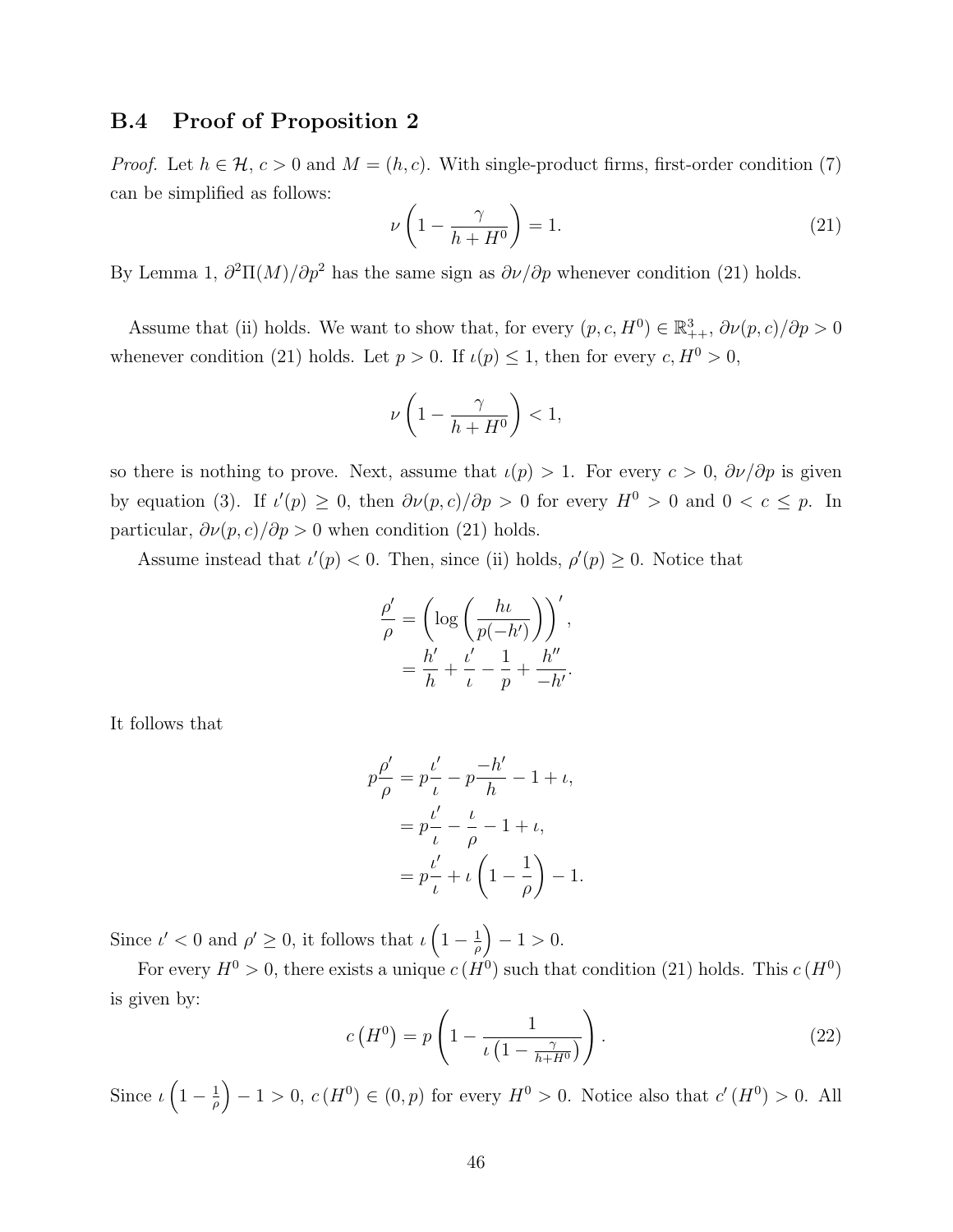we need to do now is check that

$$
\frac{\partial \nu}{\partial p} (p, c (H^0)) = \frac{c (H^0)}{p^2} \iota + \frac{p - c (H^0)}{p} \iota'
$$

is strictly positive for every  $H^0 > 0$ . Since the right-hand side is strictly increasing in  $c(H^0)$ and  $c'(H^0) > 0$ , this boils down to checking that  $\partial \nu (p, c(0)) / \partial p \geq 0$ :

$$
\frac{\partial \nu}{\partial p} (p, c(0)) = \frac{\iota}{p} \left( \frac{c(0)}{p} \iota + \frac{p - c(0)}{p} p \frac{\iota'}{\iota} \right),
$$
  

$$
= \frac{\iota}{p} \left( \left( 1 - \frac{1}{\iota \left( 1 - \frac{1}{\rho} \right)} \right) + \frac{1}{\iota \left( 1 - \frac{1}{\rho} \right)} p \frac{\iota'}{\iota} \right),
$$
  

$$
= \frac{1}{p \left( 1 - \frac{1}{\rho} \right)} \left( \iota \left( 1 - \frac{1}{\rho} \right) - 1 + p \frac{\iota'}{\iota} \right),
$$
  

$$
= \frac{\rho'}{\rho - 1},
$$

which is indeed non-negative. Therefore, (i) holds.

Conversely, suppose that (ii) does not hold. There exists  $p > 0$  such that  $\iota(p) > 1$ ,  $\iota'(p) < 0$ and  $\rho'(p) < 0$ . We distinguish two cases. Assume first that  $\iota\left(1-\frac{1}{a}\right)$  $\left(\frac{1}{\rho}\right) - 1 \geq 0$ . Then, the  $c(H^0)$  defined in equation (22) satisfies  $c(H^0) \in (0, p)$  and

$$
\frac{p - c(H^0)}{p} \iota\left(1 - \frac{\gamma}{h + H^0}\right) = 1
$$

for every  $H^0 > 0$ . In addition, as proven above,

$$
\frac{\partial \nu}{\partial p}(p, c(0)) = \frac{\rho'}{\rho - 1} < 0.
$$

By continuity, there exists  $\varepsilon > 0$  such that  $\frac{\partial \nu}{\partial p}(p, c(\varepsilon)) < 0$ . It follows that  $\frac{\partial \Pi(M)}{\partial p}(p, \varepsilon) = 0$ and  $\frac{\partial^2 \Pi(M)}{\partial p^2}(p,\varepsilon) > 0$ . Therefore, M is not well-behaved.

Next, assume that  $\iota \left(1 - \frac{1}{a}\right)$  $\left(\frac{1}{\rho}\right) - 1 < 0$ . Then, there exists  $H^0 > 0$  such that  $c(H^0) = 0$ . Notice that  $\frac{\partial \nu}{\partial p}(p,0) = \iota'(p) < 0$ . Therefore, by continuity of  $\partial \nu / \partial p$  and  $c(.)$ , for  $\varepsilon > 0$  small enough,

$$
\frac{\partial \nu}{\partial p} \left( p, c \left( H^0 + \varepsilon \right) \right) < 0,
$$

and  $c(H^0 + \varepsilon) > 0$ . Therefore, multiproduct firm  $(h, c(H^0 + \varepsilon))$  is not well-behaved.  $\Box$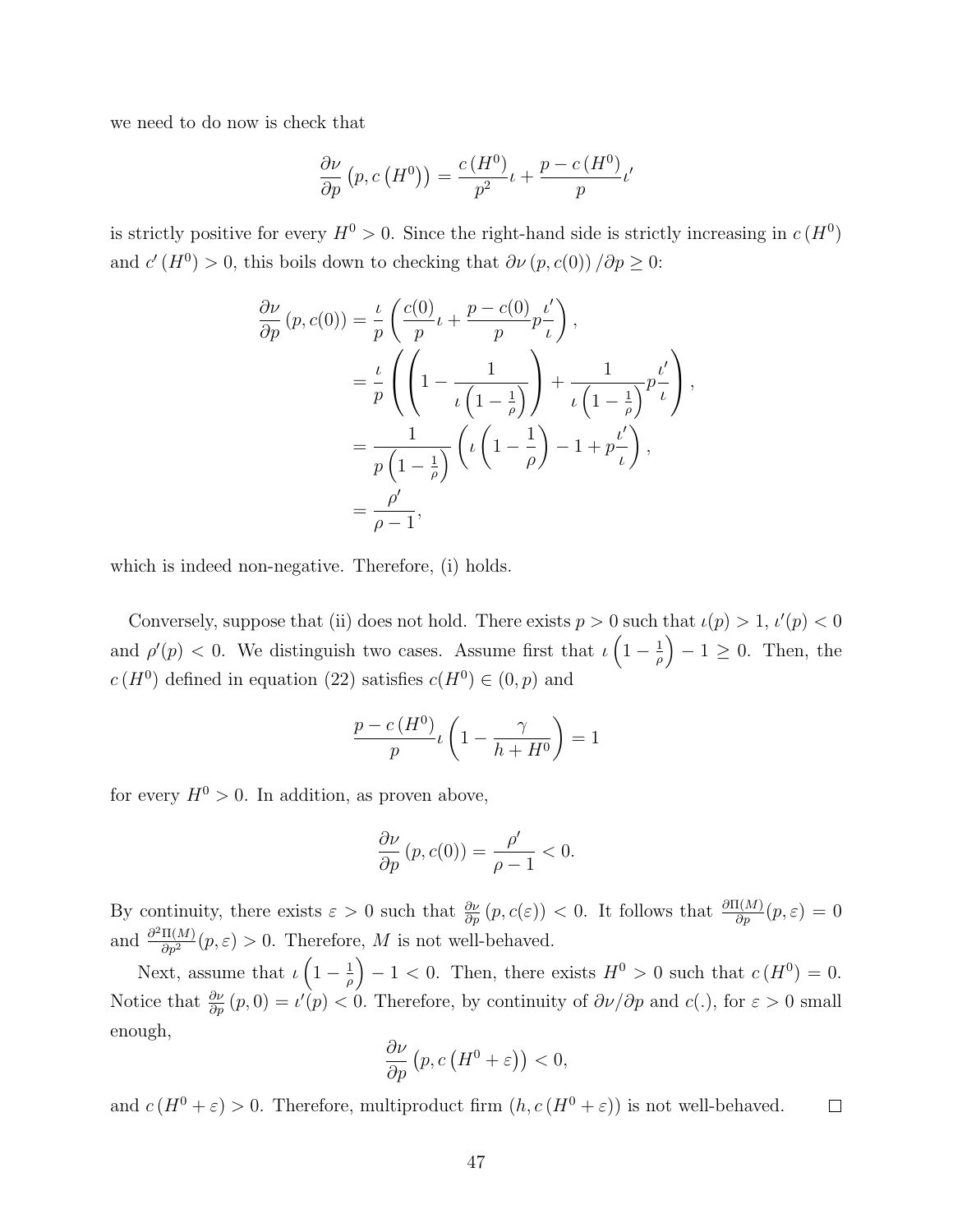### B.5 Proof of Lemma 4

Proof.

(i). Assume for a contradiction that  $\iota(p) \leq 1$  for all  $p > 0$  (we drop argument h from function *i* to ease notation). Then, for all  $p > 0$ ,  $ph''(p) + h'(p) \le 0$ , i.e.,  $\frac{d}{dp}(ph'(p)) \ge 0$ . Integrating this inequality between 1 and  $p \ge 1$ , we obtain that  $ph'(p) - h'(1) \ge 0$ . Therefore, for all  $p \geq 1$ ,  $h'(p) \leq h'(1)/p$ . Integrating this inequality between 1 and p, we obtain that, for all  $p \geq 1$ ,

$$
h(p) \le h(1) + \underbrace{h'(1)}_{<0} \log(p) \underset{p \to \infty}{\longrightarrow} -\infty.
$$

This contradicts the assumption that  $h > 0$ .

Therefore, there exists  $\hat{p} > 0$  such that  $\iota(p) > 1$ , and

$$
p \equiv \inf \left\{ p \in \mathbb{R}_{++} : \quad \iota(p) > 1 \right\} < \infty.
$$

We prove two claims:

Claim 1:  $p \notin \{p > 0 : \iota(p) > 1\}.$ 

If  $p = 0$ , then this is obvious. If instead  $p > 0$ , then the claim follows immediately from the continuity of  $\iota$ .

Claim 2:  $u(y) \ge u(x)$  whenever  $0 < x < y$  and  $u(x) > 1$ .

Assume for a contradiction that  $\iota(y) < \iota(x)$ . Put  $S = \{z \in [x, y]: \iota(z) \leq 1\}$ . If S is empty, then  $u(z) > 1$  for every  $z \in [x, y]$ . Since  $h \in \mathcal{H}^{\iota}$ ,  $u'(z) \ge 0$  for every  $z \in [x, y]$ , and  $\iota$  is non-decreasing on interval [x, y]. It follows that  $\iota(y) \geq \iota(x)$ , which is a contradiction.

Next, assume that S is not empty. Then,  $\hat{y} \equiv \inf S \in [x, y]$  and, by continuity of  $\iota$ ,  $\iota(\hat{y}) = 1$ . In addition,  $\iota(z) > 1$  for every  $z \in [x, \hat{y})$ . Using the same reasoning as above, it follows that

$$
1 = \iota_k(\hat{y}) \ge \iota_k(x) > 1,
$$

which is a contradiction.

Combining Claims 1 and 2, it follows that  $\{x > 0 : \iota(x) > 1\} = (p, \infty)$ , and that  $\iota$  is non-decreasing on  $(p, \infty)$ , which proves point (i).

(ii). Since  $\iota$  is monotone on  $(p,\infty)$ ,  $\bar{\mu}$  exists. Assume for a contradiction that  $\bar{\mu} \leq 1$ . Then, by monotonicity,  $\iota(p) \leq \bar{\mu} \leq 1$  for every  $p > p$ . This contradicts point (i).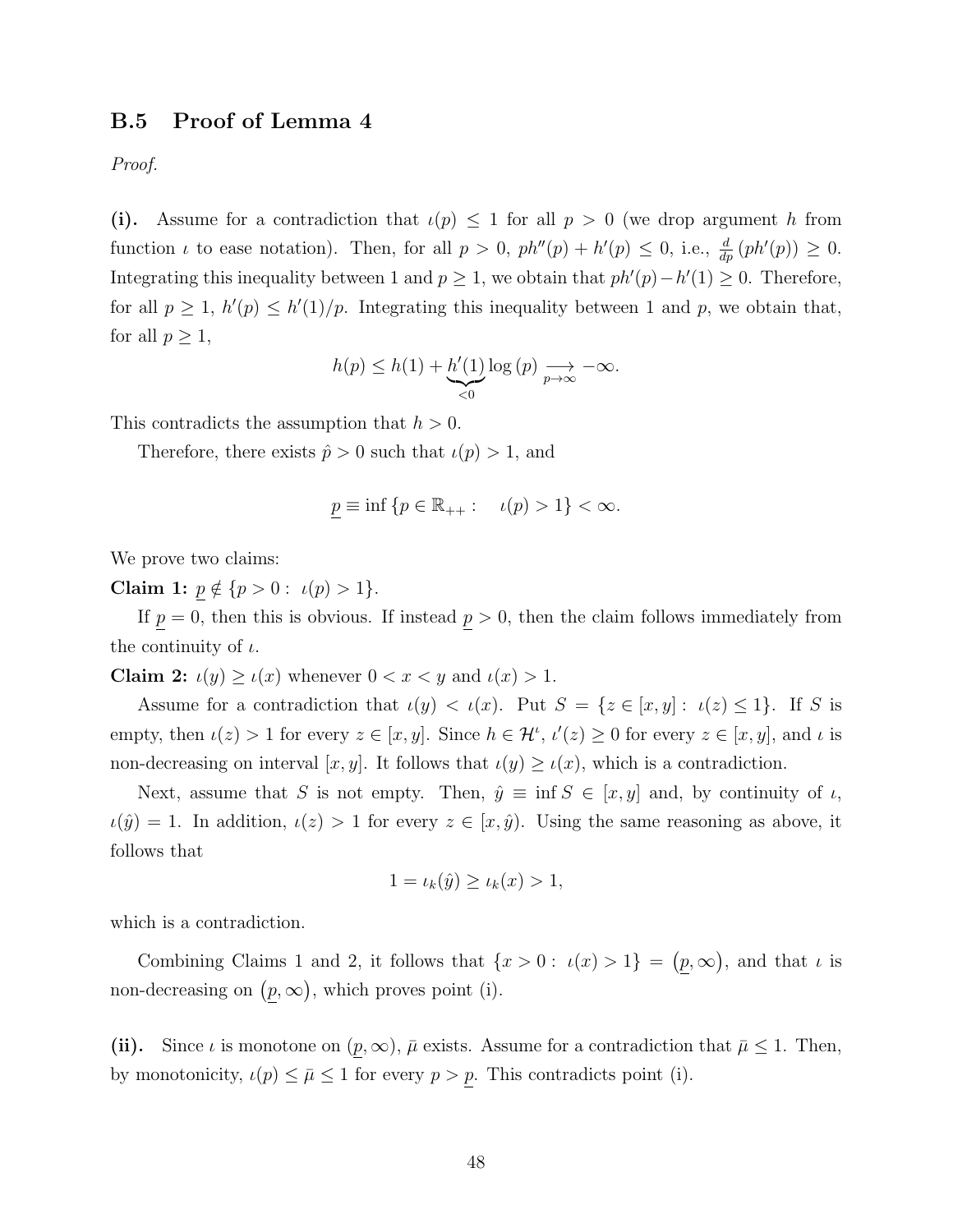(iii). Let  $p > p$ . Notice that

$$
\gamma(p) = \frac{-h'(p)}{ph''(p)} (p(-h'(p))) ,
$$
  
= 
$$
\frac{-ph'(p)}{\iota(p)}.
$$

Therefore,

$$
\gamma'(p) = \frac{1}{(\iota(p))^2} \left( -(ph''(p) + h'(p)) \times \iota(p) + \iota'(p) \times ph'(p) \right),
$$
  
= 
$$
\frac{1}{(\iota(p))^2} \left( -h'(p) \left( 1 - \iota(p) \right) \iota(p) + \iota'(p) ph'(p) \right) < 0,
$$

as  $\iota' \geq 0$  and  $\iota(p) > 1$  for all  $p > p$ .

(iv). Notice first that

$$
\frac{1}{\gamma} = \frac{h''}{h'^2} = \left(\frac{1}{-h'}\right)'.
$$

 $\gamma$  is strictly positive and, as shown in (iii), strictly decreasing on  $(p, \infty)$ . Therefore,  $\lim_{\infty} \gamma \equiv l$ exists, and  $l \in [0,\infty)$ . Assume for a contradiction that  $l > 0$ , and let  $\varepsilon > 0$ . There exists  $p_0 > p$  such that

$$
\forall t \geq p_0, \ \ \frac{1}{\gamma(t)} \leq \frac{1}{l} + \varepsilon.
$$

Integrating this inequality between  $p_0$  and  $p \geq x_0$ , we get:

$$
\underbrace{\left(\frac{1}{l} + \varepsilon\right)}_{\equiv M > 0} (p - p_0) \ge \int_{p_0}^p \frac{dt}{\gamma(t)} = \frac{1}{-h'(p)} - \underbrace{\frac{1}{-h'(p_0)}}_{\equiv A > 0}.
$$

Therefore,

$$
-h'(p) \ge \frac{1}{A + M(p - p_0)}, \quad \forall p \ge p_0.
$$

Integrating this inequality between  $p_0$  and  $p \geq p_0$ , we get:

$$
\underbrace{\int_{p_0}^p \frac{dx}{A + M(x - p_0)}}_{\underset{p \to \infty}{\longrightarrow} \infty} \le -h(p) + h(p_0).
$$

Therefore,  $\lim_{\infty} h = -\infty$ , which contradicts the assumption that  $h > 0$ .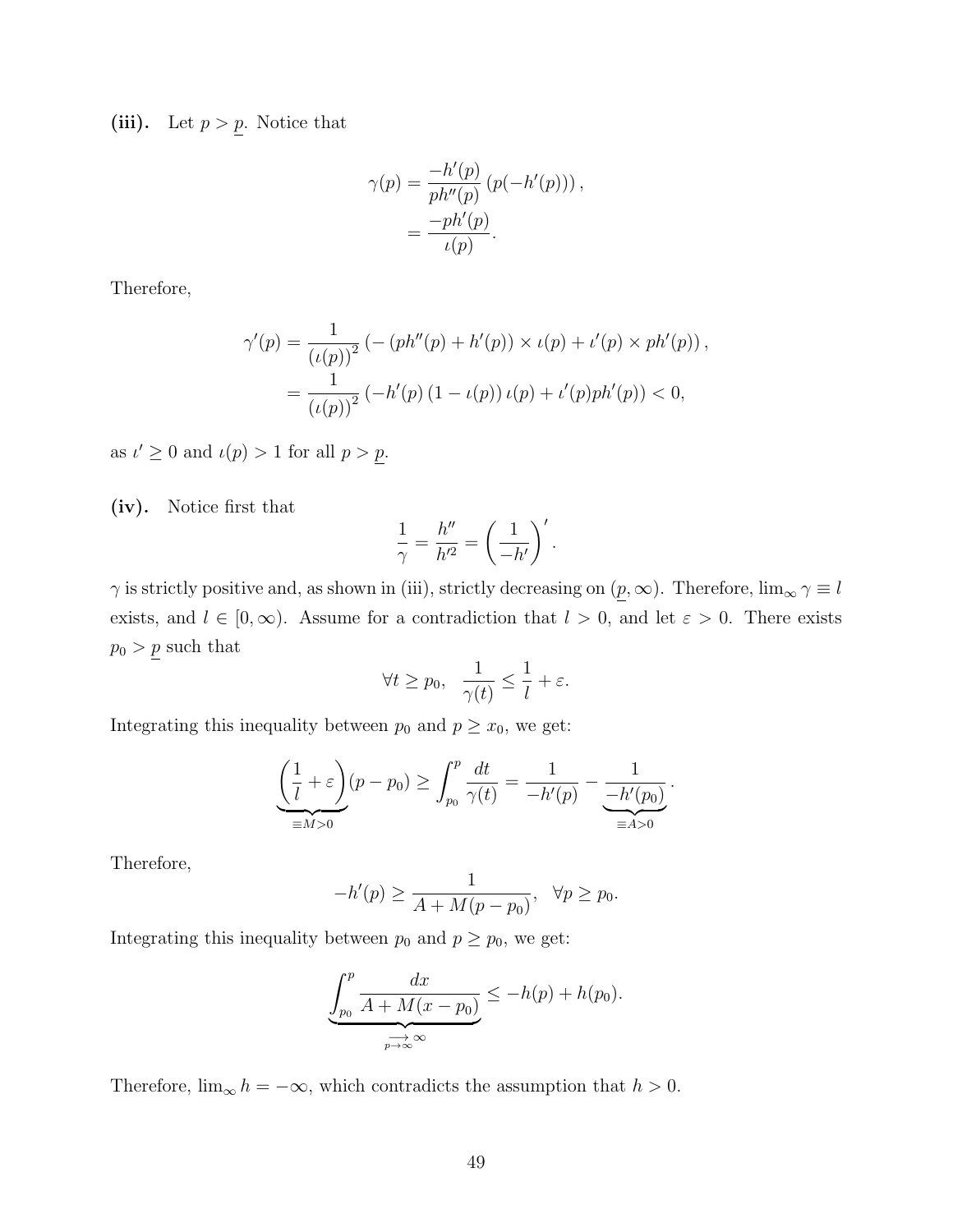(v). Notice that

$$
\frac{d}{dp}(-ph'(p)) = -h'(p) - ph''(p), \n= -h'(p) (1 - \iota(p)),
$$

which is strictly negative for all  $p > p$ . Therefore,  $-ph'(p)$  is strictly decreasing for p high enough, and  $\lim_{p\to\infty} -ph'(p)$  is a non-negative real number. Call this number l, and assume for a contradiction that  $l > 0$ . Let  $p_0 > p$ . Since  $-ph'(p)$  is decreasing on  $(p_0, \infty)$ ,  $-ph'(p) \geq l$ for all  $p \geq p_0$ . It follows that

$$
h(p_0) - h(p) = \int_{p_0}^p -h'(t)dt \ge \underbrace{\int_{p_0}^p \frac{l}{t}dt}_{p \to \infty}.
$$

Therefore,  $\lim_{\infty} h = -\infty$ , which is a contradiction.

(vi). Suppose  $\bar{\mu} < \infty$  and  $\lim_{\infty} h = 0$ . For all  $p > \underline{p}$ ,

$$
\rho(p) = \frac{h(p)h''(p)}{(h'(p))^2},
$$
  
= 
$$
\frac{ph''(p)}{-h'(p)} \frac{h(p)}{-ph'(p)},
$$
  
= 
$$
\iota(p) \frac{h(p)}{-ph'(p)}.
$$

By assumption,  $\lim_{\infty} h = 0$ . By (v),  $\lim_{p \to \infty} -ph'(p) = 0$ . Moreover,

$$
\lim_{p \to \infty} \frac{\frac{d}{dp}h(p)}{\frac{d}{dp}(-ph'(p))} = \lim_{p \to \infty} \frac{h'(p)}{-h'(p) - ph''(p)},
$$

$$
= \lim_{p \to \infty} \frac{1}{\iota(p) - 1},
$$

$$
= \frac{1}{\bar{\mu} - 1}.
$$

Therefore, by L'Hospital's rule,

$$
\lim_{p \to \infty} \frac{h(p)}{-ph'(p)} = \frac{1}{\bar{\mu} - 1},
$$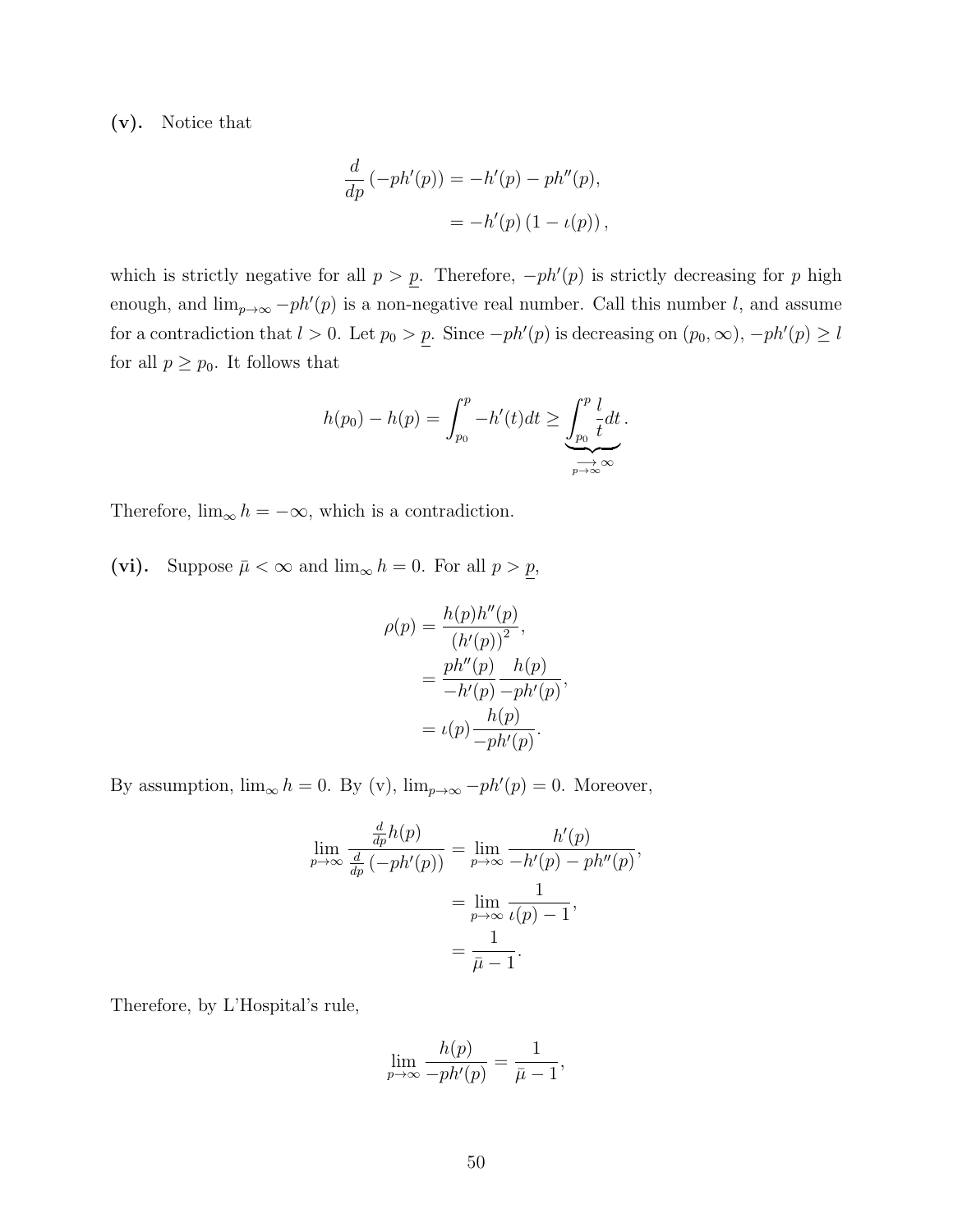and  $\lim_{\infty} \rho = \frac{\bar{\mu}}{\bar{\mu}-}$  $\frac{\bar{\mu}}{\bar{\mu}-1}.$ 

## B.6 Proof of Lemma 5

*Proof.* We first rule out prices below marginal costs. Let  $p \geq 0$ . Put  $\mathcal{N}' \equiv \{k \in \mathcal{N} : p_k < c_k\}$ and  $\mathcal{N}'' = \{k \in \mathcal{N} : c_k \leq p_k < \infty\}$ . Define  $\tilde{p}$  as follows: for every  $k \in \mathcal{N}$ ,  $\tilde{p}_k = \max(p_k, c_k)$ . Since the  $h_k$ s are decreasing,  $\sum_{k \in \mathcal{N}} h_k(p_k) > \sum_{k \in \mathcal{N}} h_k(\tilde{p}_k)$ . Therefore,

$$
\Pi(M) (p, H^0) = \sum_{k \in \mathcal{N}'} (p_k - c_k) \frac{-h'_k(p_k)}{\sum_{j \in \mathcal{N}} h_j(p_j) + H^0} + \sum_{k \in \mathcal{N}''} (p_k - c_k) \frac{-h'_k(p_k)}{\sum_{j \in \mathcal{N}} h_j(p_j) + H^0},
$$
  

$$
< 0 + \sum_{k \in \mathcal{N}''} (p_k - c_k) \frac{-h'_k(p_k)}{\sum_{j \in \mathcal{N}} h_j(p_j) + H^0},
$$
  

$$
\leq 0 + \sum_{k \in \mathcal{N}''} (\tilde{p}_k - c_k) \frac{-h'_k(\tilde{p}_k)}{\sum_{j \in \mathcal{N}} h_j(\tilde{p}_j) + H^0},
$$
  

$$
= \Pi(M) (\tilde{p}, H^0).
$$

Therefore,  $(p_k)_{k \in f}$  is not a solution of maximization problem (9).

For every  $k \in \mathcal{N}$  and  $x_k \in [0,1]$ , define

$$
\phi_k(x_k) = \begin{cases} c_k + \frac{x_k}{1 - x_k} & \text{if } x_k < 1, \\ \infty & \text{if } x_k = 1. \end{cases}
$$

Note that  $\lim_{1} \phi = \phi(1) = \infty$ . For every  $x \in [0,1]^n$ , define  $\phi(x) = (\phi_1(x_1), \dots, \phi_n(x_n))$ .  $\phi$  is a bijection from  $[0,1]^n$  to  $\prod_{k=1}^n [c_k,\infty]$ . Finally, put

$$
\Psi(x) = \Pi(M) \left( \phi(x), H^0 \right), \quad \forall x \in [0, 1]^n.
$$

Since  $\phi$  is a bijection, maximization problem  $\max_{x \in [0,1]^n} \Psi(x)$  has a solution if and only if maximization problem (9) has a solution. All we need to do now is show that  $\Psi$  is continuous on  $[0, 1]^n$ .

Clearly,  $\Psi$  is continuous at every point x such that  $x_k < 1$  for every  $1 \leq k \leq n$ . Next, let x such that  $x_k = 1$  for some  $1 \leq k \leq n$ . To fix ideas, suppose that  $x_k = 1$  for all  $1 \leq k \leq K$ , and that  $x_k < 1$  for all  $K + 1 \leq k \leq n$ , where  $K \geq 1$ . Then,

$$
\lim_{\tilde{x}\to x} \Psi(\tilde{x}) = \lim_{\tilde{x}\to x} \sum_{k=1}^{n} (\phi_k(\tilde{x}_k) - c_k) \frac{-h'_k(\phi_k(\tilde{x}_k))}{\sum_{j=1}^{n} h_j(\phi_j(\tilde{x}_j)) + H^0},
$$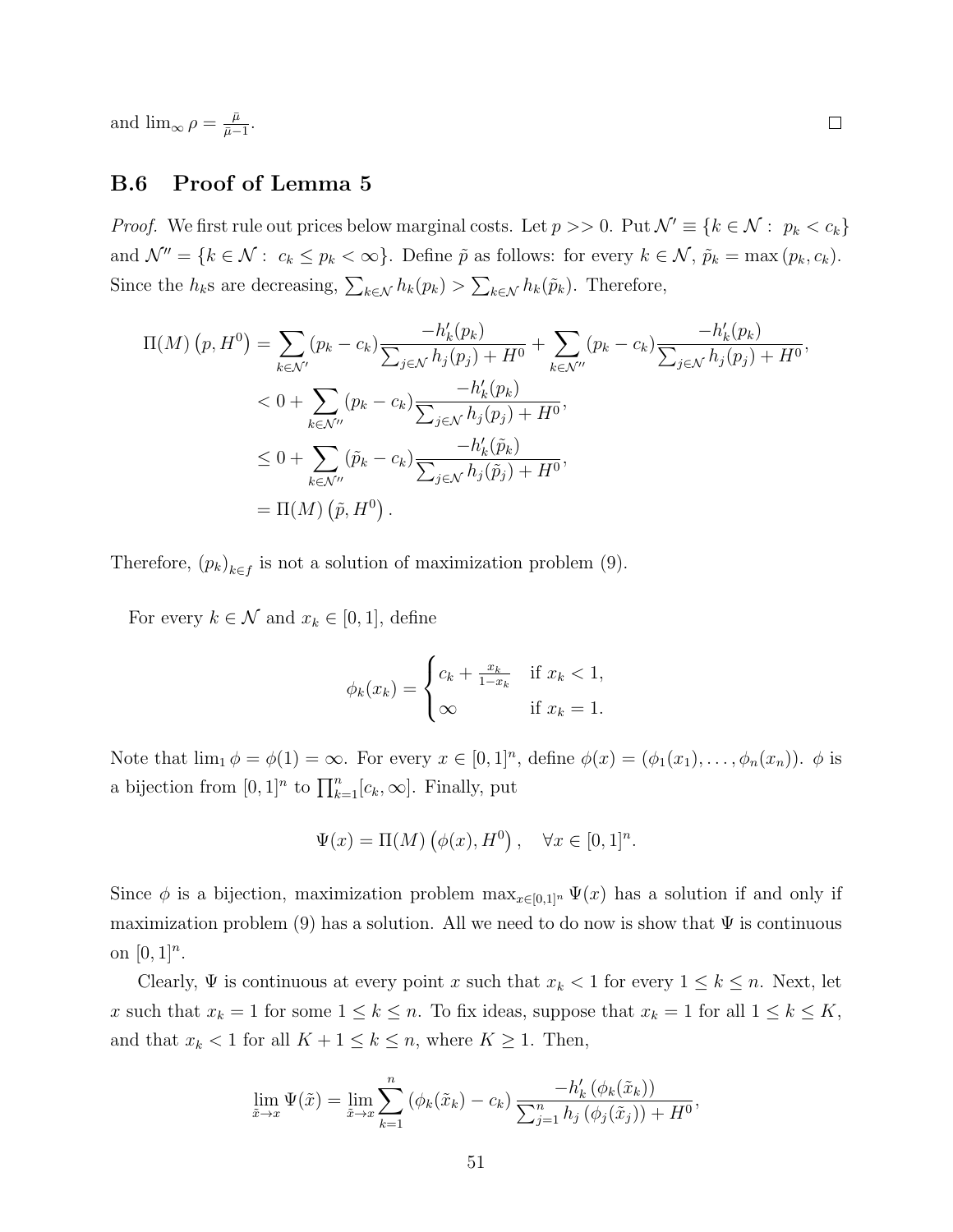$$
= \frac{\sum_{k=1}^{n} \lim_{\tilde{x}_k \to x_k} (\phi_k(\tilde{x}_k) - c_k) (-h'_k (\phi_k(\tilde{x}_k)))}{\sum_{j=1}^{n} \lim_{\tilde{x}_j \to x_j} h_j (\phi_j(\tilde{x}_j)) + H^0},
$$
  

$$
= \frac{0 + \sum_{k=K+1}^{n} (\phi_k(x_k) - c_k) (-h'_k (\phi_k(x_k)))}{\sum_{j=1}^{K} h_j (\infty) + \sum_{j=K+1}^{n} h_j (\phi_j(p_j)) + H^0},
$$
  

$$
= \Psi(x),
$$

where the third line follows by Lemma 4-(v). Therefore,  $\Psi$  is continuous. Combining this with the fact that  $[0,1]^n$  implies that maximization problem  $\max_{x \in [0,1]^n} \Psi(x)$  has a solution. This concludes the proof.  $\Box$ 

#### B.7 Proof of Lemma 7

*Proof.* Let  $c > 0$ . Since  $h \in \mathcal{H}^{\nu}$ ,  $\partial \nu(h)(p, c)/\partial p > 0$  for every  $p > c$  (see equation (3)). It follows from the inverse function theorem that  $\nu(.,c)$  is a  $\mathcal{C}^1$ -diffeomorphism from  $(c,\infty)$  to  $\nu((c,\infty))$ , and that  $\partial r/\partial \mu = (\partial \nu/\partial p)^{-1}$  (we drop argument h to ease notation). Therefore, equation (10) follows immediately from equation (4). Since  $\nu(., c)$  is strictly increasing,

$$
\nu((c,\infty),c) = \left(\lim_{p \to c} \nu(p,c), \lim_{p \to \infty} \nu(p,c)\right),
$$
  
=  $(0,\bar{\mu}).$ 

The fact that r is increasing in c follows immediately from the fact that  $\nu$  is decreasing in c and increasing in p. Finally, let us show that  $r(\mu, c) > p$  whenever  $\mu \geq 1$ . Let  $\mu \geq 1$ . If  $c \geq p$ , then this is trivial. Assume instead that  $c < p$ . Then,

$$
\nu(\underline{p}, c) < \iota(\underline{p}) = 1 \le \mu.
$$

Since r is increasing in  $\mu$ , it follows that  $r(\mu, c) > p$ .

## B.8 Proof of Lemma 8

*Proof.* Put  $\mathcal{N}' = \{k \in \mathcal{N} : p_k < \infty\}$ . Clearly,  $\mathcal{N}' \neq \emptyset$ , because if this set were empty, then the firm could obtain a strictly positive profit by pricing, say, product 1, at  $c_1+1$ , which would violate condition (b) in Definition 8. Assume without loss of generality that  $\mathcal{N}' = \{1, \ldots, K\}$ , where  $1 \leq K \leq n$ . Define a new multiproduct firm  $M' = ((h_j)_{1 \leq j \leq K}, (c_j)_{1 \leq j \leq K})$ , and note

 $\Box$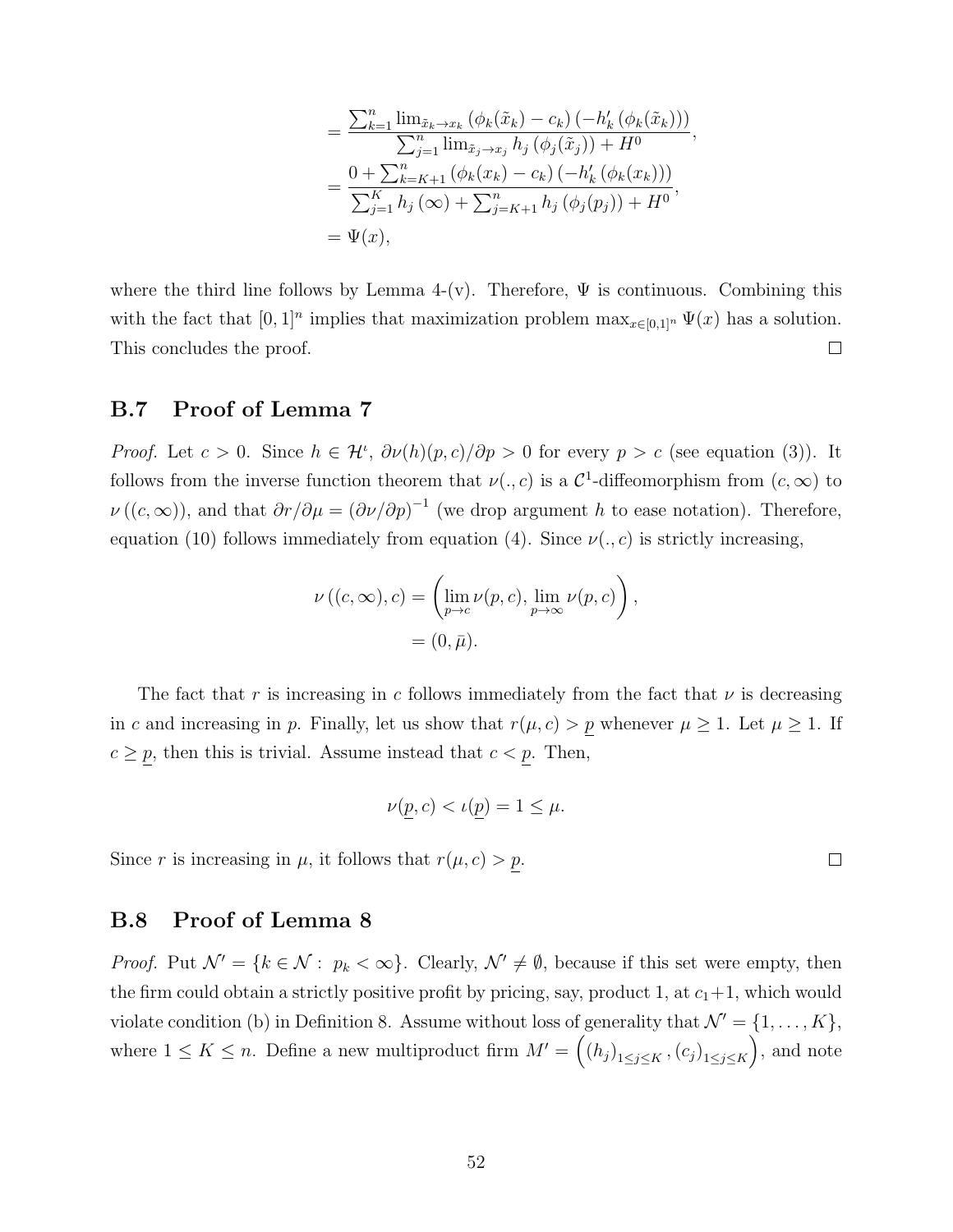that, for every  $(\tilde{p}_j)_{1 \leq j \leq K} \in \mathbb{R}_{++}^K$ ,

$$
\Pi\left(M'\right)\left((\tilde{p}_1,\ldots,\tilde{p}_K),H^0+\sum_{j=K+1}^n h_j(\infty)\right)=\Pi\left(M\right)\left((\tilde{p}_1,\ldots,\tilde{p}_K,\infty,\ldots,\infty),H^0\right).
$$

Then, Condition (a) in definition 8 is equivalent to

$$
\nabla_p \Pi\left(M'\right) \left((p_1,\ldots,p_K),H^0+\sum_{j=K+1}^n h_j(\infty)\right)=0.
$$

We have shown in Section 3.1.2 that this implies that  $\nu_i(p_i, c_i) = \nu_j(p_j, c_j)$  for every  $1 \leq$  $i, j \leq K$ , and that condition (6) holds for every  $1 \leq k \leq K$ . Put  $\mu = \nu_1(p_1, c_1)$ . Then, for every  $1 \le j \le K$ , by definition of function  $r_j$  (see Lemma 7),  $p_j = r_j(\mu, c_j)$ , and condition (6) can be rewritten as follows:

$$
\mu = 1 + \mu \frac{\sum_{k=1}^{K} \gamma_k (r_k(\mu, c_k))}{\sum_{j=1}^{K} h_j (r_j(\mu, c_j)) + \sum_{j=K+1}^{n} h_j(\infty) + H^0}.
$$
\n(23)

In addition,

$$
\Pi(M) (p, H^0) = \sum_{k=1}^{K} (p_k - c_k) \frac{-h'_k(p_k)}{\sum_{j=1}^{n} h_j(p_j) + H^0},
$$
  
\n
$$
= \sum_{k=1}^{K} \frac{p_k - c_k}{p_k} \iota_k(p_k) \frac{\gamma_k(p_k)}{\sum_{j=1}^{n} h_j(p_j) + H^0},
$$
  
\n
$$
= \sum_{k=1}^{K} \nu_k(p_k, c_k) \frac{\gamma_k(p_k)}{\sum_{j=1}^{n} h_j(p_j) + H^0},
$$
  
\n
$$
= \mu \frac{\sum_{k=1}^{K} \gamma_k (r_k(\mu, c_k))}{\sum_{j=1}^{K} h_j(r_j(\mu, c_j)) + \sum_{j=K+1}^{n} h_j(\infty) + H^0},
$$
  
\n
$$
= \mu - 1, \text{ by equation (23).}
$$

Next, we claim that, for every  $j \geq K+1$ ,  $r_j(\mu, c_j) = \infty$ , or, equivalently,  $\bar{\mu}_j \leq \mu$ . Assume for a contradiction, that, for some  $j \geq K + 1$ ,  $\bar{\mu}_j > \mu_j$ . To fix ideas, assume that this j is equal to  $K+1$ . Define a new multiproduct firm  $M'' = ((h_j)_{1 \leq j \leq K+1}, (c_j)_{1 \leq j \leq K+1})$ , and note that, for every  $(\tilde{p}_j)_{1 \leq j \leq K+1} \in (0, \infty]^{K+1}$ ,

$$
\Pi\left(M''\right)\left((\tilde{p}_1,\ldots,\tilde{p}_{K+1}),H^0+\sum_{j=K+2}^n h_j(\infty)\right)=\Pi\left(M\right)\left((\tilde{p}_1,\ldots,\tilde{p}_{K+1},\infty,\ldots,\infty),H^0\right)=\mu-1.
$$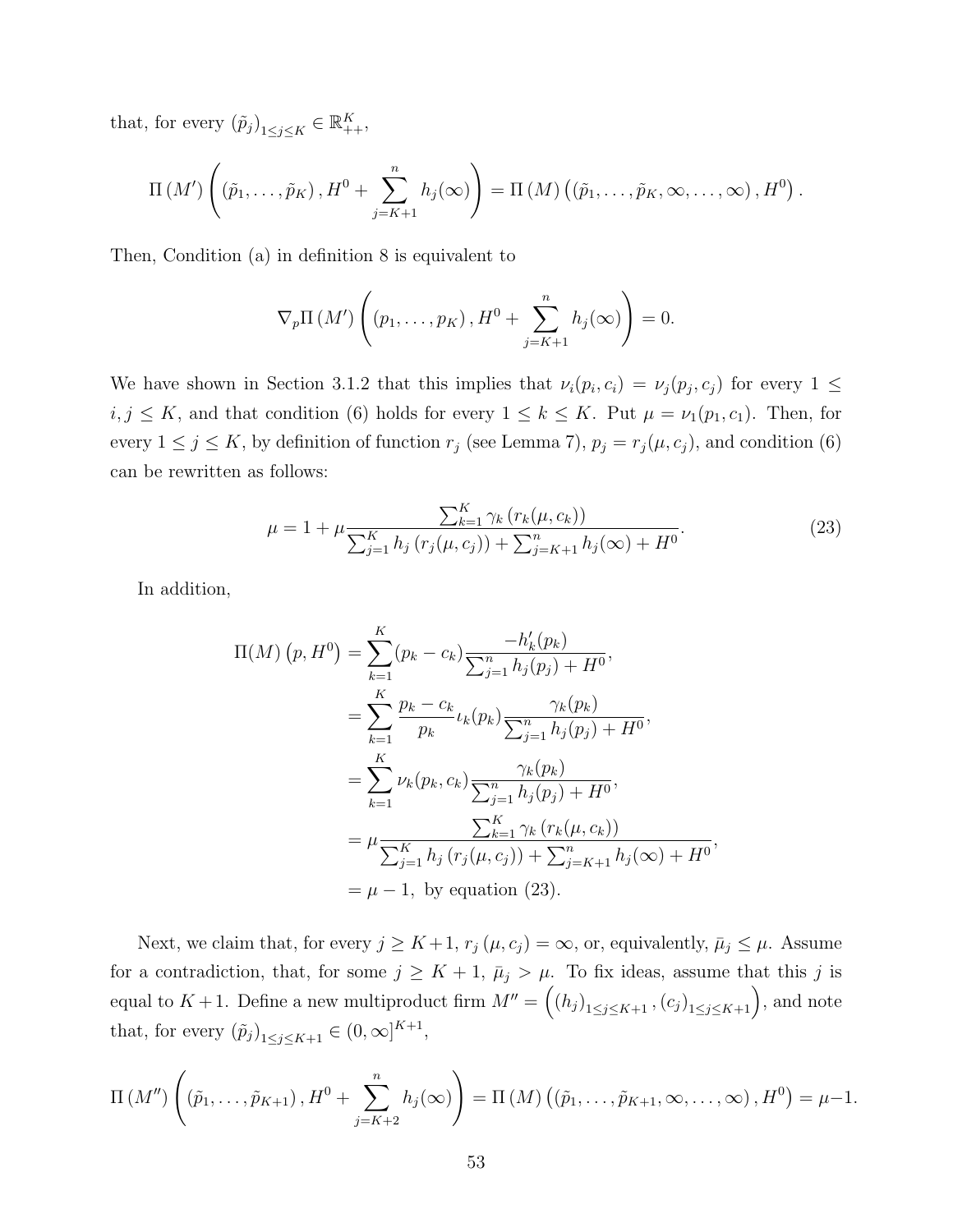Using equation (5), we see that, for every  $x\in\mathbb{R}_{++}$ 

$$
\frac{\partial \Pi (M'')}{\partial p_{K+1}} \left( (p_1, \ldots, p_K, x), H^0 + \sum_{j=K+2}^n h_j(\infty) \right)
$$
\n
$$
= \frac{-h'_{K+1}(x)}{\sum_{j=1}^K h_j(p_j) + h_{K+1}(x) + \sum_{j=K+2}^n h_j(\infty) + H^0} \times \left( 1 - \nu_{K+1} (x, c_{K+1}) + \frac{\sum_{j=1}^K (p_j - c_j) (-h'_j(p_j)) + (x - c_{K+1})h'_{K+1}(x)}{\sum_{j=1}^K h_j(p_j) + h_{K+1}(x) + \sum_{j=K+2}^n h_j(\infty) + H^0} \right),
$$
\n
$$
= \frac{-h'_{K+1}(x)}{\sum_{j=1}^K h_j(p_j) + h_{K+1}(x) + \sum_{j=K+2}^n h_j(\infty) + H^0} \times \left( 1 - \nu_{K+1} (x, c_{K+1}) + \Pi (M'') \left( (p_1, \ldots, p_K, x), H^0 + \sum_{j=K+2}^n h_j(\infty) \right) \right).
$$

Since, by assumption,  $\bar{\mu}_j > \mu$ , this implies that

$$
\frac{\partial \Pi\left(M''\right)}{\partial p_{K+1}}\left(\left(p_1,\ldots,p_K,x\right),H^0+\sum_{j=K+2}^n h_j(\infty)\right)
$$

is strictly negative when x is high enough. Therefore, there exists  $\tilde{p}_{K+1} \in \mathbb{R}_{++}$  such that

$$
\Pi(M) ((p_1, \ldots, p_K, \tilde{p}_{K+1}, \infty, \ldots, \infty), H^0) = \Pi(M'') \left( (p_1, \ldots, p_K, \tilde{p}_{K+1}), H^0 + \sum_{j=K+2}^n h_j(\infty) \right),
$$
  
> 
$$
\Pi(M'') \left( (p_1, \ldots, p_K, \infty), H^0 + \sum_{j=K+2}^n h_j(\infty) \right),
$$
  
= 
$$
\Pi(M) ((p_1, \ldots, p_K, \infty, \ldots, \infty), H^0),
$$

which contradicts condition (b) in definition 8.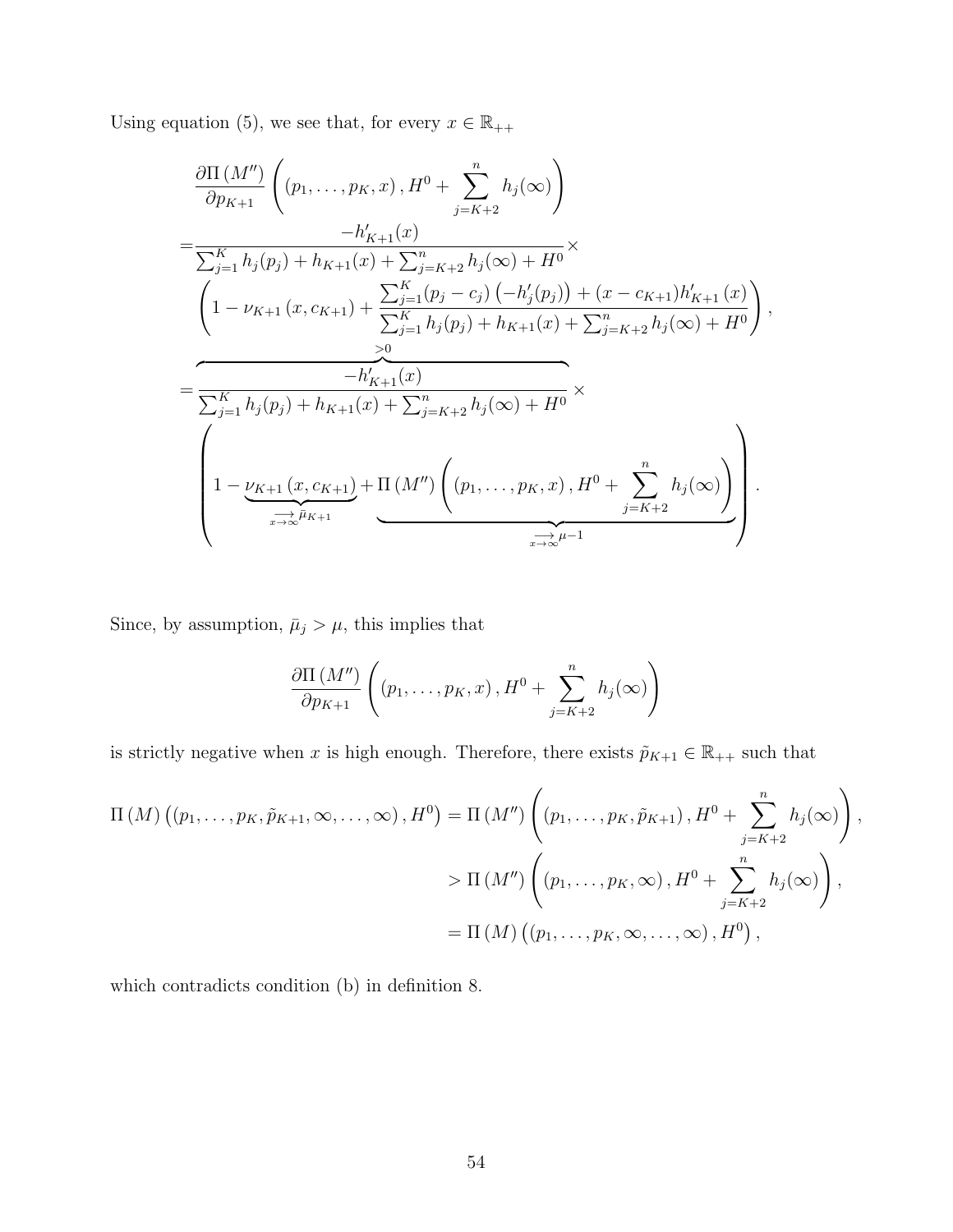Therefore,  $r_j(\mu, c_j) = \infty$  for all  $j \geq K + 1$ , and we can rewrite equation (23) as

$$
\sum_{k=1}^{K} \gamma_k (r_k(\mu, c_k)) + \sum_{k=K+1}^{n} \gamma_k (r_k(\mu, c_k))
$$
  

$$
\mu = 1 + \mu \frac{\sum_{j=1}^{K} h_j (r_j(\mu, c_j)) + \sum_{j=K+1}^{n} h_j (r_j(\mu, c_j)) + H^0}{\sum_{j=1}^{n} h_j (r_k(\mu, c_k))}
$$
  

$$
= 1 + \mu \frac{\sum_{k=1}^{n} \gamma_k (r_k(\mu, c_k))}{\sum_{j=1}^{n} h_j (r_j(\mu, c_j)) + H^0}.
$$

This concludes the proof.

 $\Box$ 

## B.9 Proof of Lemma 9

*Proof.* Assume without loss of generality that  $\bar{\mu}_1 \leq \bar{\mu}_2 \leq \ldots \bar{\mu}_n$ . Put  $S = {\{\bar{\mu}_j\}}_{1 \leq j \leq n}$ . Set S contains  $K \leq n$  distinct elements:  $\hat{\mu}_1 < \hat{\mu}_2 < \ldots < \hat{\mu}_K$ . We define the following function:

$$
\phi: \mu \in (1,\infty) \mapsto (\mu-1)\left(\sum_{j=1}^n h_j\left(r_j(\mu,c_j)\right) + H^0\right) - \mu \sum_{j=1}^n \gamma_j\left(r_j(\mu,c_j)\right).
$$

Note that  $\mu$  solves equation (11) if and only if  $\phi(\mu) = 0$ .  $\phi$  is continuous and

$$
\lim_{1^{+}} \phi = -\sum_{j=1}^{n} \gamma_{j} (r_{j}(1, c_{j})) < 0.
$$

Next, we show that  $\phi(\mu)$  is positive for  $\mu$  high enough. Assume first that  $\hat{\mu}_K < \infty$ . Then, for all  $\mu \ge \hat{\mu}_K$ ,  $\phi(\mu) = (\mu - 1)H^0 > 0$  (recall that  $h_j(\infty) = \gamma_j(\infty) = 0$  and  $\lim_{\mu \to \infty} r_j(\mu, c_j) = \infty$ for all j). Next, assume instead that  $\hat{\mu}_K = \infty$ . Let i be the smallest  $j \in \{1, ..., n\}$  such that  $\bar{\mu}_j = \infty$ . Then,

$$
\lim_{\overline{\mu}} \phi = \lim_{\mu \to \infty} \mu \left( \frac{\mu - 1}{\mu} \left( H^0 + \sum_{j=i}^n h_j \left( r_j(\mu, c) \right) \right) - \sum_{j=1}^n \gamma_j \left( r_j(\mu, c) \right) \right),
$$
  
\n
$$
= \left( \lim_{\mu \to \infty} \mu \right) \left( \lim_{\mu \to \infty} \left( \frac{\mu - 1}{\mu} \left( H^0 + \sum_{j=i}^n h_j \left( r_j(\mu, c) \right) \right) - \sum_{j=1}^n \gamma_j \left( r_j(\mu, c) \right) \right) \right),
$$
  
\n
$$
= \left( \lim_{\mu \to \infty} \mu \right) \left( H^0 + \sum_{j=i}^n \lim_{\infty} h_j \right),
$$
  
\n
$$
= \infty.
$$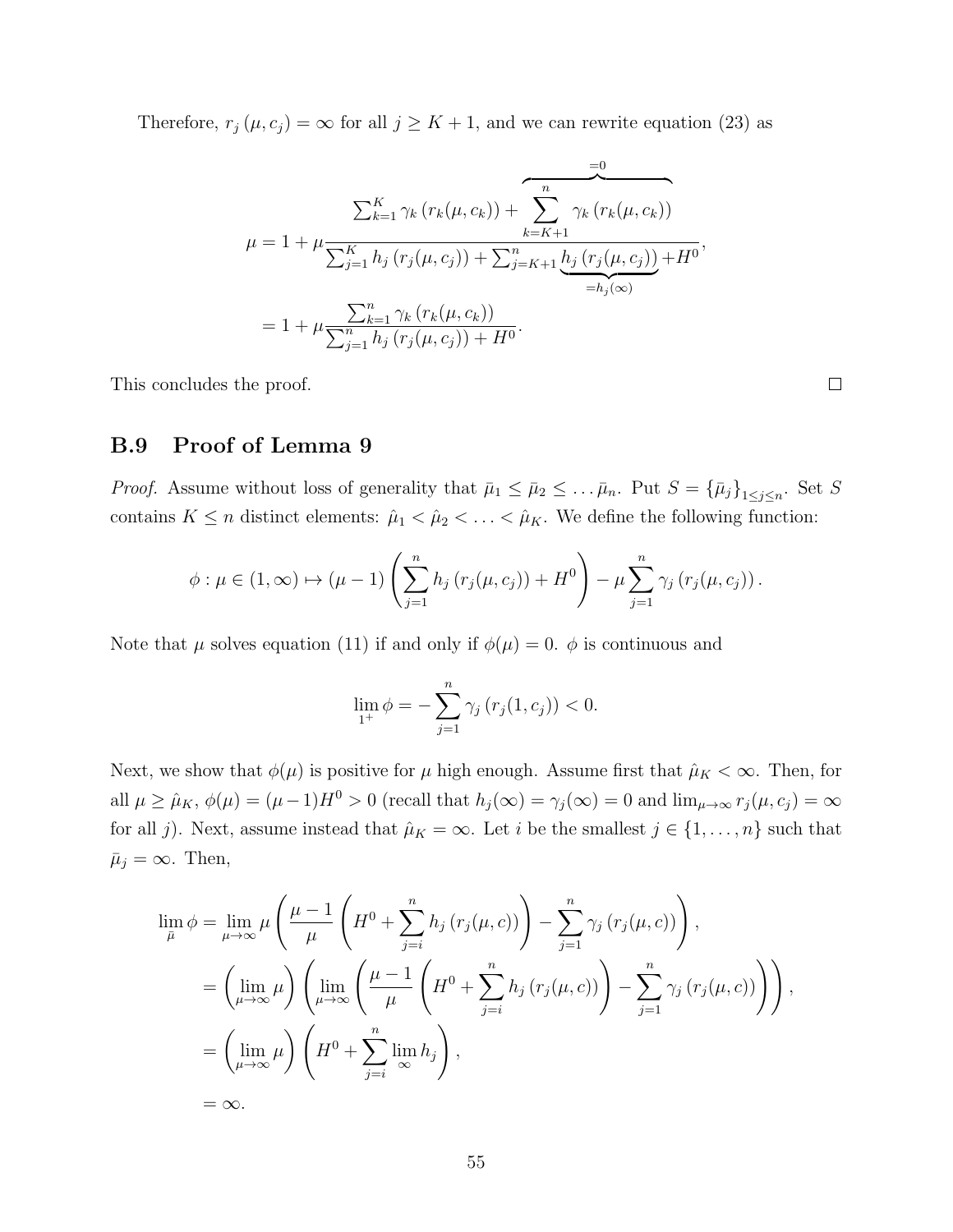It follows from the intermediate value theorem that  $\phi$  has a zero. Moreover, all the zeros of  $\phi$  are contained in  $(1, \hat{\mu}_K)$ .

Next, we claim that  $\phi$  is strictly increasing. To see this, we divide interval  $(1, \hat{\mu}_K)$  into intervals  $(1, \hat{\mu}_1), (\hat{\mu}_1, \hat{\mu}_2), \ldots, (\hat{\mu}_{K-1}, \hat{\mu}_K)$ . Pick one of these intervals, call it  $(a, b)$ , and let i be the smallest  $j \in \{1, \ldots, n\}$  such that  $\bar{\mu}_j = b$ . Then, for all  $\mu \in (a, b)$ ,

$$
\phi(\mu) = (\mu - 1) \left( \sum_{j=i}^{n} h_j (r_j(\mu, c_j)) + H^0 \right) - \mu \sum_{j=i}^{n} \gamma_j (r_j(\mu, c_j)),
$$

and, by Lemma 7,  $\phi$  is  $\mathcal{C}^1$  on  $(a, b)$ .  $\phi'(\mu)$  is given by (we omit the arguments of functions to save space):

$$
\phi'(\mu) = H^0 + \sum_{j=i}^f (h_j - \gamma_j) + (\mu - 1) \left( \sum_{j=i}^n \frac{\partial r_j}{\partial p_j} h'_j \right) - \mu \left( \sum_{j=i}^n \frac{\partial r_j}{\partial p_j} \gamma'_j \right),
$$
  

$$
= H^0 + \sum_{j=i}^n (h_j - \gamma_j) + \sum_{j=i}^n \frac{\partial r_j}{\partial p_j} (\mu(-\gamma'_j) - (\mu - 1)(-h'_j)),
$$
  

$$
= H^0 + \sum_{j=i}^n h_j > 0.
$$

Therefore,  $\phi$  is strictly increasing on intervals  $(1, \hat{\mu}_1), (\hat{\mu}_1, \hat{\mu}_2), \ldots, (\hat{\mu}_{K-1}, \hat{\mu}_K)$ . By continuity, it follows that  $\phi$  is strictly increasing on  $(1, \hat{\mu}_K)$ . Therefore, equation (11) has a unique solution.  $\Box$ 

#### B.10 Proof of Theorem 2

*Proof.* Let  $p^*$  be a solution of maximization problem (9). Such a  $p^*$  exists by Lemma 5. By Lemmas 6,  $p^*$  satisfies the generalized first-order conditions. Therefore, by Lemma 8,  $p^*$  satisfies the common *ι*-markup property, and the corresponding  $\mu$  solves equation (11). By Lemma 9, this equation has a unique solution, which we denote  $\mu^*$ . Therefore,  $p^* =$  $(r_i(\mu^*, c_i))_{1 \leq i \leq n}$ , and maximization problem (9) has a unique solution. The fact that

$$
\Pi(M) (p^*, H^0) = \mu^* - 1
$$

follows immediately from Lemma 8.

Conversely, assume that the generalized first-order conditions hold at price vector  $\tilde{p}$ .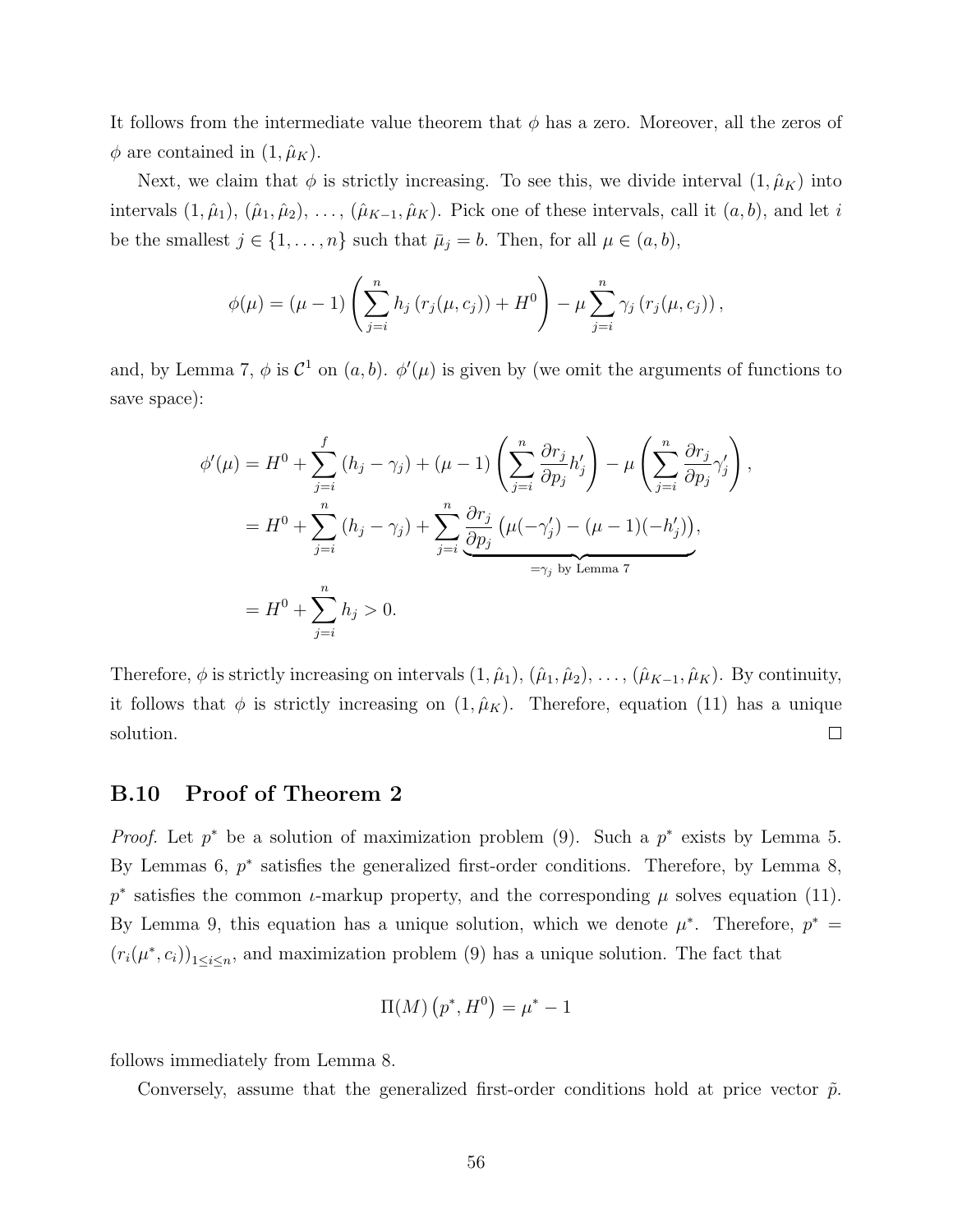Then, by Lemmas 8 and 9,  $\tilde{p} = (r_i(\mu^*, c_i))_{1 \leq i \leq n} = p^*$ . It follows that generalized first-order conditions are sufficient for global optimality.  $\Box$ 

## B.11 Proof of Proposition 3

*Proof.* Recall that  $\mu$  solves the monopolist's first-order condition if and only if  $\phi(\mu) = 0$ , where

$$
\phi(\mu) = (\mu - 1) \left( \sum_{j=1}^n h_j \left( r_j(\mu, c_j) \right) + H^0 \right) - \mu \sum_{j=1}^n \gamma_j \left( r_j(\mu, c_j) \right) \quad \forall \mu > 1.
$$

In the proof of Lemma 9, we established that  $\phi$  is increasing in  $\mu$ .

Suppose that  $H^0$  increases. Since  $\phi$  is increasing in  $H^0$  and decreasing in  $\mu$ , the optimal value of  $\mu$  decreases. Therefore, all prices decrease (since  $r_k$  decreases with  $\mu$ ), the set of products with finite prices expands (or, at least, does not shrink), and the equilibrium value of H increases (because both  $H^0$  and  $\sum_{j \in \mathcal{N}} h_j(p_j)$  increase).

Next, suppose that  $c_j$  increases for some  $j \in \mathcal{N}$ . If  $p_j^*$  was initially infinite, then nothing changes, since the value of  $\phi$  is unaffected. Assume instead that  $p_j^* < \infty$ . Note that<sup>19</sup>

$$
\frac{\partial \phi}{\partial c_j} = \frac{\partial r_j}{\partial c_j} \left( (\mu - 1) h'_j \left( r_j(\mu, c_j) \right) - \mu \gamma'_j \left( r_j(\mu, c_j) \right) \right),
$$
  

$$
= \gamma_j \left( r_j(\mu, c_j) \right) \frac{\frac{\partial r_j}{\partial c_j}}{\frac{\partial r_j}{\partial \mu}}.
$$

Since  $\partial \phi / \partial \mu = H$ , it follows from the implicit function theorem that

$$
\frac{\partial \mu^*}{\partial c_j} = -\frac{\gamma_j}{H} \frac{\frac{\partial r_j}{\partial c_j}}{\frac{\partial r_j}{\partial \mu}},
$$

which is strictly negative. Therefore, the optimal  $\mu$  decreases and the set of products sold with finite prices expands as  $c_j$  increases. Since  $r_k$  decreases with  $\mu$ , it follows that  $p_k^*$  decreases for every  $k \neq j$ . Finally,  $p_j^*$  increases, since

$$
\frac{\partial p_j^*}{\partial c_j} = \frac{\partial r_j}{\partial c_j} + \frac{\partial \mu^*}{\partial c_j} \frac{\partial r_j}{\partial \mu},
$$

$$
= \frac{\partial r_j}{\partial c_j} \left( 1 - \frac{\gamma_j}{H} \right),
$$

<sup>&</sup>lt;sup>19</sup>Cases where  $\phi$  is not differentiable can be handled as in the proof of Lemma 9.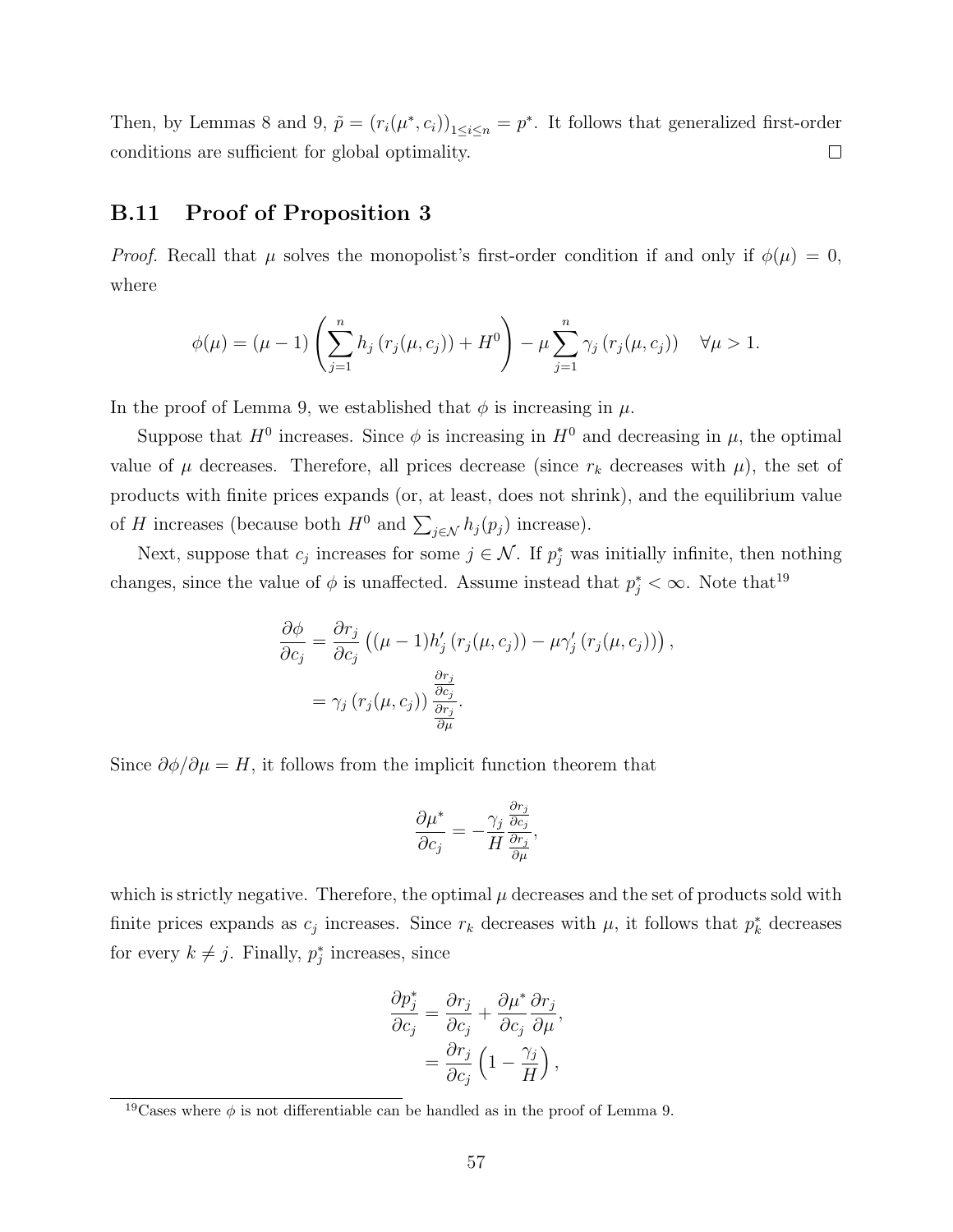which is strictly positive since  $h_j \geq \gamma_j$ .

## C Proofs for Section 4

### C.1 Proof of Lemma 10

*Proof.*  $\mu^f$  solves equation (12) if and only if

$$
\psi(\mu^f, H) \equiv \mu^f \left( 1 - \frac{\sum_{j \in f} \gamma_j \left( r_j(\mu^f, c_j) \right)}{H} \right) = 1.
$$

Note that  $\psi(., H)$  is continuous on  $(1, \infty) \times \mathbb{R}_{++}$ . In addition, if  $\bar{\mu}^f < \infty$ , then  $\psi(\bar{\mu}^f, H) =$  $\mu^f > 1$  for all  $\mu^f \geq \bar{\mu}^f$ . Therefore, equation 12 does not have a solution on  $[\bar{\mu}^f, \infty)$ .

Next, note that  $\psi(1) = 1 - \frac{\sum_{j \in f} \gamma_j(r_j(1,c_j))}{H} < 1$ . Suppose that there exists  $\mu^f > 1$  such that  $\sum_{j\in f}\gamma_j(r_j(\mu^f,c_j))\geq H$ . Then, since  $\gamma_j(\cdot)$  is decreasing and  $r_j(\cdot,c_j)$  is increasing (see Lemmas 4 and 7),  $\sum_{j \in f} \gamma_j (r_j(\mu^{f\prime}, c_j)) \geq H$  for all  $\mu^{f\prime} \leq \mu^f$ . Define

$$
\underline{\mu}^f = \sup \left\{ \mu^f \in (1, \infty) : \sum_{j \in f} \gamma_j \left( r_j(\mu^f, c_j) \right) \ge H \right\},\
$$

and note that  $\underline{\mu}^f < \infty$ , since  $\sum_{j \in f} \gamma_j (r_j(\mu^f, c_j))$  goes to zero as  $\mu^f$  goes to infinity. For all  $\mu^f \leq \mu^f, \psi(\mu^f, H) < 1.$ 

Therefore, equation 12 does not have solutions outside interval  $(\mu^f, \bar{\mu}^f)$  (put  $\mu^f = 1$  if  $\sum_{j\in f}\gamma_j(r_j(\mu^f,c_j)) < H$  for all  $\mu^f > 1$ ). In addition,  $\psi(\underline{\mu}^f,H) < 1$  and  $\lim_{\bar{\mu}^f}\psi > 1$ . By the intermediate value theorem, equation (12) has a solution on interval  $(\mu^f, \bar{\mu}^f)$ . Since  $\psi$  is strictly increasing in  $\mu^f$  (see Lemmas 4 and 7), this solution is unique. This establishes the existence and uniqueness of  $m^{f}(H)$ . In addition, since  $\psi$  is strictly increasing in  $\mu^{f}$  and H,  $m<sup>f</sup>$  is strictly decreasing in H.

Let  $H > 0$ . Assume for a contradiction that  $m<sup>f</sup>$  is not continuous at H. There exists  $\varepsilon_0 > 0$  and  $(H^n)_{n \in \mathbb{N}} \in \mathbb{R}^{\mathbb{N}}_{++}$  such that  $H^n \longrightarrow H$  and  $|m^f(H^n) - m^f(H)| > \varepsilon_0$  for every  $n \geq 0$ . Let  $0 < \eta < H$ . Then, for high enough  $n, H^n \in [H - \eta, H + \eta]$ . By monotonicity of  $m^f$ , it follows that  $m^f(H^n) \in [m^f(H + \eta), m^f(H - \eta)].$  Therefore,  $(m^f(H^n))_{n \geq 0}$  is bounded, and we can extract a convergent subsequence: there exists  $\xi : \mathbb{N} \longrightarrow \mathbb{N}$  strictly increasing and  $\mu^f \in (1, \bar{\mu}^f)$  such that  $m^f(H^{\xi(n)}) \longrightarrow \mu^f$ . Since  $m^f(H^n)$  is bounded away from  $m^f(H)$ , it follows that  $\mu \neq m^{f}(H)$ . By definition of  $m^{f}$ , for every  $n \geq 0$ ,  $\psi(m^{f}(H^{\xi(n)})$ ,  $H^{\xi(n)}$ ) = 1. Since  $\psi$  is continuous, we can take limits, and obtain that  $\psi(\mu, H) = 1$ . By uniqueness, it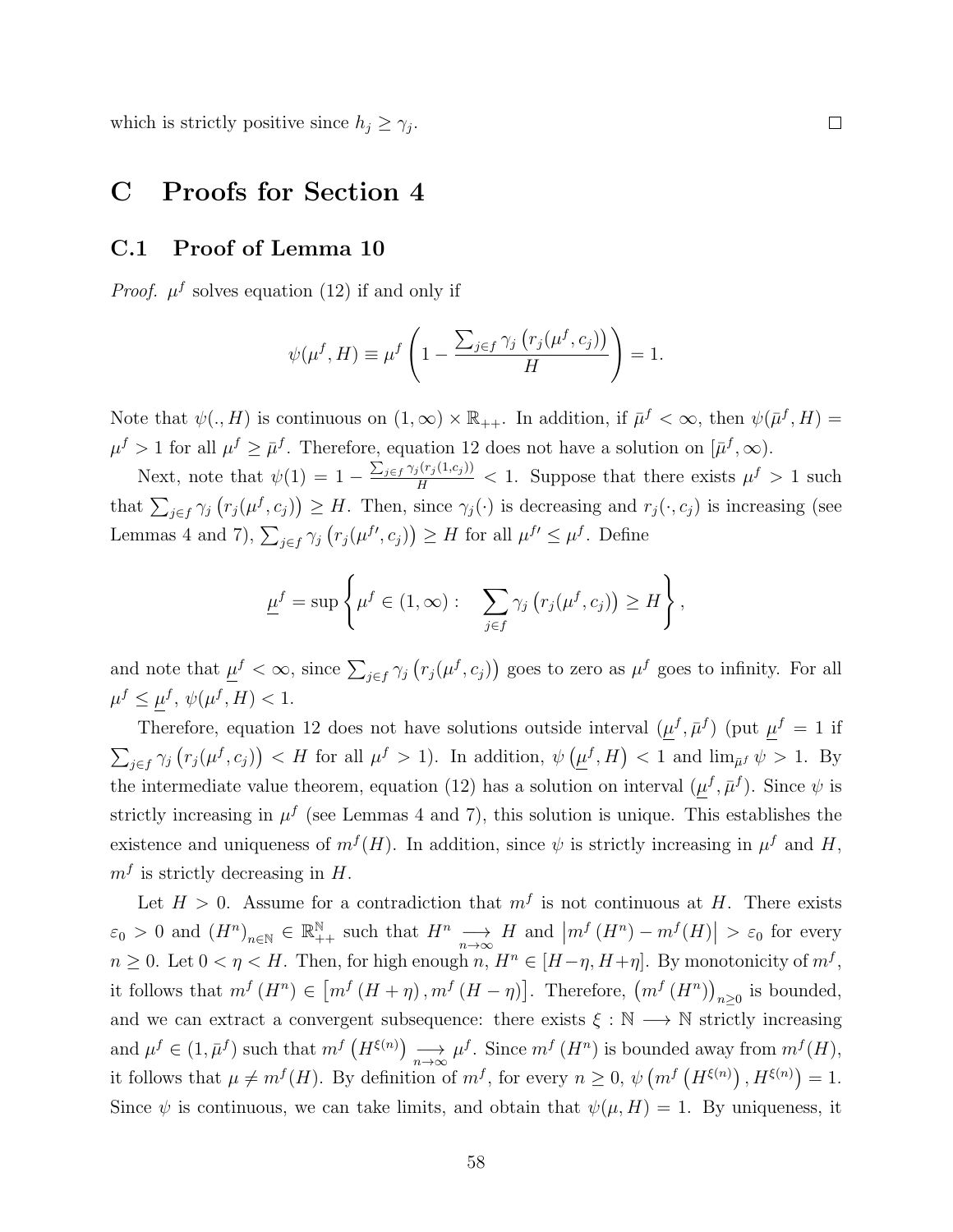follows that  $\mu = m^{f}(H)$ , which is a contradiction. Therefore,  $m^{f}$  is continuous.

Finally, we study the differentiability properties of  $m<sup>f</sup>$ . Let  $H<sup>0</sup> > 0$  such that  $m<sup>f</sup>(H<sup>0</sup>) \neq$  $\bar{\mu}_k$  for all  $k \in f$ , and choose  $\varepsilon > 0$  such that  $\left( m^f(H^0) - \varepsilon, m^f(H^0) + \varepsilon \right) \cap \{\bar{\mu}_k\}_{k \in f} = \emptyset$  and  $m^{f}(H^{0}) > \mu^{f} + \varepsilon$ . We introduce the following notation: for every  $H > 0$ , put

$$
\hat{f} = \{k \in f : m^f(H^0) < \bar{\mu}_k\}.
$$

Note that if  $\hat{f}$  were empty, then  $\psi(m^f(H^0), H^0)$  would be equal to  $m^f(H^0) > 1$ , a contradiction. Define

$$
\hat{\psi}: (\mu^f, H) \in \left( m^f(H^0) - \varepsilon, m^f(H^0) + \varepsilon \right) \times \mathbb{R}_{++} \mapsto \mu^f \left( 1 - \frac{\sum_{j \in \hat{f}} \gamma_j \left( r_j(\mu^f, c_j) \right)}{H} \right),
$$

and note that  $\hat{\psi}(\mu^f, H) = \psi(\mu^f, H)$  for all  $(\mu^f, H) \in (m^f(H^0) - \varepsilon, m^f(H^0) + \varepsilon)$ . In addition,  $\hat{\psi}(m^f(H^0), H^0) = 1, \hat{\psi}$  is  $C^1$ ,

$$
\frac{\partial \hat{\psi}}{\partial \mu^f} \left( m^f(H^0), H^0 \right) = 1 - \frac{\sum_{k \in \hat{f}} \gamma_k}{H^0} + m^f(H^0) \left( -\frac{\sum_{k \in \hat{f}} \frac{\partial r_k}{\partial \mu^f} \gamma'_k}{H^0} \right),
$$

$$
= \frac{1}{m^f(H^0)} + \left( m^f(H^0) - 1 \right) \frac{\sum_{k \in \hat{f}} \frac{\partial r_k}{\partial \mu^f} \left( -\gamma'_k \right)}{H^0},
$$

which is strictly positive, and

$$
\frac{\partial \hat{\psi}}{\partial H} \left( m^f(H^0), H^0 \right) = m^f(H^0) \frac{\sum_{k \in \hat{f}} \gamma_k}{\left(H^0\right)^2},
$$

$$
= \frac{m^f(H^0) - 1}{H^0}.
$$

By the implicit function theorem, there exist  $\eta > 0$  and a  $\mathcal{C}^1$  function

$$
\hat{m}^f : (H^0 - \eta, H^0 + \eta) \longrightarrow (m^f(H^0) - \varepsilon, m^f(H^0) + \varepsilon)
$$

such that  $\hat{\psi}(\hat{m}^f(H), H) = 1$  for all  $H \in (H^0 - \eta, H^0 + \eta)$ . In addition,

$$
\hat{m}^{f'}(H^0) = -\frac{1}{H^0} \frac{m^f(H^0) (m^f(H^0) - 1)}{1 + m^f(H^0) (m^f(H^0) - 1) \frac{\sum_{k \in \hat{f}} \frac{\partial r_k}{\partial \mu^f}(-\gamma_k')}{\sum_{k \in \hat{f}} \gamma_k}},
$$

which is indeed strictly negative. Since functions  $\psi$  and  $\hat{\psi}$  coincide on  $(m^f(H^0) - \varepsilon, m^f(H^0) + \varepsilon) \times$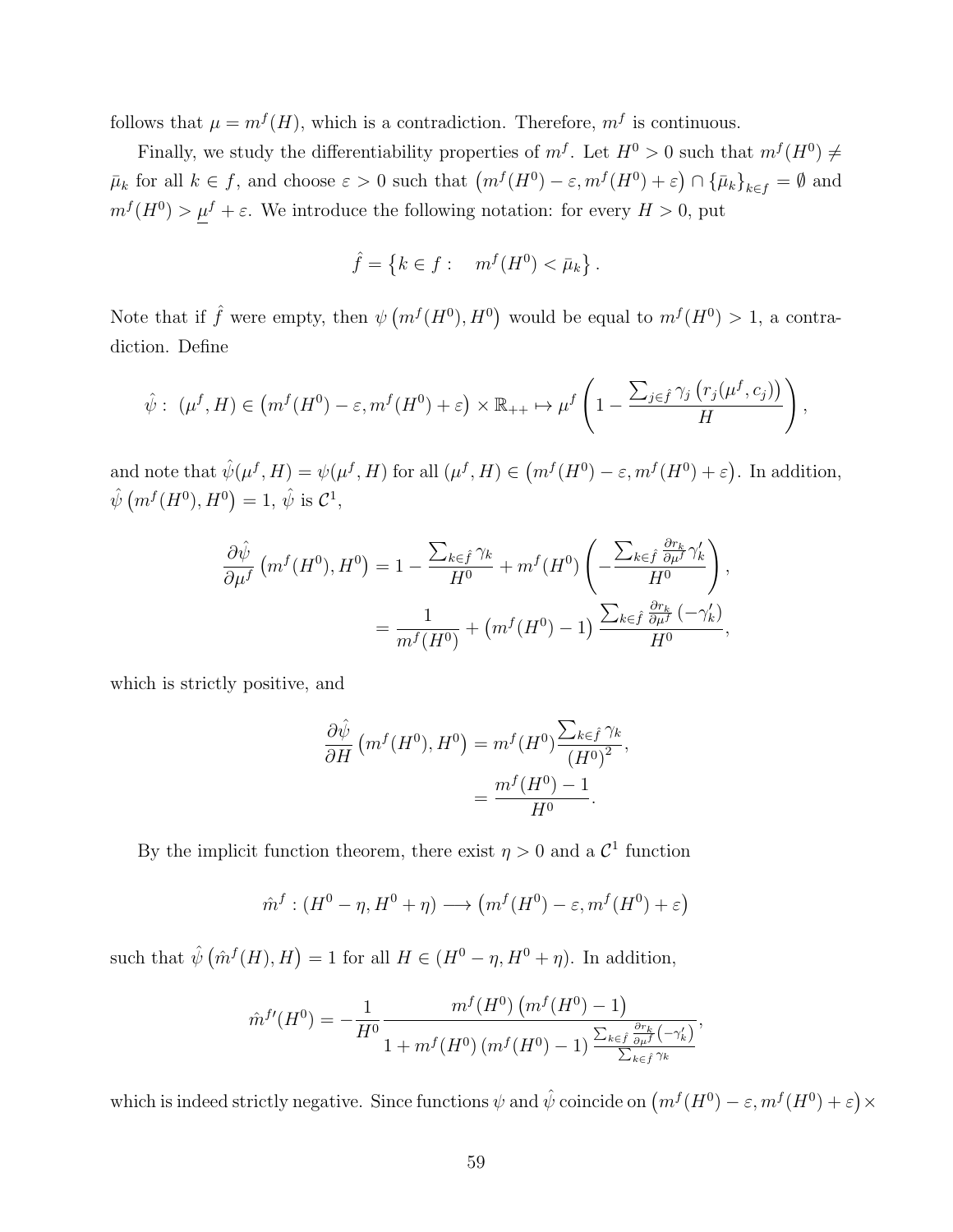$\mathbb{R}_{++}$ , and by uniqueness of  $m<sup>f</sup>$ , it follows that  $m<sup>f</sup>$  and  $\hat{m}<sup>f</sup>$  coincide on  $(H<sup>0</sup> - \eta, H<sup>0</sup> + \eta)$ . Therefore,  $m^f$  is  $\mathcal{C}^1$  in an open neighborhood of  $H^0$ , and  $m^{f'}(H^0) = \hat{m}^{f'}(H^0)$ .  $\Box$ 

#### C.2 Proof of Lemma 11

*Proof.* By Lemmas 7 and 10,  $\Omega$  is continuous on  $\mathbb{R}_{++}$ . In addition, when H goes to  $\infty$ , the numerator of  $\Omega$  goes to

$$
\sum_{f \in \mathcal{F}} \sum_{k \in f} h_k(r_k(1)),
$$

which is finite. Therefore,  $\lim_{\infty} \Omega = 0$ . If we show that  $\Omega$  is strictly greater than 1 in the neighborhood of  $0^+$ , then we can apply the intermediate value theorem to obtain the existence of  $H^*$ .

Assume first that there exists  $j \in \mathcal{N}$  such that  $\lim_{\infty} h_j = l > 0$ . Since  $h_j$  is decreasing,  $h_j(x) \geq l$  for all  $x > 0$ . Let  $f \in \mathcal{F}$  such that  $j \in f$ . Then, for all  $H > 0$ ,

$$
\Omega(H) \ge \frac{h_j\left(r_j\left(m^f(H)\right)\right)}{H},
$$
  

$$
\ge \frac{l}{H} \underset{H \to 0^+}{\longrightarrow} \infty.
$$

Therefore,  $\lim_{0^+} \Omega = \infty > 1$ .

Next, assume that  $h_k(x) \longrightarrow 0$  for all  $k \in \mathcal{N}$ . Let  $f \in \mathcal{F}$ , we define threshold  $\underline{H}^{f'} > 0$ as follows. If  $\bar{\mu}_k = \bar{\mu}^f$  for all  $k \in f$ , then put  $\underline{H}^{f'} = 1$ . If  $\bar{\mu}_k < \bar{\mu}^f$  for some  $k \in f$ , then, since  $\lim_{0^+} m^f = \bar{\mu}^f$ , there exists  $\hat{H} > 0$  such that  $m^f(H) > \max\left( (\bar{\mu}_k)_{k \in f} \setminus \{\bar{\mu}^f\} \right)$  whenever  $H < \hat{H}$ . In this case, put  $\underline{H}^{f'} \equiv \hat{H}$ . Having done that for every  $f \in \mathcal{F}$ , put  $\underline{H}' = \min_{f \in \mathcal{F}} \underline{H}^{f'}$ . Then, for every  $H \in (0, \underline{H}'),$ 

$$
\Omega(H) = \frac{1}{H} \sum_{f \in \mathcal{F}} \sum_{\substack{j \in f \\ \bar{\mu}_j = \bar{\mu}^f}} h_j\left(r_j\left(m^f(H), c_j\right)\right).
$$

We partition the set of firms into two sets:  $\mathcal{F}'$  and  $\mathcal{F}''$ , where

$$
\mathcal{F}' = \left\{ f \in \mathcal{F} : \bar{\mu}^f = \infty \right\}
$$

and  $\mathcal{F}'' = \mathcal{F} \backslash \mathcal{F}'$ .

Let  $f \in \mathcal{F}''$ . Then, by Lemma 4-(vi),  $\lim_{\infty} \rho_k = \frac{\bar{\mu}^f}{\bar{\mu}^f}$  $\frac{\bar{\mu}^J}{\bar{\mu}^f-1}$  for every  $k \in f$  such that  $\bar{\mu}_k = \bar{\mu}^f$ . In addition, by Lemmas 7 and 10, for every  $k \in f$ ,  $r_k(m^f(H)) \longrightarrow_{H \to 0^+} \infty$ . Therefore, there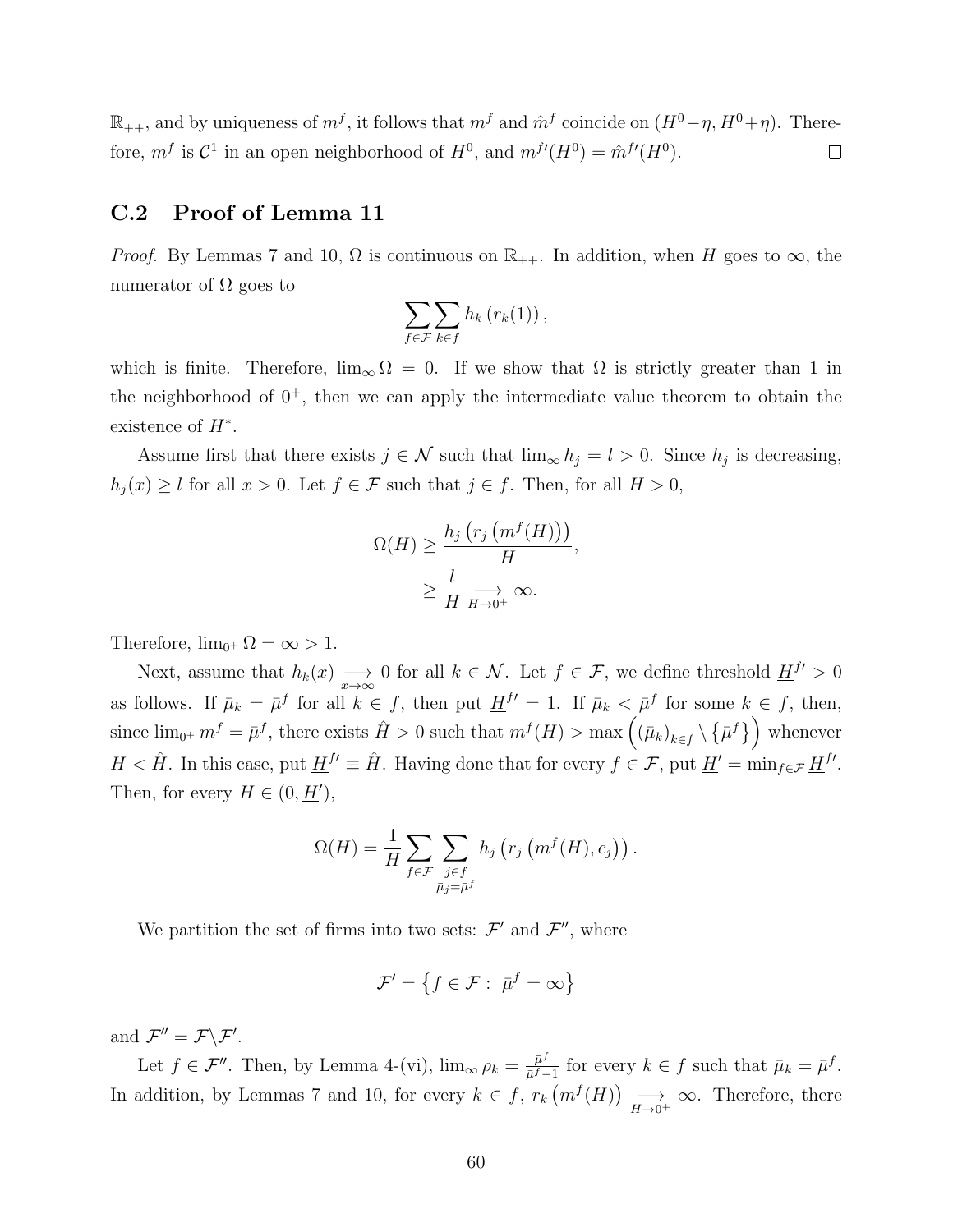exists  $\underline{H}^{f\prime\prime} > 0$  such that

$$
\rho_k\left(r_k\left(m^f(H)\right)\right) \geq \frac{\bar{\mu}^f}{\bar{\mu}^f - 1}\left(1 - \frac{1}{2|\mathcal{F}|}\right), \quad \forall H < \underline{H}^{f\prime\prime}, \ \forall k \in f \text{ s.t. } \bar{\mu}_k = \bar{\mu}^f.
$$

Let  $\underline{H}'' = \min_{f \in \mathcal{F}''} \underline{H}^{fm}$  (or any strictly positive real number if  $\mathcal{F}''$  is empty), and  $\underline{H} =$  $\min(\underline{H}', \underline{H}'')$ . For every  $H < \underline{H}$ ,

$$
\Omega(H) = \frac{1}{H} \left( \sum_{f \in \mathcal{F}'} \sum_{k \in f} h_k \left( r_k \left( m^f(H), c_k \right) \right) + \sum_{f \in \mathcal{F}''} \sum_{k \in f} h_k \left( r_k \left( m^f(H), c_k \right) \right) \right),
$$
\n
$$
\geq \frac{1}{H} \left( \sum_{f \in \mathcal{F}'} \sum_{k \in f} \gamma_k \left( r_k \left( m^f(H), c_k \right) \right) + \sum_{f \in \mathcal{F}''} \sum_{k \in f} \gamma_k \left( r_k \left( m^f(H), c_k \right) \right) \rho_k \left( r_k \left( m^f(H) \right) \right) \right),
$$
\n
$$
\geq \sum_{f \in \mathcal{F}'} \frac{1}{H} \sum_{\substack{k \in f \\ \bar{\mu}_k = \bar{\mu}^f \\ \bar{\mu}_k = \bar{\mu}^f}} \gamma_k \left( r_k \left( m^f(H), c_k \right) \right) + \sum_{f \in \mathcal{F}''} \frac{\bar{\mu}^f}{\bar{\mu}^f - 1} \left( 1 - \frac{1}{2|\mathcal{F}|} \right) \frac{1}{H} \sum_{\substack{k \in f \\ \bar{\mu}_k = \bar{\mu}^f \\ \bar{\mu}_k = \bar{\mu}^f}} \gamma_k \left( r_k \left( m^f(H), c_k \right) \right) + \sum_{f \in \mathcal{F}''} \frac{\bar{\mu}^f}{\bar{\mu}^f - 1} \left( 1 - \frac{1}{2|\mathcal{F}|} \right) \frac{\sum_{k \in f} \gamma_k \left( r_k \left( m^f(H), c_k \right) \right)}{\bar{\mu}_k = \bar{\mu}^f},
$$
\n
$$
= \sum_{f \in \mathcal{F}'} \frac{\sum_{k \in f} \gamma_k \left( r_k \left( m^f(H), c_k \right) \right)}{H} + \sum_{f \in \mathcal{F}''} \frac{\bar{\mu}^f}{\bar{\mu}^f - 1} \left( 1 - \frac{1}{2|\mathcal{F}|} \right) \frac{\sum_{k \in f} \gamma_k \left( r_k \left( m^f(H), c_k \right) \right)}{H},
$$
\n
$$
= \sum_{f \in \mathcal{F}
$$

When  $H$  goes to  $0^+$ , the right-hand side term on the last line goes to

$$
|\mathcal{F}'| + |\mathcal{F}''| \left(1 - \frac{1}{2|\mathcal{F}|}\right) \geq |\mathcal{F}| - \frac{1}{2},
$$

which is strictly greater than 1. Therefore,  $\Omega(H) > 1$  when H is small enough. This concludes  $\Box$ the proof.

## C.3 Proof of Proposition 4

Proof. The first part of the proposition follows immediately from equation (2), Theorem 3 and Lemma 10.

Next, we prove that largest and smallest (in terms of the value of  $H$ ) equilibria exist. If there is a finite number of equilibrium aggregators, then this is trivial. Next, assume that there is an infinite number of equilibria. We have shown in the proof of Lemma 11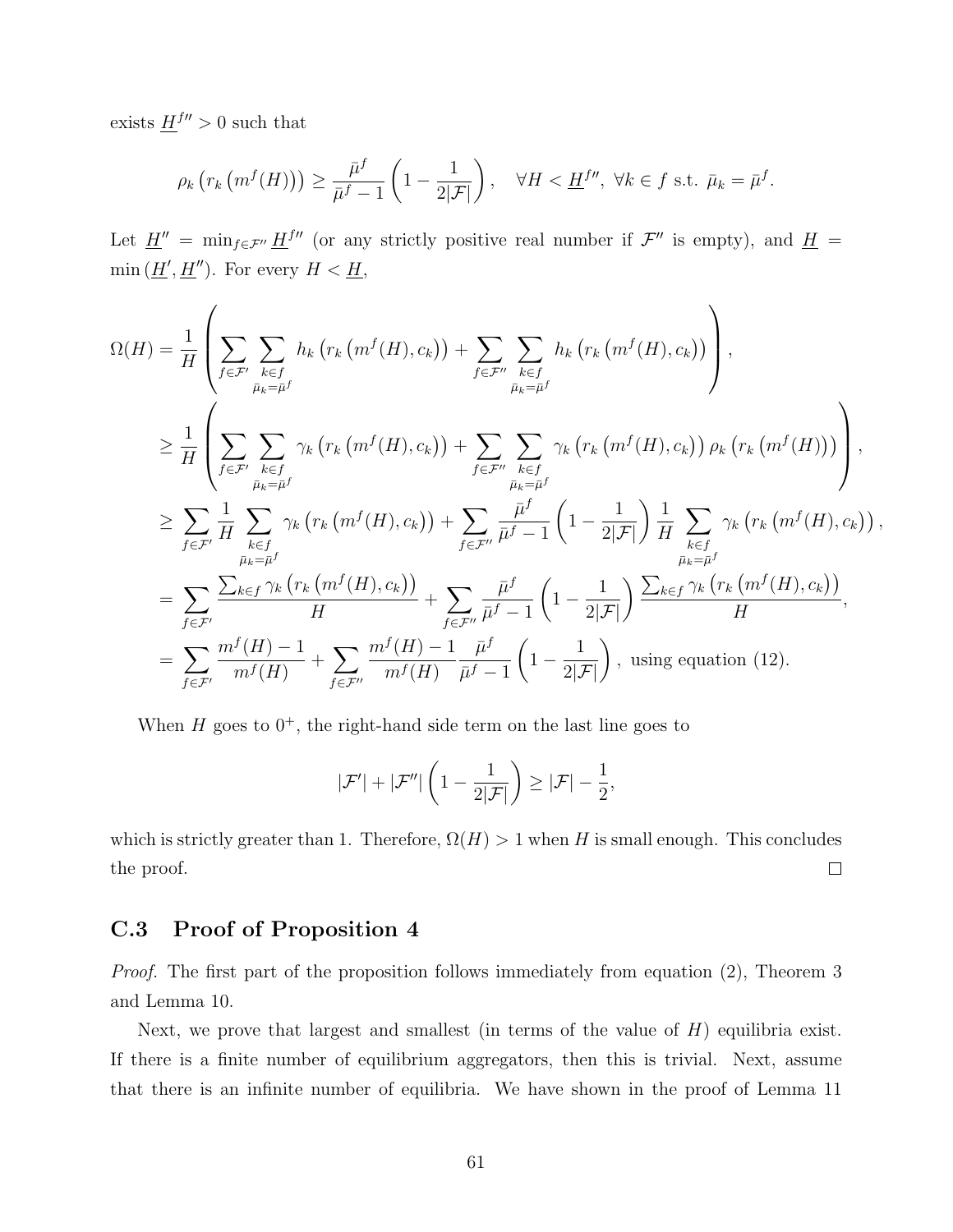that  $\Omega(H) > 1$  for H low enough and  $\Omega(H) < 1$  for H high enough. Therefore, the set of equilibrium aggregators is contained in a closed interval  $[\underline{H}, \overline{H}]$ , with  $\underline{H} > 0$ . Put

$$
\overline{H}^* \equiv \sup \{ H \in [\underline{H}, \overline{H}] : \quad \Omega(H) = 1 \}.
$$

Let  $(H^n)_{n\geq 0}$  be a sequence such that  $\Omega(H^n) = 1$  for all n and  $H^n \longrightarrow \overline{H}^*$ . Since  $\Omega$  is continuous on  $[\underline{H}, \overline{H}]$ , we can take limits and obtain that  $\Omega(\overline{H}^*) = 1$ . Therefore,

$$
\overline{H}^* = \max\left\{H\in[\underline{H},\overline{H}]:\quad \Omega(H)=1\right\}
$$

is the highest equilibrium aggregator level. The existence of a lowest equilibrium aggregator follows from the same line of argument.  $\Box$ 

## C.4 Proof of Proposition 5

*Proof.* Let  $H^0 > 0$ . Given outside option  $H^0 \geq 0$ ,  $H > 0$  is an equilibrium aggregator level if and only if  $\Omega(H, H^0) = 1$ , where

$$
\Omega(H, H^0) = \frac{H^0 + \sum_{f \in \mathcal{F}} \sum_{j \in f} h_j \left( r_j \left( m^f(H), c_j \right) \right)}{H}.
$$

Let  $H^{0'} > H^0 \geq 0$ , and note that  $\Omega(H, H^{0'}) > \Omega(H, H^0)$  for all  $H > 0$ . Let  $\overline{H}$  and  $\underline{H}$  (resp.  $\overline{H}'$  and  $\underline{H}'$  be the highest and lowest equilibrium aggregator levels when the outside option is  $H^0$  (resp.  $H^{0'}$ ). We know from the proof of Lemma 11 that  $\Omega(H, H^0) \ge 1$  for all  $H \le \underline{H}$ . Therefore, for all  $H \leq \underline{H}$ ,

$$
\Omega(H, H^{0}) > \Omega(H, H^{0}) \ge 1.
$$

It follows that, when the outside option is  $H^{0'}$ , there is no equilibrium aggregator level weakly below <u>H</u>. Therefore,  $\underline{H} < \underline{H}'$ . The fact that  $\overline{H} < \overline{H}'$  follows from the same line of argument. This establishes point (iii) in the proposition.

Points (i), (ii) and (iv) follow from the fact that a firm's profit is equal to its  $\iota$ -markup minus one (Theorem 3),  $m<sup>f</sup>$  is decreasing (Lemma 10), and  $r<sub>j</sub>(., c<sub>j</sub>)$  is increasing (Lemma 7).  $\Box$ 

## C.5 Proof of Proposition 7

Proof. It is straightforward to show, using standard differential equation techniques, that  $-x\frac{h''(x)}{h'(x)} = \tilde{\iota}(x)$  for all x if and only if  $h = h^{\alpha,\beta}$  for some  $\alpha \neq 0$  and  $\beta \in \mathbb{R}$ . All we need to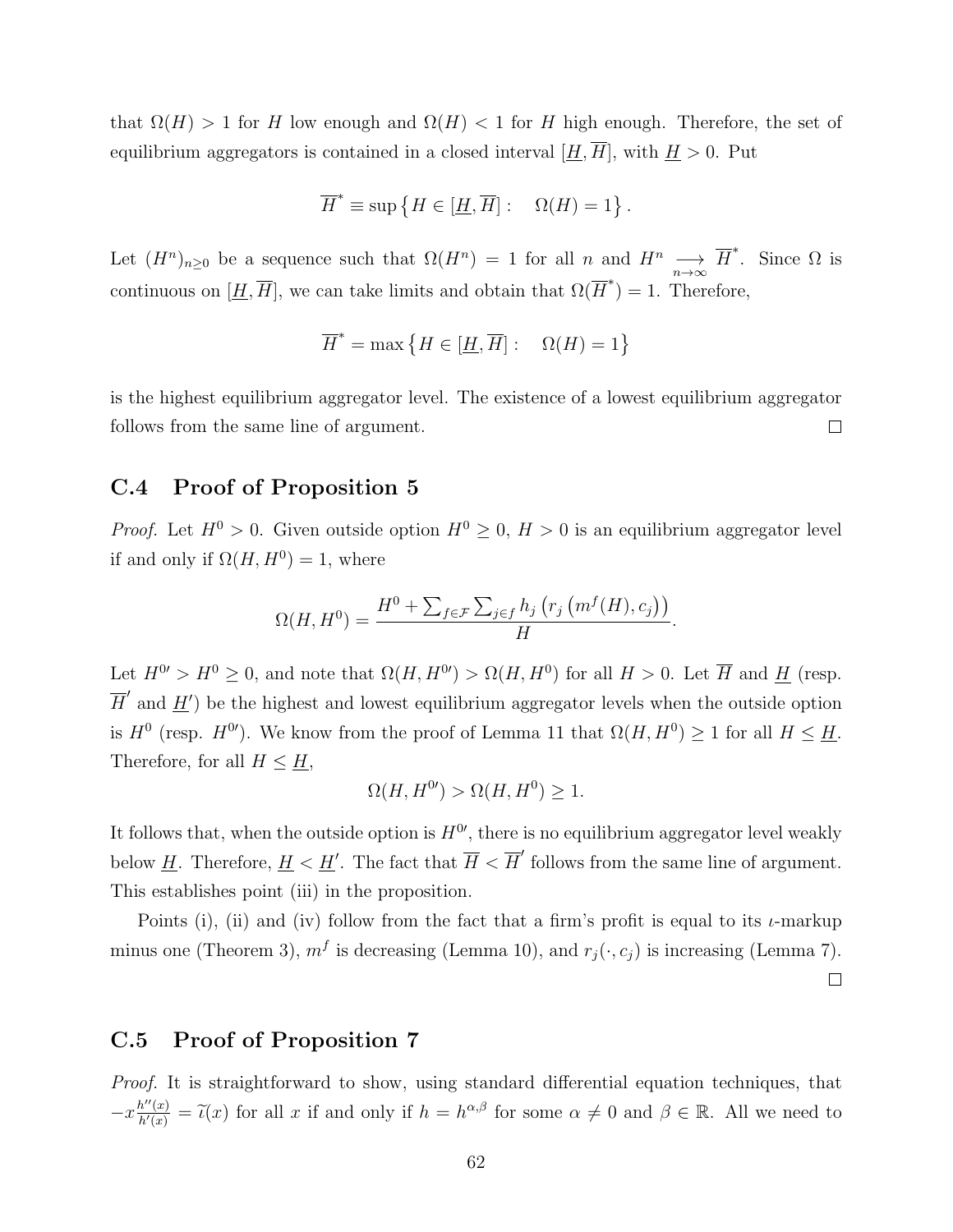do now is look for the set of pairs  $(\alpha, \beta)$  such that  $h^{\alpha, \beta} \in \mathcal{H}^{\iota}$ . Note first that  $h^{\alpha, \beta}$  cannot be in  $\mathcal{H}^{\iota}$  if  $\alpha \leq 0$ . In addition, if  $h^{\alpha,\beta} \in \mathcal{H}^{\iota}$  for some  $\alpha > 0$  and  $\beta \in \mathbb{R}$ , then  $h^{\alpha',\beta} \in \mathcal{H}^{\iota}$  for all  $\alpha' > 0$ . Therefore, we can set  $\alpha$  equal to 1 without loss of generality.

The problem now boils down to finding the set of  $\beta$ 's such that  $h^{\beta} \equiv h^{1,\beta}$  is strictly positive, decreasing and log-convex. For all  $\beta \in \mathbb{R}$ ,

$$
h^{\beta\prime}(x) = -\exp\left(-\int_1^x \frac{\iota(u)}{u} du\right),\,
$$

which is strictly negative for all x. So the fact that  $h^{\beta}$  has to be decreasing does not impose any constraint on  $\beta$ .

Next, we show that  $\lim_{\infty} h^0$  (which exists, since  $h^0$  is monotone) is finite and strictly negative. It is trivial to see that this limit is strictly negative. Let  $x^0 > 0$  such that  $\tilde{\iota}(x^0) > 1$ . Proving that  $\lim_{\infty} h^0$  is finite is equivalent to showing that function  $t \mapsto \exp\left(-\int_1^t \frac{\tilde{u}(u)}{u} du\right)$  is integrable on  $[x^0, \infty)$ . For every  $t \geq x^0$ ,

$$
\exp\left(-\int_{1}^{t} \frac{\widetilde{\iota}(u)}{u} du\right) \leq \exp\left(-\int_{1}^{x^{0}} \frac{\widetilde{\iota}(u)}{u} du - \int_{x^{0}}^{t} \frac{\iota(x^{0})}{u} du\right),
$$
  

$$
= \exp\left(-\int_{1}^{x^{0}} \frac{\widetilde{\iota}(u)}{u} du\right) \exp\left(-\widetilde{\iota}(x^{0}) \log\left(\frac{t}{x^{0}}\right)\right), \tag{24}
$$
  

$$
= \exp\left(-\int_{1}^{x^{0}} \frac{\widetilde{\iota}(u)}{u} du\right) \left(\frac{t}{x^{0}}\right)^{-\widetilde{\iota}(x^{0})}.
$$

The last expression is integrable on  $[x^0, \infty)$ , since  $\tilde{\iota}(x^0) > 1$ . Therefore,  $t \mapsto \exp\left(-\int_1^t \frac{\tilde{\iota}(u)}{u} du\right)$ is integrable on  $[x^0,\infty)$  and  $\hat{\beta} \equiv \lim_{\infty} h^0$  is finite and strictly negative. It follows that function  $h^{\beta}$  is strictly positive if and only if  $\beta \geq \hat{\beta}$ .

Let  $\beta \geq \hat{\beta}$ . Then,

$$
\frac{d}{dx}\frac{h^{\beta\prime}(x)}{h(x)} = \frac{h^{\beta\prime\prime}(x)h^{\beta}(x) - (h^{\beta\prime}(x))^{2}}{h^{\beta}(x)^{2}} = \frac{1}{x}\frac{-h^{\beta\prime}(x)}{h^{\beta}(x)}\left(\tilde{\iota}(x) - x\frac{-h^{\beta\prime}(x)}{h^{\beta}(x)}\right).
$$

Therefore,  $h^{\beta}$  is log-convex if and only if  $\tilde{\iota}(x) \geq x \frac{-h^{\beta}(x)}{h^{\beta}(x)}$  $\frac{h^{\beta}(x)}{h^{\beta}(x)}$  for all  $x > 0$ . Since  $h^{\beta}(x)$  increases with  $\beta$  and  $h^{\beta\prime}(x)$  does not depend on  $\beta$ , it follows that, if  $h^{\beta}$  is log-convex and  $\beta' > \beta$ , then  $h^{\beta'}$  is also log-convex.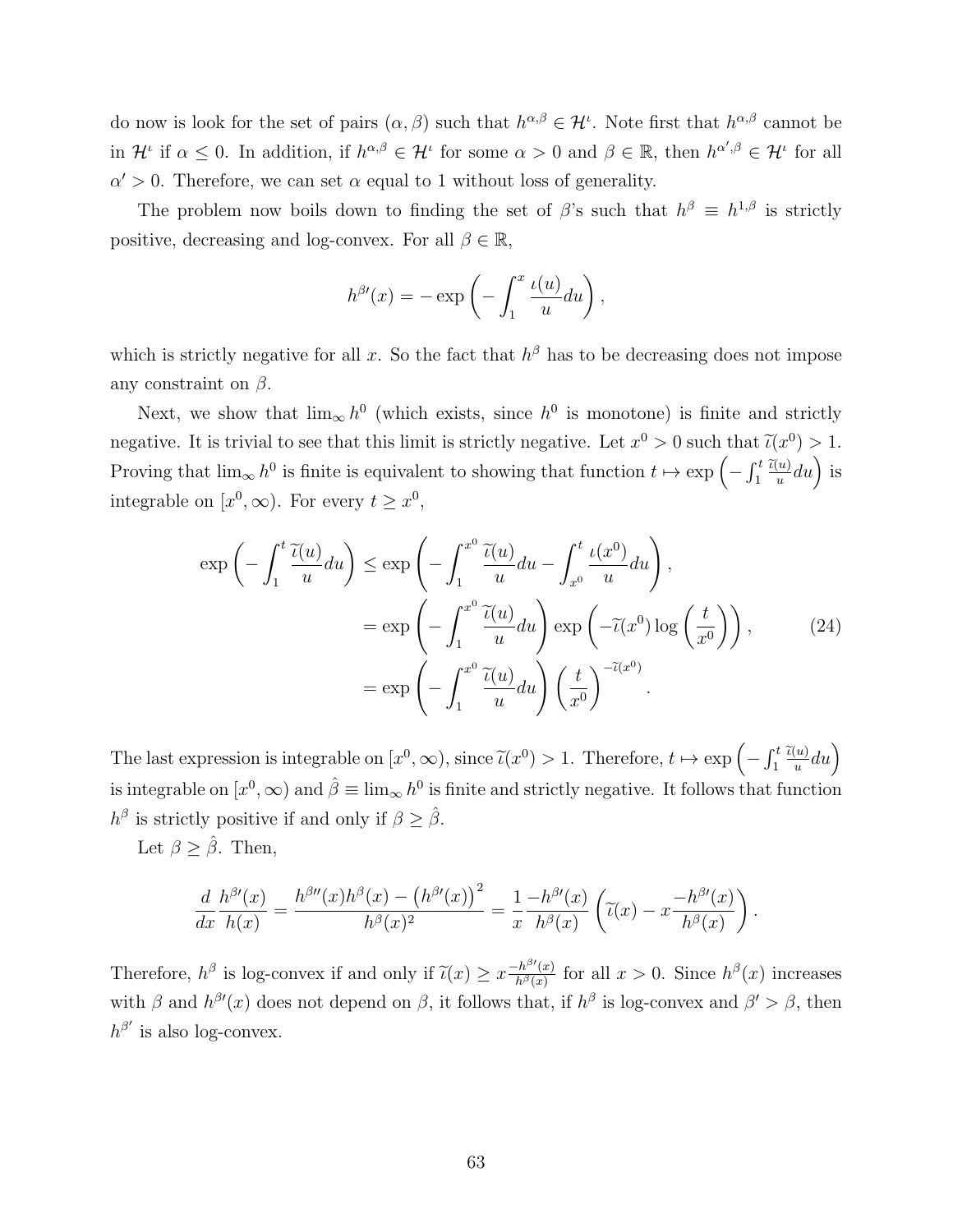Moreover, using (24), we see that, for every  $x > \hat{x}$ ,

$$
-xh^{\beta\prime}(x) \leq x \exp\left(-\int_{1}^{x^{0}} \frac{\widetilde{\iota}(u)}{u} du\right) \left(\frac{x}{x^{0}}\right)^{-\widetilde{\iota}(x^{0})},
$$

$$
= \exp\left(-\int_{1}^{x^{0}} \frac{\widetilde{\iota}(u)}{u} du\right) \left(x^{0}\right)^{\widetilde{\iota}(x^{0})} x^{1-\widetilde{\iota}(x^{0})} \underset{x \to \infty}{\longrightarrow} 0,
$$

where the last line follows from the fact that  $\tilde{\iota}(x^0) > 1$ .

Let  $\beta > \hat{\beta}$ . Then,  $\lim_{\infty} h^{\beta} > 0$ , and therefore,  $\lim_{x \to \infty} x \frac{-h^{\beta}(x)}{h^{\beta}(x)} = 0$ . Since  $\lim_{\infty} \tilde{\iota} > 0$ , it follows that there exists  $\hat{x}$  such that  $\tilde{\iota}(x) \geq x \frac{-h^{\beta}(x)}{h^{\beta}(x)}$  whenever  $x \geq \hat{x}$ . In addition, since  $h^{\beta}$ increases with  $\beta$ , we also have that, for all  $\beta' \geq \beta$ ,  $\tilde{\iota}(x) \geq x \frac{-h^{\beta'}(x)}{h^{\beta'}(x)}$  $\frac{\partial^{\alpha} h^{\beta'}(x)}{h^{\beta'}(x)}$  whenever  $x \geq \hat{x}$ .

Next, we turn our attention to  $\lim_{x\to 0^+} \frac{-xh^{\beta\prime}(x)}{h^{\beta}(x)}$  $\frac{x h^{\beta}(x)}{h^{\beta}(x)}$ . Note that

$$
\frac{d}{dx}(-xh^{\beta\prime}(x)) = -h'(x)\left(1 - \widetilde{\iota}(x)\right).
$$

Therefore, if  $\lim_{0^+} \tilde{\iota} > 1$  or  $\lim_{0^+} \tilde{\iota} < 1$ , then  $x \mapsto (-xh^{\beta\prime}(x))$  is monotone in the neighborhood of zero, and  $\lim_{x\to 0^+} -xh^{\beta\prime}(x)$  exists. If instead  $\lim_{0^+} \tilde{\iota} = 1$ , then either there exists  $\varepsilon > 0$ such that  $\tilde{u}(x) < 1$  for all  $x \in (0, \varepsilon)$ , or  $\tilde{u}(x) > 0$  for all  $x > 0$ . In both cases,  $x \mapsto (-xh^{\beta\prime}(x))$ is still monotone in the neighborhood of zero, and  $\lim_{x\to 0^+} -x h^{\beta\prime}(x)$  therefore exists. Note that  $\lim_{0^+} h^{\beta}$  trivially exists, since  $h^{\beta}$  is monotone.

We distinguish two cases. Suppose first that  $\lim_{x\to 0^+} -xh^{\beta\prime}(x)$  is finite, and denote this limit by *l*. If  $\lim_{0^+} h^{\beta} = \infty$ , then

$$
\widetilde{\iota}(x) - x \frac{-h^{\beta\prime}(x)}{h^{\beta}(x)} \underset{x \to 0^+}{\longrightarrow} \lim_{0^+} \widetilde{\iota} > 0.
$$

Therefore, there exists  $\tilde{x} > 0$  such that  $\tilde{\iota}(x) \geq x \frac{-h^{\beta}(x)}{h^{\beta}(x)}$  $\frac{f h^{\beta\prime}(x)}{h^{\beta}(x)}$  for all  $x \in (0, \tilde{x}]$ . In addition, the inequality also holds if we replace  $\beta$  by  $\beta' \geq \beta$ . If, instead,  $\lim_{0^+} h^{\beta} < \infty$ , then

$$
\widetilde{\iota}(x) - x \frac{-h^{\beta\prime}(x)}{h^{\beta}(x)} \underset{x \to 0^{+}}{\longrightarrow} \underbrace{\lim_{0^{+}} \widetilde{\iota}}_{>0} - \frac{l}{\lim_{0^{+}} h^{\beta} + \beta - \widehat{\beta}},
$$

which is strictly positive for  $\beta$  high enough. For such a high enough  $\beta$ , we again get the existence of an  $\tilde{x}$  such that  $\tilde{\iota}(x) \geq x \frac{-h^{\beta\prime}(x)}{h^{\beta}(x)}$  $\frac{h^{\beta}(x)}{h^{\beta}(x)}$  for all  $x \in (0, \tilde{x}]$ .

Next, assume instead that  $\lim_{x\to 0^+} -xh^{\beta\prime}(x) = \infty$ . Let  $M > 0$ . There exists  $\varepsilon > 0$  such that  $h^{\beta\prime}(x) < -M/x$  whenever  $x \leq \varepsilon$ . Integrating this inequality between x and  $\varepsilon$ , we see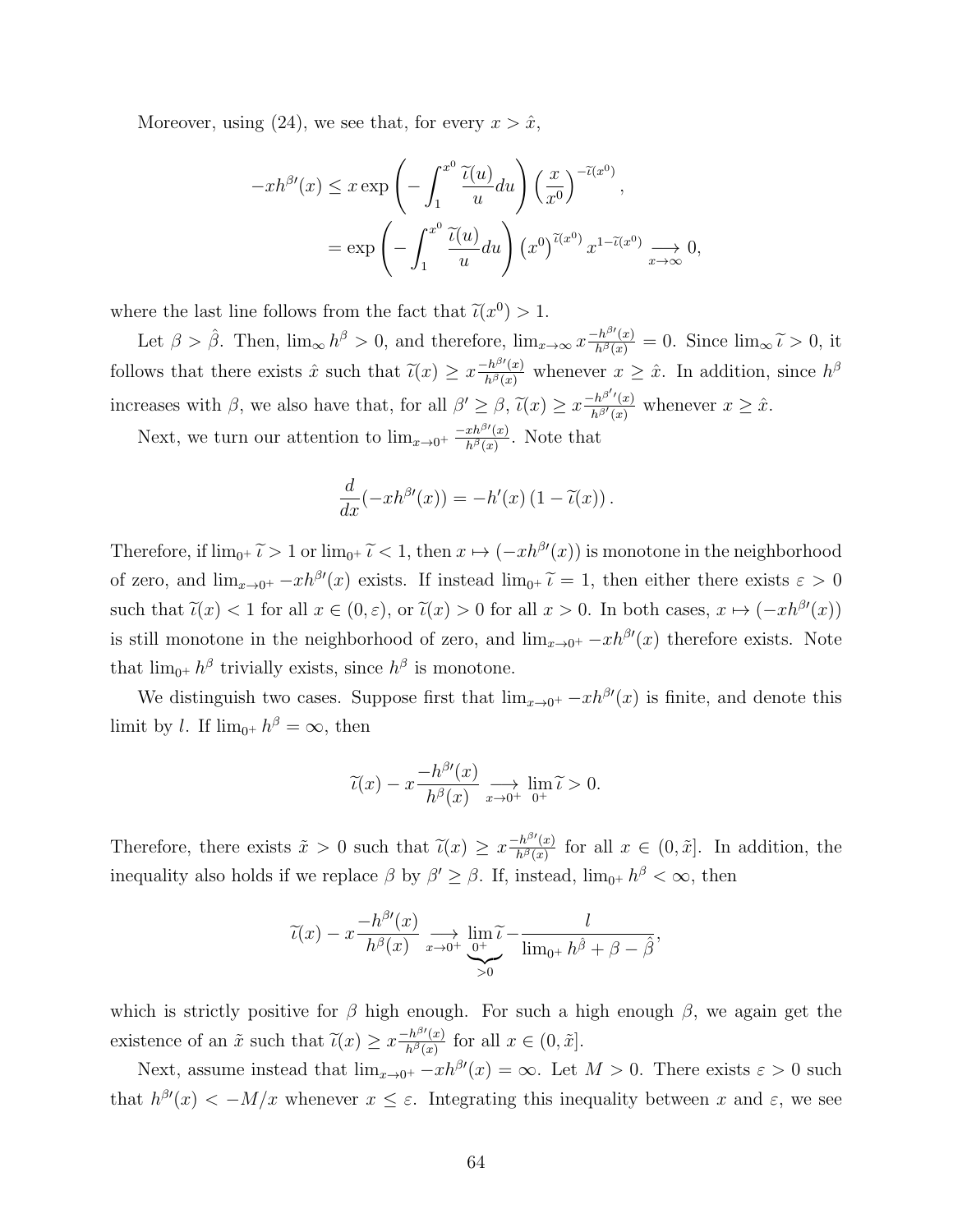that

$$
h^{\beta}(x) > h^{\beta}(\varepsilon) + M \log \frac{\varepsilon}{x} \longrightarrow_{x \to 0^{+}} \infty.
$$

Therefore,  $\lim_{0^+} h^{\beta} = \infty$ , and we can apply l'Hospital's rule:

$$
\lim_{x \to 0^+} \frac{-xh^{\beta\prime}(x)}{h^{\beta}(x)} = \lim_{x \to 0^+} \frac{-xh^{\beta\prime\prime}(x) - h^{\beta\prime}(x)}{h^{\beta\prime}(x)} = \lim_{0^+} \widetilde{\iota} - 1.
$$

Therefore,

$$
\widetilde{\iota}(x) - x \frac{-h^{\beta\prime}(x)}{h^{\beta}(x)} \underset{x \to 0^+}{\longrightarrow} 1 > 0.
$$

Again, this gives us the existence of an  $\tilde{x}$  such that  $\tilde{\iota}(x) \geq x \frac{-h^{\beta\prime}(x)}{h^{\beta}(x)}$  $\frac{h^{\beta}(x)}{h^{\beta}(x)}$  for all  $x \in (0, \tilde{x}]$ .

To summarize, we have found a  $\beta > \hat{\beta}$  and two strictly positive reals  $\tilde{x}$  and  $\hat{x}$  such that for all  $\beta' \geq \beta$ ,  $\tilde{\iota}(x) \geq x \frac{-h^{\beta'}(x)}{h^{\beta'}(x)}$  $\frac{h^{\beta'}(x)}{h^{\beta'}(x)}$  whenever  $x \geq \hat{x}$  or  $x \leq \tilde{x}$ . If  $\tilde{x} \geq \hat{x}$ , then we are done: there exists  $\beta > \hat{\beta}$  such that  $\tilde{\iota}(x) \geq x \frac{-h^{\beta\prime}(x)}{h^{\beta}(x)}$  $\frac{f h^{\alpha}(x)}{h^{\beta}(x)}$  for all  $x > 0$ . Assume instead that  $\tilde{x} < \hat{x}$ . Let  $x_1 \in \arg \min_{x \in [\tilde{x}, \hat{x}]} \tilde{u}(x)$  and  $x_2 \in \arg \max_{x \in [\tilde{x}, \hat{x}]} x \frac{-h^{\beta\prime}(x)}{h^{\beta}(x)}$  $\frac{h^{\beta}(x)}{h^{\beta}(x)}$ . Note that  $x_1$  and  $x_2$  exist, since  $[\tilde{x}, \hat{x}]$  is compact and the functions being optimized are continuous. If  $\tilde{\iota}(x_1) \geq x_2 \frac{-h^{\beta}(x_2)}{h^{\beta(x_2)}}$  $\frac{h^{\beta'}(x_2)}{h^{\beta(x_2)}},$ then we are done, since this would imply that  $\tilde{\iota}(x) \geq x \frac{-h^{\beta\prime}(x)}{h^{\beta}(x)}$  $\frac{f^{h^{\rho}}(x)}{h^{\beta}(x)}$  for all  $x \in [\tilde{x}, \hat{x}]$ . Suppose instead that  $\tilde{\iota}(x_1) < x_2 \frac{-h^{\beta\prime}(x_2)}{h^{\beta}(x_2)}$  $\frac{h^{\beta}(x_2)}{h^{\beta}(x_2)}$ . Since  $h^{\beta}(x_2) \longrightarrow_{\beta \to \infty} \infty$  and  $\tilde{\iota}(x_1) > 0$ , there exists  $\beta' > \beta$  such that  $x_2 \frac{-h^{\beta'}(x_2)}{h^{\beta'}(x_2)}$  $\frac{h^{\beta'}(x_2)}{h^{\beta'}(x_2)} < \tilde{\iota}(x_1)$ . By definition of  $x_1$  and  $x_2$ , and since  $h^{\beta}$  increases with  $\beta$ , we can conclude that  $\widetilde{\iota}(x) \geq x \frac{-h^{\beta'}(x)}{h^{\beta'}(x)}$  $\frac{h^{\beta'}(x)}{h^{\beta'}(x)}$  for all  $x \in [\tilde{x}, \hat{x}]$ . It follows that  $\tilde{\iota}(x) \geq x \frac{-h^{\beta'}(x)}{h^{\beta'}(x)}$  $\frac{f^{h^{\alpha}}(x)}{h^{\beta}(x)}$  for all  $x > 0$ .

This implies that set

$$
B \equiv \left\{ \beta \ge \hat{\beta} : \quad h^{\beta} \text{ is log-convex} \right\}
$$

is non-empty. In addition, we also know that if  $\beta' > \beta$  and  $\beta \in B$ , then  $\beta' \in B$ . Put  $\beta = \inf B$ . Assume for a contradiction that  $\beta \notin B$ . Then, there exists  $x > 0$  such that

$$
\widetilde{\iota}(x) < x \frac{-h^{\underline{\beta}'}(x)}{h^{\underline{\beta}}(x)}.
$$

Then, by continuity of  $h^{\beta}$  in  $\beta$ , there exists  $\beta' > \beta$  such that

$$
\widetilde{\iota}(x) < x \frac{-h^{\beta'}(x)}{h^{\beta'}(x)}.
$$

But then,  $\beta' \in B$  and  $h^{\beta'}$  is not log-convex, a contradiction. Therefore, the set of  $\beta$ 's such that  $h^{\beta}$  is positive, decreasing and log-convex is  $(\beta, \infty)$ .  $\Box$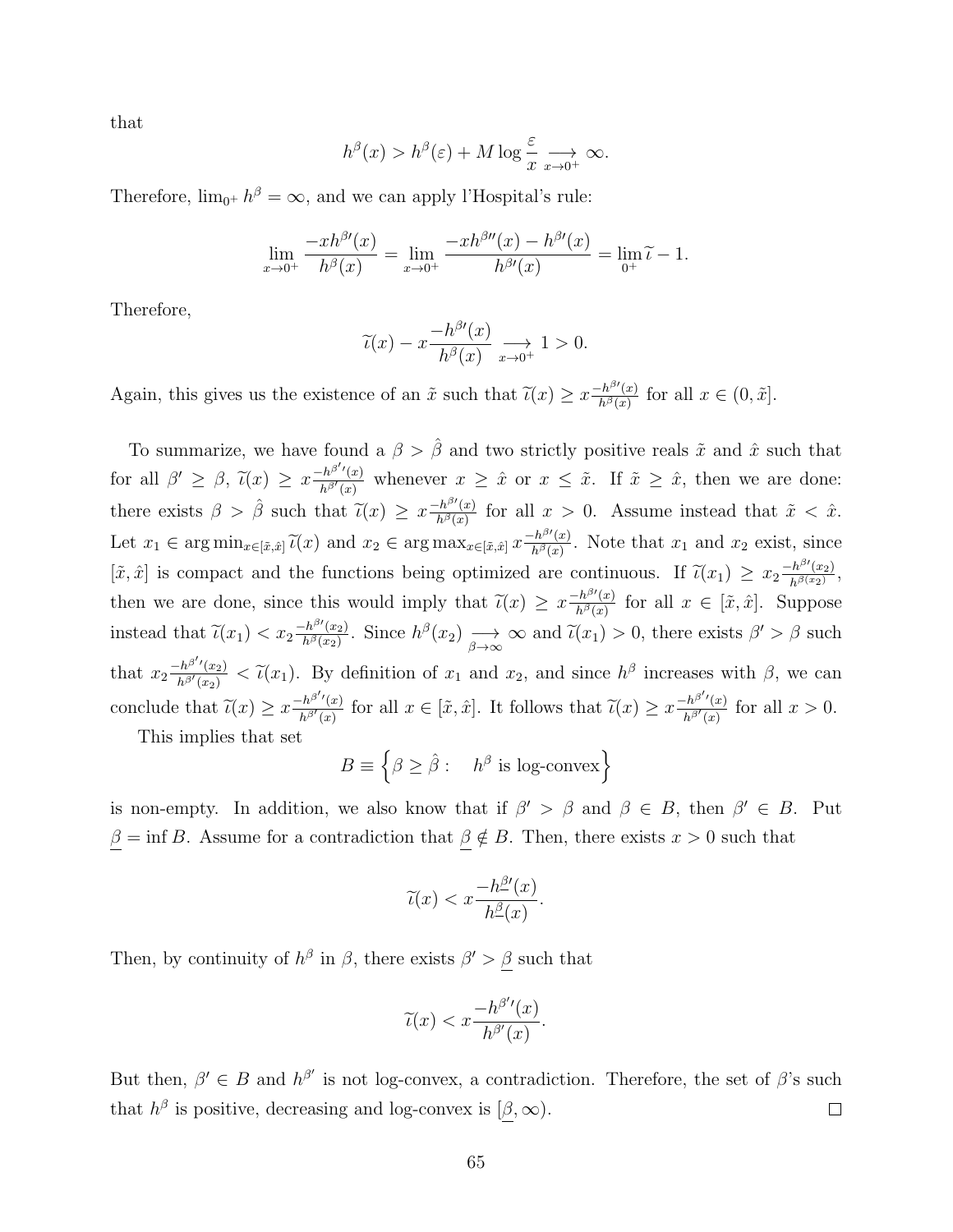## D Proofs for Section 4.3

In this section, we fix a pricing game  $((h_j)_{j \in \mathcal{N}}, \mathcal{F}, (c_j)_{j \in \mathcal{N}})$ .

## D.1 Preliminaries

In this section, we prove several technical lemmas, which will allow us to derive firm-level conditions for equilibrium uniqueness.

We introduce the following notation. For every  $f \in \mathcal{F}$ , for every  $\mu^f \in (1, \bar{\mu}^f)$ ,

$$
\omega^f = \frac{\mu^f - 1}{\mu^f},
$$
  

$$
\bar{\omega}^f = \lim_{\mu^f \to \bar{\mu}^f} \frac{\mu^f - 1}{\mu^f},
$$

and for every  $k \in \mathcal{N}$ , for every  $x > \underline{p}_k$ ,

$$
\chi_k(x) = \frac{\iota_k(x) - 1}{\iota_k(x)}.
$$

The following lemma is useful to understand our uniqueness conditions:

**Lemma C.** For every  $f \in \mathcal{F}$ ,  $\omega^f \in (0, \bar{\omega}^f)$  and  $k \in f$ :

- For every x such that  $\chi_k(x) > \omega^f$ ,  $1 \omega^f \theta_k(x) > 0$ .
- In particular, for every  $c_k > 0$ , for every  $x \geq r_k \left( \frac{1}{1 c_k} \right)$  $\frac{1}{1-\omega^f}, c_k\bigg), 1-\omega^f\theta_k(x) > 0.$
- In particular, for every  $x > p_k$ ,  $\chi_k(x)\theta_k(x) \leq 1$ .

Proof. Let  $f \in \mathcal{F}$ ,  $k \in f$ ,  $\omega^f \in (0, \bar{\omega}^f)$ , and x such that  $\chi_k(x) > \omega^f$ . Put  $\mu^f = \frac{1}{1-\epsilon}$  $\frac{1}{1-\omega^f}$ . Then,  $u_k(x) > \mu^f$ . Therefore, there exists  $c > 0$  such that  $\nu_k(x, c) = \mu^f$ . We know from Lemma 7 that

$$
\frac{\partial r_k}{\partial \mu^f}(\mu^f, c) = \frac{\gamma_k(r_k(\mu^f, c_k))}{\mu^f(-\gamma_k'(r_k(\mu^f, c_k))) - (\mu^f - 1)(-h_k'(r_k(\mu^f, c_k)))},
$$

$$
= \frac{\gamma_k(x)}{-\gamma_k'(x)\mu^f} \frac{1}{1 - \omega^f \theta_k(x)} > 0.
$$

In addition, by Lemmas 4-(iii) and 7,  $\gamma'_k(x) < 0$ . Therefore,  $1 - \omega^f \theta_k(x) > 0$ . This establishes the first bullet point in the statement of the lemma.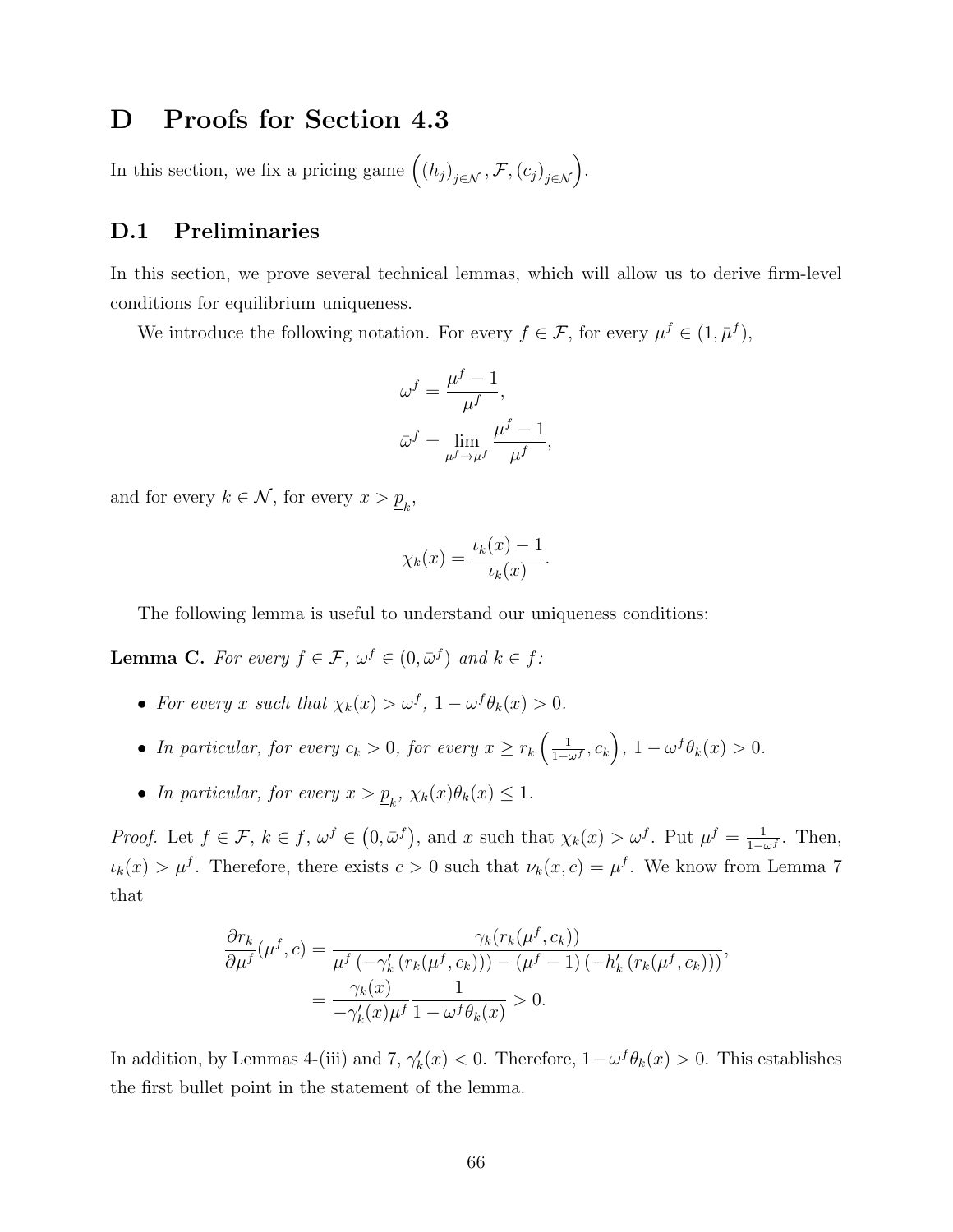Next, let  $c > 0$  and  $x \geq r_k(\mu^f, c)$ . Then, since  $\nu_k(., c)$  is increasing,  $\nu_k(x, c) \geq \mu^f$ . Since  $c > 0$ , it follows that  $\iota_k(x) > \mu^f$ , and that  $\chi_k(x) > \omega^f$ . It follows from the first part of the lemma that  $1 - \omega^f \theta_k(x) > 0$ .

Finally, let  $x > p_k$ . Put  $\omega^f = \chi_k(x)$ . Then, for every y such that  $\chi_k(y) > \omega^f$ ,  $1-\omega^f \theta_k(y) >$ 0. By monotonicity of  $\chi_k$ , this implies that, for every  $y > x$ ,  $1 - \chi_k(x)\theta_k(y) > 0$ . Therefore, by continuity of  $\theta_k$ ,  $\chi_k(x)\theta_k(x) \leq 1$ .  $\Box$ 

**Lemma D.** Assume that  $\bar{\mu}^f = \bar{\mu}_j$  for every  $f \in \mathcal{F}$  and  $j \in f$ . If, for every  $f \in \mathcal{F}$ ,

$$
\forall \omega^f \in (0, \bar{\omega}^f), \ \left(\sum_{k \in f} \frac{\omega^f \theta_k}{1 - \omega^f \theta_k} \gamma_k\right) \left(\frac{1}{\sum_{k \in f} h_k} - \frac{\omega^f}{\sum_{k \in f} \gamma_k}\right) < 1,\tag{25}
$$

where, for every k, functions  $\theta_k$ ,  $\gamma_k$  and  $h_k$  are all evaluated at point  $p_k = r_k \left( \frac{1}{1 - \epsilon_k} \right)$  $\frac{1}{1-\omega^f},c_k\bigg),\ then$ pricing game  $((h_j)_{j \in \mathcal{N}}, \mathcal{F}, (c_j)_{j \in \mathcal{N}})$  has a unique equilibrium.

*Proof.* By Theorem 3,  $((h_j)_{j \in \mathcal{N}}, \mathcal{F}, (c_j)_{j \in \mathcal{N}})$  has a pricing equilibrium. To prove that there is only one equilibrium, we show that  $\Omega(.)$  is strictly decreasing. Let  $H > 0$ , and, for every  $f \in \mathcal{F}, \mu^f = m^f(H)$  and  $\omega^f = \frac{\mu^f - 1}{\mu^f}$  $\frac{J-1}{\mu^f}$ . Then,

$$
H^{2}\Omega'(H) = H \sum_{f \in \mathcal{F}} m^{f\prime(H)} \sum_{k \in f} r'_{k} (\mu^{f}) h'_{k} (r_{k} (\mu^{f})) - \sum_{f \in \mathcal{F}} \sum_{k \in \mathcal{N}} h_{k} (r_{k} (\mu^{f})),
$$
  

$$
= \sum_{f \in \mathcal{F}} \left( \frac{\mu^{f} (\mu^{f} - 1)}{1 + \mu^{f} (\mu^{f} - 1) \frac{\sum_{k \in f} r'_{k} (-\gamma'_{k})}{\sum_{k \in f} \gamma_{k}}} \left( \sum_{k \in f} r'_{k} (-h'_{k}) \right) - \sum_{k \in f} h_{k} \right), \text{ by Lemma 10.}
$$

Therefore, a sufficient condition for this derivative to be strictly negative is that, for all  $f \in \mathcal{F},$ 

$$
\frac{\mu^f(\mu^f - 1) \frac{\sum_{k \in f} r'_k(-h'_k)}{\sum_{k \in f} h_k}}{1 + \mu^f(\mu^f - 1) \frac{\sum_{k \in f} r'_k(-\gamma'_k)}{\sum_{k \in f} \gamma_k}} < 1. \tag{26}
$$

Let  $f \in \mathcal{F}$ . Then,

$$
(26) \iff (\mu^f - 1) \left( \frac{\sum_{k \in f} \mu^f r'_k \left( -h'_k \right)}{\sum_{k \in f} h_k} - \frac{\sum_{k \in f} \mu^f r'_k \left( -\gamma'_k \right)}{\sum_{k \in f} \gamma_k} \right) < 1,
$$
\n
$$
\iff (\mu^f - 1) \left( \frac{\sum_{k \in f} \mu^f \frac{\gamma_k \left( -h'_k \right)}{\mu^f \left( -\gamma'_k \right) - (\mu^f - 1) \left( -h'_k \right)}}{\sum_{k \in f} h_k} - \frac{\sum_{k \in f} \mu^f \frac{\gamma_k \left( -\gamma'_k \right)}{\mu^f \left( -\gamma'_k \right) - (\mu^f - 1) \left( -h'_k \right)}}{\sum_{k \in f} \gamma_k} \right) < 1,
$$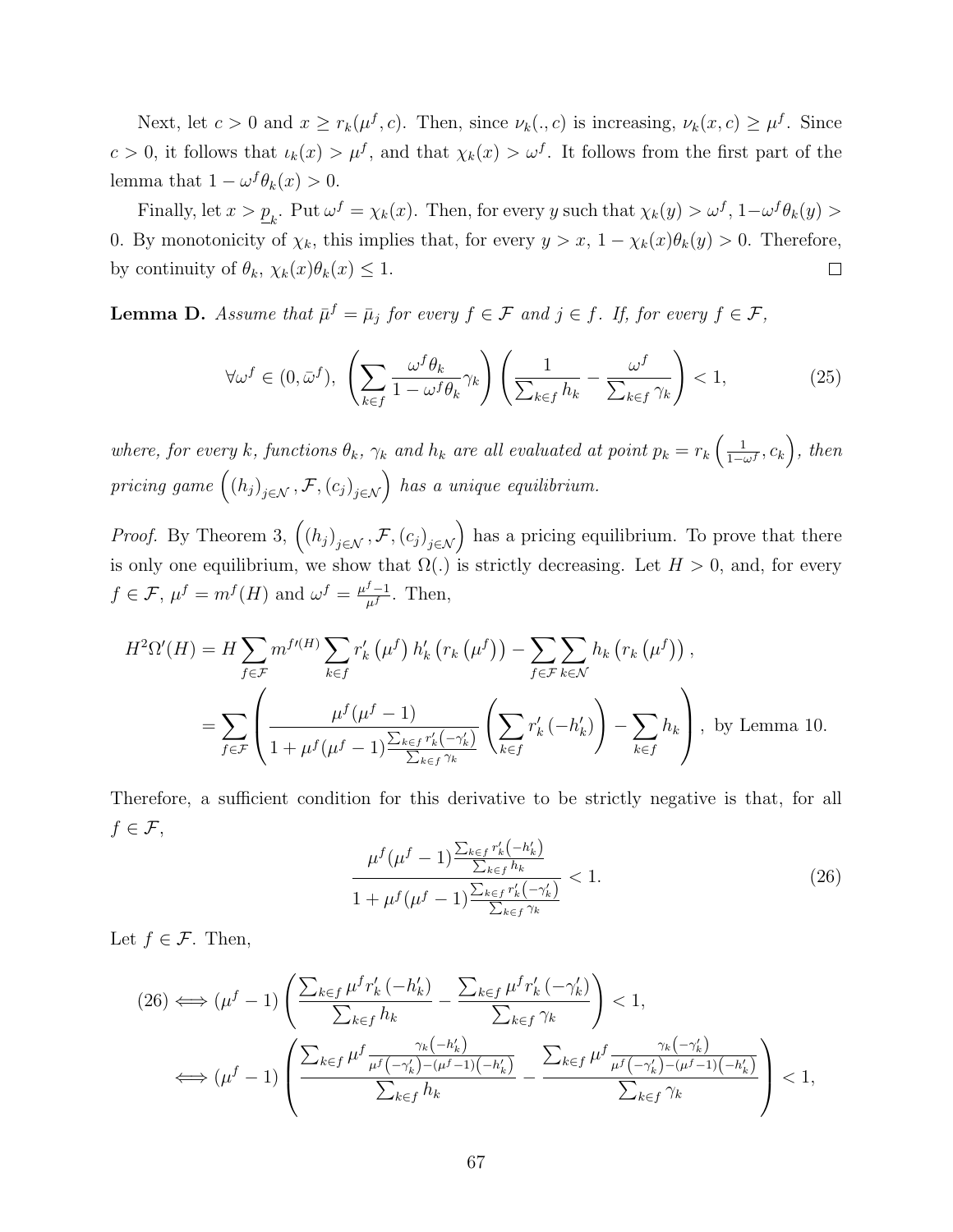$$
\iff (\mu^f - 1) \left( \frac{\sum_{k \in f} \frac{\theta_k}{1 - \omega^f \theta_k} \gamma_k}{\sum_{k \in f} h_k} - \frac{\sum_{k \in f} \frac{1}{1 - \omega^f \theta_k} \gamma_k}{\sum_{k \in f} \gamma_k} \right) < 1,
$$
\n
$$
\iff (\mu^f - 1) \left( \frac{\sum_{k \in f} \frac{\theta_k}{1 - \omega^f \theta_k} \gamma_k}{\sum_{k \in f} h_k} - 1 - \frac{\sum_{k \in f} \frac{\omega^f \theta_k}{1 - \omega^f \theta_k} \gamma_k}{\sum_{k \in f} \gamma_k} \right) < 1,
$$
\n
$$
\iff (\mu^f - 1) \left( -1 + \sum_{k \in f} \frac{\theta_k}{1 - \omega^f \theta_k} \gamma_k \left( \frac{1}{\sum_{k \in f} h_k} - \frac{\omega^f}{\sum_{k \in f} \gamma_k} \right) \right) < 1,
$$
\n
$$
\iff \left( \sum_{k \in f} \frac{\omega^f \theta_k}{1 - \omega^f \theta_k} \gamma_k \right) \left( \frac{1}{\sum_{k \in f} h_k} - \frac{\omega^f}{\sum_{k \in f} \gamma_k} \right) < 1,
$$

where, for every  $k \in f$ , functions  $\theta_k$ ,  $\gamma_k$  and  $h_k$  are evaluated at point  $p_k = r_k(\mu^f)$  $r_k\left(\frac{1}{1-t}\right)$  $\frac{1}{1-\omega f}$ . Since condition (25) holds by assumption,  $\Omega$  is strictly decreasing. Therefore, the pricing game has a unique equilibrium.  $\Box$ 

**Lemma E.** Assume that  $\bar{\mu}^f = \bar{\mu}_j$  for every  $f \in \mathcal{F}$  and  $j \in f$ . Let  $(\underline{c}_k)_{k \in \mathcal{N}} \in \mathbb{R}_{++}^{\mathcal{N}}$ . If, for every  $f \in \mathcal{F}$ ,

$$
\forall \omega^f \in (0, \bar{\omega}^f), \ \forall (x_k)_{k \in f} \in \prod_{k \in f} \left[ r_k \left( \frac{1}{1 - \omega^f}, \underline{c}_k \right), \infty \right),
$$

$$
\left( \sum_{k \in f} \frac{\omega^f \theta_k(x_k)}{1 - \omega^f \theta_k(x_k)} \gamma_k(x_k) \right) \left( \frac{1}{\sum_{k \in f} h_k(x_k)} - \frac{\omega^f}{\sum_{k \in f} \gamma_k(x_k)} \right) < 1,
$$
\n(27)

or, equivalently, if

$$
\forall \omega^f \in (0, \bar{\omega}^f), \ \forall (x_k)_{k \in f} \in \prod_{k \in f} \left[ r_k \left( \frac{1}{1 - \omega^f}, \underline{c}_k \right), \infty \right),
$$
  

$$
\sum_{i,j \in f} \gamma_i(x_i) \gamma_j(x_j) \left( \omega^f \theta_i(x_i) \frac{1 - \omega^f \rho_j(x_j)}{1 - \omega^f \theta_i(x_i)} - \rho_i(x_i) \right) < 0,
$$
 (28)

then pricing game  $((h_j)_{j\in\mathcal{N}}, \mathcal{F}, (c_j)_{j\in\mathcal{N}})$  has a unique equilibrium for every  $(c_j)_{j\in\mathcal{N}}\in\prod_{j\in\mathcal{N}}[\underline{c}_j,\infty)$ .

*Proof.* Assume that condition (27) holds, and let  $(c_k)_{k \in \mathcal{N}} \in \prod_{k \in \mathcal{N}} \underline{(c_k, \infty)}$ . We want to show that condition (25) holds, so let  $f \in \mathcal{F}$ ,  $\omega^f \in (0, \bar{\omega}^f)$  and  $\mu^f = \frac{1}{1-\bar{\omega}^f}$  $\frac{1}{1-\omega^f}$ . Let  $k \in f$  and  $p_k = r_k(\mu^f, c_k)$ . Since  $c_k \geq c_k$  and  $r_k$  is increasing in its second argument, it follows that  $p_k \geq r_k(\mu^f, \underline{c}_k)$ . Therefore,  $(p_k)_{k \in f} \in \prod_{k \in f} [r_k(\mu^f, \underline{c}_k), \infty)$ . It follows that condition (25) holds. By Lemma D, pricing game  $(\mathcal{N}, (h_k)_{k \in \mathcal{N}}, \mathcal{F}, (c_k)_{k \in \mathcal{N}})$  has a unique equilibrium.

Finally, we show that conditions (27) and (28) are equivalent. Let  $f \in \mathcal{F}$ ,  $\omega^f \in (0, \bar{\omega}^f)$ ,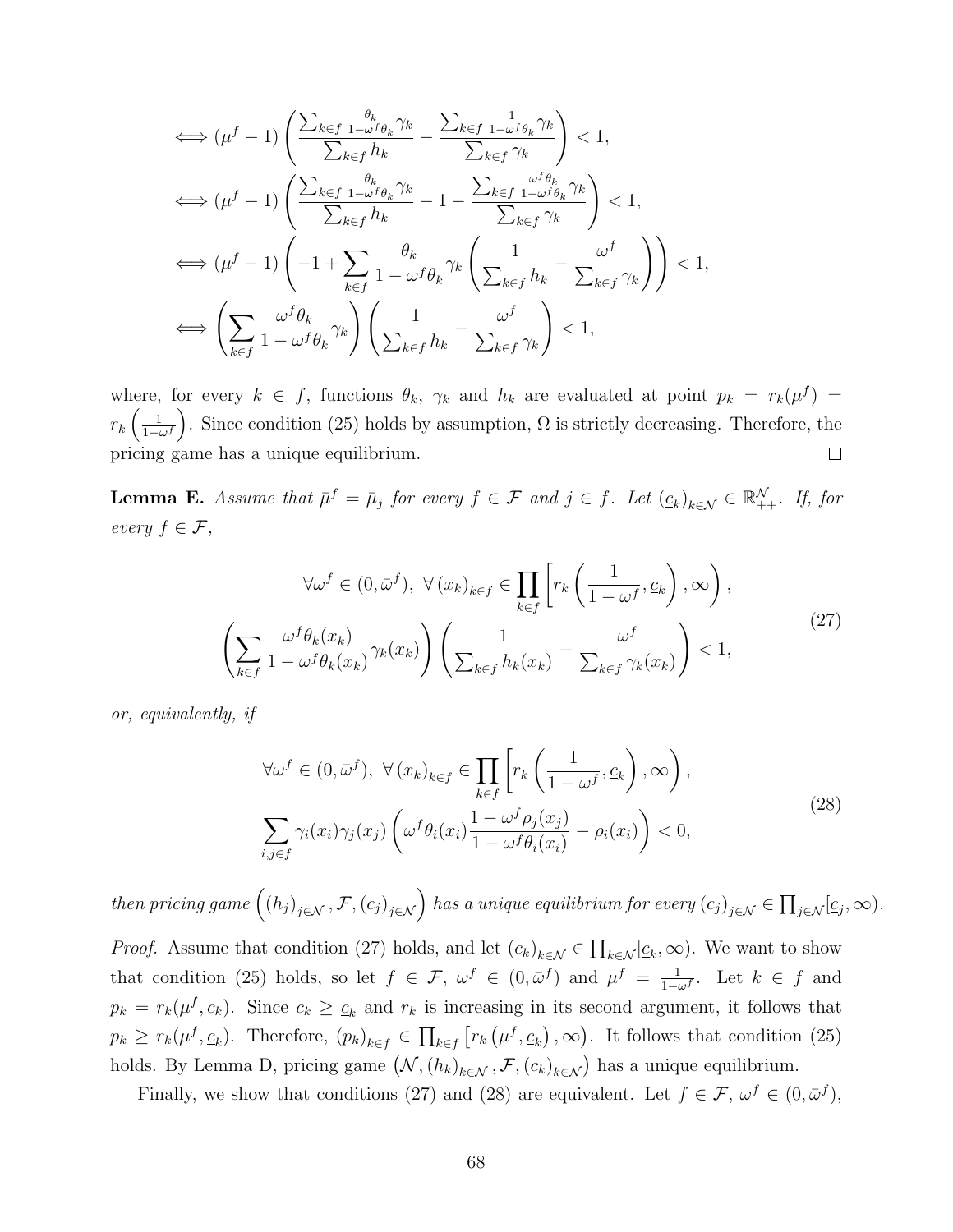and  $(x_k)_{k \in f} \in \prod_{k \in f} \left[ r_k \left( \frac{1}{1 - \alpha_k} \right) \right]$  $\frac{1}{1-\omega^f}, \underline{c}_k\bigg), \infty$ . Then,

$$
\left(\sum_{k\in f} \frac{\omega^f \theta_k}{1 - \omega^f \theta_k} \gamma_k\right) \left(\frac{1}{\sum_{k\in f} h_k} - \frac{\omega^f}{\sum_{k\in f} \gamma_k}\right) < 1
$$
\n
$$
\iff \left(\sum_{i\in f} \frac{\omega^f \theta_i}{1 - \omega^f \theta_i} \gamma_i\right) \left(\sum_{j\in f} (\gamma_j - \omega^f h_j)\right) - \left(\sum_{i\in f} h_i\right) \left(\sum_{j\in f} \gamma_j\right) < 0,
$$
\n
$$
\iff \left(\sum_{i\in f} \frac{\omega^f \theta_i}{1 - \omega^f \theta_i} \gamma_i\right) \left(\sum_{j\in f} \gamma_j \left(1 - \omega^f \rho_j\right)\right) - \left(\sum_{i\in f} \rho_i \gamma_i\right) \left(\sum_{j\in f} \gamma_j\right) < 0,
$$
\n
$$
\iff \sum_{i,j\in f} \gamma_i \gamma_j \left(\omega^f \theta_i \frac{1 - \omega^f \rho_j}{1 - \omega^f \theta_i} - \rho_i\right) < 0.
$$

**Lemma F.** Assume that  $\bar{\mu}^f = \bar{\mu}_j$  for every  $f \in \mathcal{F}$  and  $j \in f$ . If, for every  $f \in \mathcal{F}$ ,

$$
\forall \omega^f \in (0, \bar{\omega}^f), \ \forall (x_k)_{k \in f} \in \left\{ (x_k)_{k \in f} \in \mathbb{R}^f_{++} : \ \forall k \in f, \ \chi_k(x_k) > \omega^f \right\},\
$$

$$
\left( \sum_{k \in f} \frac{\omega^f \theta_k(x_k)}{1 - \omega^f \theta_k(x_k)} \gamma_k(x_k) \right) \left( \frac{1}{\sum_{k \in f} h_k(x_k)} - \frac{\omega^f}{\sum_{k \in f} \gamma_k(x_k)} \right) < 1,
$$

$$
(29)
$$

or, equivalently,  $i^{20}$ 

$$
\forall \omega^f \in (0, \bar{\omega}^f), \ \forall (x_k)_{k \in f} \in \left\{ (x_k)_{k \in f} \in \mathbb{R}^f_{++} : \ \forall k \in f, \ \chi_k(x_k) > \omega^f \right\},\
$$

$$
\sum_{i,j \in f} \gamma_i(x_i) \gamma_j(x_j) \left( \omega^f \theta_i(x_i) \frac{1 - \omega^f \rho_j(x_j)}{1 - \omega^f \theta_i(x_i)} - \rho_i(x_i) \right) < 0,
$$

$$
(30)
$$

then pricing game  $((h_j)_{j \in \mathcal{N}}, \mathcal{F}, (c_j)_{j \in \mathcal{N}})$  has a unique equilibrium for every  $(c_j)_{j \in \mathcal{N}} \in \mathbb{R}_{++}^{\mathcal{N}}$ . *Proof.* Let  $(c_k)_{k \in \mathcal{N}} \in \mathbb{R}^{\mathcal{N}}_{++}$ , and assume that condition (29) holds. Let  $f \in \mathcal{F}$ ,  $\omega^f \in (0, \bar{\omega}^f)$ and  $\mu^f = 1/(1 - \omega^f)$ . Let  $(x_k)_{k \in f} \in \prod_{k \in f} [r_k(\mu^f, c_k), \infty)$ . Then, for every  $k \in f$ ,

$$
\iota_k(x_k) > \nu_k(x_k, c_k) = \mu^f.
$$

Therefore,

$$
(x_k)_{k \in f} \in \left\{ (x_k)_{k \in f} \in \mathbb{R}^f_{++} : \ \forall k \in f, \ \chi_k(x_k) > \omega^f \right\},\
$$

and, by condition (29), condition (27) holds for  $(\underline{c}_k)_{k \in \mathcal{N}} = (c_k)_{k \in \mathcal{N}}$ . By Lemma E, pricing game  $(N,(h_k)_{k\in\mathcal{N}},\mathcal{F},(c_k)_{k\in\mathcal{N}})$  has a unique equilibrium. In addition, as shown in the proof

<sup>&</sup>lt;sup>20</sup>Recall that  $\rho_k = \frac{h_k}{\gamma_k}$ .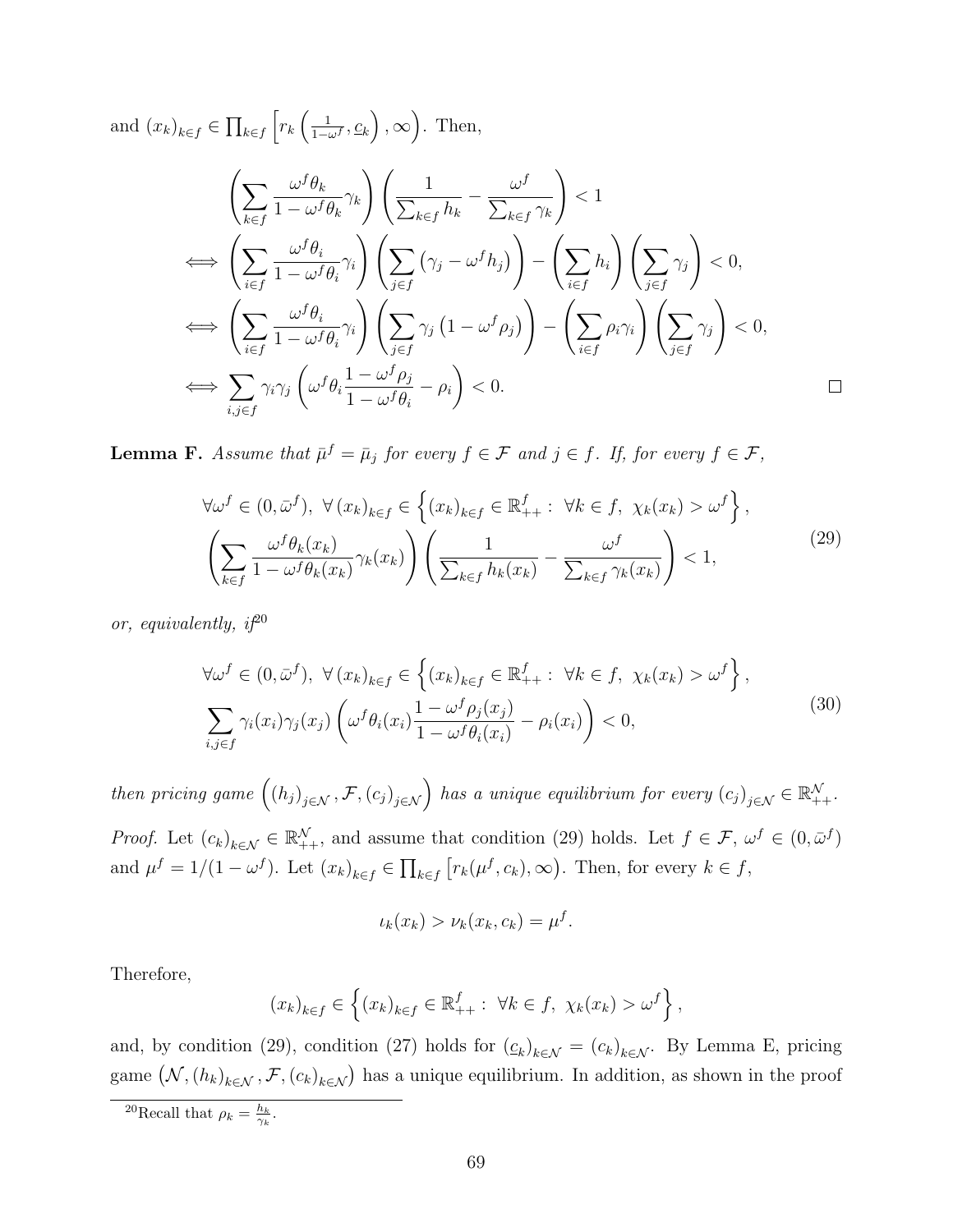of Lemma E, conditions (29) and (30) are equivalent.

All we need to do to prove Theorem 4 is show that, for every  $f \in \mathcal{F}$ , conditions (i), (ii) in Theorem 4 imply condition (29) (or, equivalently, condition (30)), and that condition (iii) implies condition (25).

## D.2 Sufficiency of condition (i)

We prove the following lemma:

**Lemma G.** Assume that  $\bar{\mu}^f = \bar{\mu}_j$  for every  $f \in \mathcal{F}$  and  $j \in f$ . Let  $f \in \mathcal{F}$ . If  $\min_{j \in f} \inf_{p_j > p_j} \rho_j(p_j) \ge$  $\max_{j \in f} \sup_{p_j > p_j} \theta_j(p_j)$ , then condition (29) holds for firm f.

*Proof.* We show that condition (30) holds for firm f. Let  $f \in \mathcal{F}$ ,  $\omega^f \in (0, \bar{\omega}^f)$ , and

$$
(x_k)_{k \in f} \in \left\{ (x_k)_{k \in f} \in \mathbb{R}^f_{++} : \ \forall k \in f, \ \chi_k(x_k) > \omega^f \right\}.
$$

Since for every  $k \in f$ ,  $\chi_k(x_k) > \omega^f$ , it follows that  $\iota_k(x_k) > 1$ . Therefore,  $x_k > \underline{p}_k$  for every k, and

$$
\max_{k \in f} \theta_k(x_k) \le \min_{k \in f} \rho_k(x_k).
$$

Therefore,

$$
\sum_{i,j \in f} \gamma_i \gamma_j \left( \omega^f \theta_i \frac{1 - \omega^f \rho_j}{1 - \omega^f \theta_i} - \rho_i \right) \le \sum_{i,j \in f} \gamma_i \gamma_j \left( \omega^f \rho_i - \rho_i \right),
$$
  

$$
\le (\omega^f - 1) \sum_{i,j \in f} \gamma_i \gamma_j \rho_i < 0,
$$

where the first inequality follows by Lemma C and  $\max_{k \in f} \theta_k(x_k) \le \min_{k \in f} \rho_k(x_k)$ . Therefore, condition  $(30)$  holds for firm f.  $\Box$ 

### D.3 Sufficiency of condition (ii)

The aim of this section is to prove the following lemma:

**Lemma H.** Assume that  $\bar{\mu}^f = \bar{\mu}_j$  for every  $f \in \mathcal{F}$  and  $j \in f$ . Let  $f \in \mathcal{F}$ . Suppose that,  $\bar{\mu}^f \leq \mu^*(\simeq 2.78)$ , and for every  $j \in f$ ,  $\lim_{\infty} h_j = 0$  and  $\rho_j$  is non-decreasing on  $\left(\underline{p}_j, \infty\right)$ . Then, condition  $(29)$  holds for firm f.

This lemma is proven in several steps. Start with the following technical lemmas: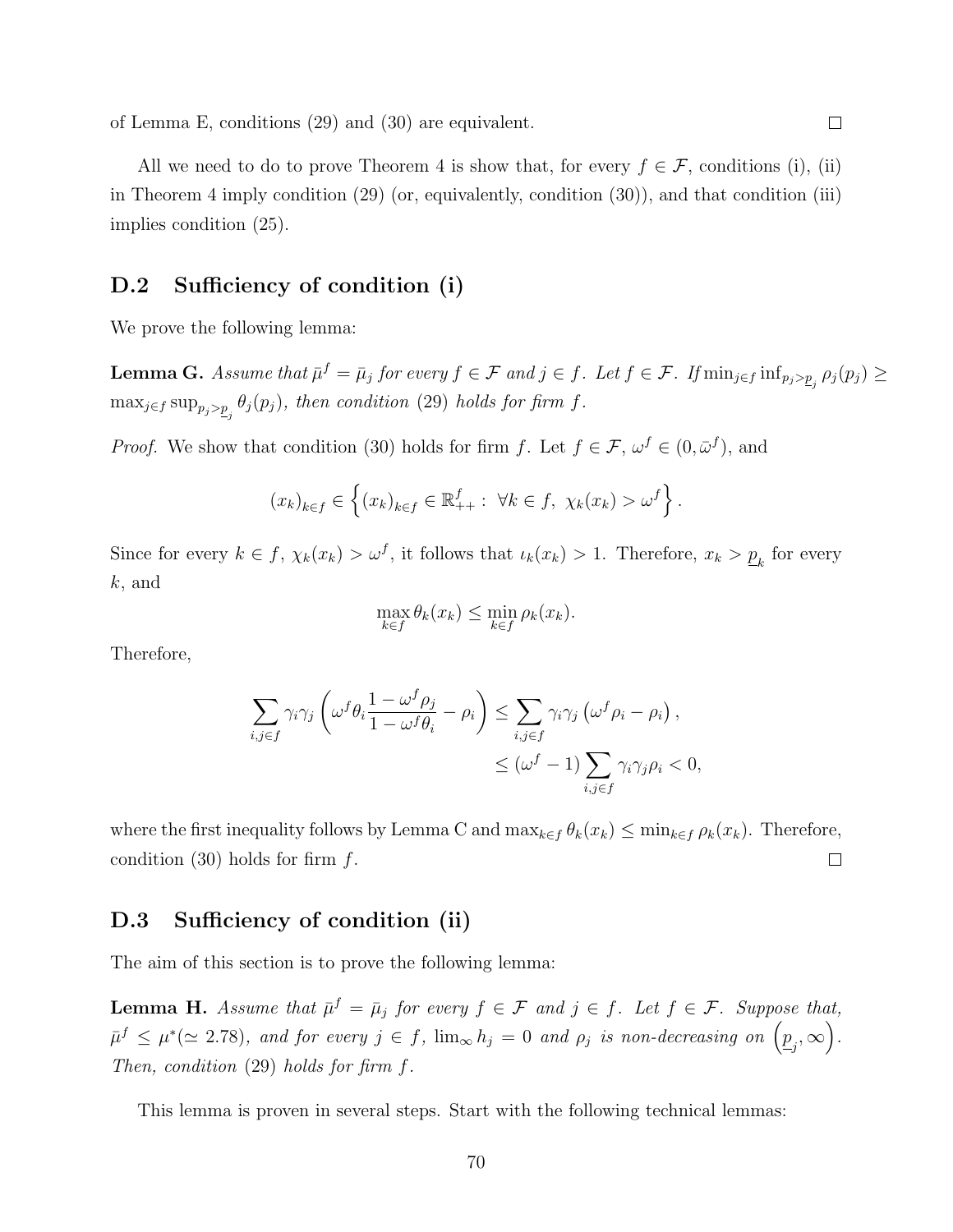**Lemma I.** Assume that  $\bar{\mu}^f = \bar{\mu}_j$  for every  $f \in \mathcal{F}$  and  $j \in f$ . Let  $f \in \mathcal{F}$ . Suppose that  $\bar{\mu}^f < \infty$ , and for every  $j \in f$ ,  $\lim_{\infty} h_j = 0$  and  $\rho_j$  is non-decreasing on  $\left(\underline{p}_j, \infty\right)$ . Then, for every  $\omega^f \in (0, \bar{\omega}^f)$ , for every  $k \in f$ , for every  $x > 0$  such that  $\chi_k(x) > \omega^f$ ,

$$
\frac{1-\bar{\omega}^f}{\bar{\omega}^f}\frac{1}{1-\omega^f} \le \rho_k(x) \le \frac{1}{\bar{\omega}^f}.
$$

*Proof.* Let  $k \in f$  and  $\omega^f \in (0, \bar{\omega}^f)$ . By Lemma 4-(vi),  $\lim_{\infty} \rho_k = \frac{\bar{\mu}^f}{\bar{\mu}^f}$  $\frac{\bar{\mu}^f}{\bar{\mu}^f-1}=\frac{1}{\bar{\omega}}$  $\frac{1}{\bar{\omega}^f}$ . In addition,  $\rho_k$ is non-decreasing. Therefore,  $\rho_k(x) \leq \frac{1}{\omega_k}$  $\frac{1}{\tilde{\omega}^f}$  for all  $x > \underline{p}_k$ . In particular, this inequality is also satisfied if x is such that  $\chi_k(x) > \omega^f$ .

In addition, as shown in the proof of Lemma 4-(vi),

$$
\rho_k(x) = \iota_k(x) \frac{h_k(x)}{-xh'_k(x)}.
$$

Therefore,

$$
\frac{d \log \rho_k(x)}{dx} = \frac{\iota'_k(x)}{\iota_k(x)} + \left(\frac{h'_k(x)}{h_k(x)} - \frac{1}{x} + \frac{h''_k(x)}{-h'_k(x)}\right),
$$
  

$$
= \frac{\iota'_k(x)}{\iota_k(x)} + \frac{1}{x} \left(-\frac{\iota_k(x)}{\rho_k(x)} - 1 + \iota_k(x)\right),
$$
  

$$
= \frac{\iota'_k(x)}{\iota_k(x)} + \frac{\iota_k(x)}{x\rho_k(x)} (\rho_k(x)\chi_k(x) - 1),
$$
  

$$
\leq \frac{\iota'_k(x)}{\iota_k(x)},
$$

where the last inequality follows from the fact that  $\chi_k(x) \leq \bar{\omega}^f$  and  $\rho_k(x) \leq \frac{1}{\bar{\omega}^f}$  $\frac{1}{\bar{\omega}^f}$ . Therefore, for all  $x > p_k$ ,

$$
\log\left(\frac{1}{\bar{\omega}^f \rho_k(x)}\right) = \int_x^\infty \frac{\rho'_k(t)}{\rho_k(t)} dt,
$$
  
\n
$$
\leq \int_x^\infty \frac{\iota'_k(t)}{\iota_k(t)} dt,
$$
  
\n
$$
= \log\left(\frac{\bar{\mu}^f}{\iota_k(x)}\right),
$$
  
\n
$$
= \log\left(\frac{1 - \chi_k(x)}{1 - \bar{\omega}^f}\right).
$$

Therefore,

$$
\rho_k(x) \ge \frac{1 - \bar{\omega}^f}{\bar{\omega}^f} \frac{1}{1 - \chi_k(x)}, \ \forall x > \underline{p}_k.
$$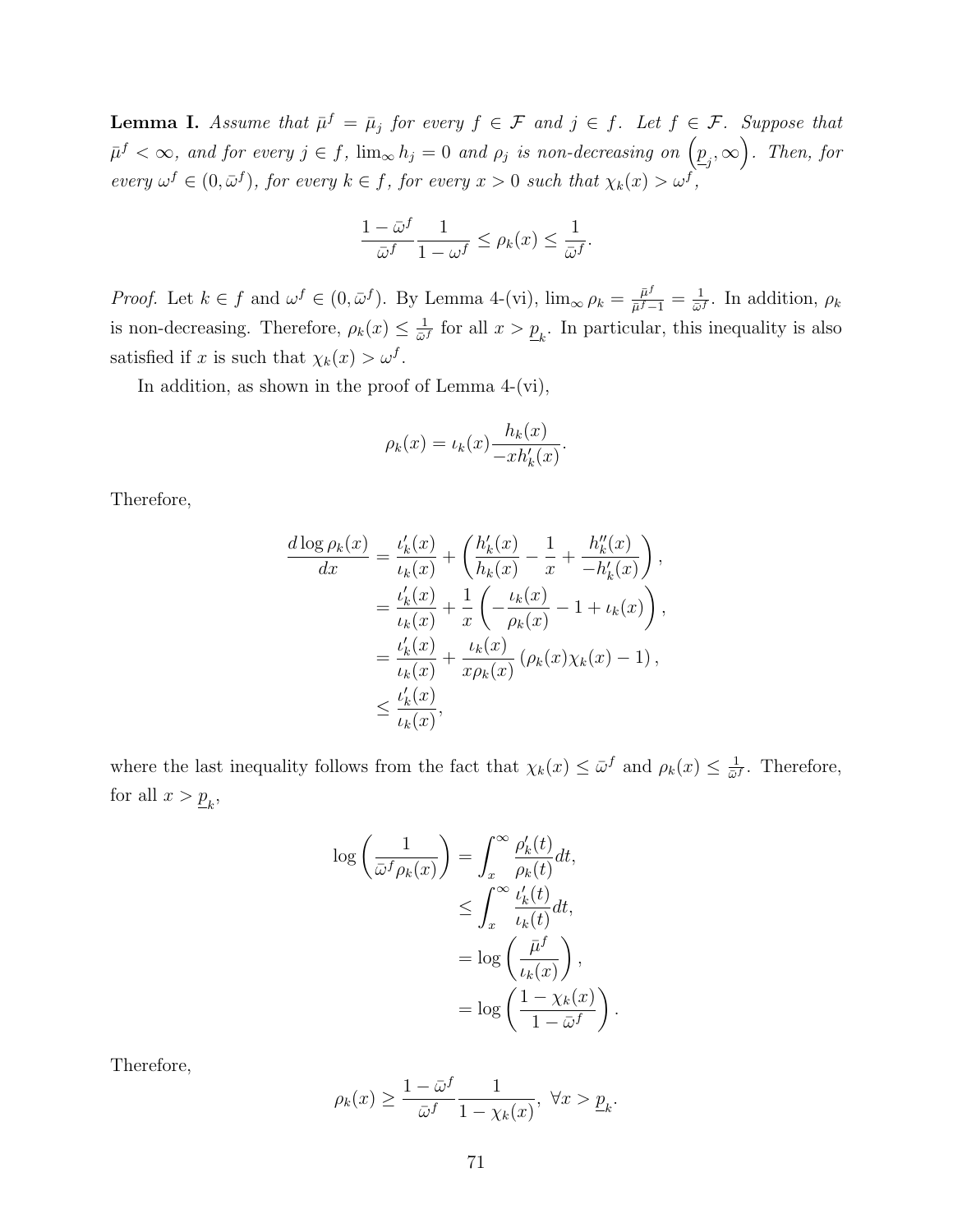In particular, if  $\chi_k(x) > \omega^f$ , then

$$
\rho_k(x) \ge \frac{1 - \bar{\omega}^f}{\bar{\omega}^f} \frac{1}{1 - \omega^f}.
$$

**Lemma J.** For every  $\bar{\omega} \in (0, 1]$ , for every  $\omega \in (0, \bar{\omega})$ , define

$$
\phi_{\omega,\bar{\omega}} : (y,z) \in \left[\frac{1-\bar{\omega}}{\bar{\omega}}\frac{1}{1-\omega},\frac{1}{\bar{\omega}}\right]^2 \mapsto \omega y \frac{1-\omega z}{1-\omega y} + \omega z \frac{1-\omega y}{1-\omega z} - y - z.
$$

There exists a threshold  $\omega^* \in (0,1)$  ( $\omega^* \simeq 0.64$ ) such that if  $\bar{\omega} \leq \omega^*$ , then  $\phi_{\omega,\bar{\omega}} \leq 0$  for all  $\omega \in (0, \bar{\omega}).$ 

*Proof.* Let  $\bar{\omega} \in (0, 1)$  and  $\omega \in (0, \bar{\omega})$ . Define

$$
M(\omega,\bar{\omega}) = \max_{(y,z)\in \left[\frac{1-\bar{\omega}}{\bar{\omega}}\frac{1}{1-\omega},\frac{1}{\bar{\omega}}\right]^2} \phi_{\omega,\bar{\omega}}(y,z).
$$

Notice that  $\phi_{\omega,\bar{\omega}}(y,z) = \phi_{\omega,\bar{\omega}}(z,y)$  for every y and z. It follows that

$$
M(\omega, \bar{\omega}) = \max_{(y,z)\in \left[\frac{1-\bar{\omega}}{\bar{\omega}}\frac{1}{1-\omega}, \frac{1}{\bar{\omega}}\right]^2} \phi_{\omega, \bar{\omega}}(y, z).
$$

Let  $\frac{1-\bar{\omega}}{\bar{\omega}}$  $\frac{1}{1-\omega} \leq y \leq z \leq \frac{1}{\bar{\omega}}$  $\frac{1}{\bar{\omega}}$ . Then,

$$
\frac{\partial \phi_{\omega,\bar{\omega}}}{\partial y} = \frac{\omega(1 - \omega z)}{(1 - \omega y)^2} - \frac{\omega^2 z}{1 - \omega z} - 1,
$$
  
= 
$$
\frac{1}{1 - \omega z} \left( \omega \left( \frac{1 - \omega z}{1 - \omega y} \right)^2 - \omega^2 z - (1 - \omega z) \right),
$$
  

$$
\leq \frac{1}{1 - \omega z} \left( \omega - \omega^2 z - (1 - \omega z) \right), \text{ since } y \leq z,
$$
  
= 
$$
\omega - 1 < 0.
$$

It follows that, for every  $(y, z) \in \left[\frac{1-\bar{\omega}}{\bar{\omega}}\right]$  $\bar{\omega}$ 1  $\frac{1}{1-\omega},\frac{1}{\bar{\omega}}$  $\frac{1}{\overline{\omega}}$  auch that  $y \leq z$ ,

$$
\phi_{\omega}(y,z) \leq \phi_{\omega}\left(\frac{1-\bar{\omega}}{\bar{\omega}}\frac{1}{1-\omega},z\right) \equiv \psi_{\omega,\bar{\omega}}(z).
$$

Therefore,

$$
M(\omega,\bar{\omega}) = \max_{z \in \left[\frac{1-\bar{\omega}}{\bar{\omega}}\frac{1}{1-\omega},\frac{1}{\bar{\omega}}\right]} \psi_{\omega,\bar{\omega}}(z).
$$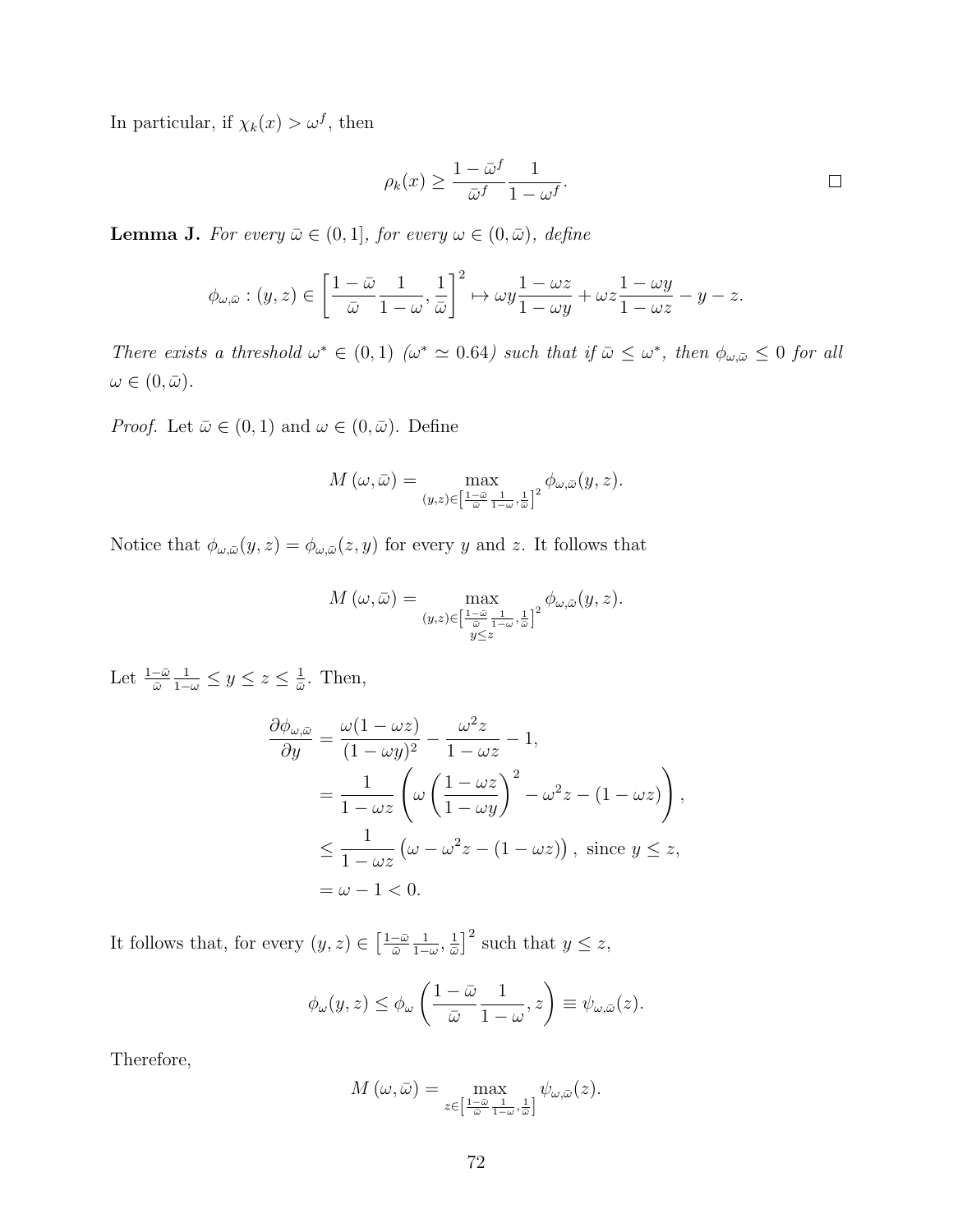Since

$$
\psi''_{\omega,\bar{\omega}}(z) = \left(1 - \frac{\omega}{1 - \omega} \frac{1 - \bar{\omega}}{\bar{\omega}}\right) \frac{2\omega^2}{(1 - \omega z)^3} > 0,
$$

function  $\psi_{\omega,\bar{\omega}}(.)$  is strictly convex. Therefore,

$$
M(\omega,\bar{\omega}) = \max \left\{ \phi_{\omega,\bar{\omega}} \left( \frac{1-\bar{\omega}}{\bar{\omega}} \frac{1}{1-\omega}, \frac{1-\bar{\omega}}{\bar{\omega}} \frac{1}{1-\omega} \right), \phi_{\omega,\bar{\omega}} \left( \frac{1-\bar{\omega}}{\bar{\omega}} \frac{1}{1-\omega}, \frac{1}{\bar{\omega}} \right) \right\}.
$$

Since  $\phi_{\omega,\bar{\omega}}(z, z) = 2(\omega - 1)z < 0$  for every z, it follows that  $M(\omega, \bar{\omega}) \leq 0$  if and only if  $\zeta(\omega,\bar{\omega}) \leq 0$ , where

$$
\zeta(\omega,\bar{\omega}) \equiv \phi \left( \frac{1-\bar{\omega}}{\bar{\omega}} \frac{1}{1-\omega}, \frac{1}{\bar{\omega}} \right),
$$
  
\n
$$
= \left( 1 - \frac{\omega}{\bar{\omega}} \right) \frac{\frac{\omega}{1-\omega} \frac{1-\bar{\omega}}{\bar{\omega}}}{1-\frac{\omega}{1-\omega} \frac{1-\bar{\omega}}{\bar{\omega}}} + \frac{\omega}{\bar{\omega}-\omega} \left( 1 - \frac{\omega}{1-\omega} \frac{1-\bar{\omega}}{\bar{\omega}} \right) - \frac{1-\bar{\omega}}{\bar{\omega}} \frac{1}{1-\omega} - \frac{1}{\bar{\omega}},
$$
  
\n
$$
= \frac{\omega(1-\bar{\omega})}{\bar{\omega}} + \frac{\omega}{(1-\omega)\bar{\omega}} - \frac{1-\bar{\omega}}{\bar{\omega}} \frac{1}{1-\omega} - \frac{1}{\bar{\omega}},
$$
  
\n
$$
= \frac{1}{1-\omega} + \frac{\omega-2}{\bar{\omega}} - \omega.
$$

For every  $\omega \in (0, \bar{\omega}),$ 

$$
\frac{\partial \zeta}{\partial \omega} = \frac{1}{(1 - \omega)^2} + \frac{1}{\bar{\omega}} - 1 > 0.
$$

Therefore,  $\zeta$  is strictly increasing in  $\omega$  on interval  $(0,\bar{\omega})$ . It follows that  $M(\omega,\bar{\omega}) \leq 0$  for every  $\omega \in (0, \bar{\omega})$  if and only if  $\xi(\bar{\omega}) \leq 0$ , where

$$
\xi(\bar{\omega}) \equiv \zeta(\bar{\omega}, \bar{\omega}),
$$
  
=  $\frac{1}{1 - \bar{\omega}} + 1 - \bar{\omega} - \frac{2}{\bar{\omega}}.$ 

For every  $\bar{\omega} \in (0,1)$ ,

$$
\xi'(\bar{\omega}) = \frac{1}{(1-\bar{\omega})^2} + \frac{2}{(\bar{\omega})^2} - 1 > 0.
$$

Therefore,  $\xi$  is strictly increasing on  $(0, 1)$ . Since  $\lim_{0^+} \xi = -\infty$  and  $\lim_{1^-} = +\infty$ , there exists a unique threshold  $\omega^* \in (0,1)$  such that  $\xi(\bar{\omega}) \leq 0$  if and only if  $\bar{\omega} \leq \omega^*$ . Numerically, we find that  $\omega^* \simeq 0.64$ . This concludes the proof.  $\Box$ 

We can now prove Lemma H:

*Proof.* Assume that  $\bar{\omega}^f < \omega^*$  (or, equivalently, that  $\bar{\mu}^f < \mu^* \approx 2.78$ ). Splitting the sum in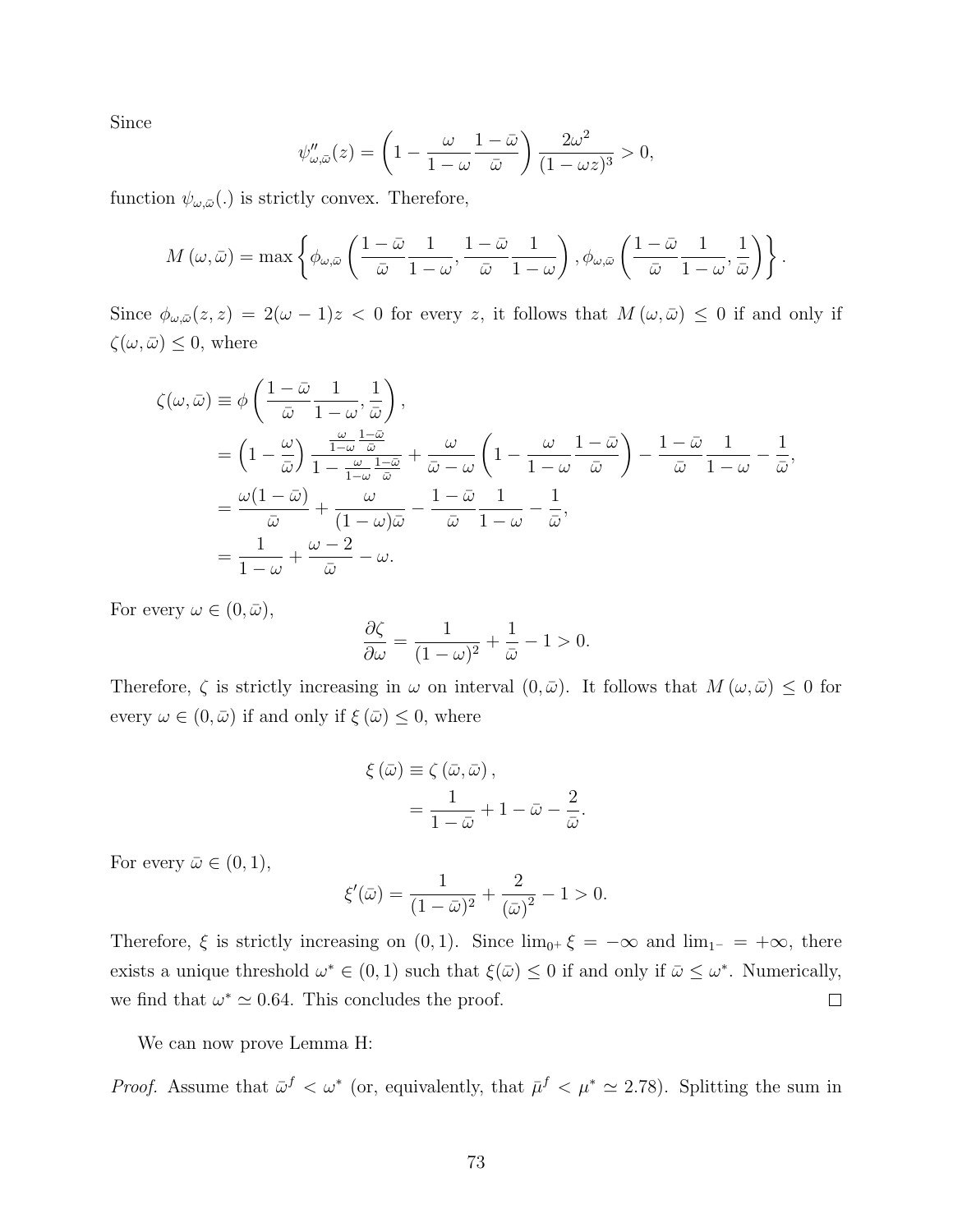two terms, condition (30) can be rewritten as follows:

$$
\forall \omega^{f} \in (0, \bar{\omega}^{f}), \ \forall (x_{k})_{k \in f} \in \left\{ (x_{k})_{k \in f} \in \mathbb{R}_{++}^{f} : \ \forall k \in f, \ \chi_{k}(x_{k}) > \omega^{f} \right\},
$$
\n
$$
\frac{1}{2} \sum_{\substack{i,j \in f \\ i \neq j}} \gamma_{i}(x_{i}) \gamma_{j}(x_{j}) \left( \omega^{f} \theta_{i}(x_{i}) \frac{1 - \omega^{f} \rho_{j}(x_{j})}{1 - \omega^{f} \theta_{i}(x_{i})} + \omega^{f} \theta_{j}(x_{j}) \frac{1 - \omega^{f} \rho_{i}(x_{i})}{1 - \omega^{f} \theta_{j}(x_{j})} - \rho_{i}(x_{i}) - \rho_{j}(x_{j}) \right)
$$
\n
$$
+ \left( \sum_{i \in f} \gamma_{i}(x_{i})^{2} \left( \omega^{f} \theta_{i}(x_{i}) \frac{1 - \omega^{f} \rho_{i}(x_{i})}{1 - \omega^{f} \theta_{i}(x_{i})} - \rho_{i}(x_{i}) \right) \right) < 0.
$$
\n(31)

Let us first show that the second sum is strictly negative. Let  $\omega^f \in (0, \bar{\omega}^f), i \in f$  and  $x_i$  such that  $\chi_i(x_i) > \omega^f$ . Therefore,

$$
\omega^f \theta_i(x_i) \frac{1 - \omega^f \rho_i(x_i)}{1 - \omega^f \theta_i(x_i)} - \rho_i(x_i) \le \omega^f \theta_i(x_i) - \rho_i(x_i) < 0,
$$

where the first inequality follows from the fact that  $\rho_i$  is non-decreasing  $(\theta_i(x_i) \leq \rho_i(x_i))$  and Lemma C  $(1 - \omega^f \theta_i(x_i) > 0)$ .

Next, we turn our attention to the first sum. Let  $\omega^f \in (0, \bar{\omega}^f)$  and  $(x_k)_{k \in f}$  such that  $\chi_k(x_k) > \omega^f$  for every  $k \in f$ . By Lemma I,

$$
\forall k \in f, \ \rho_k(x) \in \left[\frac{1-\bar{\omega}^f}{\bar{\omega}^f}\frac{1}{1-\omega^f}, \frac{1}{\bar{\omega}^f}\right].
$$

In addition, as shown above, for every  $k \in f$ ,  $\theta_k(x_k) \leq \rho_k(x_k)$   $\left\langle \frac{1}{\omega_k} \right\rangle$  $\frac{1}{\omega^f}$ ). Therefore,

$$
\frac{1}{2} \sum_{\substack{i,j \in f \\ i \neq j}} \gamma_i(x_i) \gamma_j(x_j) \left( \omega^f \theta_i(x_i) \frac{1 - \omega^f \rho_j(x_j)}{1 - \omega^f \theta_i(x_i)} + \omega^f \theta_j(x_j) \frac{1 - \omega^f \rho_i(x_i)}{1 - \omega^f \theta_j(x_j)} - \rho_i(x_i) - \rho_j(x_j) \right)
$$
\n
$$
\leq \frac{1}{2} \sum_{\substack{i,j \in f \\ i \neq j}} \gamma_i(x_i) \gamma_j(x_j) \phi_{\omega^f, \bar{\omega}^f} (\rho_i(x_i), \rho_j(x_j)),
$$

 $\Box$ 

 $\leq 0$ , by Lemma J.

This concludes the proof.

#### D.4 Sufficiency of condition (iii)

We prove a slightly more general result:

**Lemma K.** Assume that  $\bar{\mu}^f = \bar{\mu}_j$  for every  $f \in \mathcal{F}$  and  $j \in f$ . Let  $f \in \mathcal{F}$ . Assume that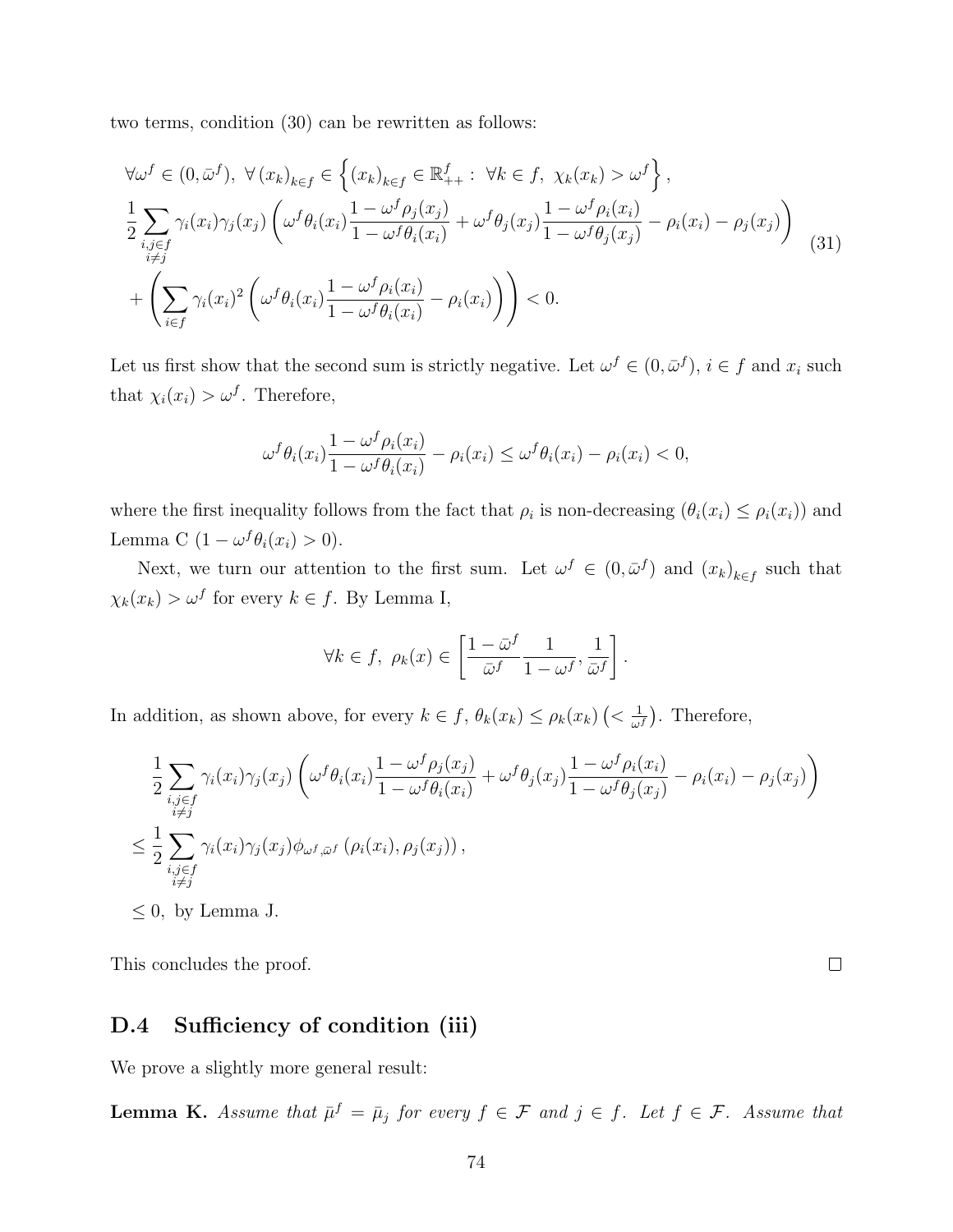there exist  $h^f \in \mathbb{R}_{++}^{\mathbb{R}_{++}}, c^f > 0$  and  $(\alpha_k)_{k \in f} \in \mathbb{R}_{++}^f$  such that for every k in f,  $c_k = c^f$ , and for every  $x > 0$ ,  $h_k(x) = \alpha_k h^f(x)$ . Assume in addition that  $\rho^f$  is non-decreasing. Then, condition (25) holds.

Proof. Let  $k \in f$ . It is straightforward to show that  $\theta_k = \theta^f$ ,  $\rho_k = \rho^f$ ,  $\gamma_k = \alpha_k \gamma^f$ ,  $\iota_k = \iota^f$ , and  $\chi_k = \chi^f$ . In addition,  $\nu_k = \nu^f$ . Therefore,  $r_k = r^f$ . Condition (25) is equivalent to

$$
\forall \omega^f \in (0, \bar{\omega}^f), \ \left(\sum_{k \in f} \frac{\omega^f \theta^f}{1 - \omega^f \theta^f} \alpha_k \gamma\right) \left(\frac{1}{\sum_{k \in f} \alpha_k h^f} - \frac{\omega^f}{\sum_{k \in f} \alpha_k \gamma^f}\right) < 1,
$$

where all functions are evaluated at  $r^f\left(\frac{1}{1-r}\right)$  $\frac{1}{1-\omega^f}$ . This is equivalent to

$$
\frac{1-\omega^f\rho^f}{1-\omega^f\theta^f}\frac{\omega^f\theta^f}{\rho^f}<1,
$$

which clearly holds, since  $\theta^f \leq \rho^f$ .

### **D.5** Condition (ii) when  $\lim_{x \to 0} h_j \geq 0$

In this section, we extend condition (ii) in Theorem 4 to cases where  $\lim_{\infty} h_j$  is not necessarily equal to zero. We start with the following technical lemma:

**Lemma L.** Assume that  $\bar{\mu}^f = \bar{\mu}_j$  for every  $f \in \mathcal{F}$  and  $j \in f$ . Let  $f \in \mathcal{F}$ . Assume that  $\rho_j$  is non-decreasing on  $(p_{j}, \infty)$  for every  $j \in f$ . Then, for every  $k \in f$ ,

$$
S_k = \left\{ \omega \in (0, \bar{\omega}^f) : \exists x > \underline{p}_k, \ \omega = \chi_k(x) = \frac{1}{\rho_k(x)} \right\}
$$

contains at most one element. If  $S_k$  is empty, then, either  $\chi_k(x)\rho_k(x) > 1$  for every  $x > p_k$ , or  $\chi_k(x)\rho_k(x) < 1$  for every  $x > \underline{p}_k$ . If, instead,  $S_k = \{\hat{\omega}\}\$ , then, for every  $x > \underline{p}_k$ ,

- $\bullet$   $\theta_k(x) \leq \frac{1}{\hat{\omega}}$  $\frac{1}{\hat{\omega}}, \text{ and}$
- if  $\rho_k(x) < \frac{1}{\hat{\omega}}$  $\frac{1}{\hat{\omega}},$  then  $\rho_k(x) \geq \frac{1-\hat{\omega}}{\hat{\omega}}$  $\hat{\omega}$ 1  $\frac{1}{1-\chi_k(x)}$ .

*Proof.* Let  $k \in f$ , and assume for a contradiction that  $S_k$  contains two distinct elements. There exist  $x, y > p_k$  such that  $\chi_k(x)\rho_k(x) = 1$ ,  $\chi_k(y)\rho_k(y) = 1$  and  $\chi_k(x) \neq \chi_k(y)$ . To fix ideas, assume  $\chi_k(y) > \chi_k(x)$ . Then, since  $\chi_k$  is non-decreasing,  $y > x$ . Since  $\rho_k$  is nondecreasing,  $\rho_k(x) \leq \rho_k(y)$ . Therefore,  $\chi_k(x)\rho_k(x) < \chi_k(y)\rho_k(y) = 1$ , which is a contradiction.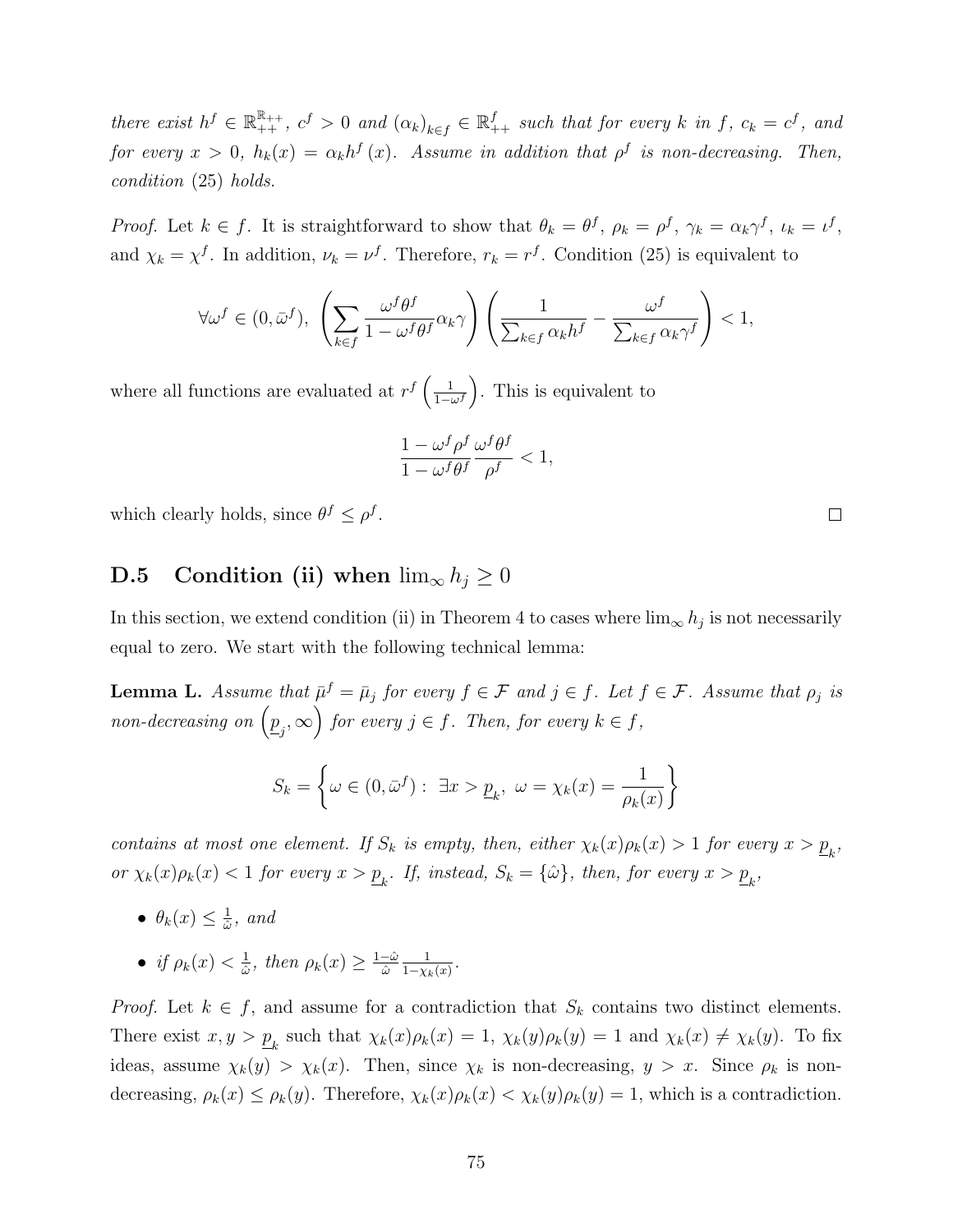Let  $\kappa: x \in (\underline{p}_k, \infty) \mapsto \rho_k(x)\chi_k(x)$ , and notice that  $\kappa$  is continuous and non-decreasing. If  $S_k = \emptyset$ , then, there is no x such that  $\kappa(x) = 1$ . Since  $\kappa$  is continuous, either  $\kappa > 1$ , or  $\kappa < 1$ .

Next, let  $x > p_k$ . If  $\rho_k(x) \leq \frac{1}{\hat{\omega}}$  $\frac{1}{\hat{\omega}}$ , then,  $\theta_k(x) \leq \rho_k(x) \leq \frac{1}{\hat{\omega}}$  $\frac{1}{\hat{\omega}}$ . Assume instead that  $\rho_k(x) > \frac{1}{\hat{\omega}}$  $\frac{1}{\hat{\omega}}$ . Let  $\hat{x}$  such that  $\chi_k(\hat{x}) = \hat{\omega} = \frac{1}{\omega_k}$  $\frac{1}{\rho_k(\hat{x})}$ . Then,  $\rho_k(x) > \rho_k(\hat{x}) = \frac{1}{\hat{\omega}}$  and, by monotonicity,  $x > \hat{x}$ . Therefore,  $\chi_k(x) \geq \chi_k(\hat{x}) = \hat{\omega}$ . Next, we claim that  $\theta_k(x) \leq \frac{1}{\chi_k(x)}$  $\frac{1}{\chi_k(x)}$ . To see this, notice that  $u_k(x) = x \frac{-h'_k(x)}{2h(x)}$  $\frac{\tau_{k}(x)}{\gamma_{k}(x)}$ . Therefore,

$$
\frac{\iota'_k(x)}{\iota_k(x)} = \frac{1}{x} + \frac{h''_k(x)}{h'_k(x)} - \frac{\gamma'_k(x)}{\gamma_k(x)},
$$
  
= 
$$
\frac{1}{x} \left( 1 - \iota_k(x) + \frac{\gamma'_k(x)}{h'_k(x)} x \frac{-h'_k(x)}{\gamma_k(x)} \right),
$$
  
= 
$$
\frac{1}{x} \left( 1 - \iota_k(x) + \frac{\iota_k(x)}{\theta_k(x)} \right).
$$

Therefore,

$$
\theta_k(x) = \frac{\iota_k(x)}{\iota_k(x) - 1 + x \frac{\iota'_k(x)}{\iota_k(x)}} \le \frac{\iota_k(x)}{\iota_k(x) - 1} = \frac{1}{\chi_k(x)}.
$$

Therefore,  $\theta_k(x) \leq \frac{1}{\chi_k(x)} \leq \frac{1}{\hat{\omega}}$  $\frac{1}{\hat{\omega}}.$ 

Next, assume that  $\rho_k(x) < \frac{1}{\hat{\omega}}$  $\frac{1}{\hat{\omega}}$ . We know from the proof of Lemma I that for every  $t \in [x, \hat{x}],$ 

$$
\frac{\rho'_k(t)}{\rho_k(t)} = \frac{\iota'_k(t)}{\iota_k(t)} + \frac{\iota_k(t)}{t\rho_k(t)} (\rho_k(t)\chi_k(t) - 1),
$$
  
\n
$$
\leq \frac{\iota'_k(t)}{\iota_k(t)} + \frac{\iota_k(t)}{t\rho_k(t)} (\rho_k(\hat{x})\chi_k(\hat{x}) - 1), \text{ by monotonicity,}
$$
  
\n
$$
= \frac{\iota'_k(t)}{\iota_k(t)}, \text{ since } \rho_k(\hat{x})\chi_k(\hat{x}) = 1.
$$

Integrating this inequality between x and  $\hat{x}$ , we obtain that  $\frac{\rho_k(\hat{x})}{\rho_k(x)} \leq \frac{\iota_k(\hat{x})}{\iota_k(x)}$  $\frac{\iota_k(x)}{\iota_k(x)}$ . Therefore,

$$
\rho_k(x) \ge \rho_k(\hat{x}) \frac{\iota_k(x)}{\iota_k(\hat{x})},
$$
  
= 
$$
\frac{1 - \hat{\omega}}{\hat{\omega}} \frac{1}{1 - \chi_k(x)}.
$$

**Proposition A.** Assume that  $\bar{\mu}^f = \bar{\mu}_j$  for every  $f \in \mathcal{F}$  and  $j \in f$ . Let  $f \in \mathcal{F}$ . Assume that  $\rho_j$  is non-decreasing on  $\left(\underline{p}_j,\infty\right)$  for every  $j\in f$  and that  $\bar{\omega}^f\leq\omega^*$ . Assume also, using the notation introduced in Lemma L that, for every  $i \in f$ ,  $S_i = {\hat{\omega}}$ . Then, condition (30) holds for firm f.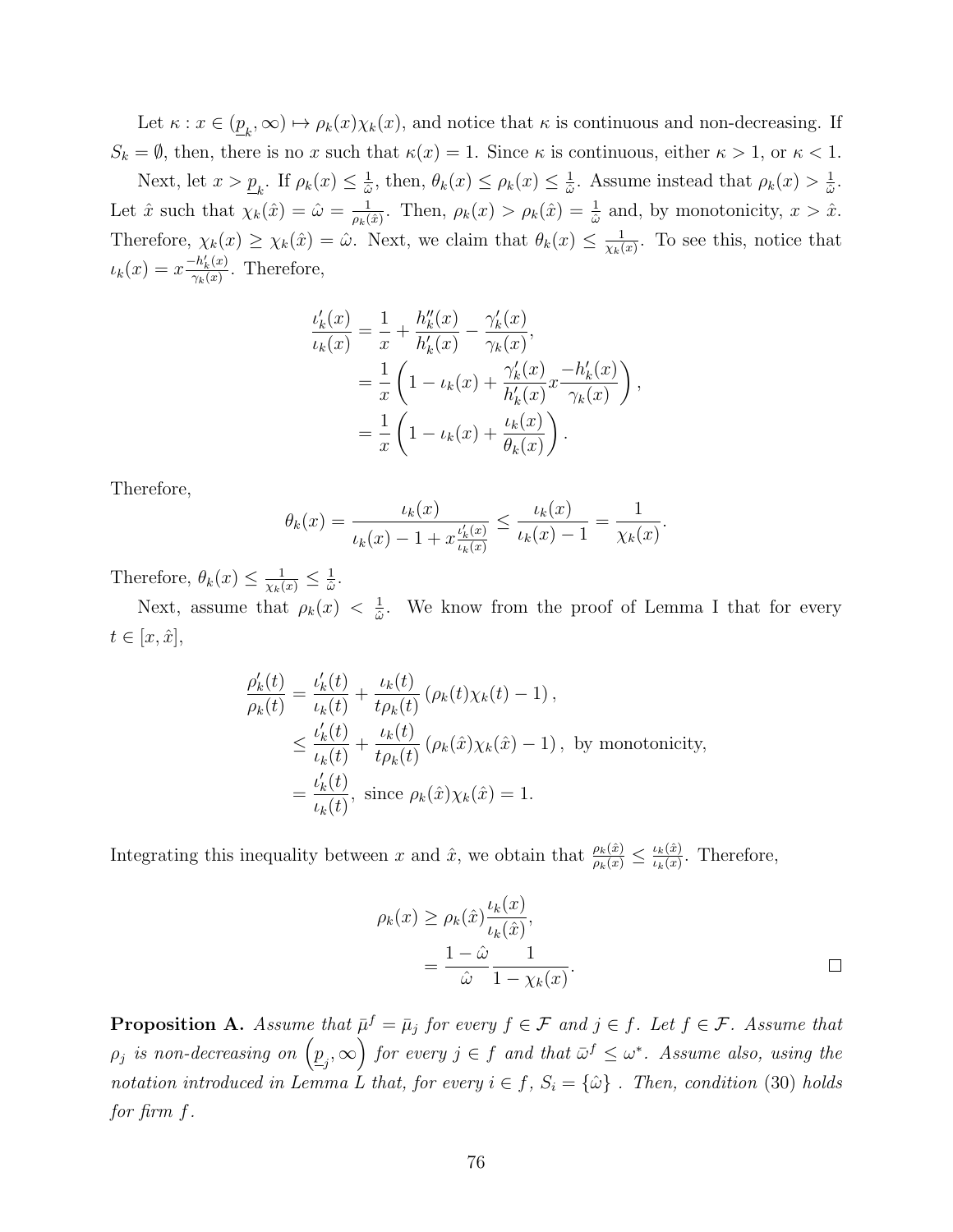Proof. As in the proof of Theorem H, the expression in condition (30) can be split in two terms (see equation (31)). Since  $\rho_j$  is non-decreasing for every  $j \in f$  and by Lemma C, the second sum is strictly negative. Next, we turn our attention to the first sum. Let  $\omega^f \in (0, \bar{\omega}^f)$ ,  $i, j \in f$ , and  $x_i, x_j$  such that  $\chi_i(x_i) > \omega^f$  and  $\chi_j(x_j) > \omega^f$ . We want to show that

$$
\Psi = \omega^f \theta_i(x_i) \frac{1 - \omega^f \rho_j(x_j)}{1 - \omega^f \theta_i(x_i)} + \omega^f \theta_j(x_j) \frac{1 - \omega^f \rho_i(x_i)}{1 - \omega^f \theta_j(x_j)} - \rho_i(x_i) - \rho_j(x_j) \le 0.
$$
 (32)

To fix ideas, assume that  $\rho_i(x_i) \leq \rho_j(x_j)$ . If  $\rho_i(x_i) \geq \frac{1}{\omega_i}$  $\frac{1}{\omega^f}$ , then condition (32) is clearly satisfied, since, by Lemma C,  $1 - \omega^f \theta_i(x_i)$  and  $1 - \omega^f \theta_j(x_i)$  are strictly positive. Assume instead that  $\rho_i(x_i) < \frac{1}{\omega_i}$  $\frac{1}{\omega^f}$ . Then, we claim that  $\omega^f < \hat{\omega}$ . Assume for a contradiction that  $\hat{\omega} \leq \omega^f$ . Since  $S_i = {\hat{\omega}}$ , there exists  $\hat{x}_i > p_i$  such that  $\chi_i(\hat{x}_i) = \hat{\omega} = \frac{1}{\rho_i(\hat{x}_i)}$  $\frac{1}{\rho_i(\hat{x}_i)}$ . Therefore,  $\rho_i(x_i) < \rho_i(\hat{x}_i)$  and, by monotonicity,  $x_i < \hat{x}_i$ . Since  $\chi_i$  is non-decreasing, it follows that

$$
\omega^f < \chi_i(x_i) \leq \chi_i(\hat{x}_i) = \hat{\omega},
$$

which is a contradiction. Therefore,  $\omega^f < \hat{\omega}$ .

We distinguish three cases. Assume first that  $\rho_j(x_j) < \frac{1}{\hat{\omega}}$  $\frac{1}{\hat{\omega}}$ . Then, by Lemma L,

$$
\rho_k(x_k) \ge \frac{1-\hat{\omega}}{\hat{\omega}} \frac{1}{1-\chi_k(x_k)} \ge \frac{1-\hat{\omega}}{\hat{\omega}} \frac{1}{1-\omega^f},
$$
\nfor  $k \in \{i, j\}$ . In addition,  $\frac{\theta_i(x_i)}{1-\omega^f \theta_i(x_i)} \le \frac{\rho_i(x_i)}{1-\omega^f \rho_i(x_i)}$  and  $\frac{\theta_j(x_j)}{1-\omega^f \theta_j(x_j)} \le \frac{\rho_j(x_j)}{1-\omega^f \rho_j(x_j)}$ . Therefore,

\n
$$
\Psi \le \phi_{\omega^f, \hat{\omega}} (\rho_i(x_i), \rho_j(x_j)),
$$

which, by Lemma J, is non-positive, since  $\hat{\omega} < \bar{\omega}^f \leq \omega^*$ .

Next, assume that  $\rho_i(x_i) < \frac{1}{\hat{\omega}} \leq \rho_j(x_j)$ . Then, by Lemma L,

$$
\rho_i(x_i) \ge \frac{1-\hat{\omega}}{\hat{\omega}} \frac{1}{1-\chi_i(x_i)} \ge \frac{1-\hat{\omega}}{\hat{\omega}} \frac{1}{1-\omega^f},
$$

and  $\theta_j(x_j) \leq \frac{1}{\hat{\omega}}$  $\frac{1}{\hat{\omega}}$ . Therefore,

$$
\Psi \leq \frac{\omega^f \theta_i(x_i)}{1 - \omega^f \theta_i(x_i)} \left(1 - \frac{\omega^f}{\hat{\omega}}\right) + \frac{\frac{\omega^f}{\hat{\omega}}}{1 - \frac{\omega^f}{\hat{\omega}}}(1 - \omega^f \rho_i(x_i)) - \rho_i(x_i) - \frac{1}{\hat{\omega}},
$$
\n
$$
\leq \frac{\omega^f \rho_i(x_i)}{1 - \omega^f \rho_i(x_i)} \left(1 - \frac{\omega^f}{\hat{\omega}}\right) + \frac{\frac{\omega^f}{\hat{\omega}}}{1 - \frac{\omega^f}{\hat{\omega}}}(1 - \omega^f \rho_i(x_i)) - \rho_i(x_i) - \frac{1}{\hat{\omega}},
$$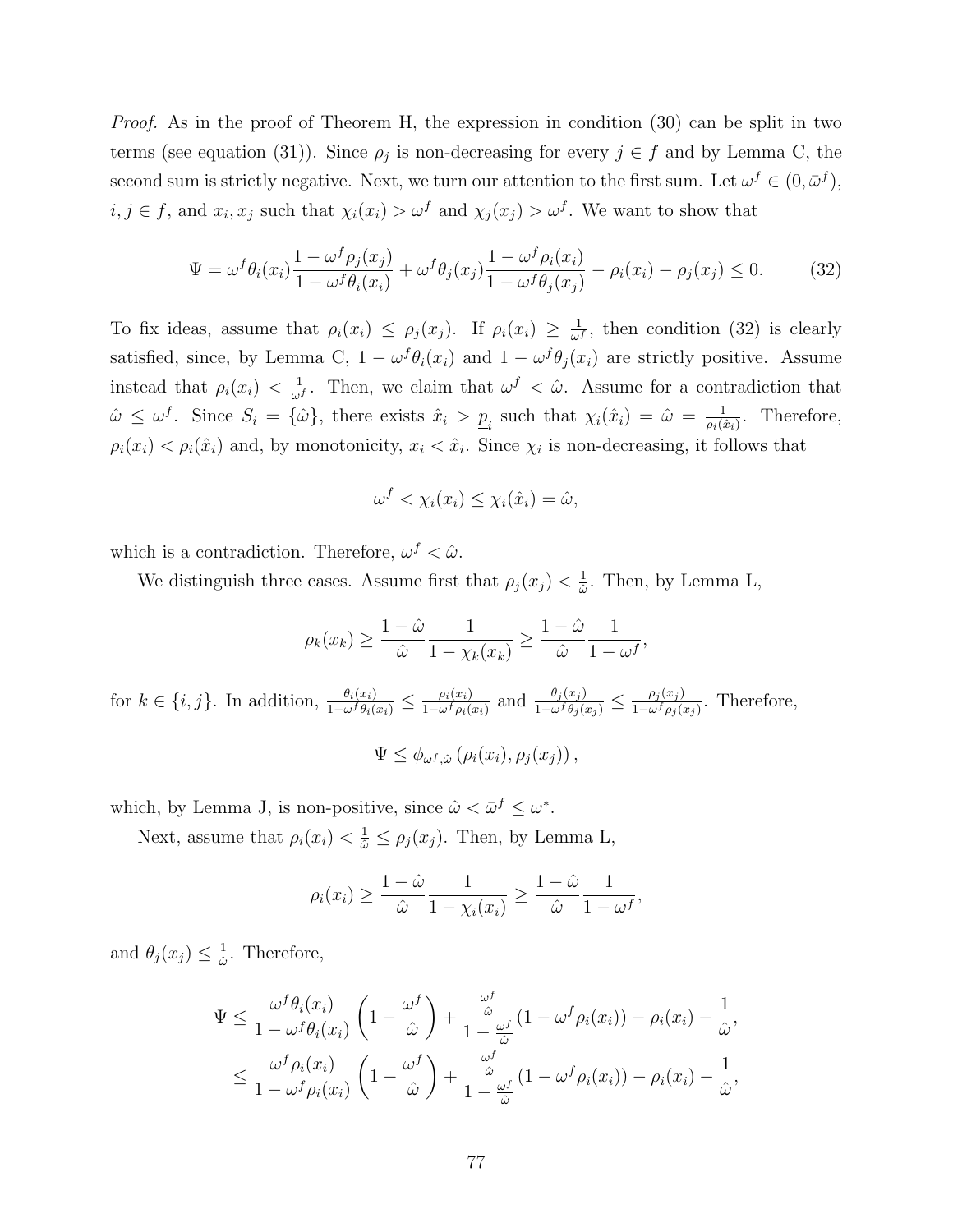$$
= \phi_{\omega^f, \hat{\omega}} \left( \rho_i(x_i), \frac{1}{\hat{\omega}} \right),
$$
  

$$
\leq 0 \text{ by Lemma J.}
$$

Finally, assume that  $\rho_i(x_i) \geq \frac{1}{\hat{\omega}}$  $\frac{1}{\hat{\omega}}$ . By Lemma L,  $\theta_i(x_i) \leq \frac{1}{\hat{\omega}}$  $\frac{1}{\hat{\omega}}$  and  $\theta_j(x_j) \leq \frac{1}{\hat{\omega}}$  $\frac{1}{\hat{\omega}}$ . Therefore,

$$
\Psi \leq \frac{\omega^f \theta_i(x_i)}{1 - \omega^f \theta_i(x_i)} \left(1 - \frac{\omega^f}{\hat{\omega}}\right) + \frac{\omega^f \theta_j(x_j)}{1 - \omega^f \theta_j(x_j)} \left(1 - \frac{\omega^f}{\hat{\omega}}\right) - \frac{1}{\hat{\omega}} - \frac{1}{\hat{\omega}},
$$
\n
$$
\leq \frac{\frac{\omega^f}{\hat{\omega}}}{1 - \frac{\omega^f}{\hat{\omega}}} \left(1 - \frac{\omega^f}{\hat{\omega}}\right) + \frac{\frac{\omega^f}{\hat{\omega}}}{1 - \frac{\omega^f}{\hat{\omega}}} \left(1 - \frac{\omega^f}{\hat{\omega}}\right) - \frac{1}{\hat{\omega}} - \frac{1}{\hat{\omega}},
$$
\n
$$
= \phi_{\omega^f, \hat{\omega}} \left(\frac{1}{\hat{\omega}}, \frac{1}{\hat{\omega}}\right),
$$
\n
$$
\leq 0 \text{ by Lemma J.}
$$

This concludes the proof.

Condition  $S_i = {\hat{\omega}} \ \forall i$  in Proposition A may look a little bit arcane. The following corollary is easier to understand:

**Corollary A.** Assume that  $\bar{\mu}^f = \bar{\mu}_j$  for every  $f \in \mathcal{F}$  and  $j \in f$ . Let  $f \in \mathcal{F}$ . Assume that  $\rho_j$  is non-decreasing on  $(p_j, \infty)$  for every  $j \in f$  and that  $\bar{\omega}^f \leq \omega^*$ . Assume also that there exist  $h \in \mathbb{R}_{++}^{\mathbb{R}_{++}}$  and  $(\alpha_k, \beta_k)_{k \in \mathbb{R}_{++}} \in (\mathbb{R}_{++}^2)^f$  such that for every  $k \in \mathbb{R}_{++}$  for every  $x > 0$ ,  $h_k(x) = \alpha_k h(\beta_k x)$ . Then, condition (30) holds for firm f.

*Proof.* Let us first show that  $S_i \subseteq S_j$  for all  $i, j \in f$ . Let  $i, j \in f$ . If  $S_i$  is empty, then, trivially,  $S_i \subseteq S_j$ . Assume instead that  $S_i \neq \emptyset$ , and let  $\hat{\omega} \in S_i$ . There exists  $\hat{x}_i > \underline{p}_i$  such that

$$
\chi_i(\hat{x}_i) = \hat{\omega} = \frac{1}{\rho_i(\hat{x}_i)}.
$$

Since  $h_i(x_i) = \alpha_i h(\beta_i x)$ , it is straightforward to show that  $\rho_i(\hat{x}_i) = \rho(\beta_i \hat{x}_i)$  and  $\chi_i(\hat{x}_i) =$  $\chi(\beta_i \hat{x}_i)$ . Let  $\hat{x}_j = \frac{\beta_i}{\beta_i}$  $\frac{\beta_i}{\beta_j}\hat{x}_i$ . Then,

$$
\chi_j(\hat{x}_j) = \chi\left(\beta_j \frac{\beta_i}{\beta_j} \hat{x}_i\right) = \chi_i(\hat{x}_i) = \hat{\omega} = \frac{1}{\rho_i(\hat{x}_i)} = \frac{1}{\rho(\beta_i \hat{x}_i)} = \frac{1}{\rho_j(\hat{x}_j)}
$$

Therefore,  $\hat{\omega} \in S_j$ , and  $S_i \subseteq S_j$ . It follows that  $S_i = S_j$  for all  $i, j \in f$ .

If  $S_i \neq \emptyset$ , then, by Proposition A, condition (30) holds for firm f. Assume instead that  $S_i = \emptyset$  for all i. Let  $i \in f$ . By Lemma L, either  $\chi_i(x_i)\rho_i(x_i) < 1$  for all  $x_i$ , or  $\chi_i(x_i)\rho_i(x_i) > 1$ 

 $\Box$ 

.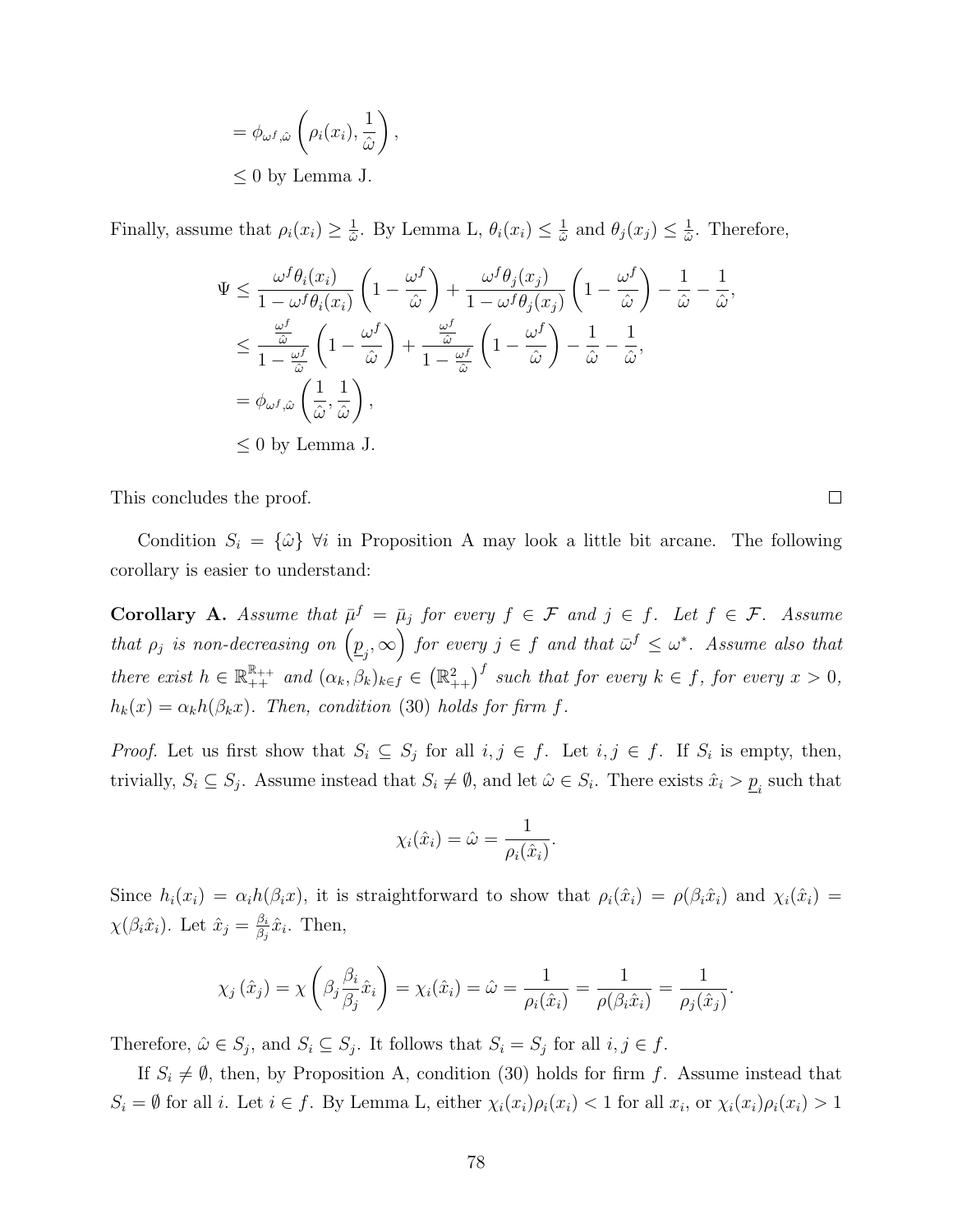for all  $x_i$ . Assume first that  $\chi_i(x_i)\rho_i(x_i) < 1$  for all  $x_i$ . Let  $j \in f$  and  $x_j > \underline{p}_j$ . Then,

$$
\chi_j(x_j)\rho_j(x_j) = \chi_i\left(\frac{\beta_j}{\beta_i}x_j\right)\rho_i\left(\frac{\beta_j}{\beta_i}x_j\right) < 1.
$$

Therefore,  $\chi_j \rho_j < 1$  for every j in f. It follows that

$$
\lim_{\infty} \rho_j \le \lim_{\infty} \frac{1}{\chi_j} = \frac{1}{\bar{\omega}^f} < \infty.
$$

Therefore,  $\lim_{\infty} h_j = 0$  for every  $j \in f$  (if  $\lim_{\infty} h_j$  were strictly positive, then  $\rho_j(x_j)$  would go to  $\infty$  as  $x_i$  goes to  $\infty$ ). By Lemma H, condition (30) holds for firm f.

Finally, assume that  $\chi_i(x_i)\rho_i(x_i) > 1$  for all  $x_i$ . Then, using the same argument as above,  $\chi_j \rho_j > 1$  for every  $j \in f$ . Let  $i \in f$ , and assume for a contradiction that  $\underline{p}_i > 0$ . Since  $1/\chi_i$  is non-increasing, and since, by continuity,  $\iota_i(\underline{p}_i) = 1$ , it follows that  $\lim_{\underline{p}_i^+}$ 1  $\frac{1}{\chi_i} = \infty$ . Therefore,  $\lim_{\underline{p}_i^+} \rho_i = \infty$ , which is a contradiction, since  $\rho_i$  is non-decreasing. Therefore,  $\underline{p}_i = 0$ .

Assume for a contradiction that  $\lim_{0^+} \iota_i = 1$ . Then, using the same reasoning as in the previous paragraph,  $\lim_{0^+} \rho_i = \infty$ , which is again a contradiction, since  $\rho_i$  is non-decreasing. Therefore,  $\lim_{0^+} \iota_i > 1$ , and  $\hat{\omega} \equiv \lim_{0^+} \chi_i$  is strictly positive. In addition, since

$$
\chi_j(x) = \chi_i\left(\frac{\beta_j}{\beta_i}x\right),\,
$$

 $\lim_{0^+} \chi_j = \hat{\omega}$  for every  $j \in f$ . Notice that, for every  $j \in f$ , for every  $x > 0$ ,

$$
\rho_j(x) \ge \lim_{0^+} \rho_j \ge \lim_{0^+} \frac{1}{\chi_j} = \frac{1}{\hat{\omega}},
$$

and that, by Lemma C,

$$
\theta_j(x) \le \frac{1}{\chi_j(x)} \le \lim_{0^+} \frac{1}{\chi_j} = \frac{1}{\hat{\omega}}.
$$

It follows that

$$
\max_{i \in f} \sup \theta_i \le \frac{1}{\hat{\omega}} \le \min_{i \in f} \inf \rho_i,
$$

i.e., condition (i) in Theorem 4 holds. By Lemma G, condition (30) is therefore satisfied for firm  $f$ .  $\Box$ 

**Proposition B.** Assume that  $\bar{\mu}^f = \bar{\mu}_j$  for every  $f \in \mathcal{F}$  and  $j \in f$ . Let  $f \in \mathcal{F}$ . Assume that  $\rho_j$  is non-decreasing on  $\left(\underline{p}_j,\infty\right)$  for every  $j\in f,$  that  $\bar{\omega}^f\leq\omega^*$ , and that  $\theta_k\leq\frac{1}{\bar{\omega}^2}$  $\frac{1}{\bar{\omega}^f}$  for every  $k$ in f. Then, condition (30) holds for firm f.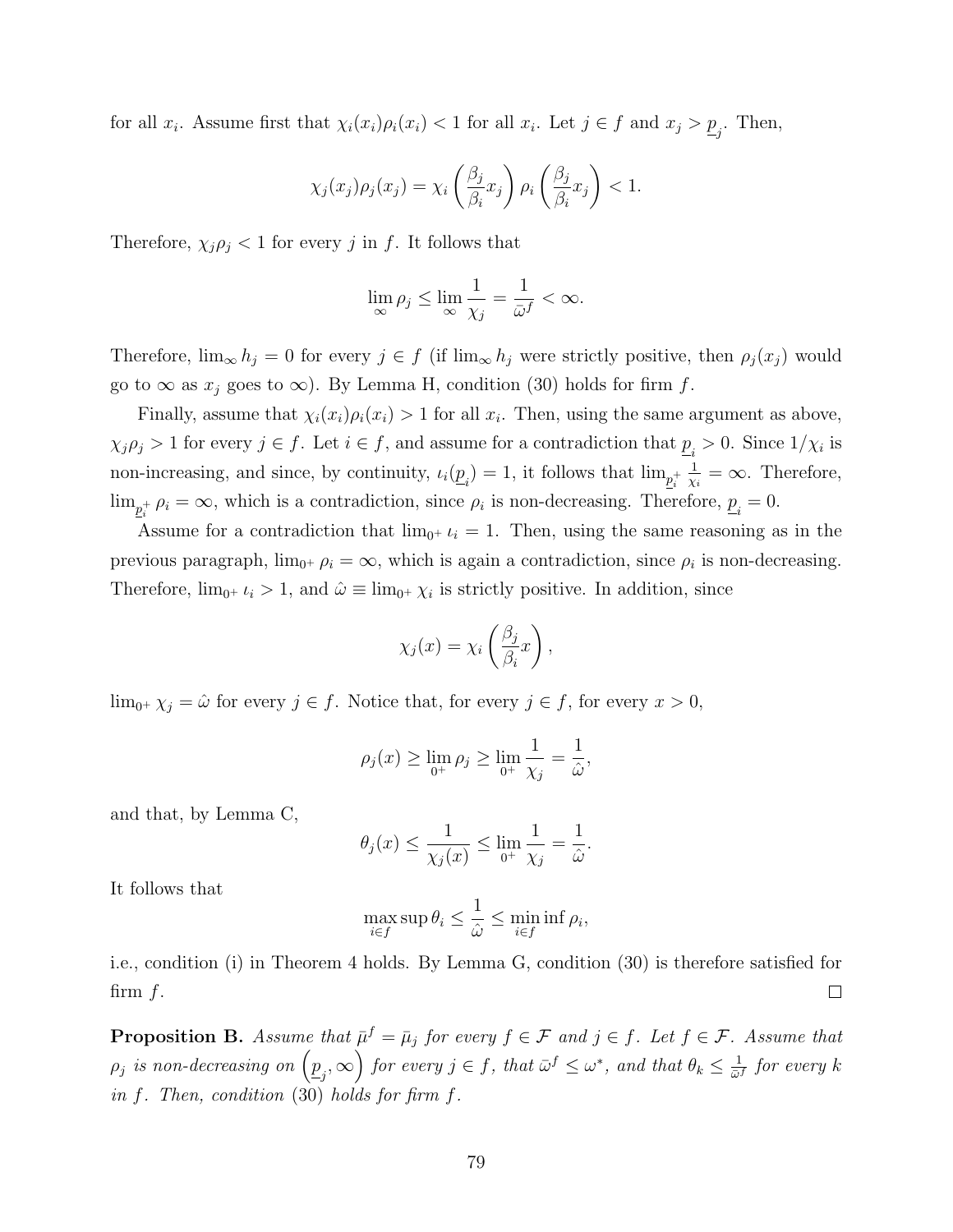Proof. Let  $i, j \in f$ ,  $\omega^f \in (0, \bar{\omega}^f)$  and  $x_i, x_j > 0$  such that  $\chi_i(x_i) > \omega^f$  and  $\chi_j(x_j) > \omega^f$ . Define

$$
\Psi = \frac{\omega^f \theta_i(x_i)}{1 - \omega^f \theta_i(x_i)} \left(1 - \omega^f \rho_j(x_j)\right) + \frac{\omega^f \theta_j(x_j)}{1 - \omega^f \theta_j(x_j)} \left(1 - \omega^f \rho_i(x_i)\right) - \rho_i(x_i) - \rho_j(x_j).
$$

As in the previous proofs, all we need to do is show that  $\Psi \leq 0$ . Assume first that  $\rho_i(x_i) \geq \frac{1}{\omega_i}$  $\bar{\omega}^f$ and  $\rho_j(x_j) \geq \frac{1}{\omega}$  $\frac{1}{\bar{\omega}^f}$ . Then,

$$
\max(\theta_i(x_i), \theta_j(x_j)) \leq \min(\rho_i(x_i), \rho_j(x_j)).
$$

Therefore,  $\Psi < 0$ .

Next, assume that  $\rho_i(x_i) < \frac{1}{\omega_i}$  $\frac{1}{\bar{\omega}^f}$  and  $\rho_j(x_j) \geq \frac{1}{\bar{\omega}^j}$  $\frac{1}{\bar{\omega}^f}$ . Then, we claim that

$$
\rho_i(x_i) \ge \frac{1 - \bar{\omega}^f}{\bar{\omega}^f} \frac{1}{1 - \omega^f}.
$$
\n(33)

To see this, assume first that  $S_i = {\hat{\omega}_i}$ , where  $\hat{\omega}_i \in (0, \bar{\omega}^f)$ . Since  $\rho_i(x_i) < \frac{1}{\hat{\omega}_i}$  $\frac{1}{\bar{\omega}^f} < \frac{1}{\hat{\omega}}$  $\frac{1}{\hat{\omega}^i}$ , by Lemma L,

$$
\rho_i(x_i) \ge \frac{1 - \hat{\omega}_i}{\hat{\omega}_i} \frac{1}{1 - \chi_i(x_i)} \ge \frac{1 - \bar{\omega}^f}{\bar{\omega}^f} \frac{1}{1 - \omega^f}.
$$

Assume instead that  $S_i = \emptyset$ . By Lemma L, either  $\chi_i \rho_i < 1$  or  $\chi_i \rho_i > 1$ . If  $\chi_i \rho_i > 1$ , then we know from the proof of Corollary A that

$$
\rho_i \ge \sup \frac{1}{\chi_i} \ge \frac{1}{\bar{\omega}^f}.
$$

This contradicts our assumption that  $\rho_i(x_i) < \frac{1}{\omega_i}$  $\frac{1}{\omega}$ . If, instead,  $\chi_i \rho_i < 1$ , then we know from the proof of Corollary A that  $\lim_{\infty} h_i = 0$ . Therefore, by Lemma I, inequality (33) holds.

Therefore,

$$
\Psi \leq \frac{\omega^f \theta_i(x_i)}{1 - \omega^f \theta_i(x_i)} \left(1 - \frac{\omega^f}{\bar{\omega}^f}\right) + \frac{\frac{\omega^f}{\bar{\omega}^f}}{1 - \frac{\omega^f}{\bar{\omega}^f}} \left(1 - \omega^f \rho_i(x_i)\right) - \rho_i(x_i) - \frac{1}{\bar{\omega}^f},
$$
\n
$$
\leq \frac{\omega^f \rho_i(x_i)}{1 - \omega^f \rho_i(x_i)} \left(1 - \frac{\omega^f}{\bar{\omega}^f}\right) + \frac{\frac{\omega^f}{\bar{\omega}^f}}{1 - \frac{\omega^f}{\bar{\omega}^f}} \left(1 - \omega^f \rho_i(x_i)\right) - \rho_i(x_i) - \frac{1}{\bar{\omega}^f},
$$
\n
$$
= \phi_{\omega^f, \bar{\omega}^f} \left(\rho_i(x_i), \frac{1}{\bar{\omega}^f}\right),
$$
\n
$$
\leq 0 \text{ by Lemma J.}
$$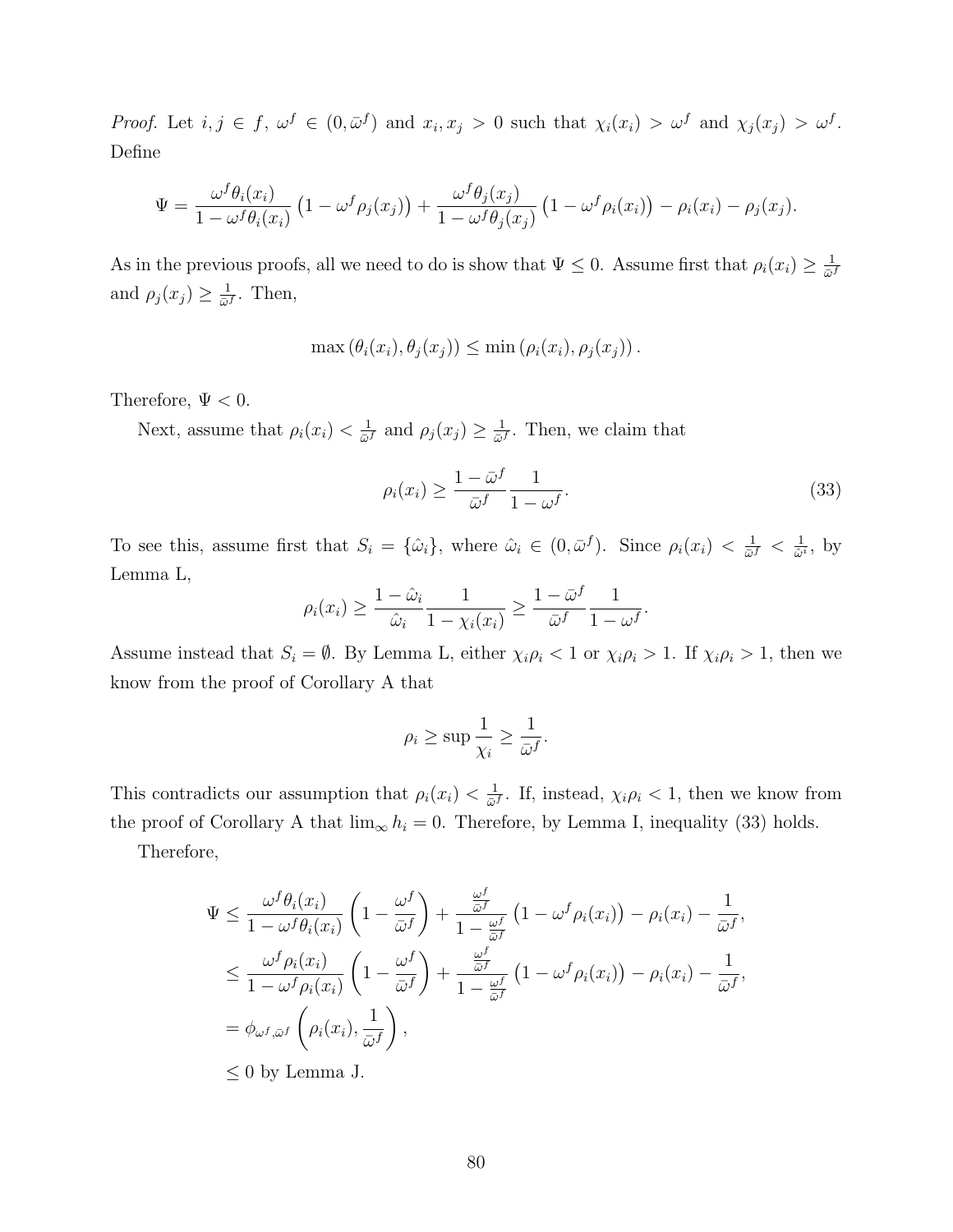Finally, assume that  $\rho_i(x_i) < \frac{1}{\omega_i}$  $\frac{1}{\bar{\omega}^f}$  and  $\rho_j(x_j) < \frac{1}{\bar{\omega}}$ .  $\frac{1}{\bar{\omega}^f}$ . Then, as above,

$$
\rho_k(x_k) \ge \frac{1 - \bar{\omega}^f}{\bar{\omega}^f} \frac{1}{1 - \omega^f}
$$

for  $k \in \{i, j\}$ . Therefore,

$$
\Psi \leq \phi_{\omega^f, \bar{\omega}^f} \left( \rho_i(x_i), \rho_j(x_j) \right),
$$

which is non-positive by Lemma J.

**Corollary B.** Assume that  $\bar{\mu}^f = \bar{\mu}_j$  for every  $f \in \mathcal{F}$  and  $j \in f$ . Let  $f \in \mathcal{F}$ . Assume that  $\rho_j$ is non-decreasing on  $(p_j, \infty)$  for every  $j \in f$ , that  $\bar{\omega}^f \leq \omega^*$ , and that  $\theta_k$  is non-decreasing for every  $k$  in  $f$ . Then, condition (30) holds for firm  $f$ .

*Proof.* Let  $k \in f$ . Since  $\theta_k$  is non-increasing, for every  $x > \underline{p}_k$ ,

$$
\theta_k(x) \le \sup \theta_k = \lim_{\infty} \theta_k \le \lim_{\infty} \frac{1}{\chi_k} = \frac{1}{\bar{\omega}^f},
$$

where the second inequality follows from Lemma C. Therefore, by Proposition B, condition (30) holds for firm  $f$ .  $\Box$ 

#### D.6 Proof of Proposition 8.

*Proof.* Let  $j \in f$ . Then, for all  $x > 0$ ,

$$
h'_{j}(x) = \alpha_{j}\beta_{j}h'(\beta_{j}x + \delta_{j}) < 0,
$$
  
\n
$$
h''_{j}(x) = \alpha_{j}\beta_{j}^{2}h''(\beta_{j}x + \delta_{j}) > 0,
$$
  
\n
$$
\gamma_{j}(x) = \alpha_{j}\gamma(\beta_{j}x + \delta_{j}),
$$
  
\n
$$
\gamma'_{j}(x) = \alpha_{j}\beta_{j}\gamma'(\beta_{j}x + \delta_{j}),
$$
  
\n
$$
\rho_{j}(x) = \rho(\beta_{j}x + \delta_{j}) + \frac{\epsilon_{j}}{\alpha_{j}\gamma(\beta_{j}x + \delta_{j})} \ge \rho(\beta_{j}x + \delta_{j}),
$$
  
\n
$$
\theta_{j}(x) = \theta(\beta_{j}x + \delta_{j}),
$$
  
\n
$$
\iota_{j}(x) = \frac{\beta_{j}x}{\beta_{j}x + \delta_{j}}\iota(\beta_{j}x + \delta_{j}).
$$

Therefore,  $h_j$  is positive, decreasing and log-convex,  $\iota_j$  is non-decreasing whenever  $\iota_j$  is  $> 1$ , and  $\bar{\mu}_j = \lim_{\infty} \iota$ . In addition, for every  $x > \underline{p}_j$ ,

$$
1 < \iota_j(x) \le \iota(\beta_j x + \delta_j).
$$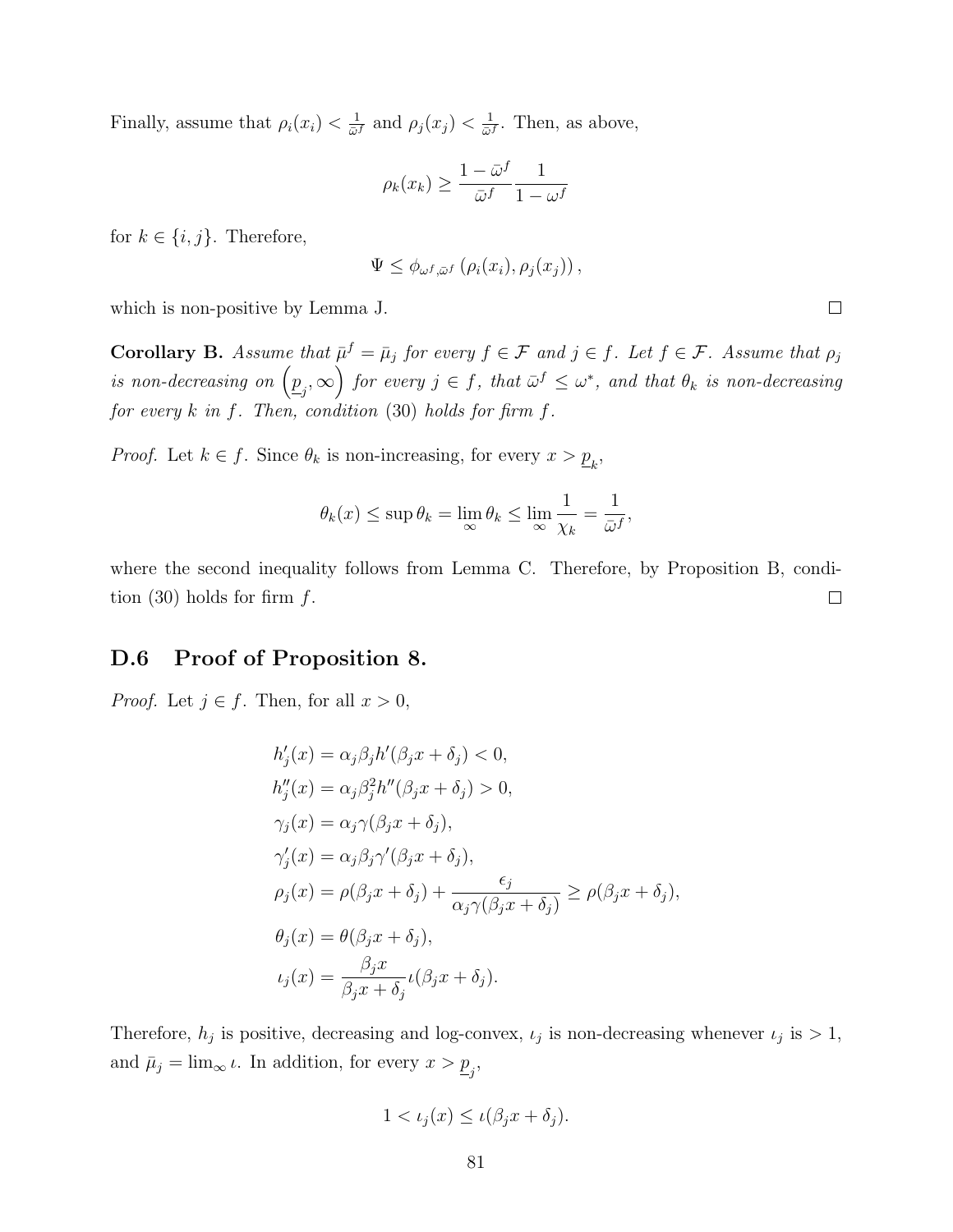Therefore,  $\beta_j x + \delta_j > p$ , and

$$
\theta_j(x) \le \sup_{y > p} \theta(y).
$$

It follows that  $\sup_{y>\underline{p}_j} \theta_j(y) \leq \sup_{y>\underline{p}} \theta(y)$ . Using the same reasoning, we also obtain that  $\inf_{y>\underline{p}_j} \rho_j(y) \ge \inf_{y>\underline{p}} \rho(y)$ . Therefore,

$$
\max_{j \in f} \sup_{x > p_j} \theta_j(x) \leq \max_{j \in f} \sup_{x > p} \theta(x),
$$
  

$$
\leq \sup_{x > p} \theta(x),
$$
  

$$
\leq \inf_{x > p} \rho(x),
$$
  

$$
\leq \min_{j \in f} \inf_{x > p} \rho(x),
$$
  

$$
\leq \min_{j \in f} \inf_{x > p_j} \rho_j(x).
$$

| ł |  |  |
|---|--|--|
|   |  |  |
|   |  |  |
|   |  |  |

#### D.7 Proof of Proposition 9

In this section, we let  $m^{f} (H,(c_j)_{j\in f})$  be firm f's fitting-in function when its costs are given by  $(c_j)_{j \in f}$ . It is straightforward to adapt the proof of Lemma 10 to show that  $m^f$  is nonincreasing in  $(c_j)_{j \in f}$ , and that

$$
\lim_{c^f \to \infty} m^f\left(H, (c^f, \ldots, c^f)\right) = 1.
$$

We introduce the following notation: For every  $f \in \mathcal{F}$ , put  $\mu^f = \min_{j \in f} \bar{\mu}_j$  and  $\underline{\omega}^f = \frac{\mu^f - 1}{\mu^f}$  $\overline{\mu^f}$ (or  $\underline{\omega}^f = 1$  if  $\mu^f = \infty$ ). For every  $\underline{c} > 0$ , define

$$
\underline{H}(\underline{c}) = \min_{f \in \mathcal{F}} \inf \left\{ H > 0 : \quad m^f(H, (\underline{c}, \dots, \underline{c})) < \underline{\mu}^f \right\}.
$$

By Lemma 10,  $\underline{H}(\underline{c})$  is finite, and  $m^f(H, (\underline{c}, \ldots, \underline{c})) < \mu^f$  for all  $f \in \mathcal{F}$  whenever  $H > \underline{H}(\underline{c})$ . In addition, since  $m^f$  is decreasing in  $(c_j)_{j\in f}$ ,  $m^f\left(H,(c_j)_{j\in f}\right) < \underline{\mu}^f$  for all  $H > \underline{H}(c)$ ,  $f \in \mathcal{F}$ and  $(c_j)_{j\in f} \in [\underline{c}, \infty)^f$ . Note also that  $\underline{H}$  is non-increasing in  $\underline{c}$ , and that  $\lim_{\underline{c}\to\infty} \underline{H}(\underline{c}) = 0$ .

We prove the following preliminary technical lemma: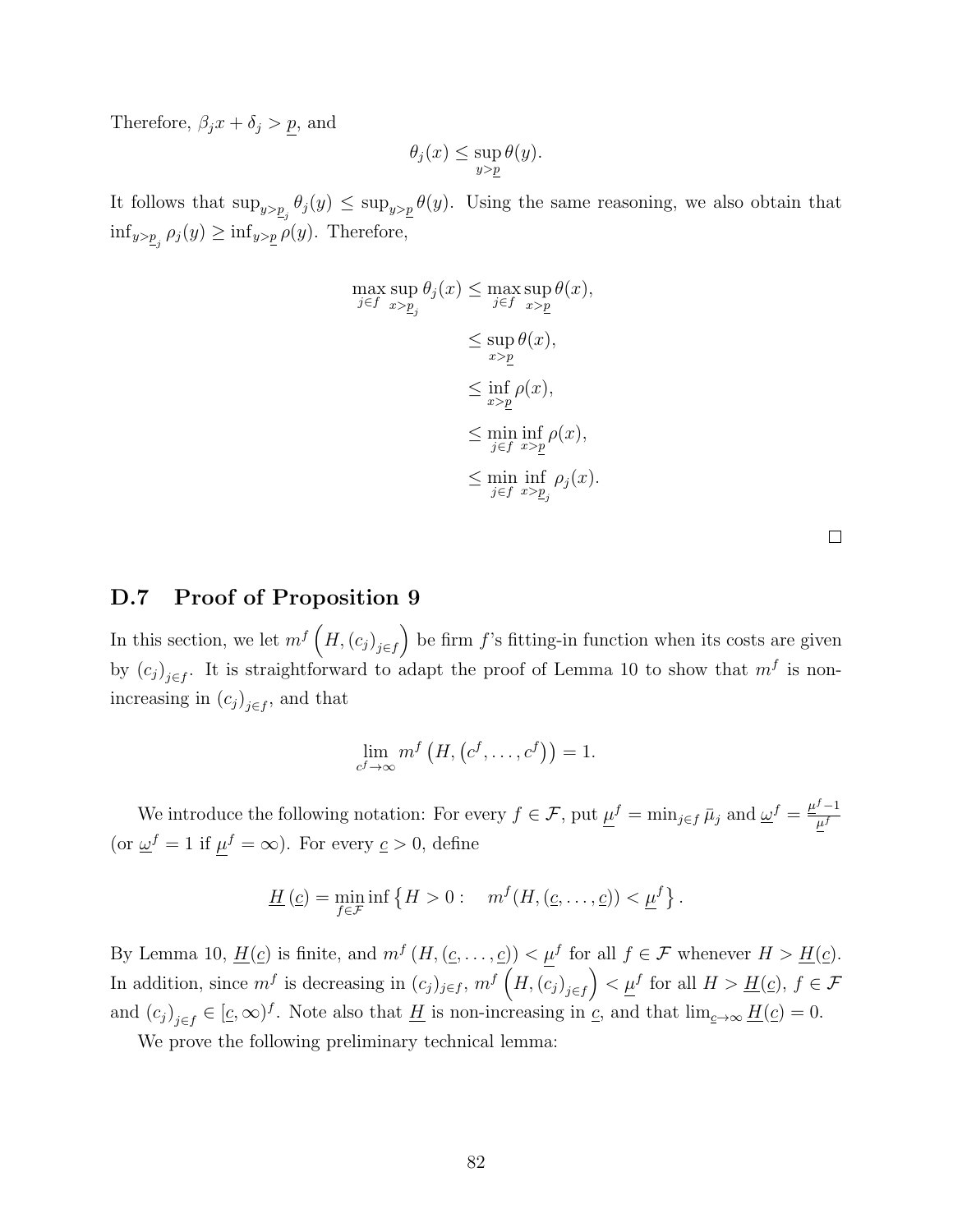**Lemma M.** Let  $\underline{c} > 0$ . If, for every  $f \in \mathcal{F}$ ,

$$
\forall \omega^f \in (0, \underline{\omega}^f), \ \forall (x_k)_{k \in f} \in \prod_{k \in f} \left[ r_k \left( \frac{1}{1 - \omega^f}, \underline{c} \right), \infty \right),
$$

$$
\left( \sum_{k \in f} \frac{\omega^f \theta_k(x_k)}{1 - \omega^f \theta_k(x_k)} \gamma_k(x_k) \right) \left( \frac{1}{\sum_{k \in f} h_k(x_k)} - \frac{\omega^f}{\sum_{k \in f} \gamma_k(x_k)} \right) < 1,
$$
\n(34)

or, equivalently, if

$$
\forall \omega^f \in (0, \underline{\omega}^f), \ \forall (x_k)_{k \in f} \in \prod_{k \in f} \left[ r_k \left( \frac{1}{1 - \omega^f}, \underline{c} \right), \infty \right),
$$
  

$$
\sum_{i,j \in f} \gamma_i(x_i) \gamma_j(x_j) \left( \omega^f \theta_i(x_i) \frac{1 - \omega^f \rho_j(x_j)}{1 - \omega^f \theta_i(x_i)} - \rho_i(x_i) \right) < 0,
$$
 (35)

 $\Box$ 

then, for every  $(c_j)_{j \in \mathcal{N}} \in [\underline{c}, \infty)^{\mathcal{N}}$ , pricing game  $((h_j)_{j \in \mathcal{N}}, \mathcal{F}, (c_j)_{j \in \mathcal{N}})$  has at most one equilibrium aggregator level in  $(\underline{H}(\underline{c}), \infty)$ .

Proof. The proof is exactly the same as the proof of Lemma E.

We can now prove Proposition 9:

Proof. We only prove the first bullet point. The proof of the second bullet point is similar, and therefore omitted.

Let  $\underline{H}^0 > 0$ , and  $H^0 \ge \underline{H}^0$ . Recall that pricing game  $((h_j)_{j \in \mathcal{N}}, \mathcal{F}, (c_j)_{j \in \mathcal{N}})$  with outside option  $H^0$  is equivalent to pricing game  $((h_j^{H^0})$  $\left( \mathcal{F}, \left( c_j \right)_{j \in \mathcal{N}} \right)$  with outside option 0, where

$$
h_j^{H^0} = h_j + \frac{H^0}{|\mathcal{N}|} \quad \forall j \in \mathcal{N}.
$$

Note that, for every  $H^0 \ge \underline{H}^0$  and  $j \in \mathcal{N}$ ,  $\rho_j^{H^0} \ge \rho_j^{H^0}$  $\frac{H^0}{j}$  and  $\lim_{p\to\infty} \rho_j^{H^0} = \infty$ .

Fix some  $c > \max_{j \in \mathcal{N}} \underline{p}_j$ . For every  $j \in \mathcal{N}$  and  $x \ge c^{21}$ ,

$$
\theta_j(x) \le \frac{1}{\chi_j(x)} \le \frac{1}{\chi_j(c)} \le \max_{k \in \mathcal{N}} \frac{1}{\chi_k(c)} \equiv \bar{\theta},
$$

where the first inequality follows by Lemma C. Since  $\lim_{\infty} \rho_j^{\underline{H}^0} = \infty$  for every  $j \in \mathcal{N}$ , there exists  $c' > c$  such that, for every  $j \in \mathcal{N}$ ,  $\rho_i^{\underline{H}^0}$  $\frac{H^0}{j}(x) \geq \bar{\theta}$  whenever  $x \geq c'$ . Therefore, for every

<sup>&</sup>lt;sup>21</sup>Since neither  $\theta_j$  nor  $\chi_j$  depend on  $H^0$ , we drop superscript  $H^0$  to ease notation.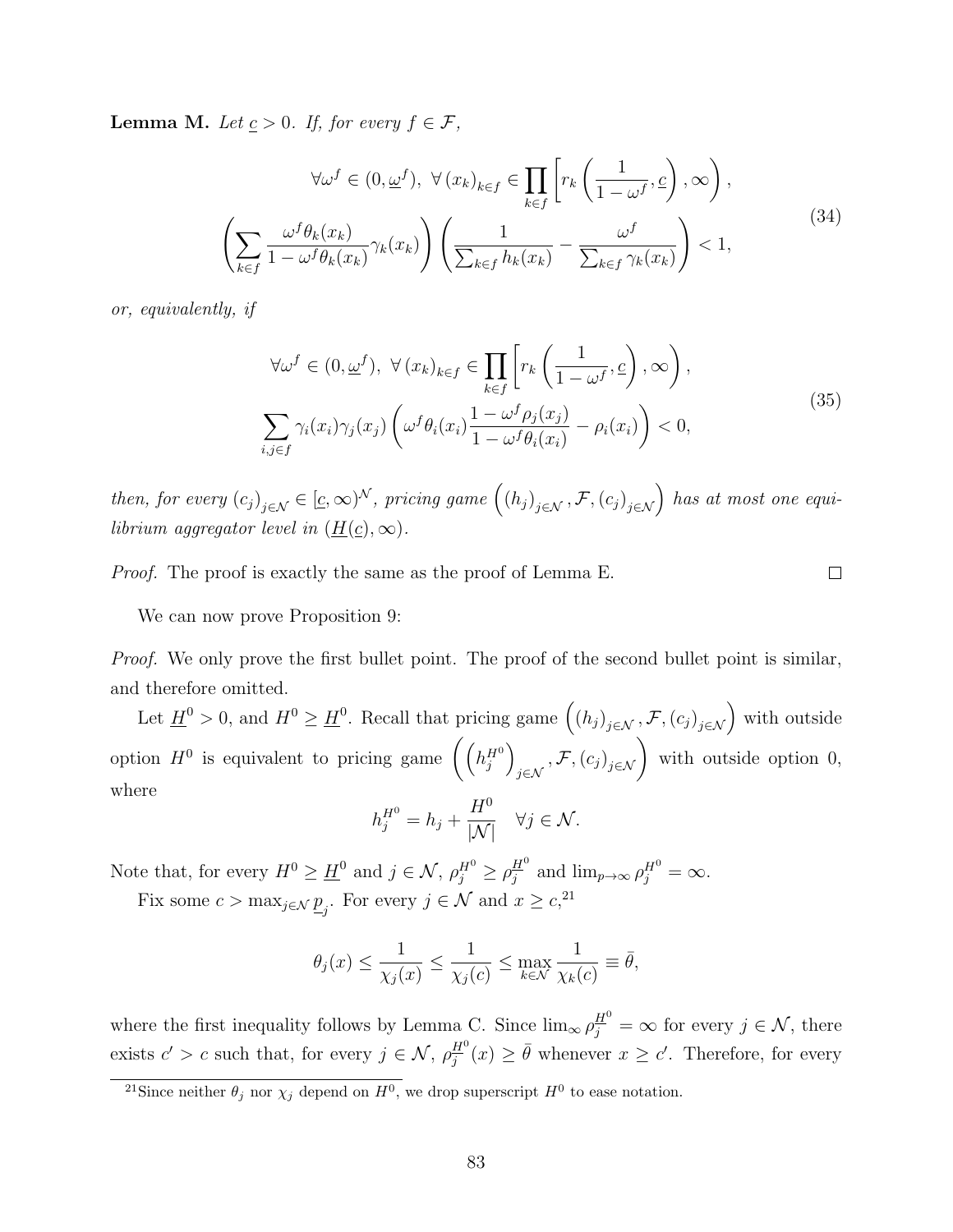$H^0 \geq \underline{H}^0$ ,  $f \in \mathcal{F}$ ,  $i, j \in f$ ,  $x_i \geq c'$  and  $x_j \geq c'$ ,  $\rho_i^{H^0}(x_i) \geq \theta_j^{H^0}(x_j)$ , and, in particular,

$$
\forall \omega^f \in (0, \underline{\omega}^f), \quad \frac{\omega^f \theta_i^{H^0}(x_i)}{1 - \omega^f \theta_i^{H^0}(x_i)} \left(1 - \omega^f \rho_j^{H^0}(x_j)\right) - \rho_i^{H^0}(x_i) < 0.
$$

Therefore, condition (35) holds, and, for every  $H^0 \geq \underline{H}^0$  and  $(c_j)_{j \in \mathcal{N}} \in [c', \infty)^{\mathcal{N}}$ , pricing game  $\left(\left(h_j^{H^0}\right)\right)$  $\left(\mathcal{F},\left(c_j\right)_{j\in\mathcal{N}}\right)$  has at most one equilibrium aggregator level in  $(\underline{H}(c'),\infty)$ .

Next, choose  $c'' > 0$  such that  $\underline{H}(c'') < \underline{H}^0$ . Since  $\lim_{\infty} \underline{H} = 0$ , such a  $c''$  exists. Put  $c = \max(c', c'')$ . Since  $\underline{H}(\cdot)$  is non-increasing,  $\underline{H}(c) < \underline{H}^0$ . Combining this with our previous findings, we can conclude that for every  $H^0 \geq \underline{H}^0$  and  $(c_j)_{j \in \mathcal{N}} \in [\underline{c}, \infty)^{\mathcal{N}}$ , pricing game  $((h_j)_{j\in\mathcal{N}},\mathcal{F},(c_j)_{j\in\mathcal{N}})$  with outside option  $H^0$  has at most one equilibrium aggregator level in  $(H^0, \infty)$ . Since this pricing game has an equilibrium (Theorem 3), and since no equilibrium aggregator level can be less than  $H^0$ , it follows that this pricing game has a unique equilibrium.  $\Box$ 

#### D.8 Establishing Equilibrium Uniqueness Using an Index Approach

The reader may wonder whether we could obtain weaker uniqueness conditions by using more standard approaches. Uniqueness of a fixed point is usually established by using the contraction mapping approach, the univalence approach or the index (Poincaré-Hopf) approach. It is well known that the index approach is more general than the others, and that it provides an "almost if and only if" condition for uniqueness. We will therefore focus on the index approach. Since we will be working with matrices, we will sometimes assume that  $\mathcal{F} = \{1, \ldots, F\}$ , and that firm f's set of products is  $\mathcal{N}^f$ .

We know that establishing uniqueness in the pricing game is equivalent to establishing uniqueness in the auxiliary game in which firms are simultaneously choosing their  $\mu^f$ 's. We also know that a profile  $\mu = (\mu^f)_{f \in \mathcal{F}}$  is an equilibrium of the auxiliary game if and only if for every  $f \in \mathcal{F}$ ,

$$
\phi^f(\mu) \equiv (\mu^f - 1) \left( \left( \sum_{k \in \mathcal{N}^f} h_k \right) + \left( \sum_{\substack{g \in \mathcal{F} \\ g \neq f}} \sum_{k \in \mathcal{N}^f} h_k \right) \right) - \mu^f \sum_{k \in \mathcal{N}^f} \gamma_k = 0.
$$

Therefore, all we need to do is show that map  $\phi$  has a unique zero. By the index theorem, this holds if the determinant of the Jacobian matrix of  $\phi$  evaluated at  $\mu$  is strictly positive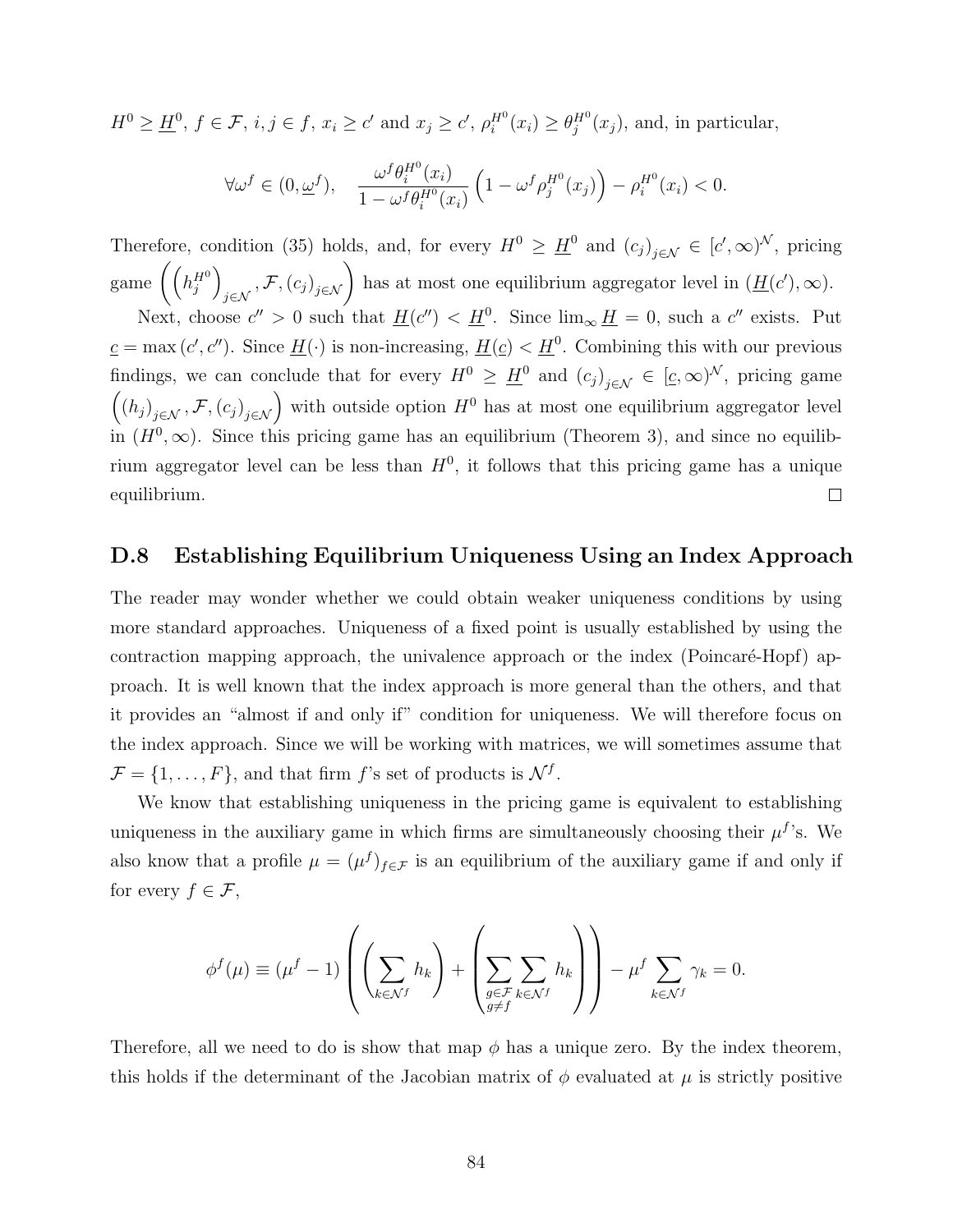whenever  $\phi(\mu) = 0$ . We have shown in the proof of Lemma 9 that

$$
\frac{\partial \phi^f}{\partial \mu^f} = \sum_{f \in \mathcal{F}} \sum_{k \in \mathcal{N}^f} h_k \equiv H(\mu).
$$

Moreover, if  $g \neq f$ , then

$$
\frac{\partial \phi^f}{\partial \mu^g} = (\mu^f - 1) \sum_{k \in \mathcal{N}^g} r'_k h'_k.
$$

 $\mathbf{I}$ 

Therefore,

$$
\det J(\phi) = \begin{vmatrix} H(\mu) & (\mu_1 - 1) \sum_{k \in \mathcal{N}^2} r'_k h'_k & \cdots & (\mu_1 - 1) \sum_{k \in \mathcal{N}^F} r'_k h'_k \\ (\mu_2 - 1) \sum_{k \in \mathcal{N}^1} r'_k h'_k & H(\mu) & \cdots & (\mu_2 - 1) \sum_{k \in \mathcal{N}^F} r'_k h'_k \\ \vdots & \vdots & \ddots & \vdots \\ (\mu^F - 1) \sum_{k \in \mathcal{N}^1} r'_k h'_k & (\mu^F - 1) \sum_{k \in \mathcal{N}^2} r'_k h'_k & \cdots & H(\mu) \\ \prod_{f \in \mathcal{F}} (\mu^f - 1) \sum_{k \in \mathcal{N}^f} r'_k h'_k \end{vmatrix} \det \mathcal{M} \left( \left( 1 + \frac{H(\mu)}{(\mu^f - 1) \sum_{k \in \mathcal{N}^f} r'_k (-h'_k)} \right)_{1 \le f \le F} \right),
$$

where the second line has been obtained by dividing row f by  $\mu^f - 1$  and dividing column f by  $\sum_{k \in \mathcal{N}} r'_k h'_k$  for every f in  $\{1, \ldots, F\}$  and by using the F-linearity of the determinant. By Lemma A,

$$
\det\left(J(\phi)\right) = \left(\prod_{f\in\mathcal{F}} (\mu^f - 1) \sum_{k\in\mathcal{N}^f} r'_k h'_k\right) (-1)^F \left(\left(\prod_{f\in\mathcal{F}} \left(1 + \frac{H(\mu)}{(\mu^f - 1) \sum_{k\in\mathcal{N}^f} r'_k(-h'_k)}\right)\right)\right)
$$

$$
-\sum_{g\in\mathcal{F}} \prod_{f\neq g} \left(1 + \frac{H(\mu)}{(\mu^f - 1) \sum_{k\in\mathcal{N}^f} r'_k(-h'_k)}\right)\right),
$$

$$
= \left(\prod_{f\in\mathcal{F}} (\mu^f - 1) \sum_{k\in\mathcal{N}^f} r'_k h'_k\right) (-1)^F \left(\prod_{f\in\mathcal{F}} \left(1 + \frac{H(\mu)}{(\mu^f - 1) \sum_{k\in\mathcal{N}^f} r'_k(-h'_k)}\right)\right)
$$

$$
\times \left(1 - \sum_{f\in\mathcal{F}} \frac{1}{1 + \frac{H(\mu)}{(\mu^f - 1) \sum_{k\in\mathcal{N}^f} r'_k(-h'_k)}}\right),
$$

$$
= \underbrace{\left(\prod_{f\in\mathcal{F}} \left(H(\mu) + (\mu^f - 1) \sum_{k\in\mathcal{N}^f} r'_k(-h'_k)\right)\right)}_{>0} \left(1 - \sum_{f\in\mathcal{F}} \frac{1}{1 + \frac{H(\mu)}{(\mu^f - 1) \sum_{k\in\mathcal{N}^f} r'_k(-h'_k)}}\right).
$$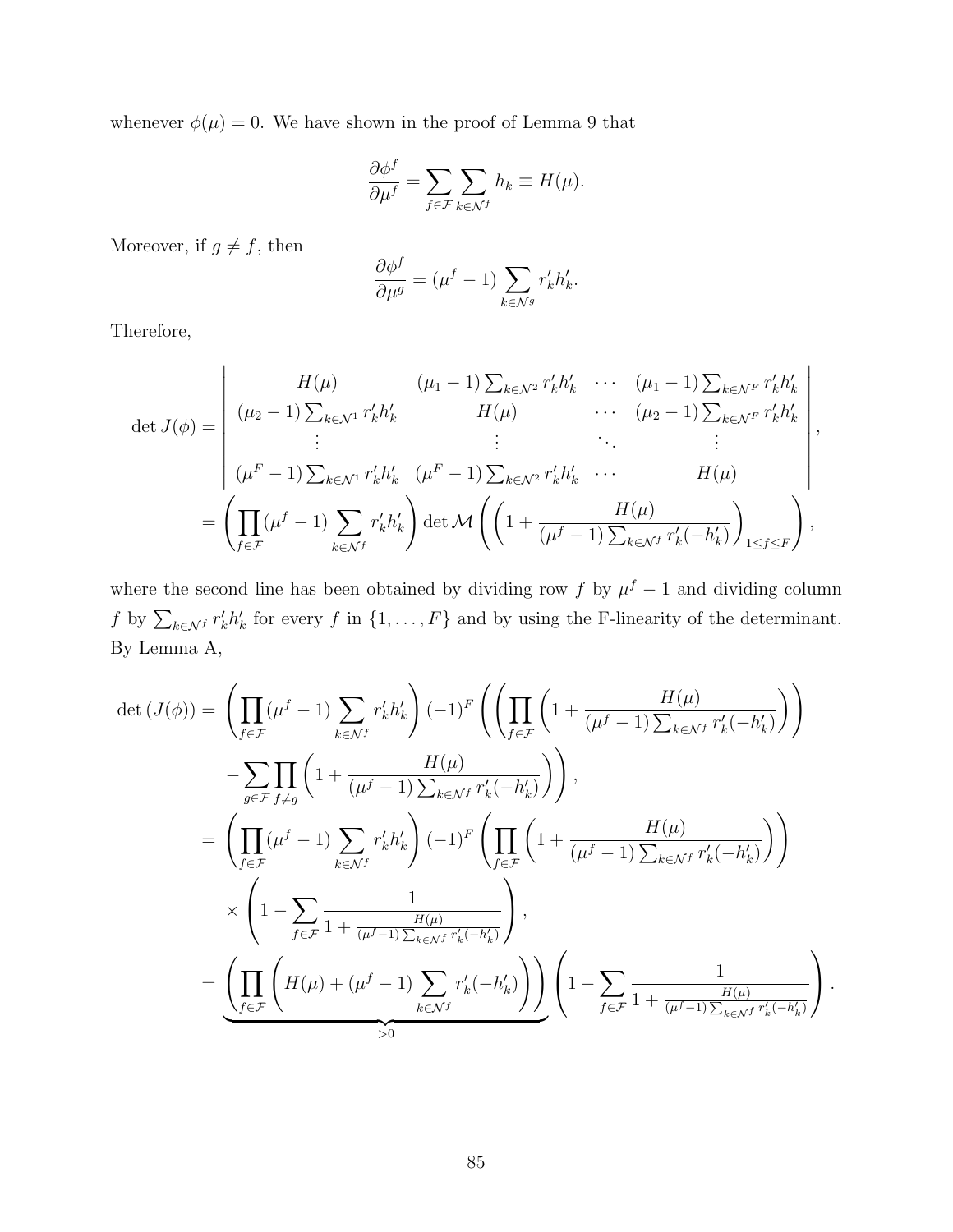Therefore, we need to show that

$$
\sum_{f \in \mathcal{F}} \frac{\frac{\mu^{f-1}}{H(\mu)} \sum_{k \in \mathcal{N}^f} r'_k(-h'_k)}{1 + \frac{\mu^{f-1}}{H(\mu)} \sum_{k \in \mathcal{N}^f} r'_k(-h'_k)} < 1 \tag{36}
$$

whenever  $\phi(\mu) = 0$ . Notice that

$$
(36) \iff \sum_{f \in \mathcal{F}} \left( \frac{(\mu^f - 1) \sum_{k \in \mathcal{N}^f} r'_k(-h'_k)}{1 + \frac{\mu^f - 1}{H(\mu)} \sum_{k \in \mathcal{N}^f} r'_k(-h'_k)} - \sum_{k \in \mathcal{N}^f} h_k \right) < 0
$$
  
\n
$$
\iff \sum_{f \in \mathcal{F}} \left( \frac{(\mu^f - 1) \sum_{k \in \mathcal{N}^f} r'_k(-h'_k)}{1 + \frac{(\mu^f - 1)^2 \sum_{k \in \mathcal{N}^f} r'_k(-h'_k)}{\sum_{k \in \mathcal{N}^f} \gamma_k}} - \sum_{k \in \mathcal{N}^f} h_k \right) < 0, \text{ since } \phi(\mu) = 0,
$$
  
\n
$$
\iff \sum_{f \in \mathcal{F}} \left( \frac{(\mu^f - 1) \sum_{k \in \mathcal{N}^f} r'_k(-h'_k)}{1 + \frac{\mu^f - 1}{\mu^f} \sum_{k \in \mathcal{N}^f} r'_k((\mu^f - 1)(-h'_k) - \mu^f(-\gamma'_k) + \mu^f(-\gamma'_k))}} - \sum_{k \in \mathcal{N}^f} h_k \right) < 0,
$$
  
\n
$$
\iff \sum_{f \in \mathcal{F}} \left( \frac{(\mu^f - 1) \sum_{k \in \mathcal{N}^f} r'_k(-h'_k)}{1 - \frac{\mu^f - 1}{\mu^f} + (\mu^f - 1) \frac{\sum_{k \in \mathcal{N}^f} r'_k(-\gamma'_k)}{\sum_{k \in \mathcal{N}^f} \gamma_k}} - \sum_{k \in \mathcal{N}^f} h_k \right) < 0, \text{ by Lemma 7,}
$$
  
\n
$$
\iff \sum_{f \in \mathcal{F}} \left( \frac{\mu^f(\mu^f - 1) \sum_{k \in \mathcal{N}^f} r'_k(-h'_k)}{1 + \mu^f(\mu^f - 1) \frac{\sum_{k \in \mathcal{N}^f} r'_k(-\gamma'_k)}{\sum_{k \in \mathcal{N}^f} \gamma_k}} - \sum_{k \in \mathcal{N}^f} h_k \right) < 0,
$$
  
\n $$ 

Therefore, the index approach gives us the exact same condition as the aggregative game approach.

# E Proofs for Section 5

# E.1 Proof of Proposition E.1

Using the definition of function S and equation (15), it is easy to see that  $m(x)$  and  $S(x)$  are jointly pinned down by:

$$
m(x) = \frac{1}{\sigma - (\sigma - 1)S(x)},
$$
  

$$
S(x) = x(1 - m(x))^{\sigma - 1}.
$$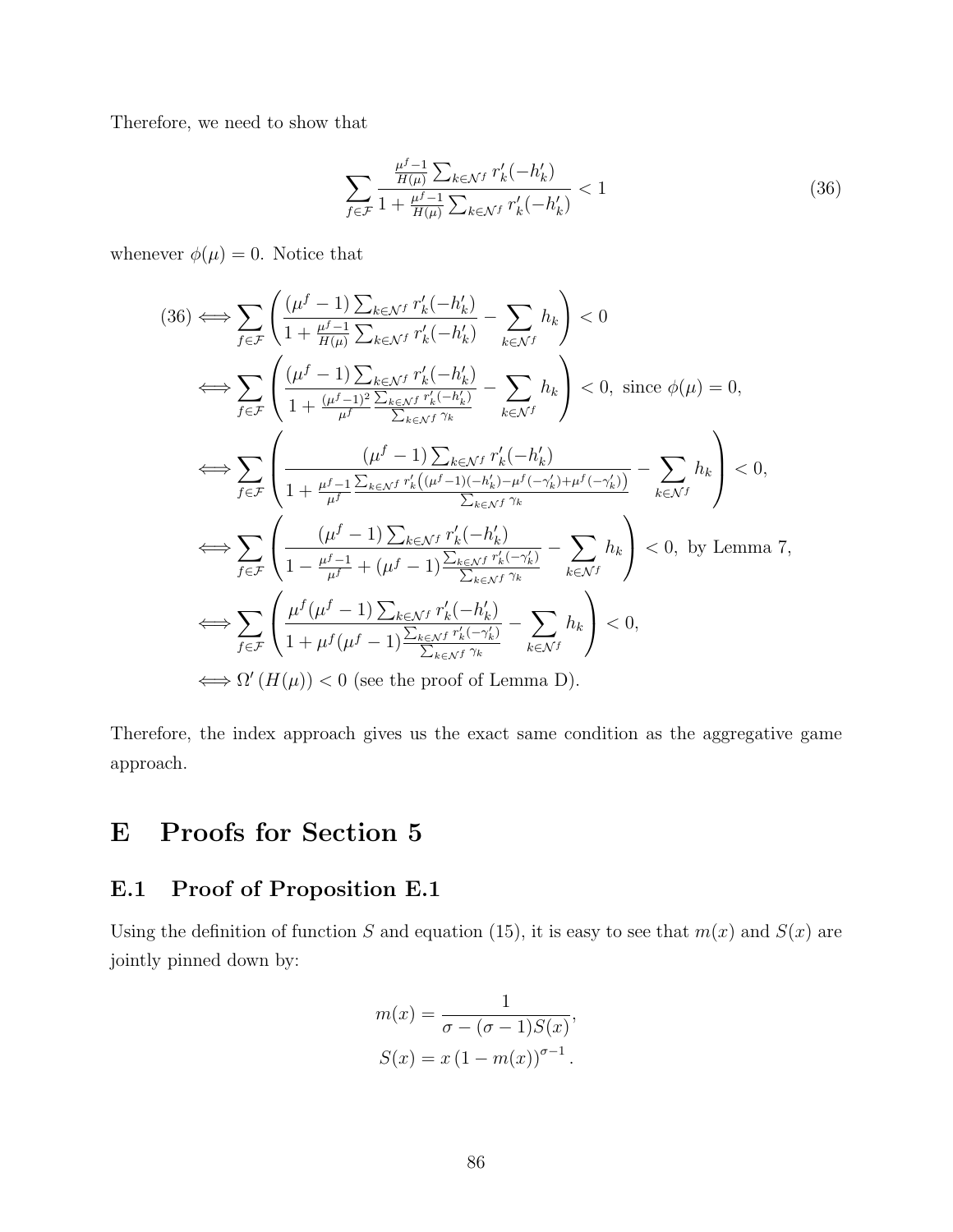Differentiating wrt  $x$ , we get:

$$
m'(x) = (\sigma - 1) (m(x))^{2} S'(x),
$$
  
\n
$$
S'(x) = (1 - m(x))^{\sigma - 1} - (\sigma - 1) x m'(x) (1 - m(x))^{\sigma - 2}.
$$

Solving out for  $S'$  and  $m'$  yields:

$$
S'(x) = \frac{(1 - m(x))^{\sigma - 1}}{1 + (\sigma - 1)^2 x (1 - m(x))^{\sigma - 2} (m(x))^2} > 0,
$$
  

$$
m'(x) = \frac{(\sigma - 1) (m(x))^2 (1 - m(x))^{\sigma - 1}}{1 + (\sigma - 1)^2 x (1 - m(x))^{\sigma - 2} (m(x))^2} > 0.
$$

Since  $\pi = mS$ , it follows that  $\pi' > 0$ .

Applying the implicit function theorem to equation  $\Omega(H) = 1$  yields:

$$
\frac{dH^*}{dT^f} = \frac{S'\left(\frac{T^f}{H^*}\right)}{\sum_{g \in \mathcal{F}} \frac{T^g}{H^*} S'\left(\frac{T^g}{H^*}\right)} > 0.
$$

Next, notice that

$$
\frac{d\left(\frac{T^f}{H^*}\right)}{d\theta^f} = \frac{1}{H^*} \left(1 - \frac{T^f}{H^*} \frac{dH^*}{dT^f}\right),
$$
\n
$$
= \frac{1}{H^*} \left(1 - \frac{\frac{T^f}{H^*} S'\left(\frac{T^f}{H^*}\right)}{\sum_{g \in \mathcal{F}} \frac{T^g}{H^*} S'\left(\frac{T^g}{H^*}\right)}\right) > 0,
$$

and that, for  $g \neq f$ ,

$$
\frac{d\left(\frac{T^g}{H^*}\right)}{d\theta^f} = -\frac{T^g}{H^{*2}}\frac{dH^*}{dT^f} < 0.
$$

Therefore, points (ii) and (iii) follow immediately by applying the chain rule.

### E.2 Proof of Proposition 13

*Proof.* Applying the implicit function theorem to equation (17), we see that, for every  $x > 0$ ,

$$
m'(x) = \frac{m(x)e^{-m(x)}}{\frac{1}{m(x)} + m(x)xe^{-m(x)}} > 0.
$$

Notice also that  $S(x) = x e^{-m(x)} = 1 - \frac{1}{m(x)}$  $\frac{1}{m(x)}$ . Therefore,  $S' > 0$  and  $\pi' > 0$ .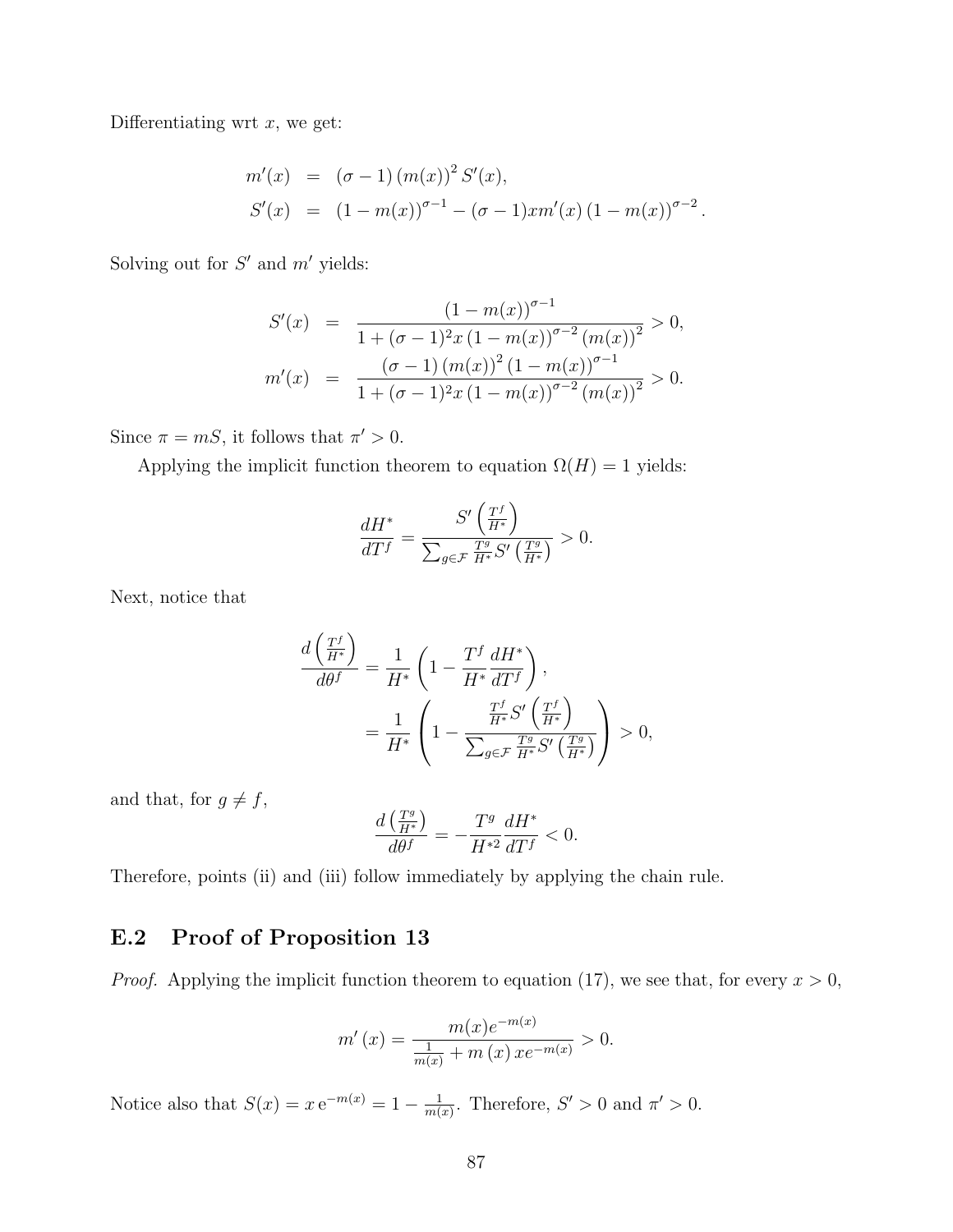Points (ii) and (iii) follow by applying the implicit function theorem to equation

$$
\sum_{f \in \mathcal{F}} S\left(\frac{T^f}{H}\right) = 1
$$

as we did in E.1.

# F Proofs for Section 7

### F.1 Proof of Proposition 14

Proof. Using the notation introduced in Section 5, let

$$
\hat{T}^{M} \equiv H^* S^{-1} \left( S \left( \frac{T^f}{H^*} \right) + S \left( \frac{T^g}{H^*} \right) \right). \tag{37}
$$

If  $T^M = \hat{T}^M$ , we have:

$$
1 = \sum_{l \in \mathcal{F}} S\left(\frac{T^l}{H^*}\right)
$$
  
= 
$$
S\left(\frac{T^M}{H^*}\right) + \sum_{l \in \mathcal{F}\backslash (f \cup g)} S\left(\frac{T^l}{H^*}\right),
$$

where the first equality is the pre-merger equilibrium condition whereas the second equality follows from  $T^M = \hat{T}^M$ . As equilibrium is unique when demand is CES or multinomial logit, we have  $\hat{H}^* = H^*$ . That is, the merger is CS-neutral if  $T^M = \hat{T}^M$ . As  $S'(\cdot) > 0$ , if  $T^M > \hat{T}^M$ , we have

$$
S\left(\frac{T^M}{H^*}\right) + \sum_{l \in \mathcal{F} \setminus (f \cup g)} S\left(\frac{T^l}{H^*}\right) > 1,
$$

implying that  $\hat{H}^* > H^*$ , so the merger is CS-increasing. Similarly, if  $T^M < \hat{T}^M$ , then  $\hat{H}^*$  <  $H^*$ , so the merger is CS-decreasing.

Next, we note that a CS-neutral merger involves synergies in that  $\hat{T}^M > T^f + T^g$ . Suppose otherwise that  $\hat{T}^M \leq T^f + T^g$ . Then,

$$
S\left(\frac{\hat{T}^{M}}{H^{*}}\right) \leq S\left(\frac{T^{f} + T^{g}}{H^{*}}\right) < S\left(\frac{T}{H^{*}}\right) + S\left(\frac{T^{g}}{H^{*}}\right),
$$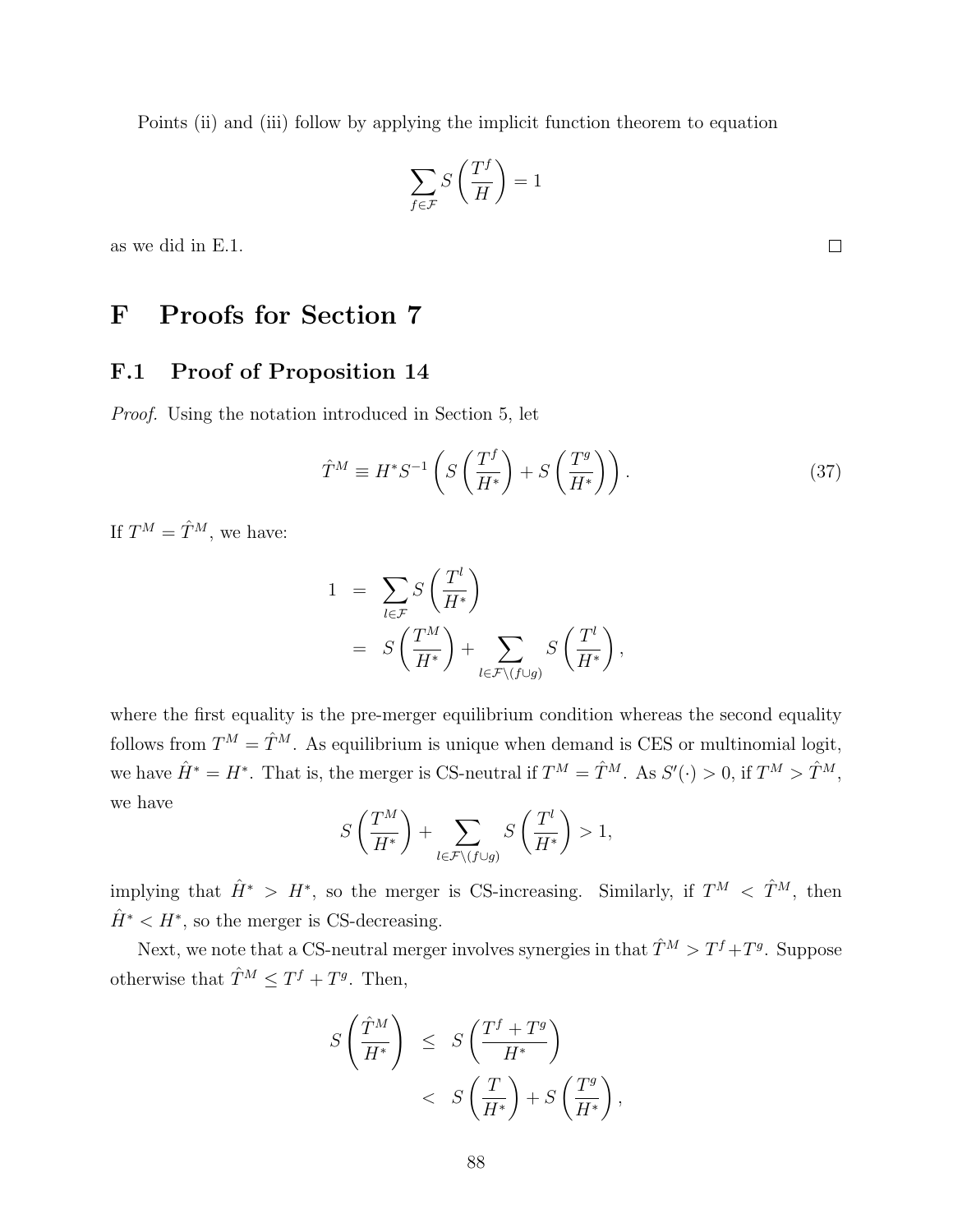where the first inequality follows from  $S'(\cdot) > 0$  and the second from  $S''(\cdot) < 0$ , as can be verified to hold under both CES and multinomial logit demands. But then the merger would be CS-decreasing, a contradiction. Hence,  $\hat{T}^M > T^f + T^g$ .

To see that a CS-neutral merger is profitable, note that:

$$
\pi \left( \frac{\hat{T}^{M}}{H^{*}} \right) > m \left( \frac{\hat{T}^{M}}{H^{*}} \right) S \left( \frac{\hat{T}^{M}}{H^{*}} \right)
$$
  
\n
$$
= m \left( \frac{\hat{T}^{M}}{H^{*}} \right) \left[ S \left( \frac{T^{f}}{H^{*}} \right) + S \left( \frac{T^{g}}{H^{*}} \right) \right]
$$
  
\n
$$
> m \left( \frac{T^{f}}{H^{*}} \right) S \left( \frac{T^{f}}{H^{*}} \right) + m \left( \frac{T^{g}}{H^{*}} \right) S \left( \frac{T^{g}}{H^{*}} \right)
$$
  
\n
$$
= \pi \left( \frac{T}{H^{*}} \right) + \pi \left( \frac{T^{g}}{H^{*}} \right),
$$

where the second equality follows because the merger is CS-neutral, and the second inequality follows because  $\hat{T}^M > T^f + T^g > \max(T^f, T^g)$  and  $m'(\cdot) > 0$ , both under CES and multinomial logit demands. Hence, merger M is profitable if  $T^M = \hat{T}^M$ .

Next, consider the effect of an increase in firm type  $T^M$  on the equilibrium level of the aggregator H<sup>\*</sup>. Applying the implicit function theorem to  $\Omega(H^*) \equiv \sum_{u \in \mathcal{F}} S\left(\frac{T^u}{H^*}\right)$  $\frac{T^u}{H^*}$ ) = 1, we obtain:

$$
\frac{dH^*}{dT^M} = \frac{S'\left(\frac{T^M}{H^*}\right)}{\sum_{u \in \mathcal{F}} \frac{T^u}{H^*} S'\left(\frac{T^u}{H^*}\right)} > 0,
$$

where the inequality follows as  $S'(\cdot) > 0$ . The effect of an increase in  $T^M$  on M's equilibrium profit is thus given by

$$
\frac{d\pi \left(\frac{\hat{T}^M}{H^*}\right)}{T^M} = \frac{\pi' \left(\frac{T^M}{H^*}\right)}{H^*} \left(1 - \frac{T^M}{H^*} \frac{dH^*}{dT^M}\right)
$$

$$
= \frac{\pi' \left(\frac{T^M}{H^*}\right)}{H^*} \left(1 - \frac{T^M}{H^*} \frac{S' \left(\frac{T^M}{H^*}\right)}{\sum_{u \in \mathcal{F}} \frac{T^u}{H^*} S' \left(\frac{T^u}{H^*}\right)}\right) > 0,
$$

where the inequality follows as  $\pi(\cdot) = m(\cdot)S(\cdot)$ ,  $m'(\cdot) > 0$  and  $S'(\cdot) > 0$ , implying that  $\pi'(\cdot) > 0$ . That is, an increase in a firm's type induces an increase in that firm's equilibrium profit. It follows that merger M is profitable if  $T^M \geq \hat{T}^M$ , i.e., it is CS-nondecreasing.  $\Box$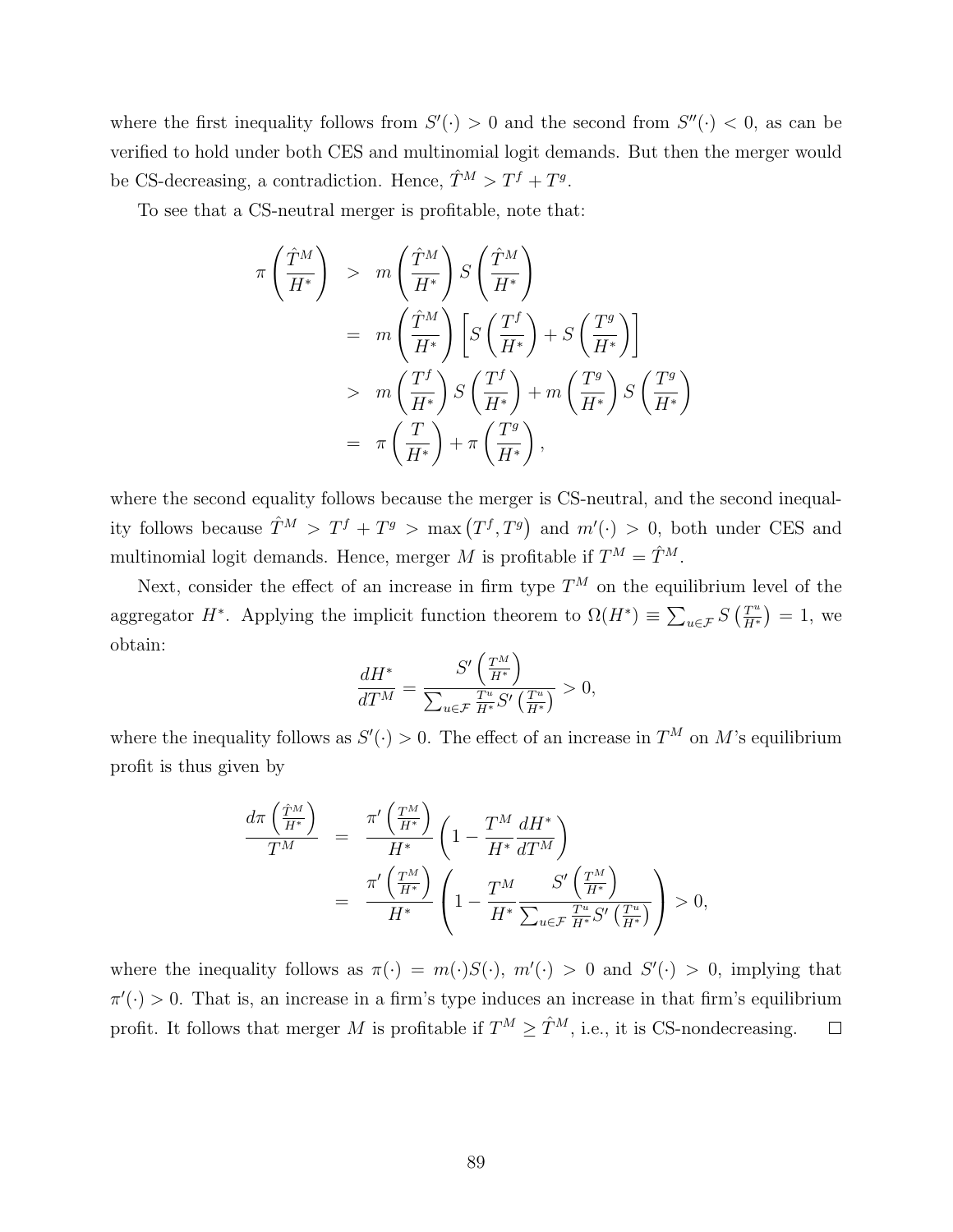#### F.2 Proof of Proposition 15

We first prove the following lemma:

**Lemma N.** In a multiproduct-firm pricing game with CES or Logit demands,  $\varepsilon' < 0$ , where  $\varepsilon(x) = x \frac{S'(x)}{S(x)}$  $\frac{S'(x)}{S(x)}$  for all  $x > 0$ .

Proof. Under CES demands,

$$
\varepsilon(x) = \frac{1}{1 + (\sigma - 1)^2 x (1 - m(x))^{\sigma - 2} m(x)^2},
$$

$$
= \frac{1}{1 + (\sigma - 1)^2 S(x) \frac{m(x)^2}{1 - m(x)}},
$$

which is indeed decreasing in  $x$ , since  $m$  and  $S$  are decreasing.

Under Logit demands,

$$
\varepsilon(x) = \frac{1}{1 + m(x)^2 S(x)},
$$

which is also decreasing in  $x$ , since  $m$  and  $S$  are decreasing.

We can now prove Proposition 15:

*Proof.* We first show that  $d\hat{T}^M/dH^* < 0$ . Differentiating equation (37), we obtain

$$
S'\left(\frac{\hat{T}^{M}}{H^{*}}\right) \frac{d\hat{T}^{M}}{dH^{*}} = \frac{\hat{T}^{M}}{H^{*}} S'\left(\frac{\hat{T}^{M}}{H^{*}}\right) - \frac{T^{f}}{H^{*}} S'\left(\frac{T^{f}}{H^{*}}\right) - \frac{T^{g}}{H^{*}} S'\left(\frac{T^{g}}{H^{*}}\right),
$$
  
\n
$$
= \varepsilon \left(\frac{\hat{T}^{M}}{H^{*}}\right) S\left(\frac{\hat{T}^{M}}{H^{*}}\right) - \varepsilon \left(\frac{T^{f}}{H^{*}}\right) S\left(\frac{T^{f}}{H^{*}}\right) - \varepsilon \left(\frac{T^{g}}{H^{*}}\right) S\left(\frac{T^{g}}{H^{*}}\right),
$$
  
\n
$$
= \varepsilon \left(\frac{\hat{T}^{M}}{H^{*}}\right) \left(S\left(\frac{T^{f}}{H^{*}}\right) + S\left(\frac{T^{g}}{H^{*}}\right)\right) - \varepsilon \left(\frac{T^{f}}{H^{*}}\right) S\left(\frac{T^{f}}{H^{*}}\right) - \varepsilon \left(\frac{T^{g}}{H^{*}}\right) S\left(\frac{T^{g}}{H^{*}}\right),
$$
  
\n
$$
< 0,
$$

where the third line follows by definition of  $\hat{T}^M$  and the last line follows from Lemma N and from the fact that  $\hat{T}^M > T^f + T^g$ .

Suppose  $M_i$  is CS-nondecreasing in isolation, which means that  $T^{M_1} \geq \hat{T}^{M_1}$ . If the CSnondecreasing merger  $M_j$  takes place, the equilibrium value of the aggregator  $H^*$  weakly increases, and so the cutoff  $\hat{T}^{M_1}$  weakly decreases. As  $T^{M_1}$  was initially above the cutoff, it therefore remains so after  $M_j$  has taken place, i.e.,  $M_i$  is still CS-nondecreasing. A similar argument can be used to show the sign-preserving complementarity for mergers that are  $\Box$ CS-decreasing in isolation.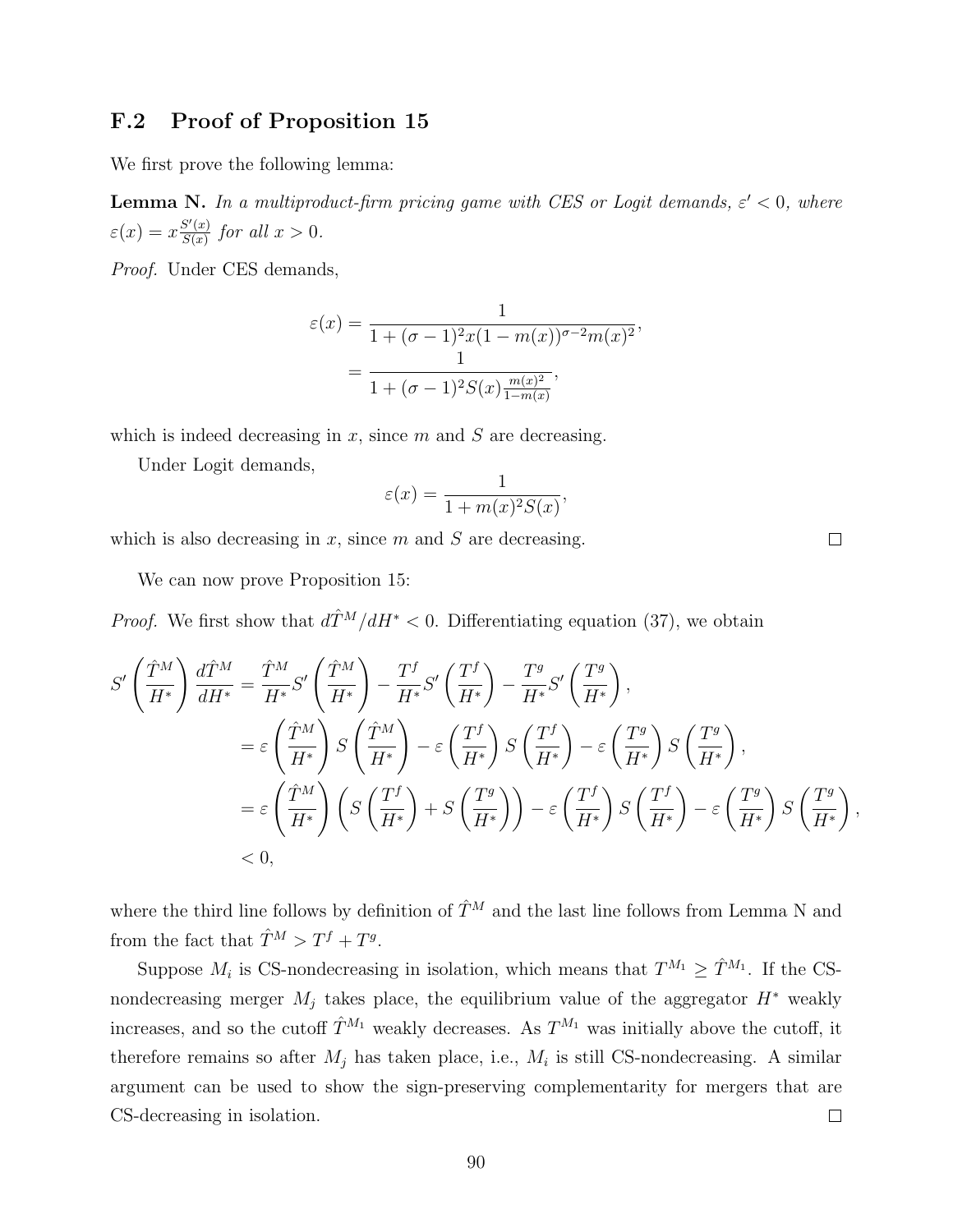# References

- Anderson, S. P., A. De Palma, and J.-F. Thisse (1987): "The CES is a discrete choice model?," Economics Letters, 24(2), 139–140.
- ANDERSON, S. P., A. DE PALMA, AND J.-F. THISSE (1992): *Discrete Choice Theory of* Product Differentiation. Cambridge, MA: MIT Press.
- Armstrong, M., and J. Vickers (2010): "Competitive Non-linear Pricing and Bundling," Review of Economic Studies, 77(1), 30–60.
- BERNARD, A. B., S. J. REDDING, AND P. K. SCHOTT (2010): "Multiple-Product Firms and Product Switching," American Economic Review, 100(1), 70–97.
- $-$  (2011): "Multiproduct Firms and Trade Liberalization," The Quarterly Journal of Economics, 126(3), 1271–1318.
- BERRY, S., J. LEVINSOHN, AND A. PAKES (1995): "Automobile Prices in Market Equilibrium," Econometrica, 63(4), 841–90.
- BERRY, S. T. (1994): "Estimating Discrete-Choice Models of Product Differentiation," RAND Journal of Economics, 25(2), 242–262.
- Breinlich, H., V. Nocke, and N. Schutz (2015): "Merger Policy in a Quantitative Model of International Trade," CEPR Discussion Papers 10851, C.E.P.R. Discussion Papers.
- Caplin, A., and B. Nalebuff (1991): "Aggregation and Imperfect Competition: On the Existence of Equilibrium," Econometrica, 59(1), 25–59.
- Chan, T. Y. (2006): "Estimating a continuous hedonic-choice model with an application to demand for soft drinks," RAND Journal of Economics, 37(2), 466–482.
- CHEN, Y., AND M. H. RIORDAN (2013): "Profitability Of Product Bundling," *International* Economic Review, 54(1), 35–57.
- DHINGRA, S. (2013): "Trading Away Wide Brands for Cheap Brands," American Economic  $Review, 103(6), 2554-84.$
- DUBIN, J. A., AND D. L. MCFADDEN (1984): "An Econometric Analysis of Residential Electric Appliance Holdings and Consumption," Econometrica, 52(2), 345–62.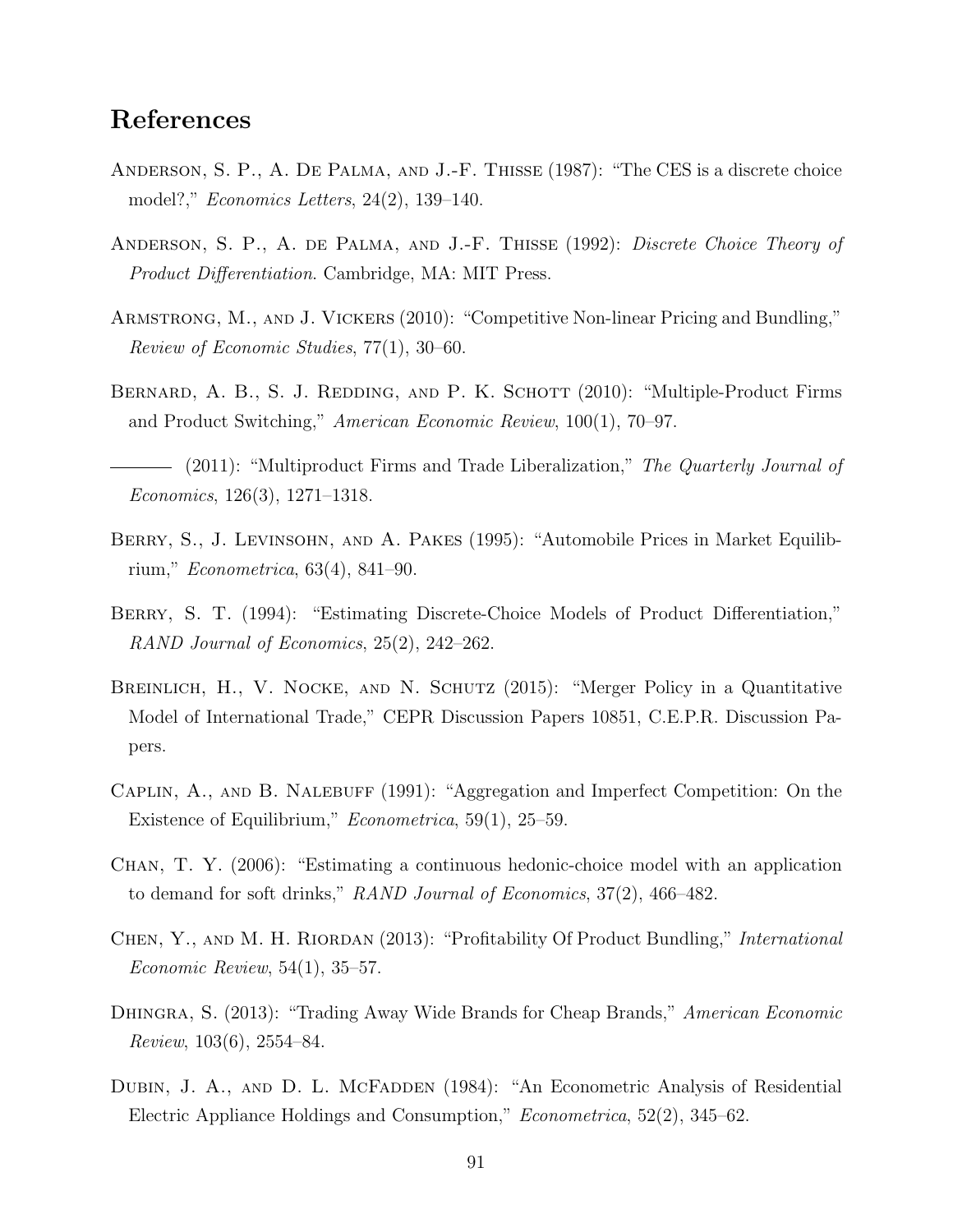- Eckel, C., and J. P. Neary (2010): "Multi-Product Firms and Flexible Manufacturing in the Global Economy," Review of Economic Studies, 77(1), 188–217.
- FARRELL, J., AND C. SHAPIRO (1990): "Horizontal Mergers: An Equilibrium Analysis," American Economic Review, 80(1), 107–26.
- HANEMANN, W. M. (1984): "Discrete-Continuous Models of Consumer Demand," *Econometrica*,  $52(3)$ ,  $541-61$ .
- Hanson, W., and K. Martin (1996): "Optimizing Multinomial Logit Profit Functions," Management Science, 42(7), 992–1003.
- Mayer, T., M. J. Melitz, and G. I. P. Ottaviano (2014): "Market Size, Competition, and the Product Mix of Exporters," American Economic Review, 104(2), 495–536.
- McAfee, R. P., J. McMillan, and M. D. Whinston (1989): "Multiproduct Monopoly, Commodity Bundling, and Correlation of Values," The Quarterly Journal of Economics, 104(2), 371–383.
- MILGROM, P., AND J. ROBERTS (1990): "Rationalizability, Learning, and Equilibrium in Games with Strategic Complementarities," Econometrica, 58(6), 1255–77.
- Nevo, A. (2001): "Measuring Market Power in the Ready-to-Eat Cereal Industry," Econometrica, 69(2), 307–42.
- NOCKE, V., AND N. SCHUTZ (2015): "Quasilinear Integrability," Unpublished manuscript.
- NOCKE, V., AND M. D. WHINSTON (2010): "Dynamic Merger Review," Journal of Political Economy,  $118(6)$ ,  $1201 - 1251$ .
- NOCKE, V., AND S. YEAPLE (2014): "Globalization And Multiproduct Firms," International Economic Review, 55, 993–1018.
- Novshek, W., and H. Sonnenschein (1979): "Marginal Consumers and Neoclassical Demand Theory," *Journal of Political Economy*, 87(6), 1368–76.
- SCHMALENSEE, R. (1984): "Gaussian Demand and Commodity Bundling," The Journal of *Business*,  $57(1)$ ,  $S211-30$ .
- Selten, R. (1970): Preispolitik der Mehrproduktenunternehmung in der Statischen Theorie. Springer Verlag: Berlin, Germany.